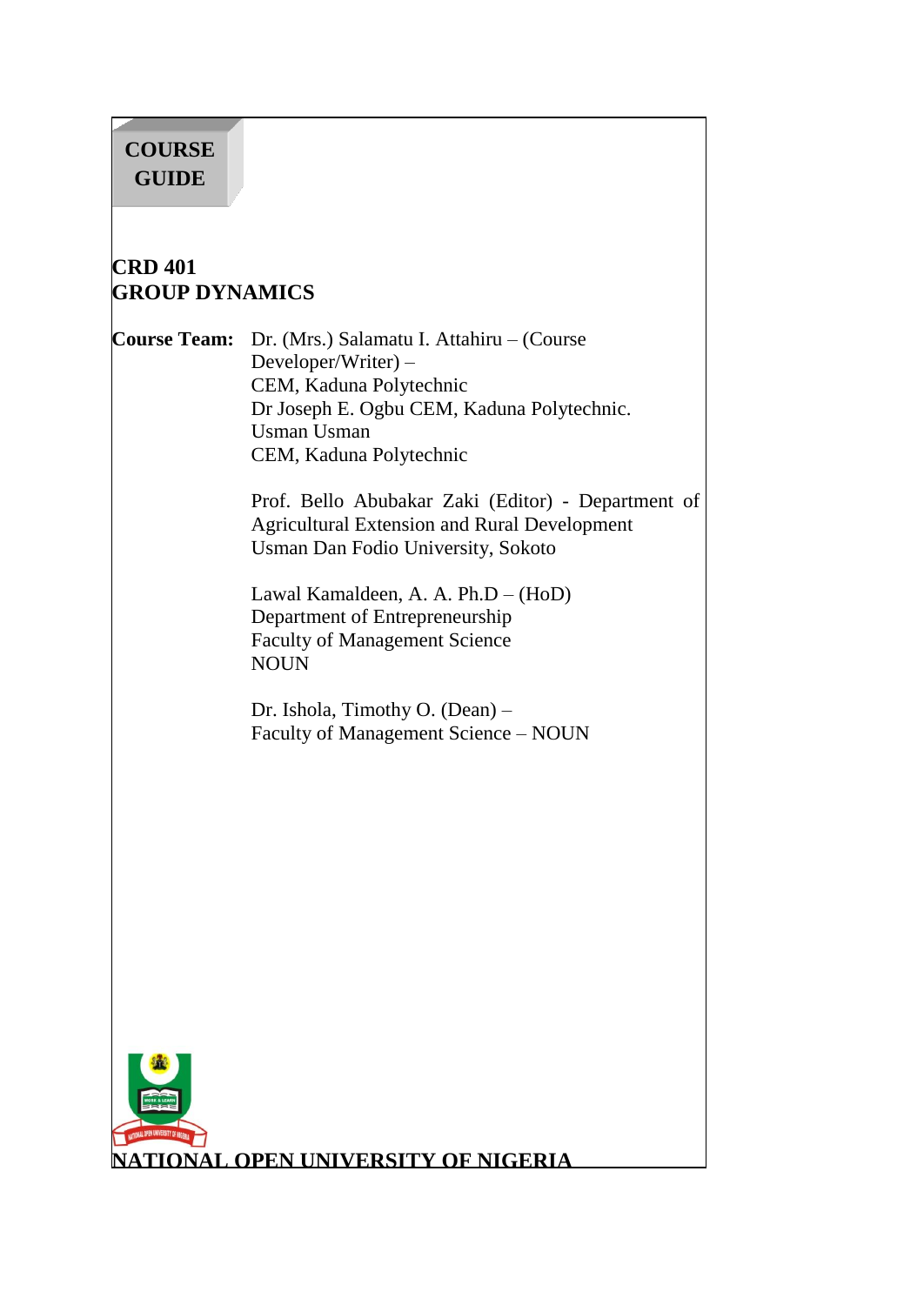National Open University of Nigeria **Headquarters** University Village Plot 91 Cadastral Zone Nnamdi Azikiwe Expressway Jabi, Abuja.

Lagos Office 14/16 Ahmadu Bello Way Victoria Island, Lagos

e-mail: [centralinfo@noun.edu.ng](mailto:centralinfo@noun.edu.ng) URL: [www.noun.edu.ng](http://www.noun.edu.ng/)

Published by: National Open University of Nigeria

ISBN:

Printed: 2017

All Rights Reserved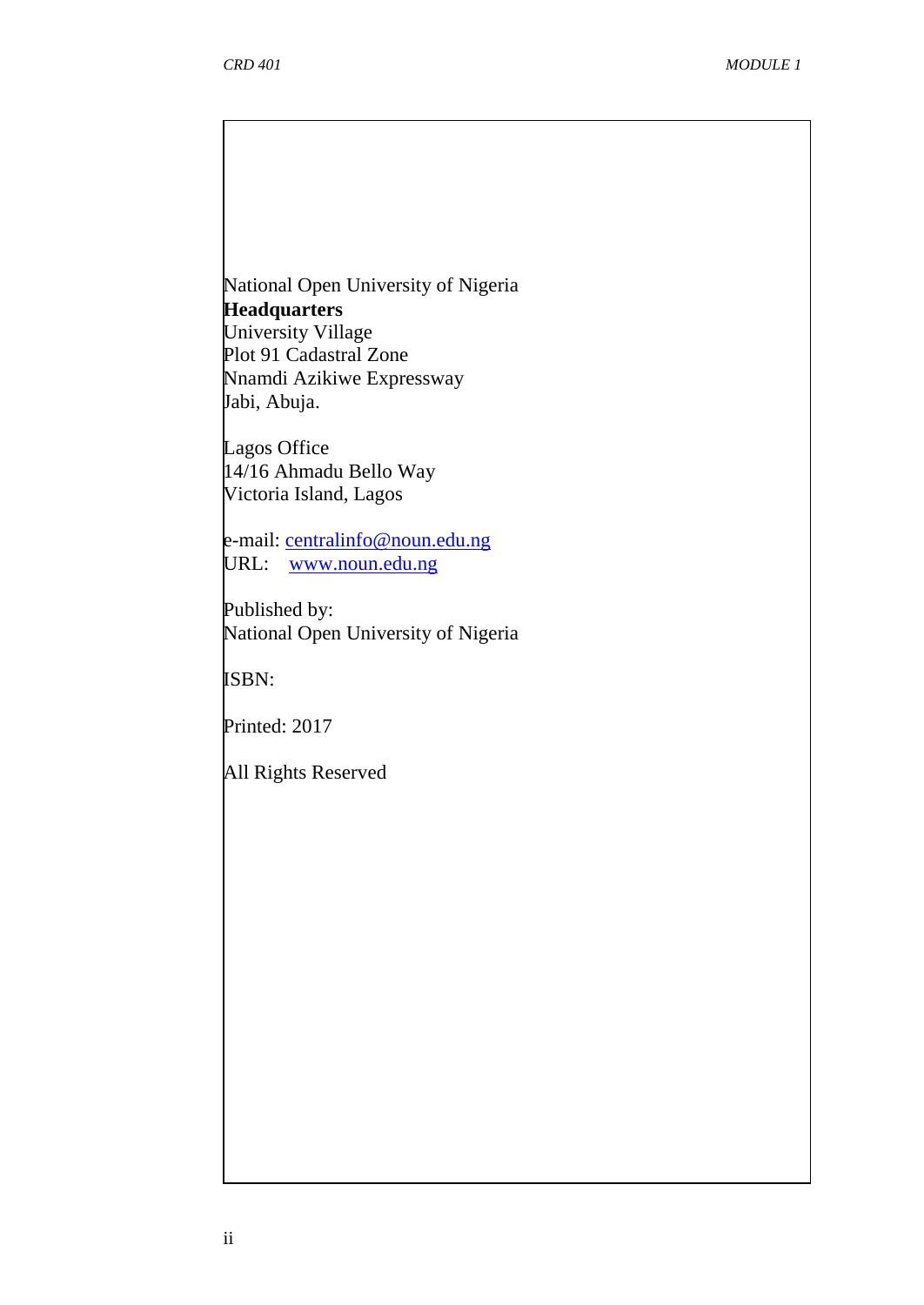# **CONTENTS PAGE**

| 1V              |
|-----------------|
| iv              |
| iv              |
| iv              |
| V               |
| $\mathbf{V}$    |
| vi              |
| vi              |
| vii             |
| viii            |
| $\overline{1}X$ |
| $ix -$          |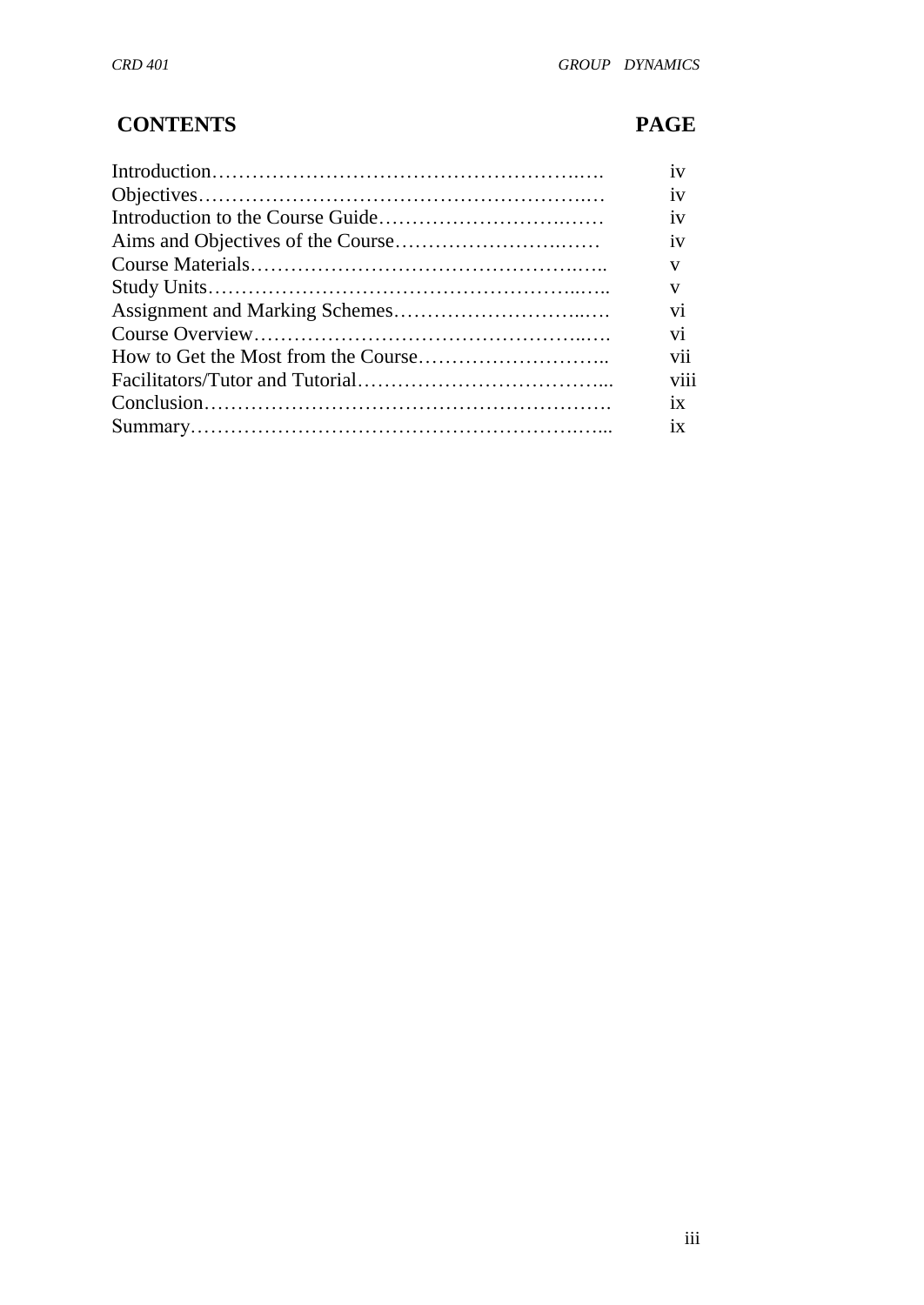# **INTRODUCTION**

This course guide is designed to help you have an adequate understanding of the nature of groups in relation to the psychological and social forces associated with groups. This is relevant in effective administration and management of co-operatives which is a sociological group in nature.

The course guide should always be handy with you at all times. Your success in the course depends largely on your constant references and understanding of the guide.

The time table scheduling your activities in the course such as studying the course, writing and submission of assignments, allocation of continuous assessment scores, final examination and other relevant information are contained in this course guide. All have been carefully packaged to enable you achieve the aims and objectives of this course.

# **COURSE OBJECTIVES**

At the end of this course, you should be able to:

- have an in-depth knowledge of the structure and content of the course – group dynamics.
- explain the relevance of the knowledge of group dynamics in effective administration and management of cooperative organizations as one of the requirements leading to the award of b.sc in cooperative management.
- apply the knowledge of group dynamics in the administration and management of co-operative societies in relation to members' group actions.

# **COURSE AIMS**

The course primarily aims at equipping you with an in-depth knowledge of Group Dynamics in relation to the nature of groups, the laws of their development and their interrelations with other groups and larger institutions.

The specific objectives of this course are to:

- i. Explain the meaning of Group.
- ii. Explain the meaning of Group Dynamics.
- iii. Discuss the assumptions in Group Dynamics.
- iv. Explain the meaning of Co-operatives.
- v. Explain the importance of Group Dynamics in Co-operatives.
- vi. Describe the place of the individual in the group.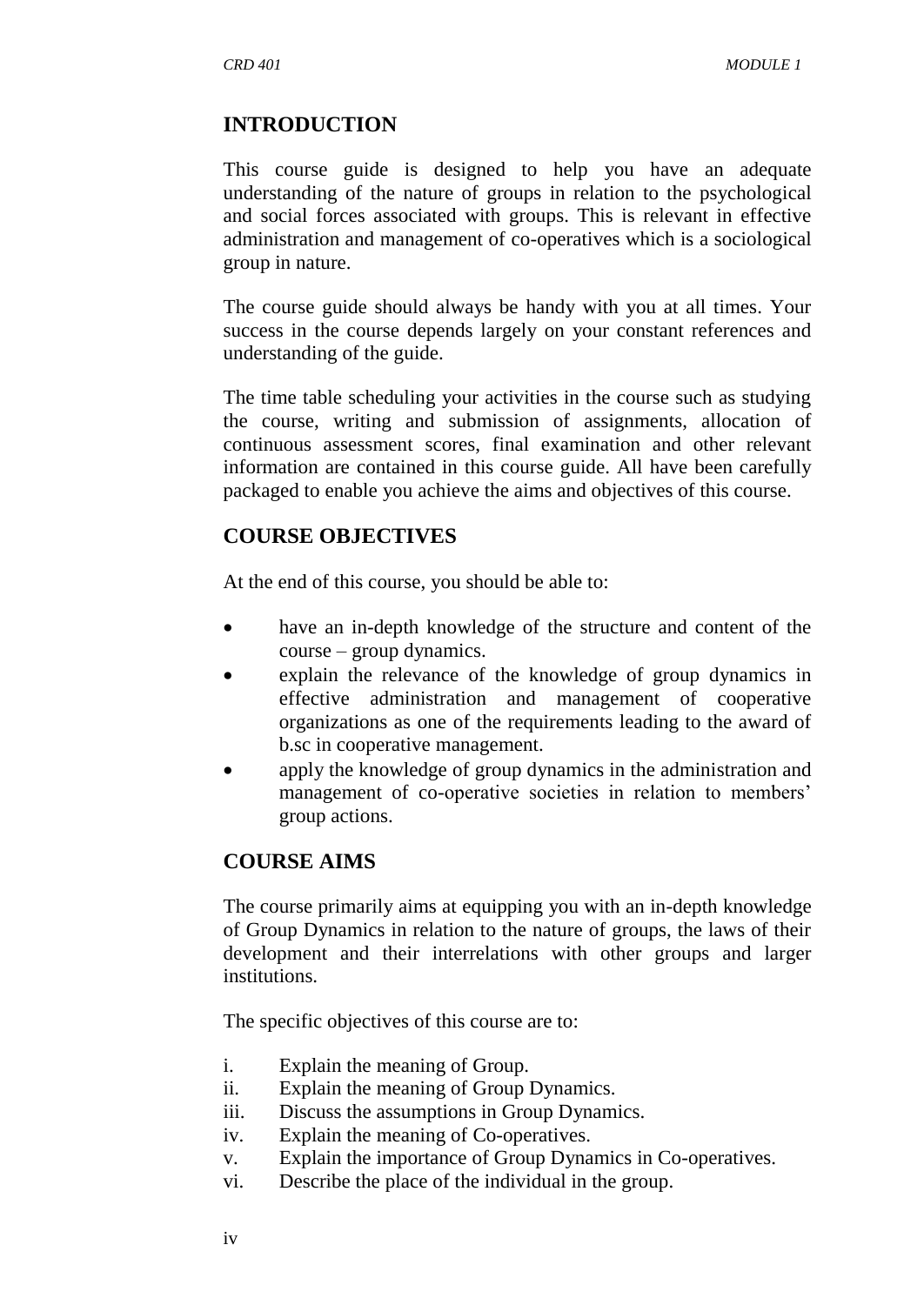- vii. Explain motivation and blocks to participations in groups.
- viii. Discuss adjustments to frustration and blocks in groups.
- ix. Describe group development and phases of group growth.
- x. Discuss internal and external dynamics of groups.
- xi. Explain selection features and uses of some group techniques.
- xii. Discuss group evaluation.
- xiii. Identify some studies in Group Dynamics and
- xiv. Analyze group characteristics relevant to cooperatives.

# **COURSE MATERIALS**

The course materials that will guide you to successfully complete this course are:

- i. Course guide
- ii. Study units
- iii. Assignment file
- iv. Relevant textbooks

## **STUDY UNITS**

The study units are fifteen in number organized in modules as follows:

#### **Module 1**

| Unit 1 | The Definition and Concept of Group          |
|--------|----------------------------------------------|
| Unit 2 | The Definition and Concept of Group Dynamics |
| Unit 3 | Types of Groups                              |
| Unit 4 | Size of Group                                |
| Unit 5 | <b>Assumptions in Group Dynamics</b>         |

## **Module 2**

- Unit 1 The Definition and Concept of Co-operatives
- Unit 2 The Values of Co-operatives
- Unit 3 Co-operatives as a Sociological Group
- Unit 4 Types of groups in Co-operatives
- Unit 5 Importance of Group Dynamics in Co-operatives

## **Module 3**

Unit 1 The Place of the Individual in the Group Unit 2 The Definition and Concept of Motivation Unit 3 Motivation and Blocks to Participation in Groups Unit 4 Adjustments to Frustration and Blocks in Groups Unit 5 Group Development and Phases of Group Growth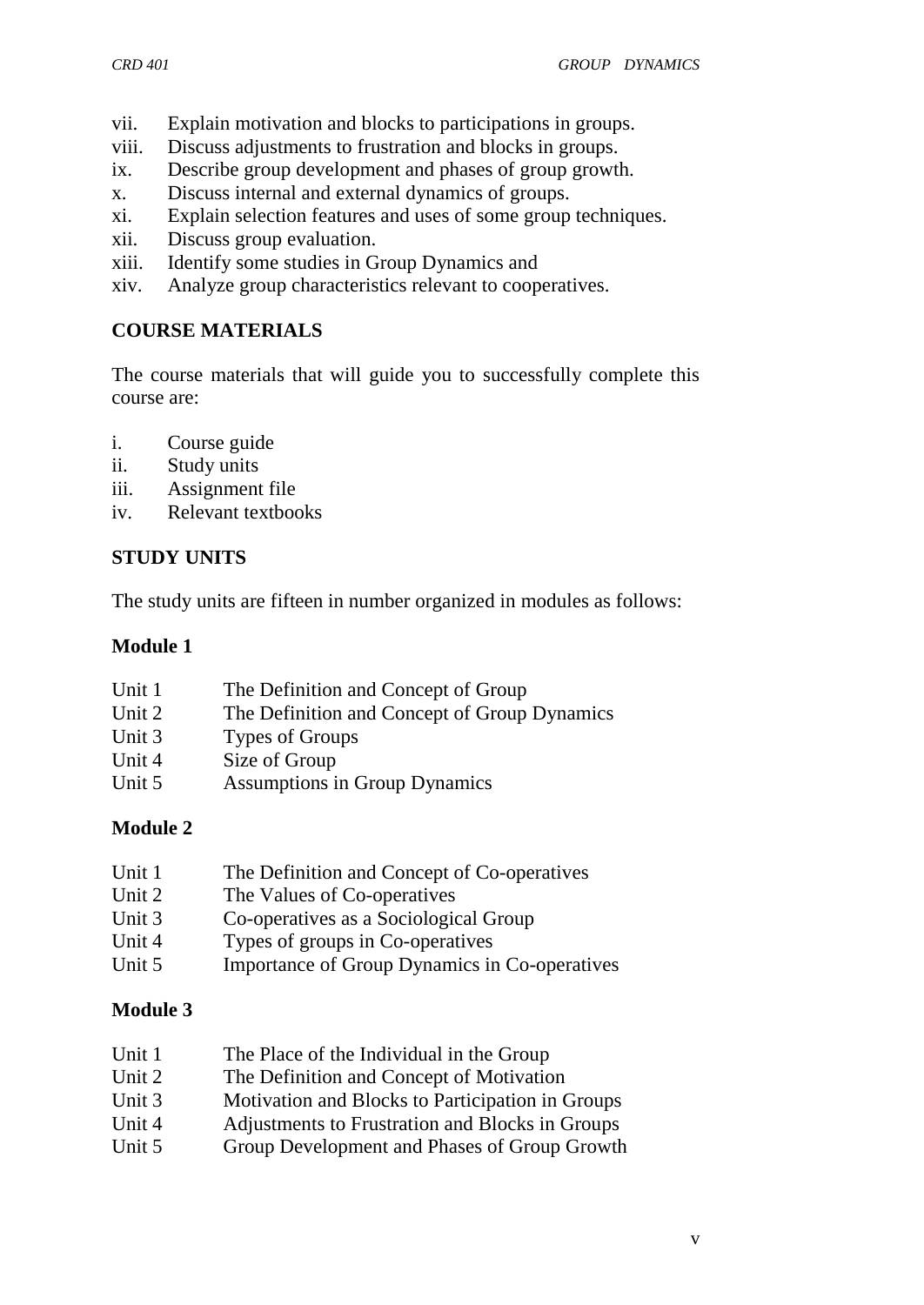#### **Module 4**

| Unit 1 | Internal and External Dynamics of Groups             |
|--------|------------------------------------------------------|
| Unit 2 | Selection Features and Uses of Some Group Techniques |
| Unit 3 | <b>Group Evaluation</b>                              |
| Unit 4 | <b>Empirical Studies in Group Dynamics</b>           |
| Unit 5 | Group Characteristics Relevant to Co-operatives      |

You should note that each of the units under each module as shown has self-assessment exercises and assignments which will be scored by the Course Tutor. Practice the exercises seriously and assess yourself if you adequately understand the content and objectives of each unit. This will prepare you for a good performance in the Teacher Marked Assignments (TMA) and final examinations.

References of all the information provided in this course are provided for further readings if required. This will broaden your idea of the content of the course.

# **TEXTBOOKS AND REFERENCES**

- Dorwin, C. & Alvin, Z. Ed. (1997). *Group dynamics: Research and Theory*. Great Britain: Tavistock Publications.
- Olanrewaju, B. (2010). *Fundamentals of management and administration*. Abuja; Sanjane Management Books.
- Richard, T.S. (2006). *Sociology*. 6<sup>th</sup> Ed. New York: McGraw Hill.

| Assignment        | <b>Marks</b>                               |
|-------------------|--------------------------------------------|
| Assignment 1-5    | Five assignments. Select the best four and |
|                   | around 12.52 each, $12.5x4 = 50\%$         |
| Final examination | 50% of the overall course marks            |
| <b>Total</b>      | 100% of course marks                       |

#### **ASSIGNMENT AND MARKING SCHEME**

#### **COURSE OVERVIEW**

| _ _ _ _ _ _ _ _ _ _ _ _ _ _ _ _ |               |                |            |  |  |
|---------------------------------|---------------|----------------|------------|--|--|
| Unit                            | Title of work | Weeks activity | Assessment |  |  |
|                                 | Course guide  |                |            |  |  |

#### **MODULE 1**

| The definition and concept of Group          |              |
|----------------------------------------------|--------------|
| The definition and concept of Group Dynamics | Assignment 1 |
| Types of groups                              |              |
| Size of groups                               |              |
| <b>Assumptions in Group Dynamics</b>         | Assignment 2 |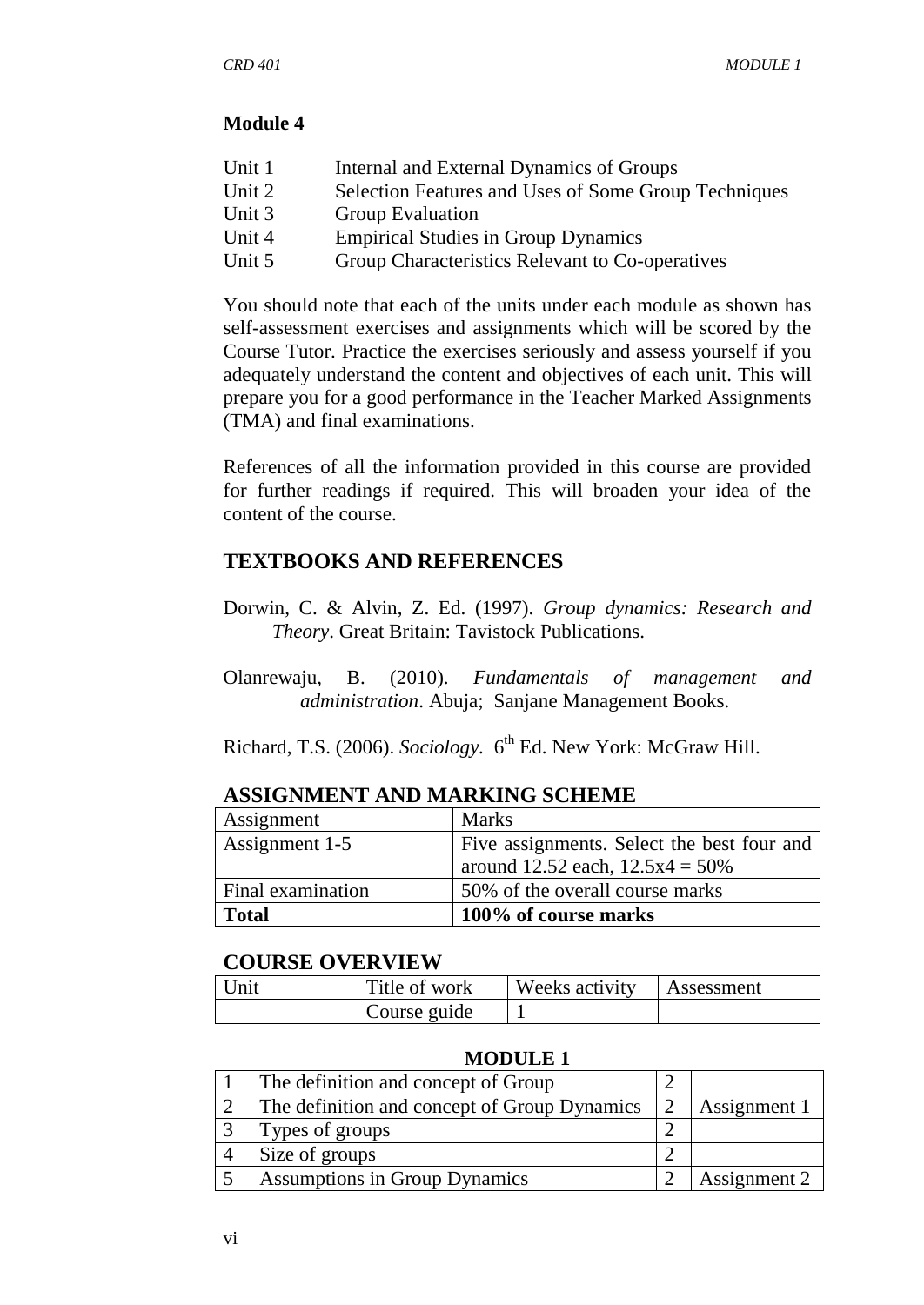| NNDULE 4                                      |              |
|-----------------------------------------------|--------------|
| The definition and concept of Co-operatives   |              |
| The values of Co-operatives                   | Assignment 1 |
| Co-operatives as a sociological group         |              |
| Types of groups in Co-operatives              |              |
| Importance of group dynamics in Co-operatives | Assignment 2 |

**MODULE** 2

#### **MODULE 3**

| The place of the individual in the group         |              |
|--------------------------------------------------|--------------|
| The definition and concept of motivation         |              |
| Motivation and blocks to participation in groups | Assignment 3 |
| Adjustments to frustration and blocks in group   |              |
| Group development and phases of group growth     |              |

#### **MODULE 4**

|    | Internal and external dynamics of groups.               |    |              |
|----|---------------------------------------------------------|----|--------------|
| 2. | Selection features and uses of some group techniques    | 2  | Assignment 4 |
| 3. | Meaning of evaluation and method of group<br>evaluation | 2  |              |
| 4. | <b>Empirical studies in Group Dynamics</b>              |    |              |
| 5. | Group characteristics relevant to Co-operatives         | ∍  | Assignment 5 |
|    | <b>Revision</b>                                         |    |              |
|    | <b>Total</b>                                            | 42 |              |

The above table gives an overview of the course Group Dynamics – the units, the numbers of weeks devoted to each unit and the assignments to be written by you.

## **HOW TO GET THE MOST FROM THIS COURSE**

In the National Open University of Nigeria (NOUN), there is no lecturer physically present unlike the Conventional University. It counts on your maturity and initiatives. Your drive is the force that propels you and you are the major determinant on when and how to complete the B.Sc Programme in Co-operative Studies successfully.

You should regard the reading of the study materials as if you are listening to lectures. Indeed you are listening to the lecturer indirectly.

Every study unit has the same pattern. There is the introduction, followed by the learning outcomes/objectives after which, you are given the course content. Conclusion is made followed by the Self-Assessment exercises. You have to carefully go through the exercises as they assist you to recapitulate what you have learnt in the unit.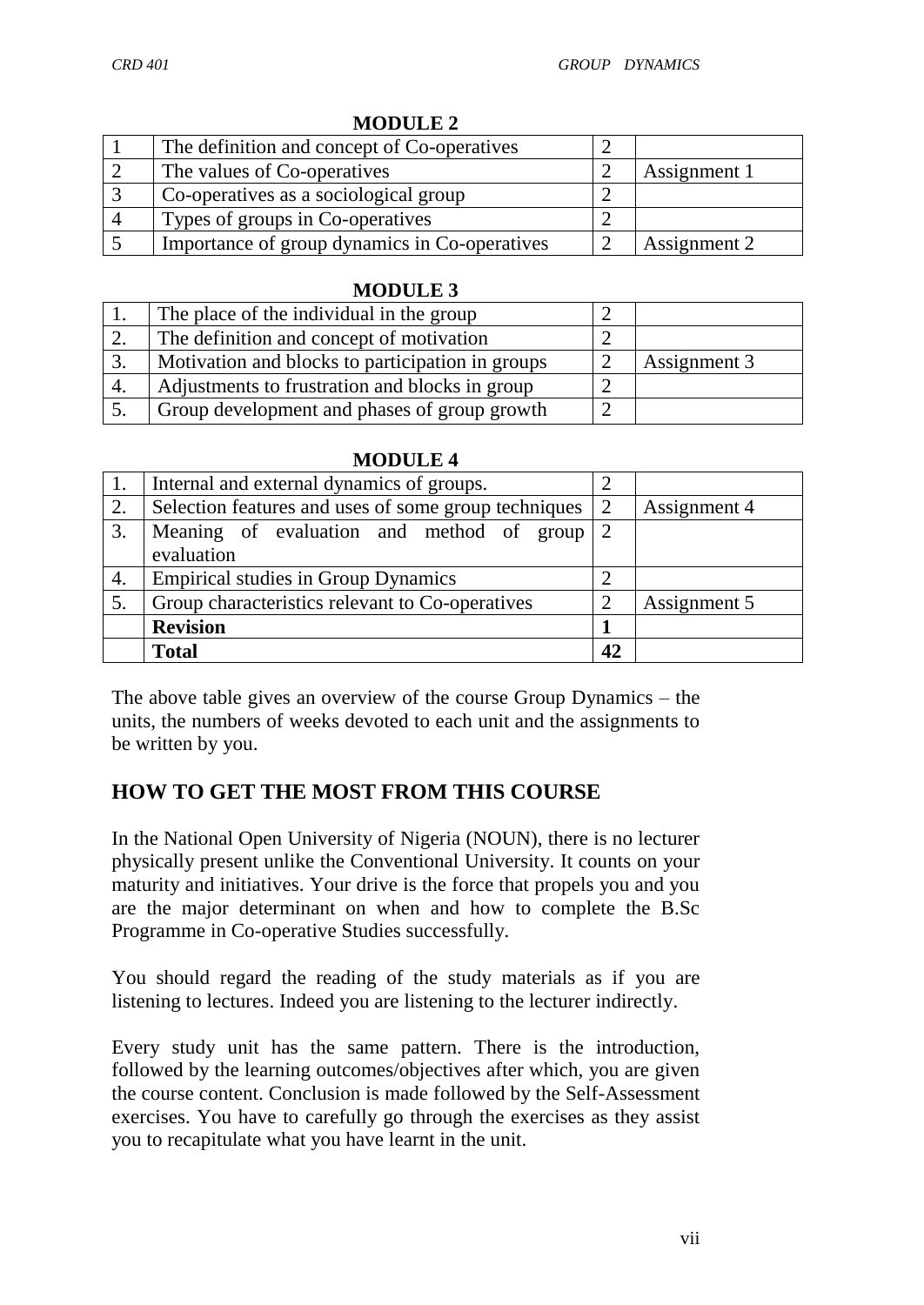There are also Tutor-Marked Assignments which you are to answer. They all form the question bank for this Course. Your final examination question come from these ones. Also see the references and further reading.

As a strategy to go through the course, the followings are suggested:

- Read the Course Guide carefully
- Work out your private time table based on the most convenient time to study the materials
- Stick to your time-table. However, allow flexibility when and where necessary
- Start unit one and go through it before Unit 2 and finally unit 20
- You have been told never to leap frog jump any unit
- As you work through the units you will be instructed on what to do. You may be asked to go to a previous course you have done before for more information and/or reminder of some facts
- Compare the objectives of each unit with the content of your total assimilation of it. If there is a deviation, go back to the study material and re-read it
- When a submitted assignment is returned to go through it and observe comments made. If there is doubt, see your tutor
- Your completion of the last unit is an indication that you are ready for the final examination.

# **FACILITATORS/TUTOR AND TUTORIAL**

During tutorials, your tutor will grade you, comment on your assignment and monitor your progress. Try your best to attend the tutorials .This is the only way to have face to face with your tutor and questions and answers are handled during this session. Do not hesitate to contact your tutor by phone or by email if you need help. The tutor will be willing to:

- Provide answers to your questions
- Co-ordinate discussions based on the unit
- Provide feedback on tutor marked assignments
- Get feedback from students on their understanding of the unit(s); Tutorials will take place in the study centre nearest to you. You have to arrange the time and other details with your facilitator.

# **SUMMARY**

In this Course Guide, you have been provided with robust information designed to make your study of Course CRD 401 successful. You need to have these pieces of information at the back of your mind.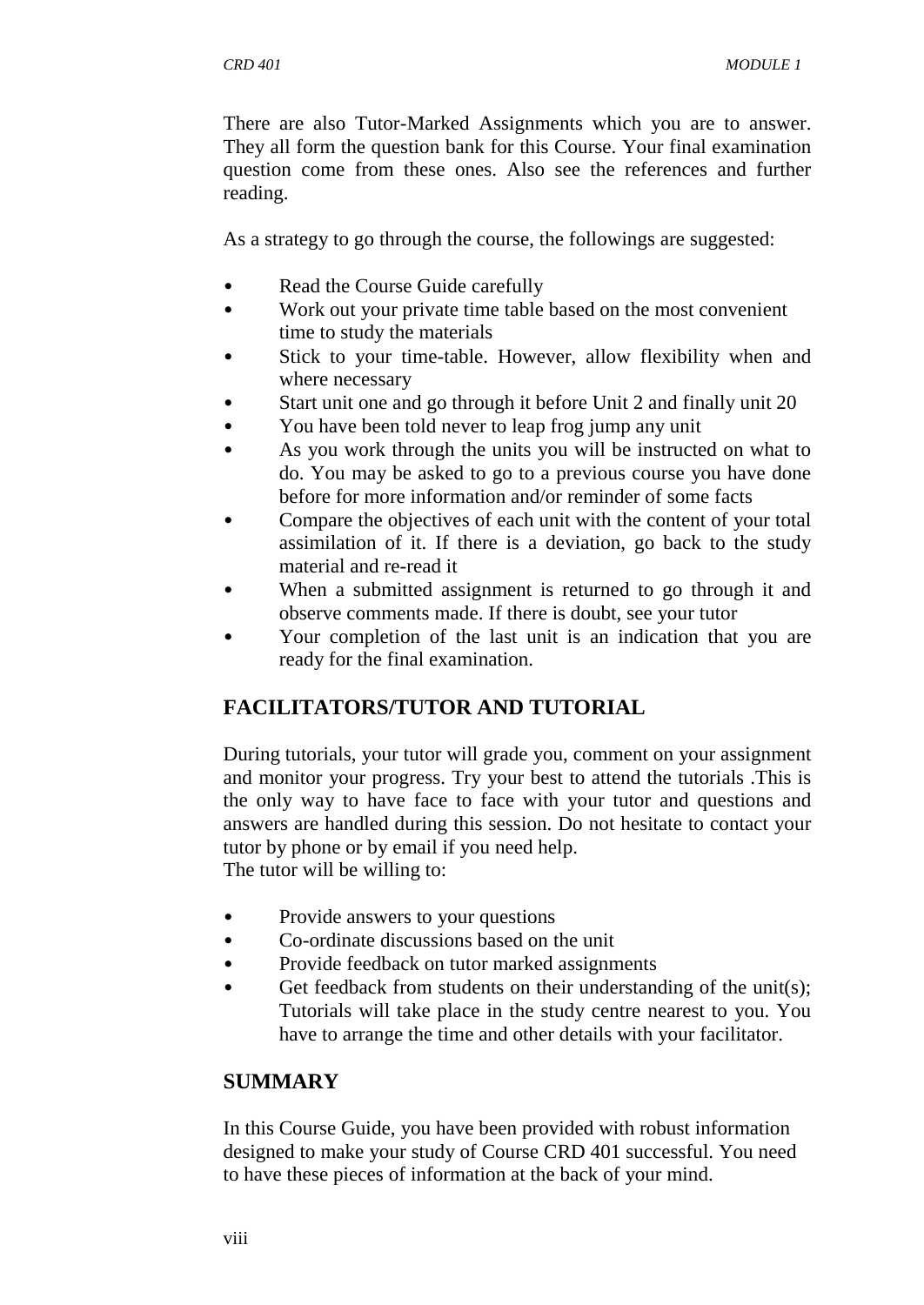This course guide has discussed the course objectives, course aims, course materials, the study units as well as textbooks and references. Also discussed includes assignment and marking scheme, course overview, how to get the best from the course, facilitators/tutor and tutorials as well as the conclusion.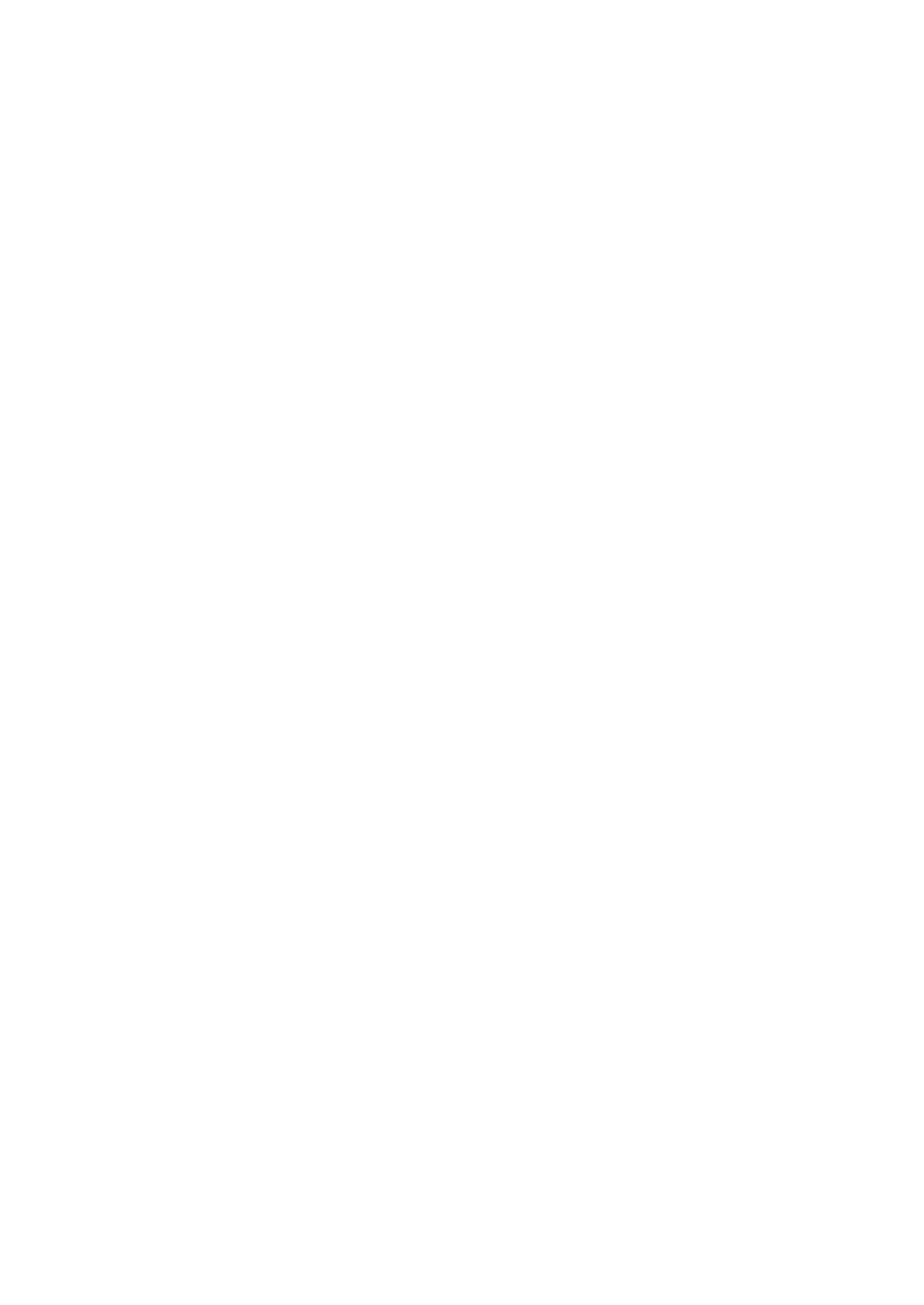| <b>MAIN</b><br><b>CONTENT</b> |                                                                |             |
|-------------------------------|----------------------------------------------------------------|-------------|
| <b>CONTENTS</b>               |                                                                | <b>PAGE</b> |
|                               |                                                                | 1           |
| Unit 1                        | The Definition and Concept of Group                            | 1           |
| Unit 2                        | The Definition and Concept of Group Dynamics                   | 9           |
| Unit 3                        |                                                                | 14          |
| Unit 4                        |                                                                | 18          |
| Unit 5                        | Assumptions in Group Dynamics                                  | 22          |
|                               |                                                                | 28          |
| Unit 1                        | The Definition and Concept of Co-operatives                    | 28          |
| Unit 2                        | The values of Co-operatives                                    | 31          |
| Unit 3                        | Co-operatives as a Sociological Group                          | 36          |
| Unit 4                        | Types of Sociological Groups in Co-Operatives                  | 40          |
| Unit 5                        | Sociological Motives for Forming or Joining Existing           |             |
| Unit 6                        | Co-Operatives<br>Importance of Group Dynamics in Co-Operatives | 43<br>46    |
|                               |                                                                |             |
|                               |                                                                | 49          |
| Unit 1                        | The Place of the Individual in the Group                       | 49          |
| Unit 2                        | The definition and concept of motivation                       | 54          |
| Unit 3                        | Adjustments to Frustrations and Blocks to                      |             |
|                               |                                                                | 59          |
| Unit 4                        |                                                                | 63          |
| Unit 5                        |                                                                | 69          |
|                               |                                                                | 74          |
| Unit 1                        | Internal and External Dynamics of Groups                       | 74          |
| Unit 2                        | Selection features and uses of some group techniques           | 79          |
| Unit 3                        | Group evaluation                                               | 82          |
|                               |                                                                | 85          |
| Unit 4                        | Empirical studies in Group Dynamics                            |             |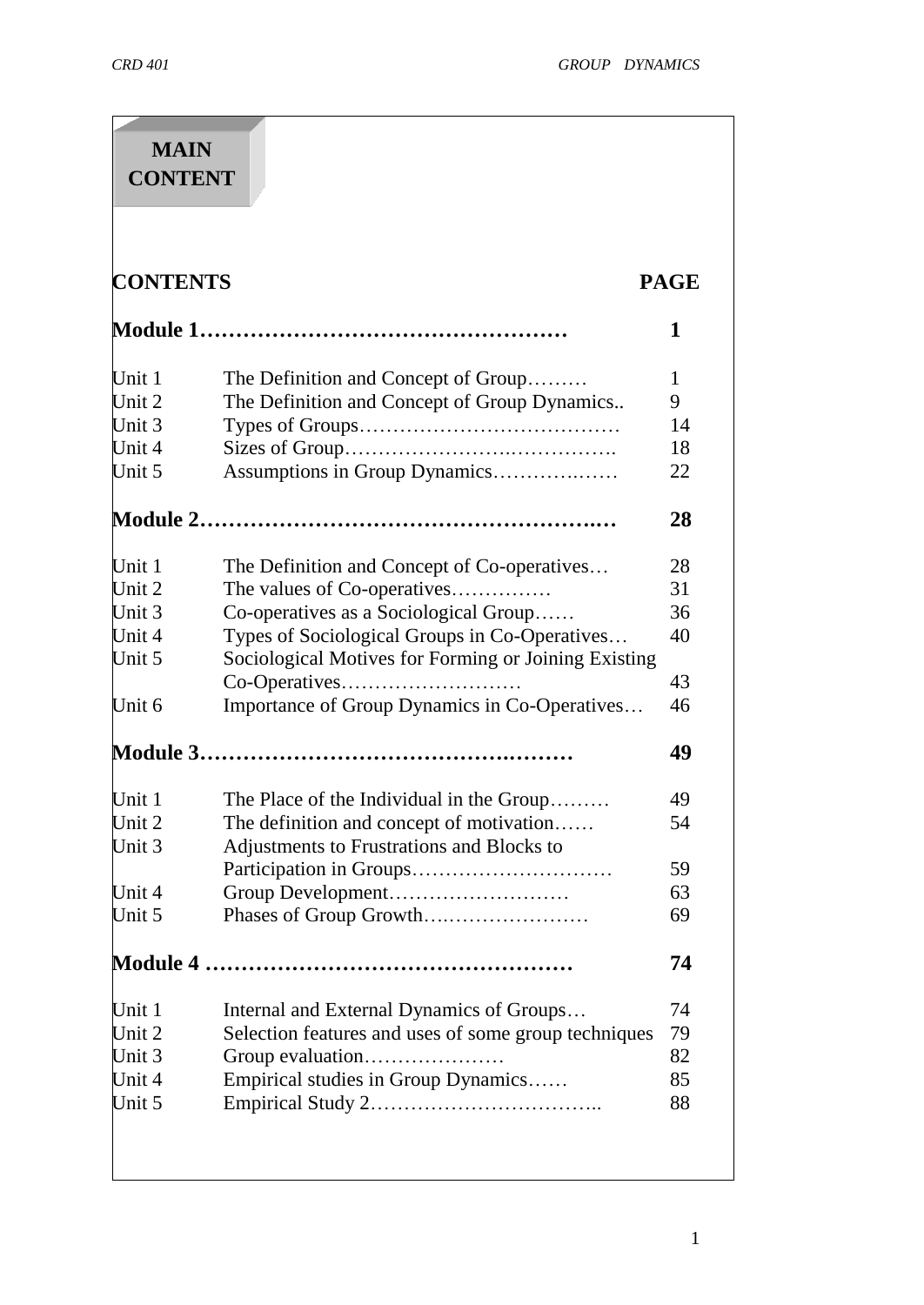| Unit 6 |                                            | 91 |
|--------|--------------------------------------------|----|
| Unit 7 |                                            | 94 |
| Unit 8 | Analysis of Group Characteristics Relevant |    |
|        |                                            | 98 |
|        |                                            |    |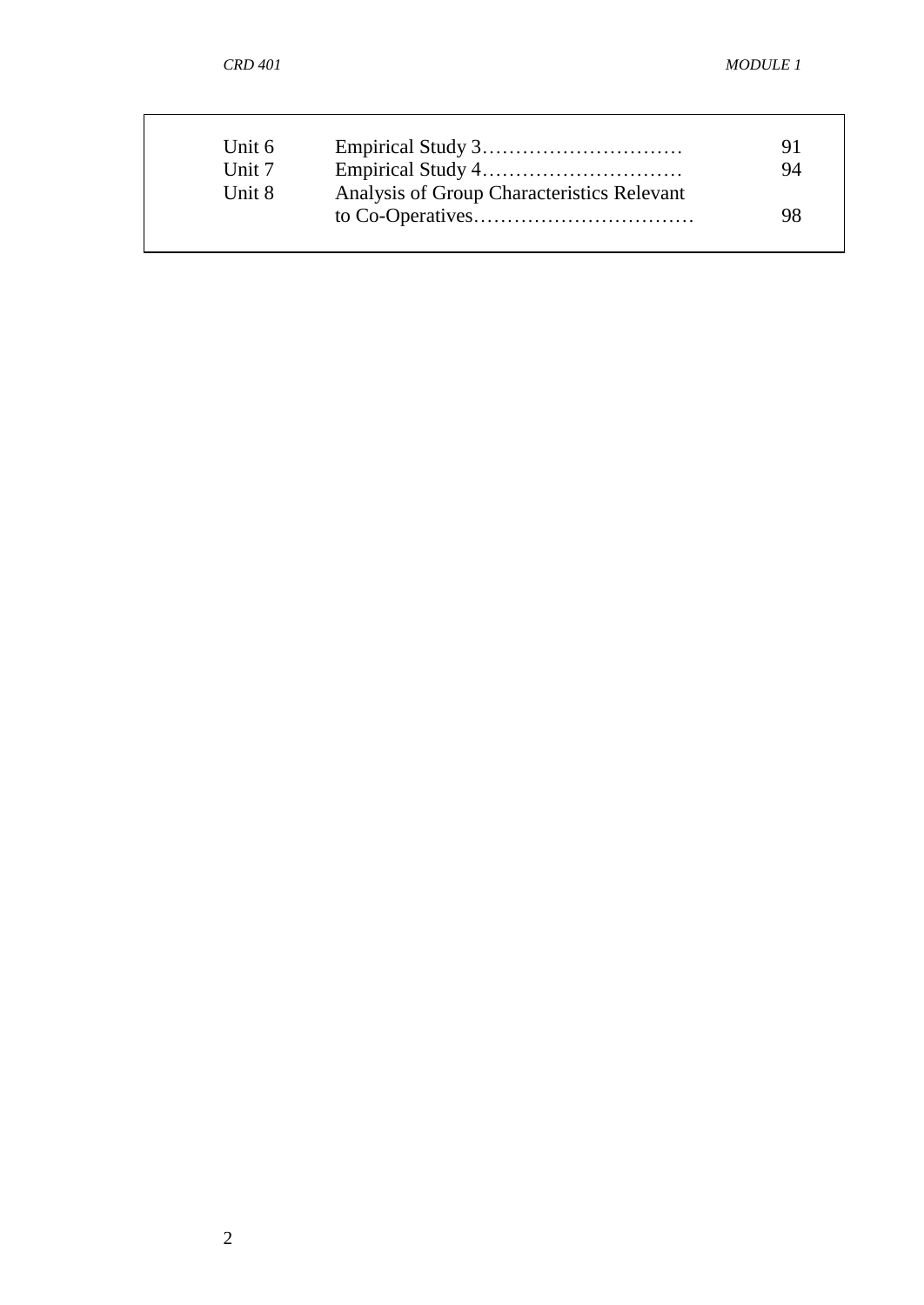# **MODULE 1**

- Unit 1 The Definition and Concept of Group
- Unit 2 The Definition and Concept of Group Dynamics
- Unit 3 Types of Groups
- Unit 4 Sizes of Group
- Unit 5 Assumptions in Group Dynamics

# **UNIT 1 THE DEFINITION AND CONCEPT OF GROUP**

# **CONTENTS**

- 1.0 Introduction
- 2.0 Objectives
- 3.0 Main Content
	- 3.1 The Meaning of Group
	- 3.2 Sociological Concept of Group
	- 3.3 Objective Criterion of Group
	- 3.4 Importance of Group
- 4.0 Conclusion
- 5.0 Summary
- 6.0 Tutor-Marked Assignment
- 7.0 References/Further Reading

# **1.0 INTRODUCTION**

This is the first unit in module 1 of course CRD 401. The unit will take a broad look at the general concept of Group in relation to the meaning of group, the sociological concept of group, objective criterion of group and the importance of group.

# **2.0 OBJECTIVES**

At the end of this unit, you should be able to:

- explain the meaning of group
- differentiate between sociological concept of group and objective
- criterion of group
- discuss the importance of group.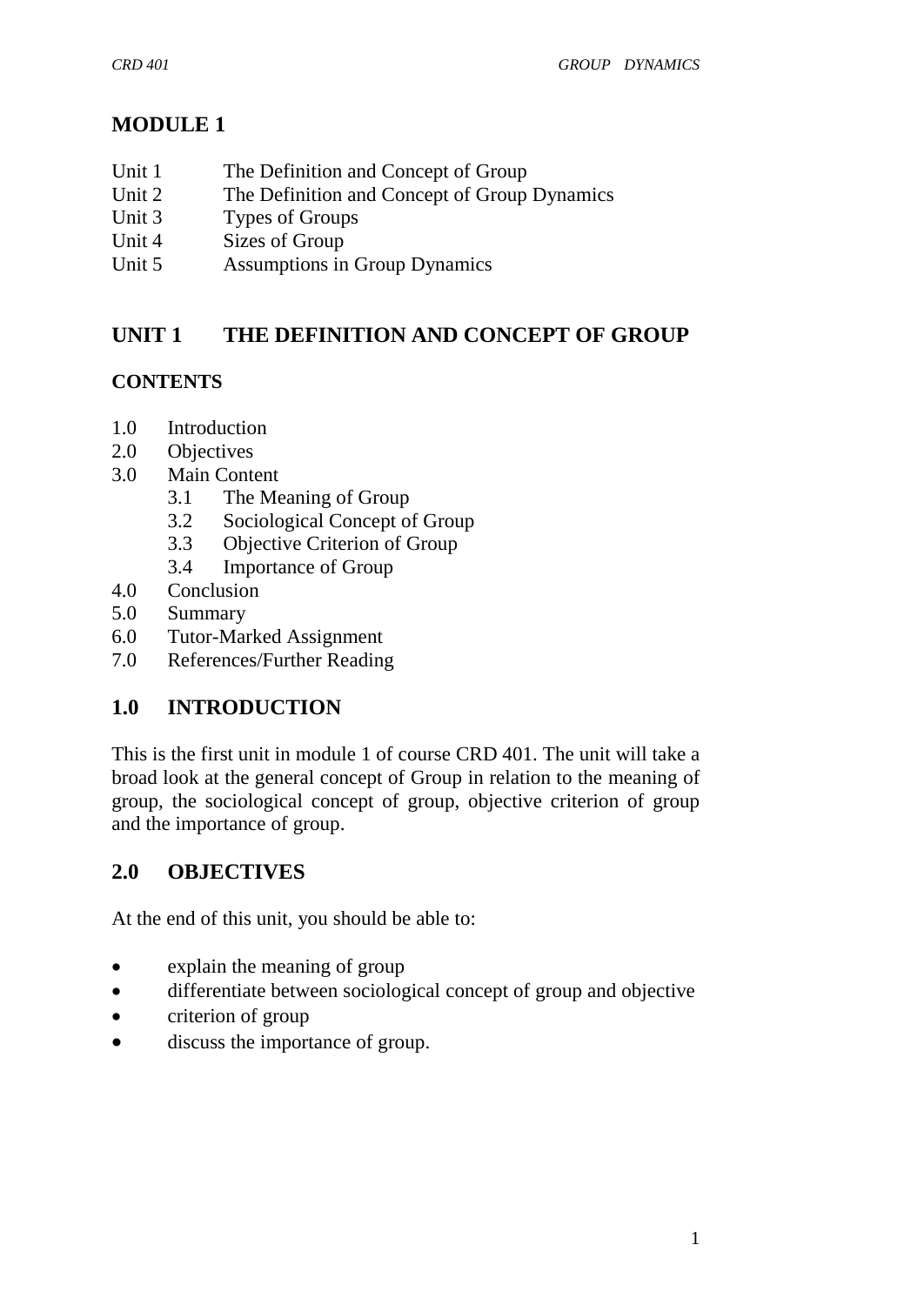# **3.0 MAIN CONTENT**

#### **3.1 The Meaning of Group**

Brodheck and Lewin cited in Dorwin and Alvin (1997) defined a group as a collection of individuals who have relations to one another that make them interdependent to some significant degree. As so defined by the authors, the term group refers to a class of social entities having in common the property interdependence among their constituent members.

A group, according to Olanrewaju (2010), is an aggregate of individuals standing in certain descriptive (i.e. observable) relations to each other. The kinds of relations exemplified will of course, depend upon or determine the kind of group, whether it be a family, an audience, a committee, a labour union or a crowd. Certain features of this definition should be noted. The elements of a group are individuals; the membership of a group is a set of people. But it is not true that any arbitrary collection of people such as all students, whose last names begin with a given letter, constitute a group. For a set of people to qualify as a group, they must be related to one another in some definite ways.

Similarly, Dorwin and Alvin, (1997), explain group to be a collection of people who are striving to achieve a common goal also constitutes a group, since goal-relevant behavior on the part of each person affects the other and likelihood of goal attainment. And if a set of people are treated in a homogeneous way by society because of race or religion or for some other reason, they may come to identify with one another and thereby become an interdependent group. Finally, the members of a family ordinarily compose an especially strong group because of their high degree of interdependence with respect to a variety of matters of great importance to them all.

New technology has broadened the definition of groups to include those who interact electronically. Not all the "people with whom we converse online are real, at some websites, chatterbots-fictitious correspondents created by artificial intelligence programs-respond to questions as if a human were replying. While answering product or service-related questions, the chatterbot may begin "chatting" with an online consumer about family or the weather. Ultimately, such conversations may develop into a chat group that includes other online correspondents, both real and artificial (Slambrouck, 1999 cited in Richards, 2006).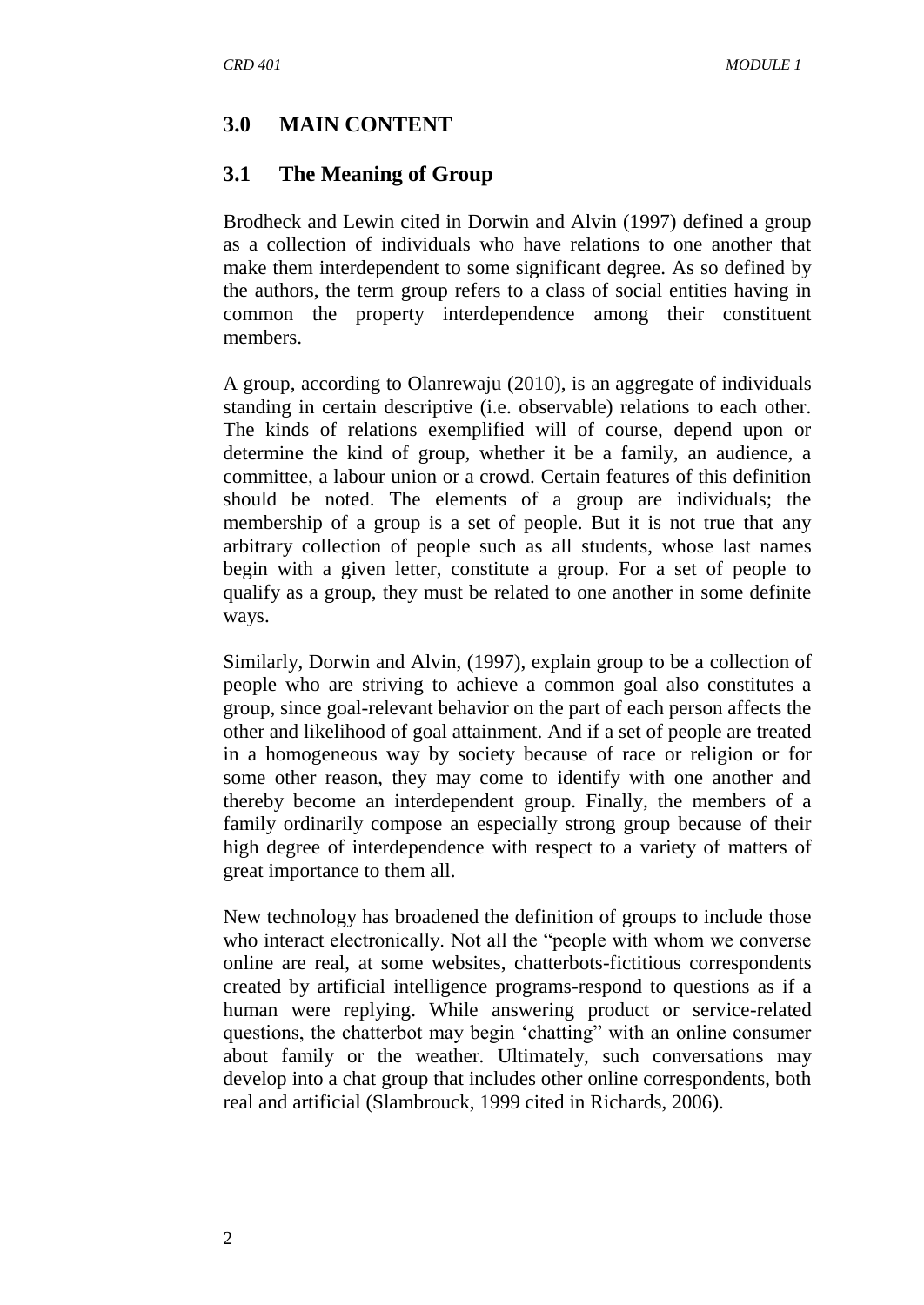# **3.2 Sociological Concept of Group**

In the sociological concept according to Anthony (1997), a group refers to a number of people who interact with one another in accordance with established patterns. This is sometimes phrased as a number of people having established and characteristic social relations. The two statements are however equivalent since "social relations" are themselves patterned forms of social interaction, enduring sufficiently to become identifiable parts of a social structure.

In sociological terms, Richards, (2006) sees a group as any number of people with similar norms, values, and expectations who interact with one another on a regular basis. The members of a women"s basketball team, a hospital"s business office, a synagogue, or a symphony orchestra constitute a group. However, the residents of a suburb would not be considered a group, since they rarely interact with one another at one time.

# **3.3 Objective Criterion of Group**

According to Anthony (1997), one objective criterion of a group is "frequency of interaction". A second criterion of a group is that the interacting persons define themselves as "members," i.e., that they have patterned expectations of forms of interaction which are morally binding on then, and on other "members," but not on those regarded as "outside" the group.

The correlative and third criterion is that the persons in interaction be defined by others as belonging to the group; these others including fellow-members and non-members. For social psychological purposes, the distinctive thing about a group is that its members share norms about something. The range covered by the shared norms may be great or small, but at the very least, they include whatever it is that is distinctive about the common interests of the group members. They also include norms concerning the roles of the group members. Other psychologists have focused attention upon the gratification that members derive from belonging to a group. They argue that unless a collection of people, in their relationships, provides some degree of satisfaction to each member, the collection will not remain a distinctive social entity.

It follows from the definitions of group that anyone who belongs to a particular group is affected in some way by the fact of membership. We should expect the effects of membership on a person to be greater than the effect of the person on the set of individuals constituting the group.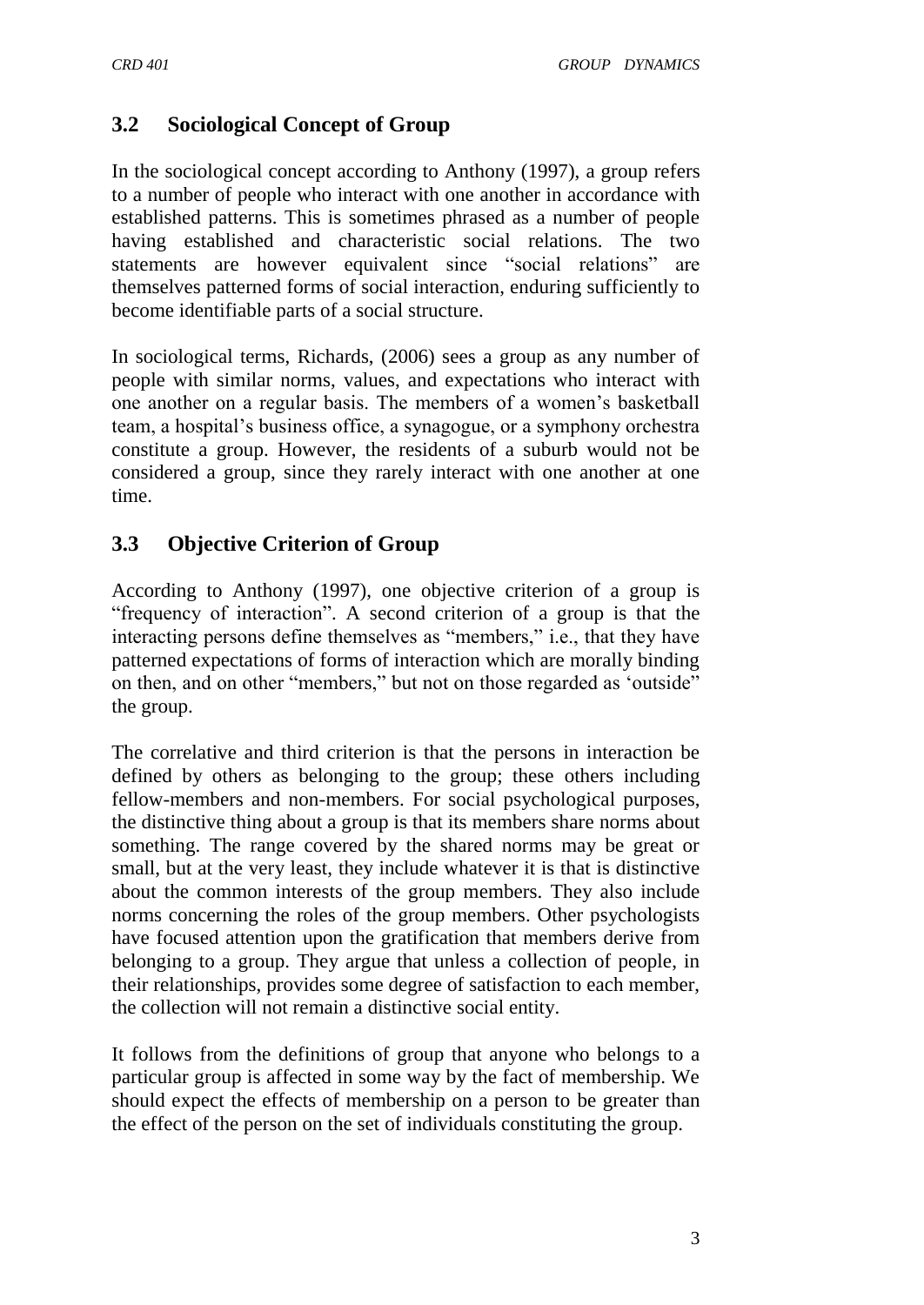## **3.4 Importance of Group**

Every society is composed of many groups in which daily social interaction takes place. We seek out groups to establish friendships, to accomplish certain goals, and to fulfill the social roles we have acquired. In Kuwait, men gather in groups called diwaniyas, which means "little guest house" in Arabic. Hundreds of these gatherings take place every night. Diwaniyas may be centered around a family, but are just as likely to be organized around a business, specific occupation, or politics. Men gather to exchange gossip or ideas in these groups, which range in size from 5 or 6 members to well over 100. Meetings can last an hour in the early evening or stretch well into the night. Diwaniyas have a rich history in Kuwait, going back over 200 years. Recently a handful of Diwanlyas has begun to allow women to attend a major departure from custom for this type of social group (Marshall 2003 cited in Richards, 2006).

Groups play a vital part in a society"s social structure. Much of our social interaction takes place within groups and is influenced by their norms and sanctions. Being a teenager or a retired person takes on special meanings when we interact within groups designed for people with that particular status. The expectations associated with many social roles, including those accompanying the statuses of brother, sister, and student, become more clearly defined in the context of a group.

#### **SELF-ASSESSMENT EXERCISE**

- i. Explain the meaning of group.
- ii. Analyze the sociological conceptualization of group.

#### **4.0 CONCLUSION**

The concept of group could be understood from angles. In other words, experts have defined and explained group in different ways. Whatever the definition and explanation however, groups have importance for the members and perhaps non-members. Groups play a vital role in a society's social structure.

## **5.0 SUMMARY**

In this unit, topics discussed include the meaning of group, sociological concept of group, objective criterion of group and the importance of group. In the next unit, the discussion will center on the definition and concept of group dynamics.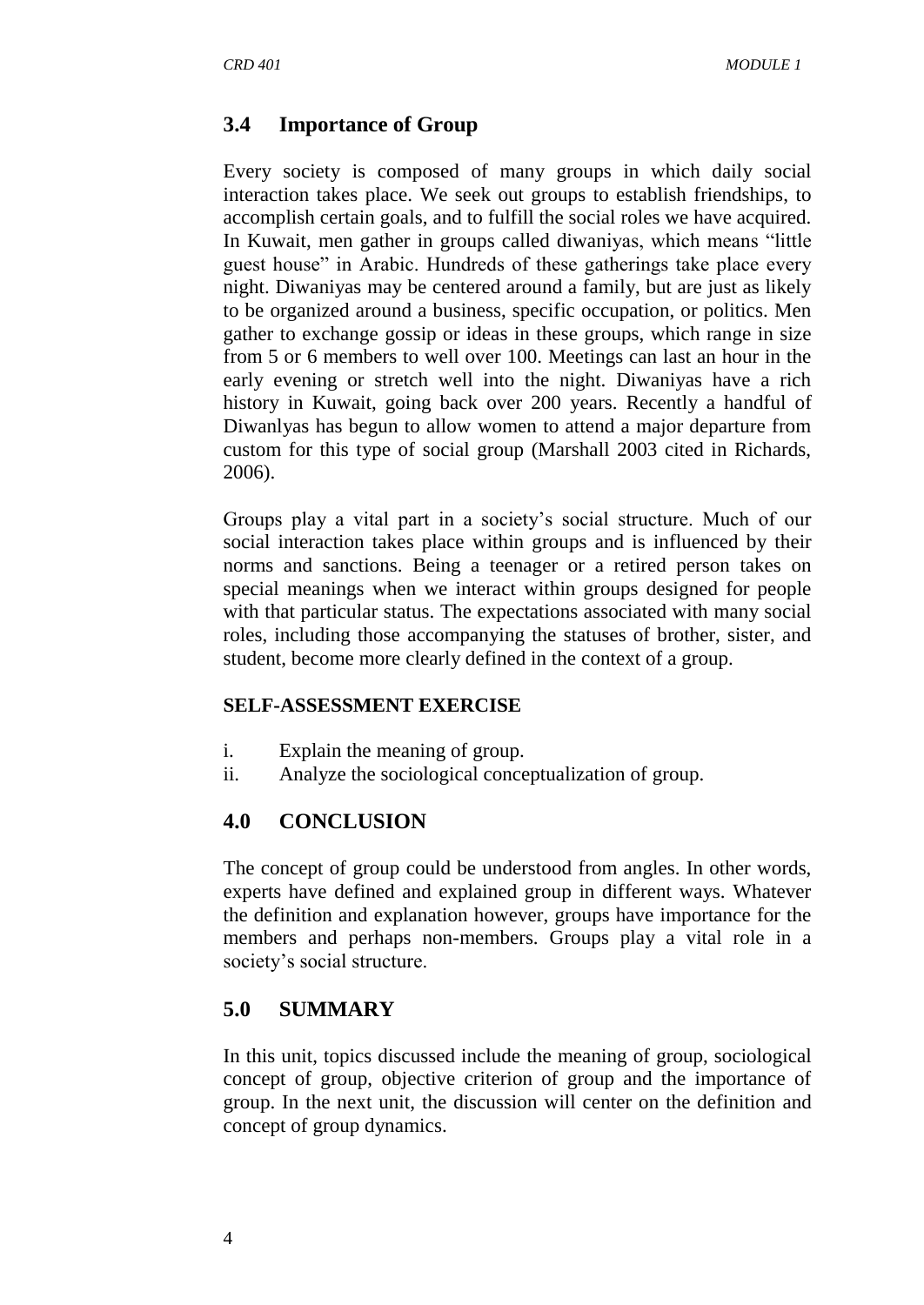### **6.0 TUTOR-MARKED ASSIGNMENT**

- 1. Compare and contrast the sociological concept of group and objective criterion of group.
- 2. Discuss the benefits derivable from forming or joining a group.

# **7.0 REFERENCES/FURTHER READINGS**

Anthony, G. (1997). *Sociology*. Oxford, UK: Blackwell Publishers Ltd.

- Dorwin, C. & Alvin, Z. Ed. (1997). *Group dynamics: Research and Theory*. Great Britain: Tavistock Publications.
- Olanrewaju, B. (2010). *Fundamentals of management and administration*. Abuja; Sanjane Management Books.

Richard, T.S. (2006). *Sociology*. 6<sup>th</sup> Ed. New York: McGraw Hill.

Schein, E. H. (1988). *Organizational psychology*. 3<sup>rd</sup> Ed. New Jersey: Prentice-Hall.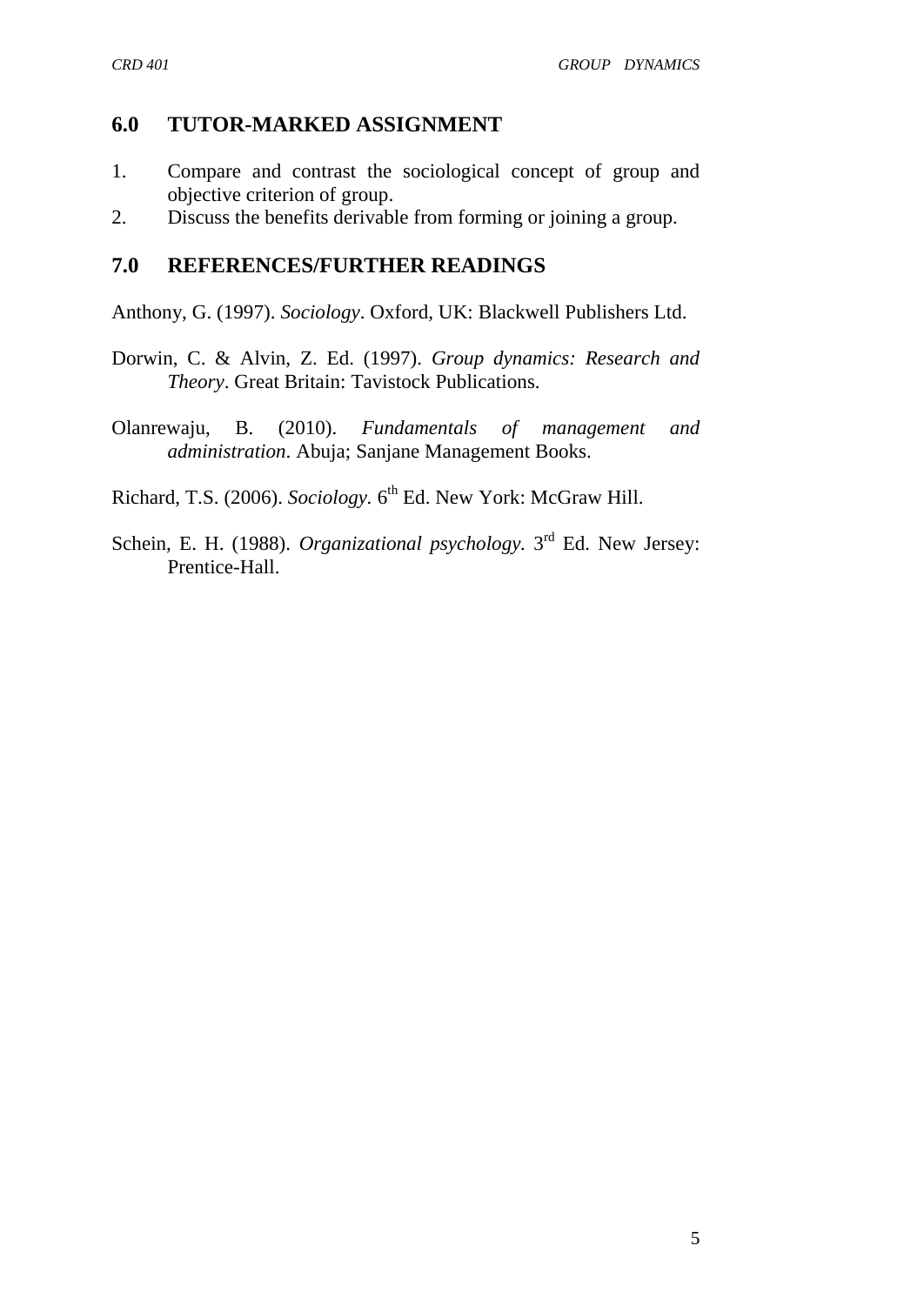# **UNIT 2 THE DEFINITION AND CONCEPT OF GROUP DYNAMICS**

#### **CONTENTS**

- 1.0 Introduction
- 2.0 Objectives
- 3.0 Main Content
	- 3.1 The definition of group dynamics
	- 3.2 Properties in group dynamics
- 4.0 Conclusion
- 5.0 Summary
- 6.0 Tutor-Marked Assignment
- 7.0 References/Further Readings

## **1.0 INTRODUCTION**

This is the second unit in module 1 of course CRD 401. The unit will take a broad look at Group Dynamics in relation to the definition of group dynamics and elements in group dynamics.

#### **2.0 OBJECTIVES**

At the end of this unit, you should be able to:

- define group dynamics;
- discuss the properties in group dynamics.

## **3.0 MAIN CONTENT**

#### **3.1 The Definition of Group Dynamics**

According to Dorwin and Alvin, (1997), group dynamics is a field of inquiry dedicated to advancing knowledge about the nature of groups, the laws of their development, and their interrelations with individuals, other groups, and larger institutions. The student of Group Dynamics is interested in acquiring knowledge about the nature of groups and especially about the psychological and social forces associated with groups. It is evident that the modern student of group dynamics is not essentially different in his interests from scholars writing at various times over the centuries.

According to one rather frequent usage, Dorwin and Alvin, (1997) explain group dynamics to refer to a sort of political ideology concerning the ways in which groups should be organized and managed. This ideology emphasizes the importance of democratic leadership, the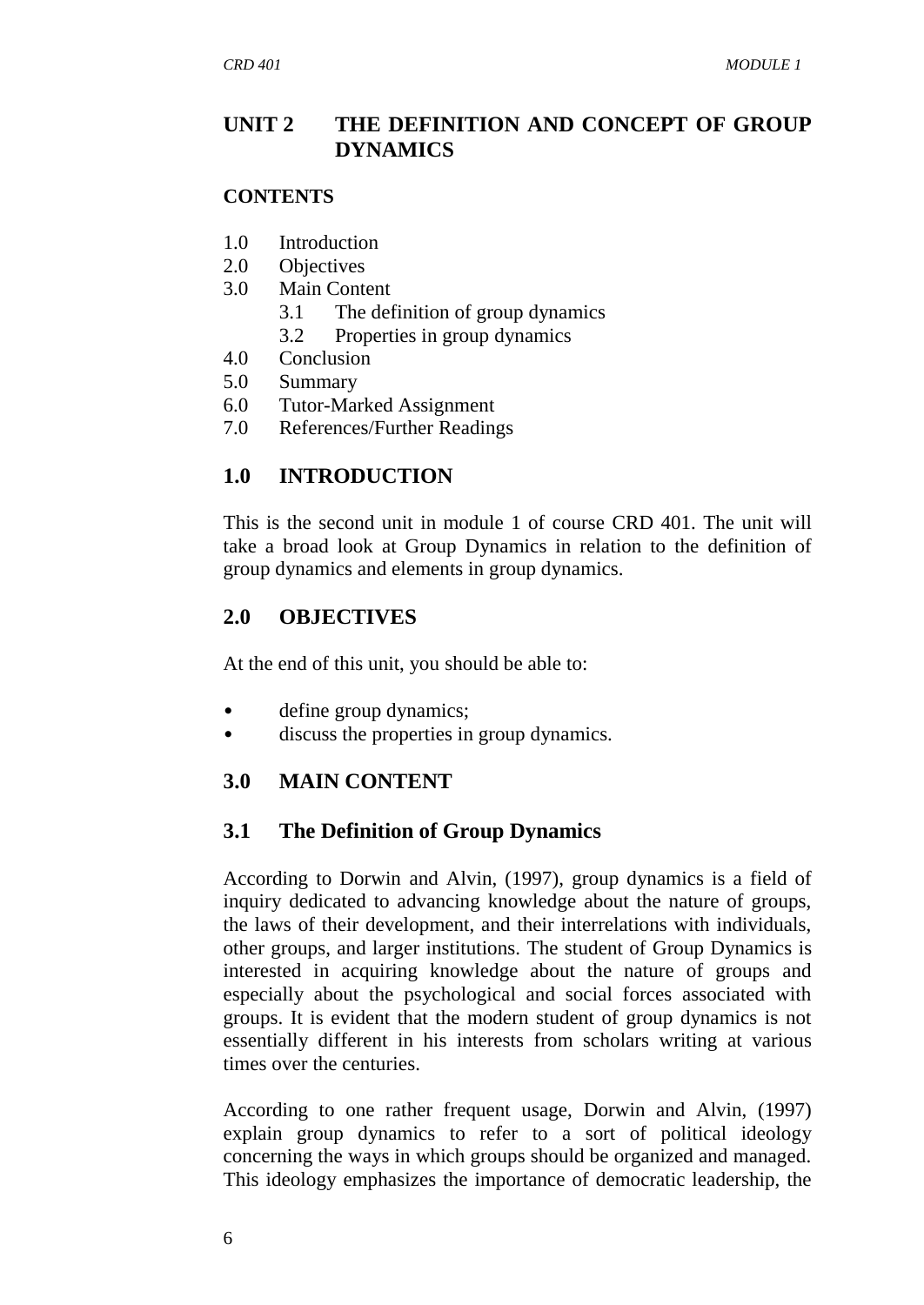participation of members in decisions, and the gains both to society and to individuals to be obtained through co-operative activities in groups.

A second popular usage of the term Group Dynamics refers to a set of techniques, such as role playing, buzz-sessions, observation and feedback of group process, and group decision, which have been employed widely during the past decade or two in training programs designed to improve skill in human relations and in the management of conferences and committees.

According to the third usage of the term Group Dynamics, it refers to a field of inquiry dedicated to achieving knowledge about the nature of groups, the laws of their development, and their interrelations with individuals (Dorwin & Alvin, 1997).

# **3.2 The Properties of Group Dynamics**

According to Jacobson cited in Dorwin and Alvin (1997), a group convenes, thinks, decides, solves problems, achieves solidarity, becomes organized and has a role structure, a culture or a system of values. Cattell cited in Dorwin and Alvin (1997) argues that the properties of groups may refer to any three "panels of group description" namely:

- i) Characteristics of the individuals who constitute its membership (population variables);
- ii) Attributes of the collection of members considered as a whole (syntality variables) and
- iii) Relationship existing among the members of the group (structural variables).

## **SELF-ASSESSMENT EXERCISE**

- 1. What do you understand by group dynamics?.
- 2. Discuss the properties in group dynamics.

# **4.0 CONCLUSION**

In any situation, an individual's group behaviour will vary from his behaviour outside the group. The group's operations, growth and relationships will be more influential on the individual than the individual"s influence on the group.

## **5.0 SUMMARY**

In this unit, we have discussed the meaning of group dynamics and elements in group dynamics. We have noted that there are different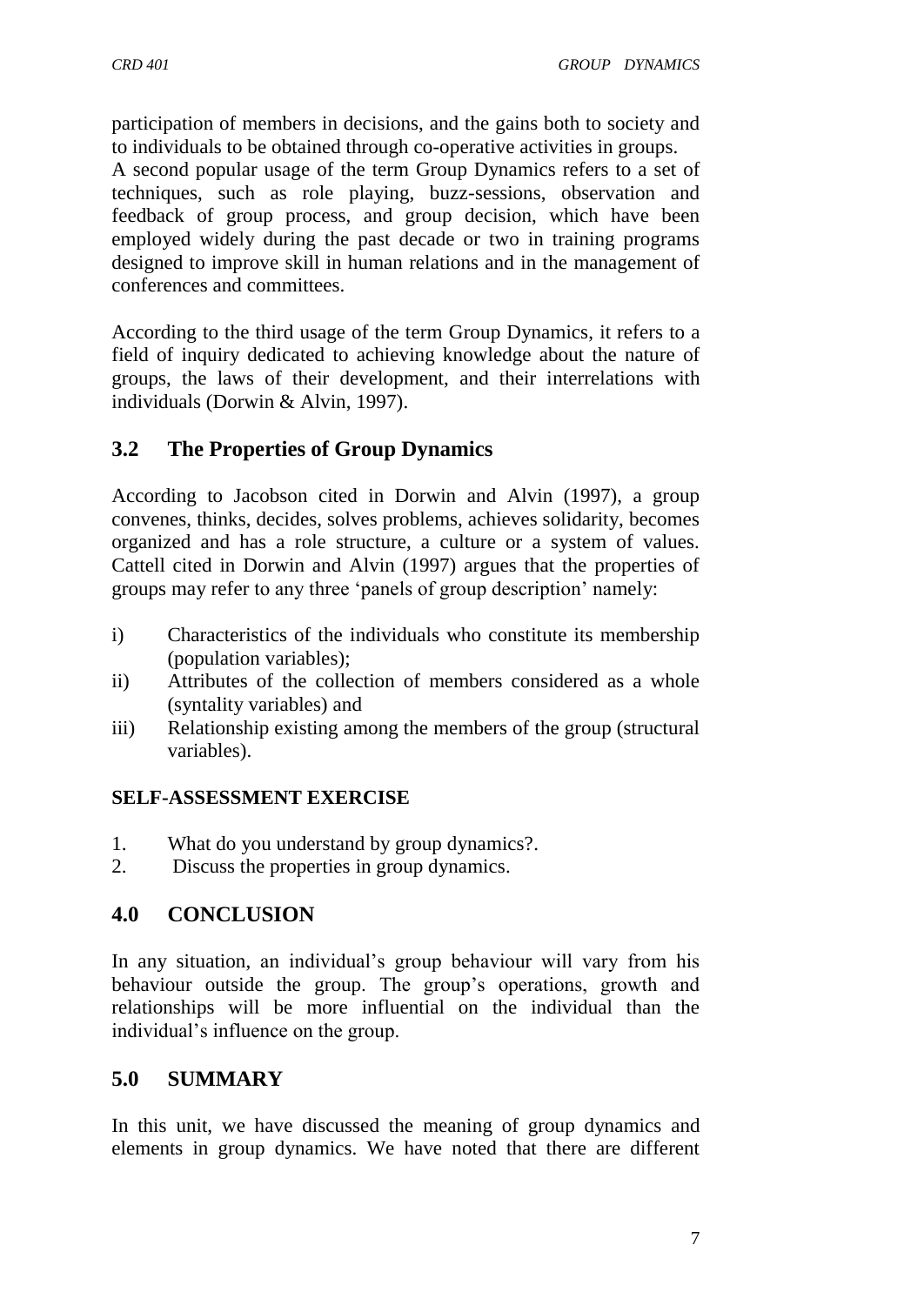usages of the term group dynamics. In the next unit, types of groups will be discussed.

# **6.0 TUTOR-MARKED ASSIGNMENT**

- 1. Identify the properties in group dynamics and discuss their effects on members" behaviour.
- 2. Explain the various usages of group dynamics and identify which appeals to you most and why?

# **7.0 REFERENCES/FURTHER READINGS**

Anthony, G. (1997). *Sociology*. Oxford, UK: Blackwell Publishers Ltd.

Dorwin, C. & Alvin, Z. Ed. (1997). *Group dynamics: Research and Theory*. Great Britain: Tavistock Publications.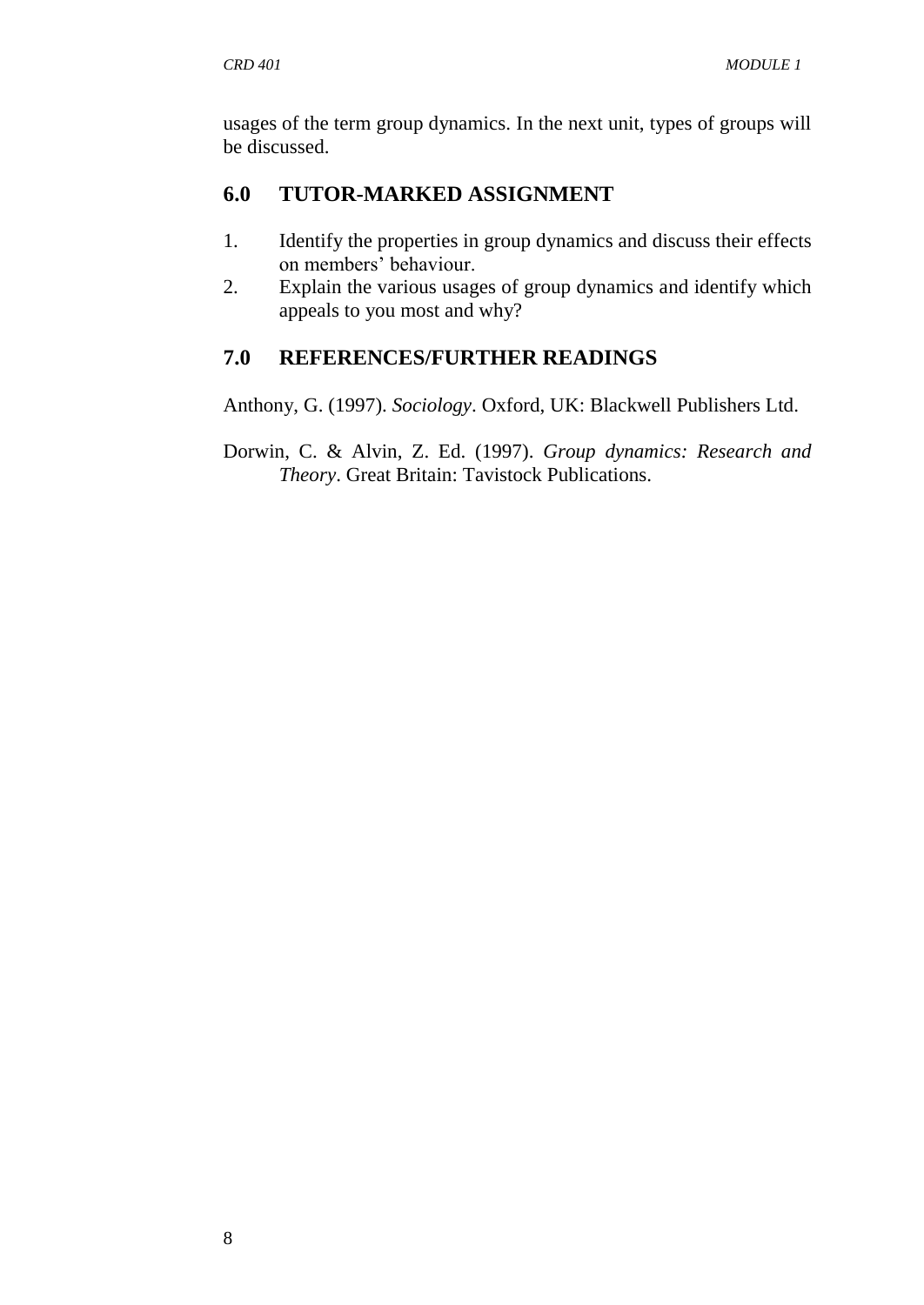# **UNIT 3 TYPES OF GROUPS**

#### **CONTENTS**

- 1.0 Introduction
- 2.0 Objectives
- 3.0 Main Content
	- 3.1 Types of groups
- 4.0 Conclusion
- 5.0 Summary
- 6.0 Tutor-Marked Assignment
- 7.0 References/Further Reading

# **1.0 INTRODUCTION**

This is the third unit in module 1 of course CRD 401. The unit will take a broad look at types of groups.

## **2.0 OBJECTIVES**

At the end of this unit, you should be able to:

• identify the types of groups

# **3.0 MAIN CONTENT**

## **3.1 Types of Groups**

Sociologists have made a number of useful distinctions between types of groups. For instance, Richards (2006) listed and explained types of groups as primary and secondary groups, in-groups and out-groups, focus group and reference groups.

## **Primary and secondary groups**

Cooley (1999) cited in Richards (2006) coined the term primary group to refer to a small group characterized by intimate, face-to-face association and cooperation. The members of a street gang constitute a primary group, so do members of a family living in the same household, as do a group of "sisters" in a college sorority. Primary groups play a pivotal role both in the socialization process and in the development of roles and statuses. Indeed, primary groups can be instrumental in a person"s day-to-day existence. When we find ourselves identifying closely with a group, it is probably a primary group.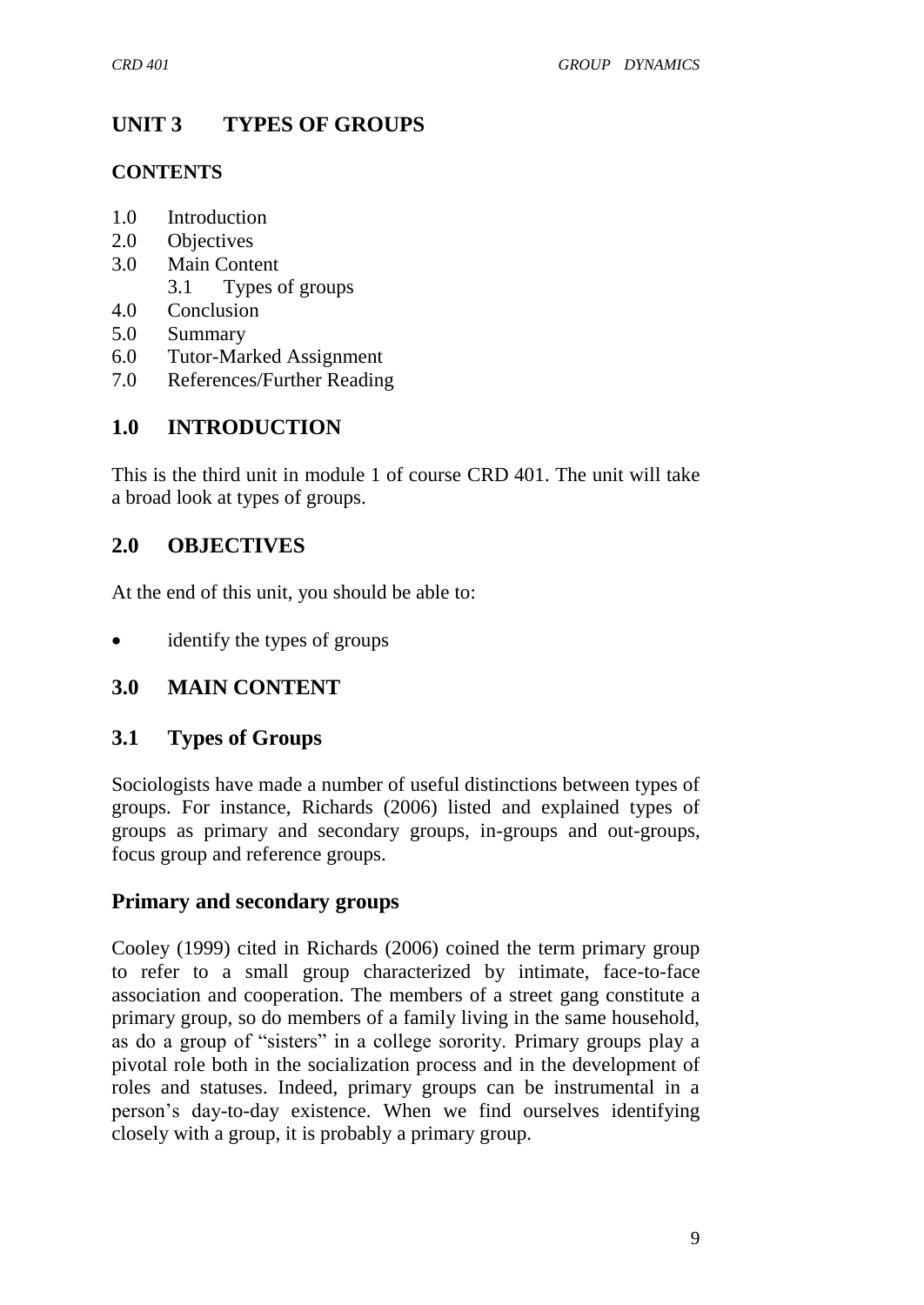We also participate in many groups that are not characterized by close bonds of friendship, such as large college classes and business associations. The term secondary group refers to a formal, impersonal group in which there is little social intimacy or mutual understanding. The distinction between primary and secondary groups is not always clear-cut. Some social clubs may become so large and impersonal that they no longer functions as primary groups.

Secondary groups often emerge in the workplace among those who share special understandings about their occupation. Almost all of us have come into contact with people who deliver pizzas. Using observation research, two sociologists have given us a new understanding of the secondary groups that emerge in this occupation.

#### **In-groups and out-groups**

A group can hold special meaning for members because of its relationship to other groups. For example, people in one group sometimes feel antagonistic to or threatened by another group, especially if that group is perceived as being different either culturally or racially. To identify these "we" and "they" feelings, sociologists use two terms: in-group and out-group. An in-group can be defined as any group or category to which people feel they belong. Simply put, it comprises everyone who is regarded as "we" or "us". The in-group may be as narrow as a teenage clique or as broad as an entire society. The very existence of an in-group implies that there is an out-group that is viewed as "they" or "them:" An out-group is a group or category to which people feel they do not belong.

In-group members typically feel distinct and superior, seeing themselves as better than people in the out-group. Proper behavior for the in-group is simultaneously viewed as unacceptable behavior for the out-group. This double standard enhances the sense of superiority. Sociologist Merton (1968) cited in Richards (2006) described this process as the conversion of "in-group virtues" into "out-group vices. We can see this differential standard operating in worldwide discussions of terrorism. When a group or a nation takes aggressive actions, it usually justifies them as necessary, even if civilians are hurt and killed. Opponents are quick to label such actions with the emotion-laden. term of terrorist and appeal to the world community for condemnation. Yet these same people may themselves retaliate with actions that hurt civilians, which the first group will then condemn. Conflict between in-groups and outgroups can turn violent on a personal as well as on political level.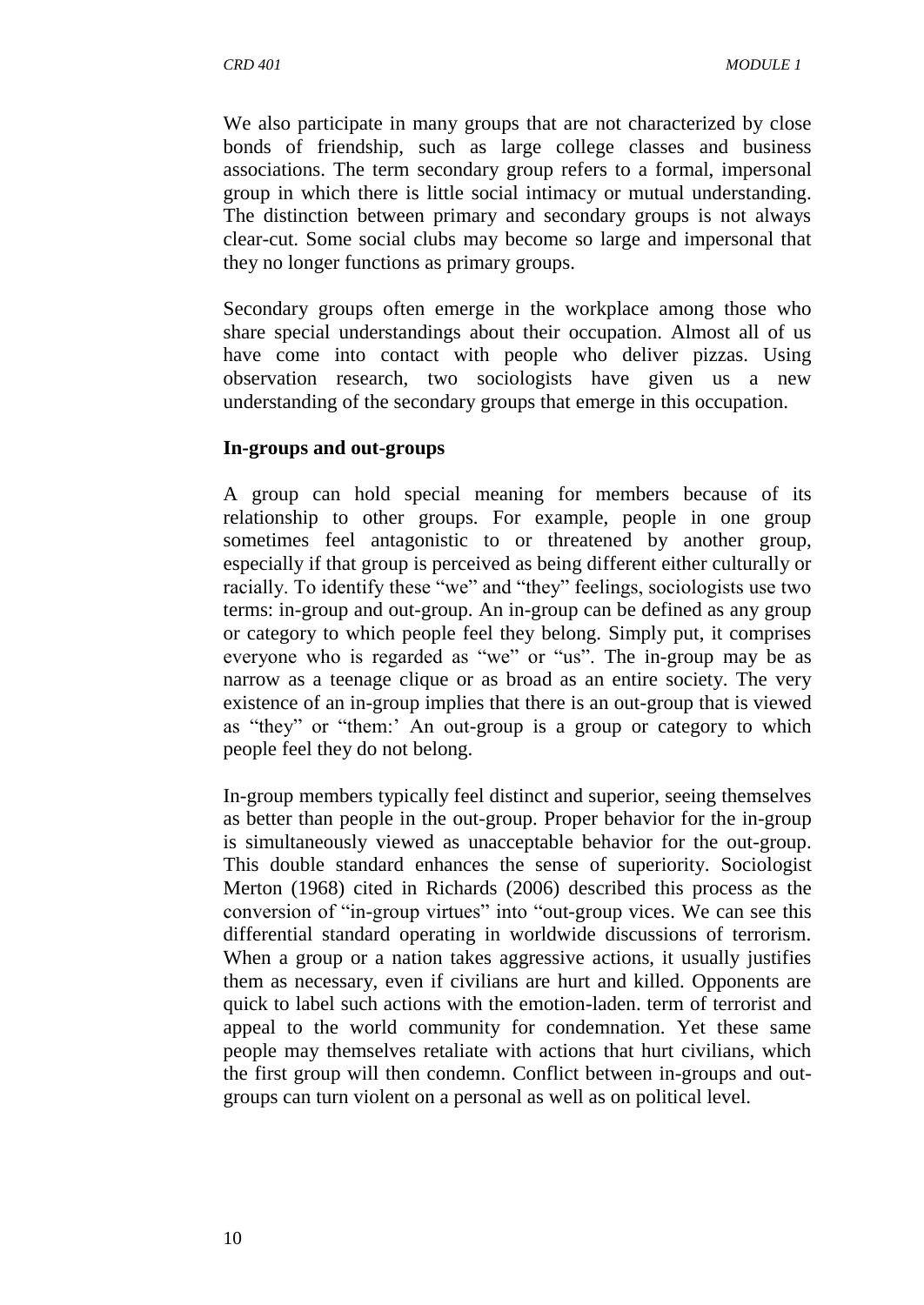#### **Focus group**

A focus group is composed of 10 to 15 people assembled by a researcher to discuss a predetermined topic, stick as a new consumer product or community needs. Guided by a moderator, the members, who are selected to be representative of the general public, offer their own opinions on the topic and react to other members" views. Focus group members are usually paid for their participation and realize that their views are being recorded.

Focus groups were first developed by Merton (1987) cited in Richards (2006) and his colleagues at Columbia University in the early 1940s, to evaluate the relative effectiveness of radio advertising. Today, advertisers and corporations rely heavily on this research method, which Merton called the focused interview. While the corporate world has been the principal user of focus groups over the last six decades, sociologists have recently returned to the method to investigate community opinion and workplace morale. They use the information they receive from the groups to design more extensive qualitative or quantitative research.

#### **Reference groups**

Both in-groups and primary groups can dramatically influence the way an individual thinks and behaves. Sociologists call any group that individuals use as a standard for evaluating themselves and their own behavior as reference group. For example, a high school student who aspires to join a social circle of hip- hop music devotees will pattern his or her behavior after that of the group. The student will begin dressing like these peers, listening to the same tapes and CDs, and hanging out at the same stores and clubs.

Reference groups have two basic purposes. They serve a normative function by setting and enforcing standards of conduct and belief. The high school student who wants the approval of the hip-hop crowd will have to follow the group's dictates at least to some extent. Reference groups also perform a comparison function by serving as a standard against which people can measure themselves and others. An actor will evaluate himself or herself against a reference group composed of others in the acting profession (Schein, 1988).

Reference groups may help the process of anticipatory socialization. For example, a college student majoring in finance may read the Wall Street Journal, study the annual reports of corporations, and listen to midday stock market news on the radio. Such a student is using financial experts as a reference group to which he or she aspires.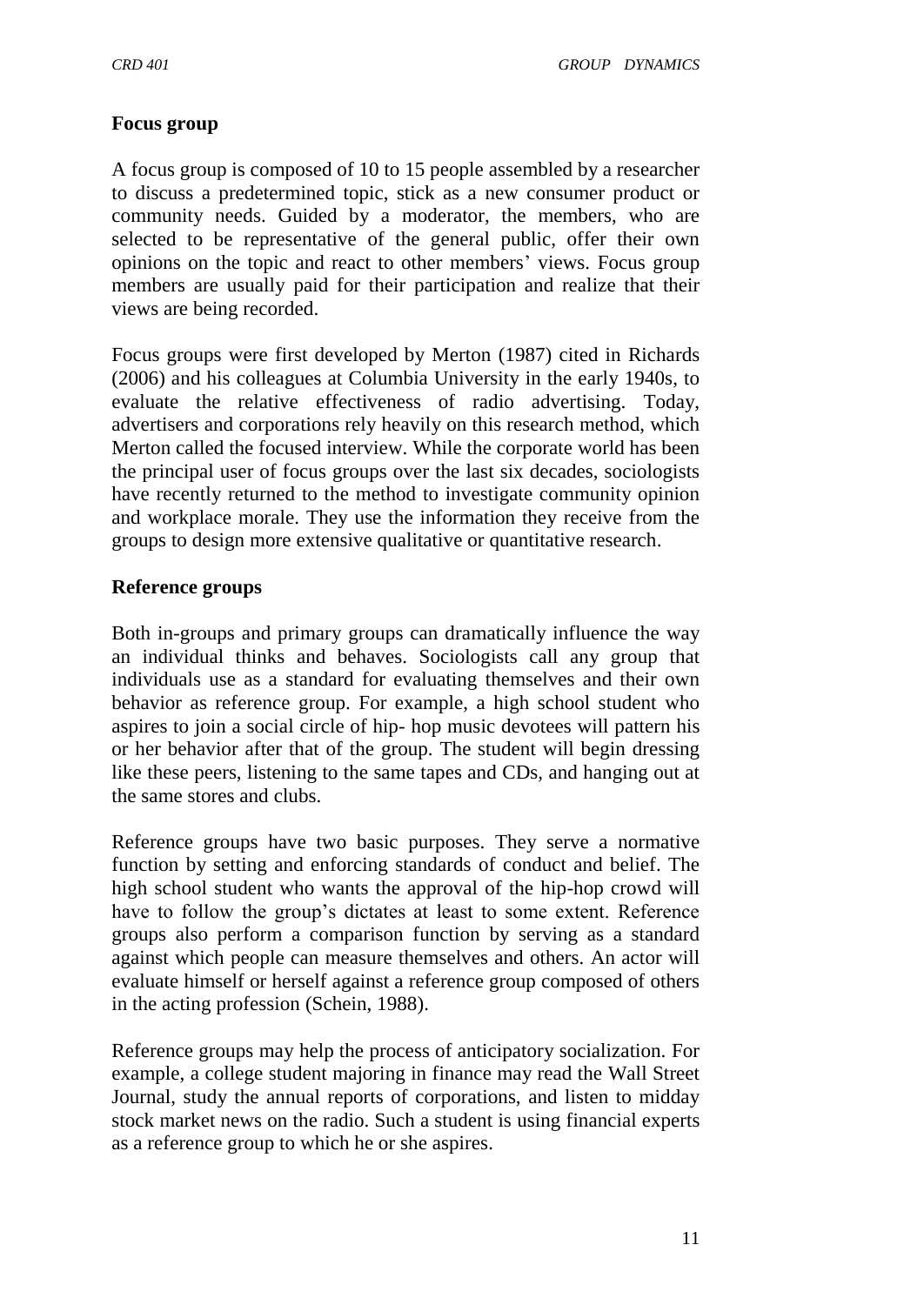Often, two or more reference groups influence us at the same time. Our family members, neighbors, and co-workers will shape different aspects of our self-evaluation. In addition, reference group attachments change during life cycle. A corporate executive who quits the rat race at age 45 to become a social worker will find new reference groups to use as standards for evaluation. We shift reference groups as we take on different statuses during our lives (Mullins, 2000).

#### **SELF-ASSESSMENT EXERCISE**

- i. Identify and explain any three types of groups known to you.
- ii. Reference group serves a normative function and a comparison function. Discuss.

#### **4.0 CONCLUSION**

As a result of the complex nature of any society, different groups exist to pursue different purposes. While some are large, others are small in numerical size. Some are adhoc in nature and others are relatively permanent in their life span.

#### **5.0 SUMMARY**

In this unit, types of groups have been discussed. It was noted that the types of groups that commonly exist include primary and secondary groups, in-groups and out-groups, focus group and reference groups. In the next unit, sizes of groups will be discussed.

#### **6.0 TUTOR-MARKED ASSIGNMENT**

- 1. Compare and contrast focus group and reference group and justify why it could be said that focus group is academic in nature.
- 2. Describe a situation in your community and identify an appropriate type of group to establish to address the situation.

## **7.0 REFERENCES/FURTHER READINGS**

- Mullins, L. J. (2000). *Management and organizational behaviour*. 4<sup>th</sup> Ed. London: Pitman Publishing.
- Olanrewaju, B. (2010). *Fundamentals of management and administration*. Abuja; Sanjane Management Books.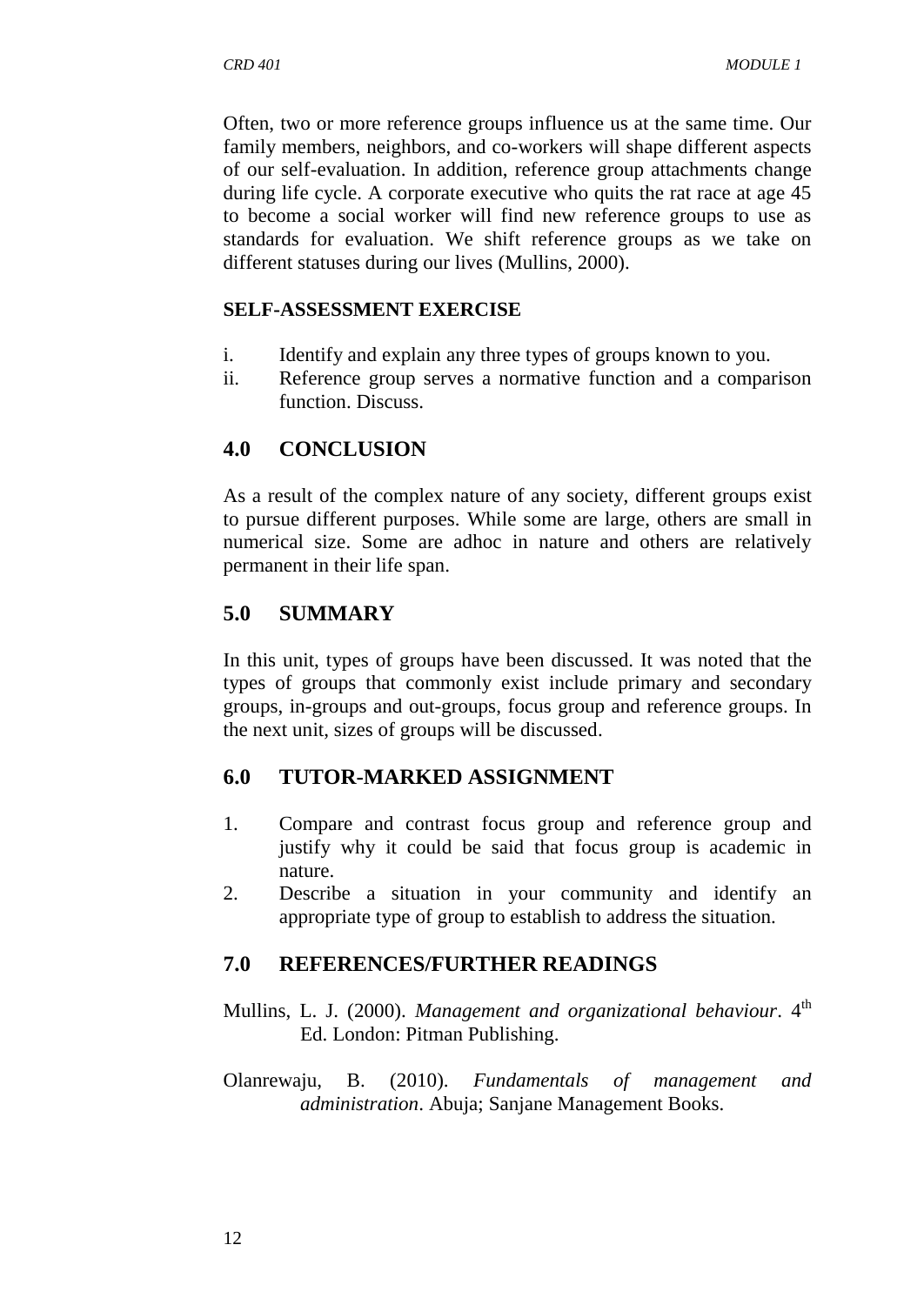Richard, T.S. (2006). *Sociology*. 6<sup>th</sup> Ed. New York: McGraw Hill.

Schein, E. H. (1988). *Organizational psychology*. 3<sup>rd</sup> Ed. New Jersey: Prentice-Hall.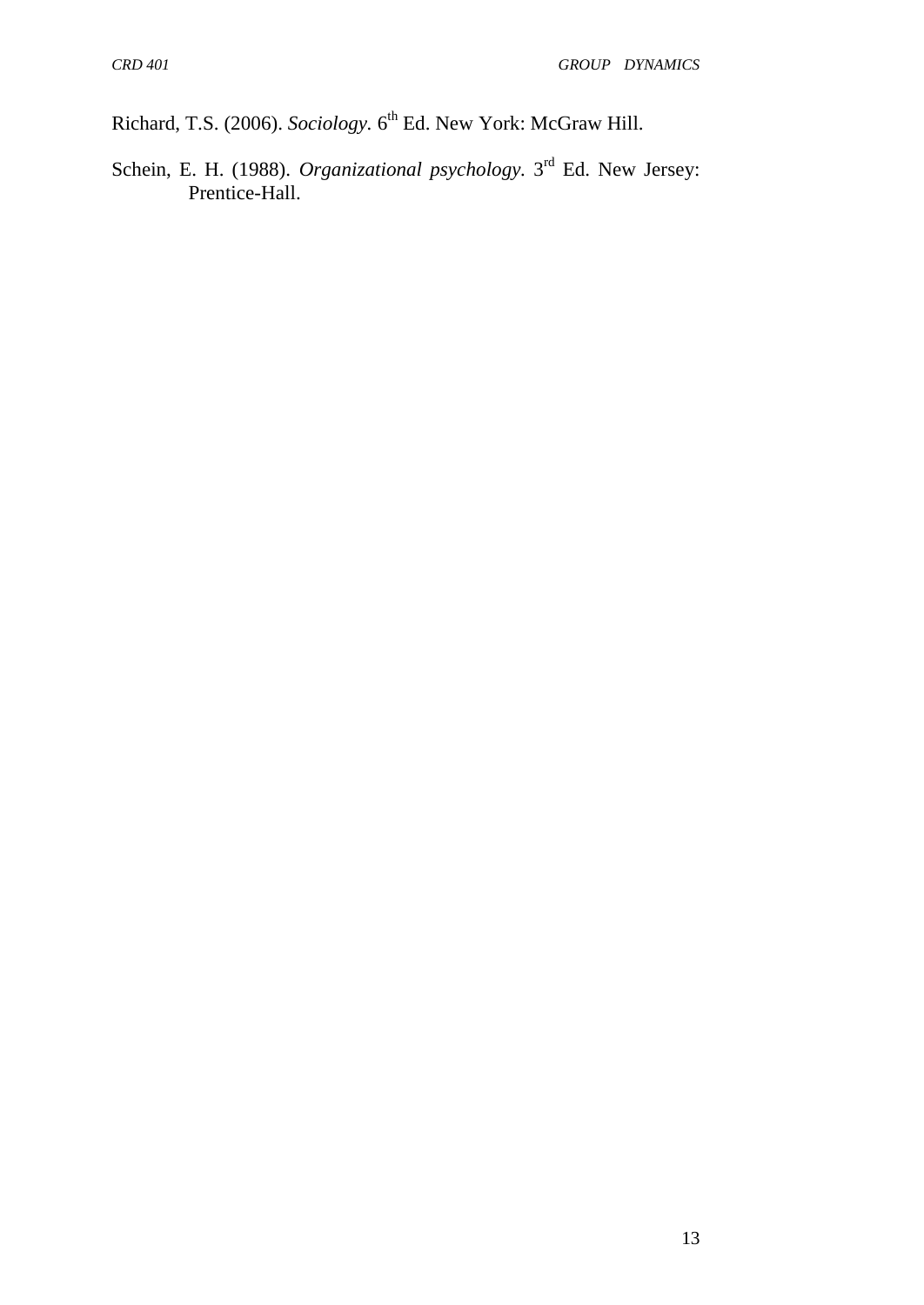# **UNIT 4 SIZES OF GROUP**

#### **CONTENTS**

- 1.0 Introduction
- 2.0 Objectives
- 3.0 Main Content
	- 3.1 Sizes of group.
- 4.0 Conclusion
- 5.0 Summary
- 6.0 Tutor-Marked Assignment
- 7.0 References/Further Reading

## **1.0 INTRODUCTION**

This is the fourth unit in module 1 of course CRD 401. The unit will take a broad look at the sizes of group.

## **2.0 OBJECTIVES**

At the end of this unit, you should be able to:

• identify and analyze sizes of group

## **3.0 MAIN CONTENT**

## **3.1 Sizes of a Group**

At what point does a collection of people become too large to be called a small group? That is not clear. In a group with more than 20 members, it is difficult for individuals to interact regularly in a direct and intimate manner. But even within a range of 2 to 10 people, group size can substantially alter the quality of social relationships. For example, as the number "of group participants increases, the most active common the factors become even more active relative to others. Therefore, a person who dominates a group of 3 or 4 members will be relatively more dominant in a 15-person group.

Group size also has noticeable social implications for members who do not assume leadership roles. In a larger group, each member has less time to speak, more points of view to absorb, and a more elaborate structure to function in. At the same time, an individual has greater freedom to ignore certain members or viewpoints than he or she would in a smaller group. It is harder to disregard someone in a 4-person workforce than someone in an office with 30 employees. It is harder to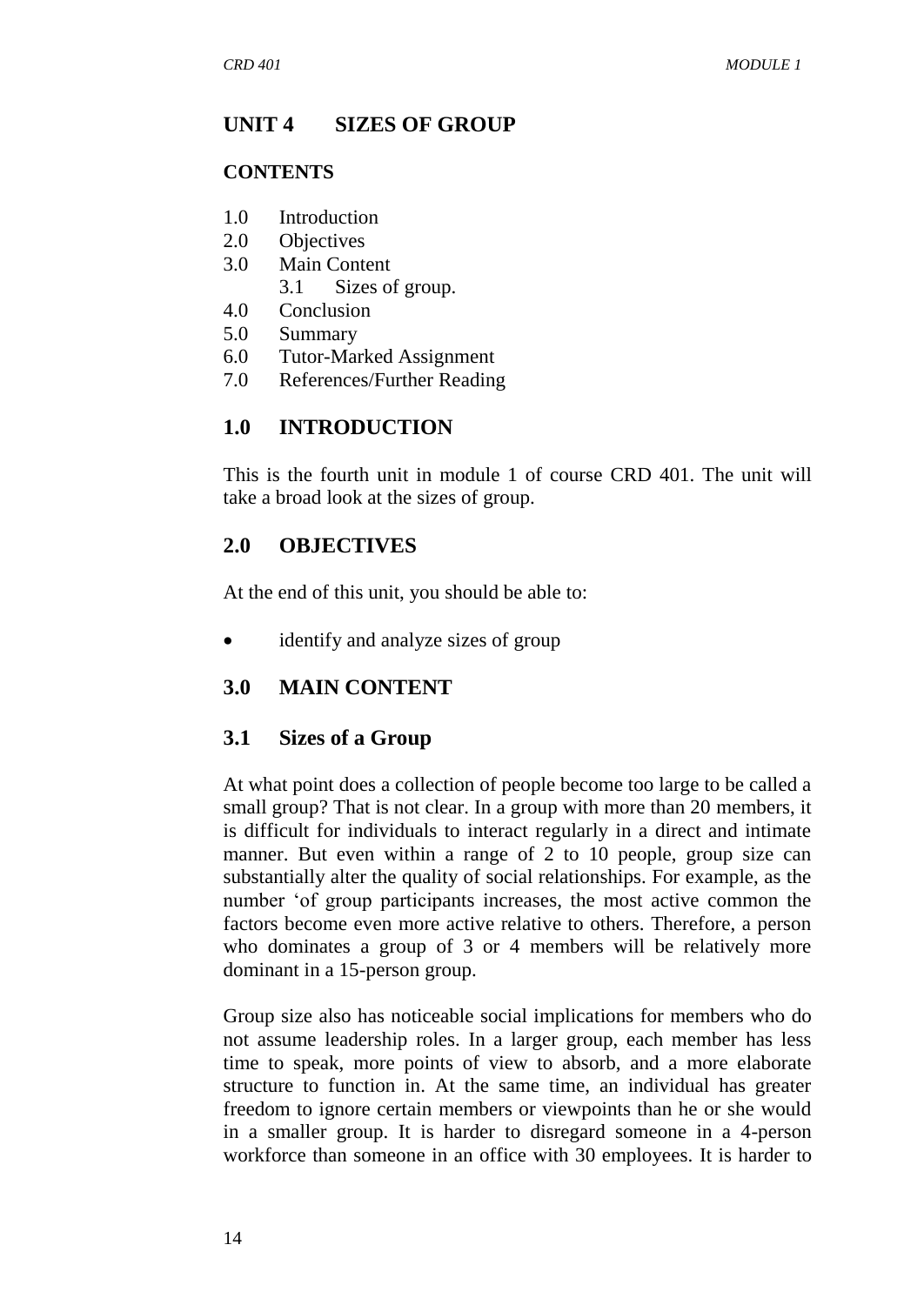disregard someone in a string quartet than someone in a college band with 50 members.

## **Dyad**

The simplest of all social groups or relationships is the dyad, or twomember group. A wife and a husband constitute a dyad, as does a business partnership or a singing duo. The dyad offers a special level of intimacy that cannot be duplicated in larger groups. However, as Richards (2006) noted, a dyad, unlike any other group, can be destroyed by the loss of a single member. Therefore, the threat of termination hangs over a dyadic relationship perhaps more than over any other.

#### **Triad**

Obviously, the introduction of one additional person to a dyad dramatically transforms the character of the small group. The dyad becomes a three-member group, or triad. The third member has many ways of interacting with and influencing the dynamics of the group. The new person may play a leading role in the triad. When a married couple has their first child, the baby may serve to bind the group closer together. A new comer may also play a mediating role in a thre-person group. Finally, a member of a triad can choose to employ a divide-andrule strategy. Such is the case, for example, with a coach who tries to get a greater control over two assistants by making them rivals (Nixon, 1979 cited in Richards, 2006).

#### **Coalitions**

As groups grow to the size of triads or larger, coalitions begin to develop. A coalition is a temporary or permanent alliance geared toward a common goal. Coalitions can be broad-based or narrow and can take on many different objectives. Sociologist Wilson (1999b) cited in Richards (2006) has described community-based organizations in Texas that include Whites and Latinos, working class and affluent, who have banded together to work for improved sidewalks, better drainage systems. and comprehensive street paving. Out of this type of coalition building, Wilson hopes, will emerge better interracial understanding. Some coalitions are intentionally short lived.

The effects of group size and coalitions on group dynamics are but two of the many aspects of the small group that sociologists have studied. Although it is clear that small-group encounters have a considerable influence on our lives, we are also deeply affected by much larger groups of people.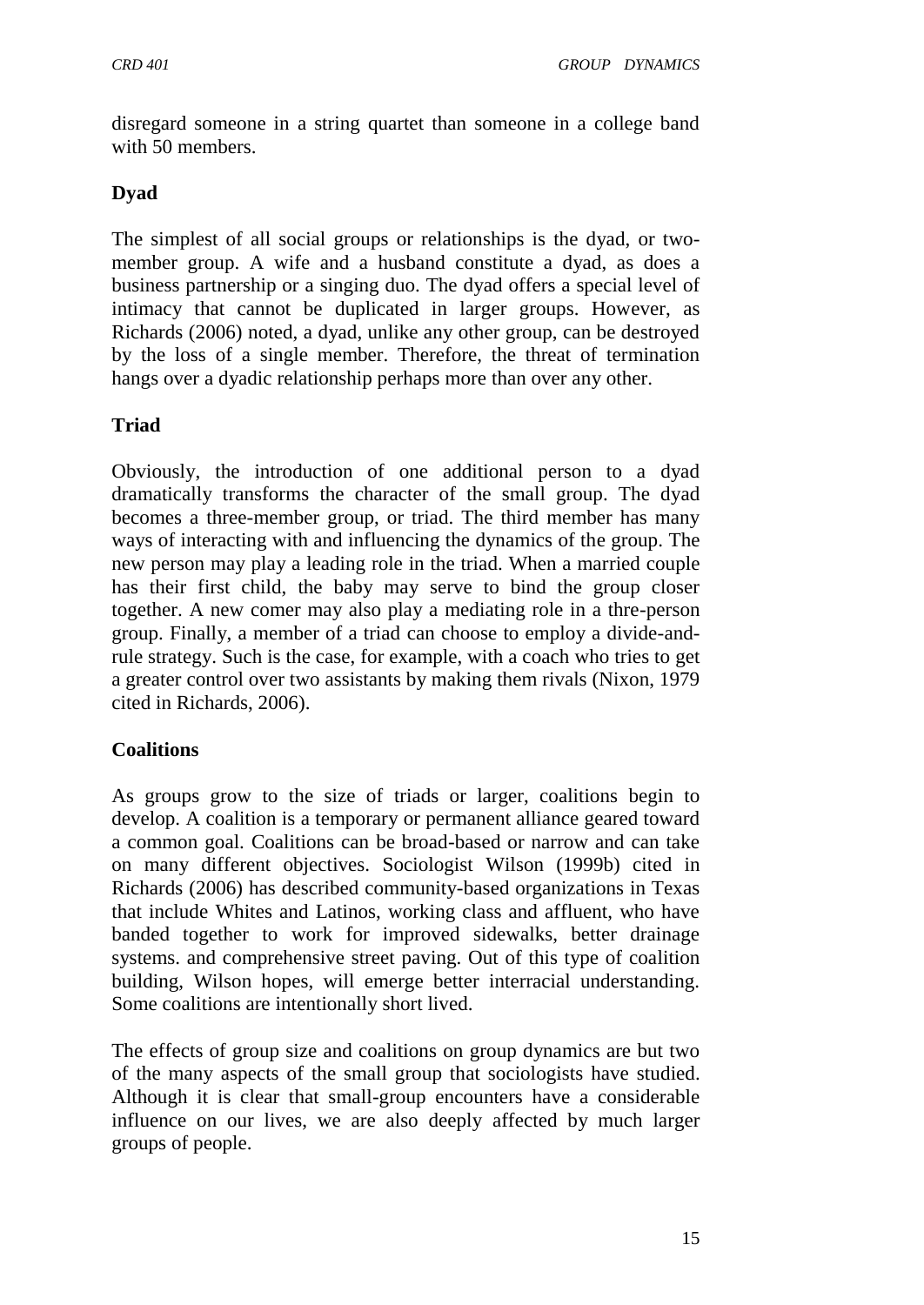#### **SELF-ASSESSMENT EXERCISE**

- i. List and explain the various sizes of group known to you.
- ii. In your understanding, what conditions lead to the formation of coalition?

## **4.0 CONCLUSION**

Like humans themselves, groups are in different numerical sizes. They develop to perform different functions. Some group size names reflect the number of members in the group. Group size has noticeable social implications for members who do not assume leadership roles. Group size can substantially alter the quality of social relationships

# **5.0 SUMMARY**

In this unit, topics discussed sizes of groups. Such sizes discussed include dyad, triad and coalitions. In the next unit, the discussion will center on assumptions in group dynamics.

## **6.0 TUTOR-MARKED ASSIGNMENT**

- 1. Group size has noticeable social implications for members who do not assume leadership roles. Explain.
- 2. Group size can substantially alter the quality of social relationships. Discuss.

## **7.0 REFERENCES/FURTHER READINGS**

- Olanrewaju, B. (2010). *Fundamentals of management and administration*. Abuja; Sanjane Management Books.
- Richard, T.S. (2006). *Sociology*. 6<sup>th</sup> Ed. New York: McGraw Hill.
- Schein, E. H. (1988). *Organizational psychology*. 3<sup>rd</sup> Ed. New Jersey: Prentice-Hall.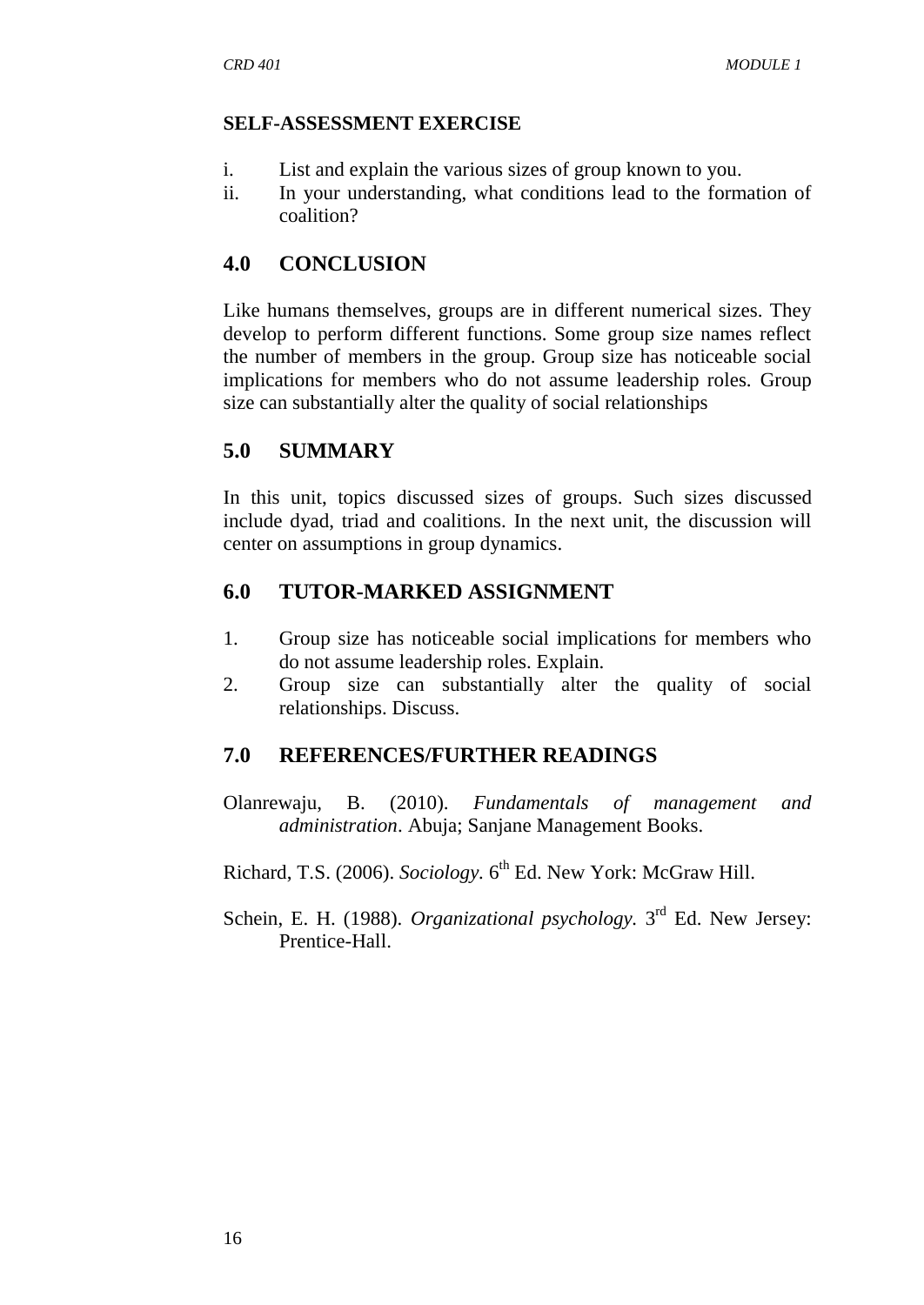# **UNIT 5 ASSUMPTIONS IN GROUP DYNAMICS**

#### **CONTENTS**

- 1.0 Introduction
- 2.0 Objectives
- 3.0 Main Content
	- 3.1 Formation of groups
	- 3.2 Properties of groups
	- 3.3 Assumptions in Group Dynamics
- 4.0 Conclusion
- 5.0 Summary
- 6.0 Tutor-Marked Assignment
- 7.0 References/Further Reading

# **1.0 INTRODUCTION**

Any one responsible for the management of group life must make some working assumptions about the values that will be gained or lost as a result of any particular kind of group activity. Consequently, this unit takes a cursory look at the assumptions in group dynamics.

# **2.0 OBJECTIVES**

At the end of this unit, you should be able to:

- explain the formation of groups.
- critically analyze the assumptions in group dynamics.

## **3.0 MAIN CONTENT**

## **3.1 The Formation of Groups**

Any group in society originated at a particular time and its formation was determined by a particular set of conditions. The question is why do groups form? How does it happen that a certain collection of individuals comes to constitute a group? According to Jacobson (1981) cited in Dorwin and Alvin (1997), in view of the tremendous diversity of groups, it seems unlikely that there is a simple answer to these questions. The reasons for the formation of a family, a committee, an adolescent gang, a business association, a church and an ethnic group would appear to have little in common. Jacobson (1981) cited in Dorwin and Alvin (1997) identified three different kinds of circumstances under which groups come into existence: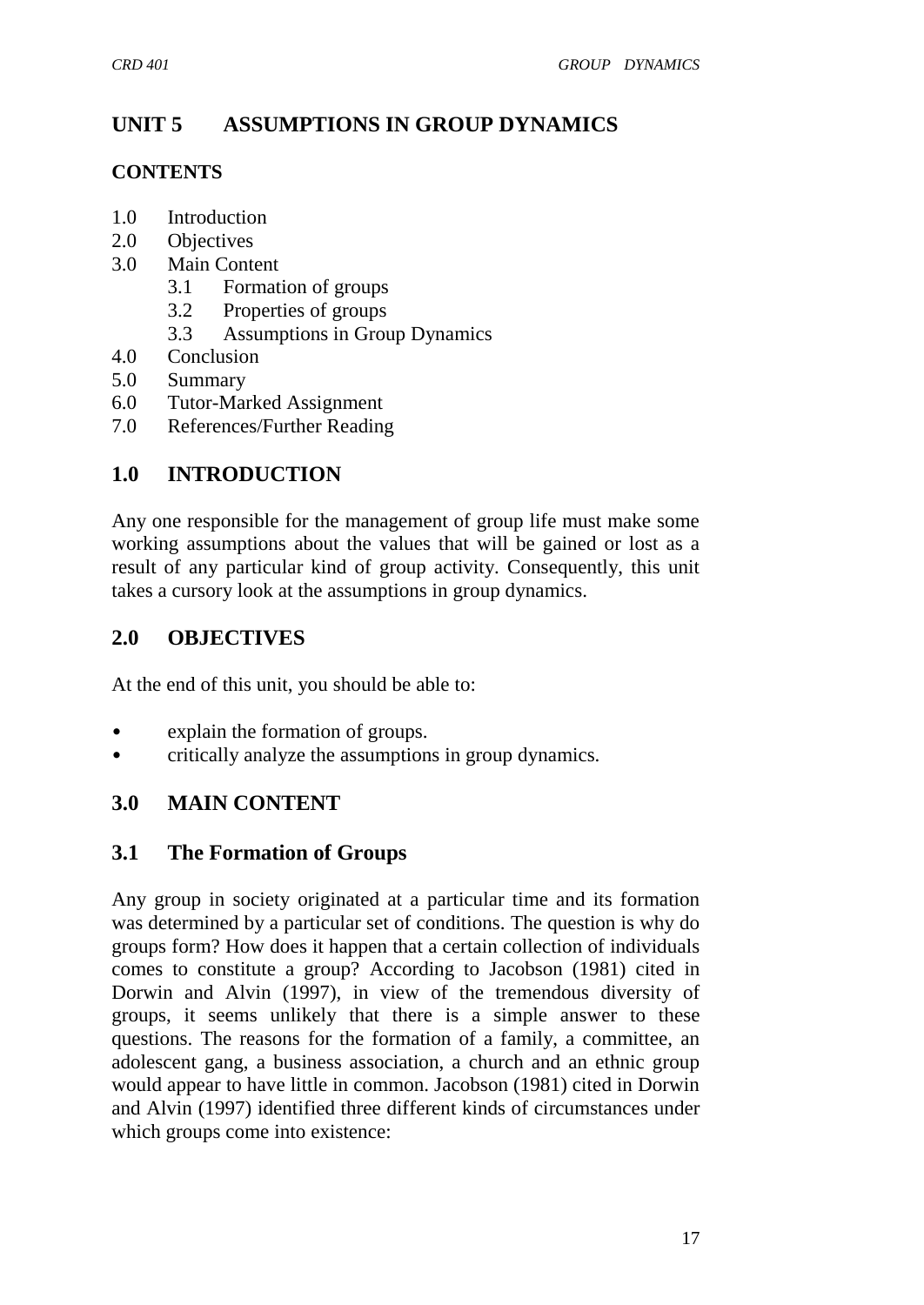- i) A group may be created deliberately by one or more people in order to accomplish some objectives;
- ii) A group may be formed spontaneously by the people who come to participate in it;
- iii) A collection of individuals may become a group because they are treated in a homogeneous way by the other people.

Given the above circumstances under which groups come into existence, the following types of group formation are known:

- Deliberate formation
- Spontaneous formation
- External designation

#### **Deliberate formation**

The basic condition for the deliberate formation of group is the judgment by one or more people that a collection of individuals can accomplish some purpose (or do so at a level of efficiency) not otherwise possible. This gives rise to group types like work groups, problem-solving groups, social-action groups, mediating groups, legislative groups and client groups.

#### **Spontaneous formation**

Many groups arise not because someone has deliberately formed them to accomplish some objectives but because people expect to derive some satisfaction for associating together. Groups such as friendship cliques, informal clustering within a formal organization, social clubs and juvenile gangs usually have this sort of origin.

#### **External designation**

For some groups, the original impetus for their formation derives neither from the desire to accomplish some objectives nor from the needs of those who become members but from the fact that certain people are treated in a homogeneous manner by others.

## **3.2 Assumptions in Group Dynamics**

The basic assumptions held by most Group dynamists according to Dorwin and Alvin (1997) may be summarized by means of the following four propositions: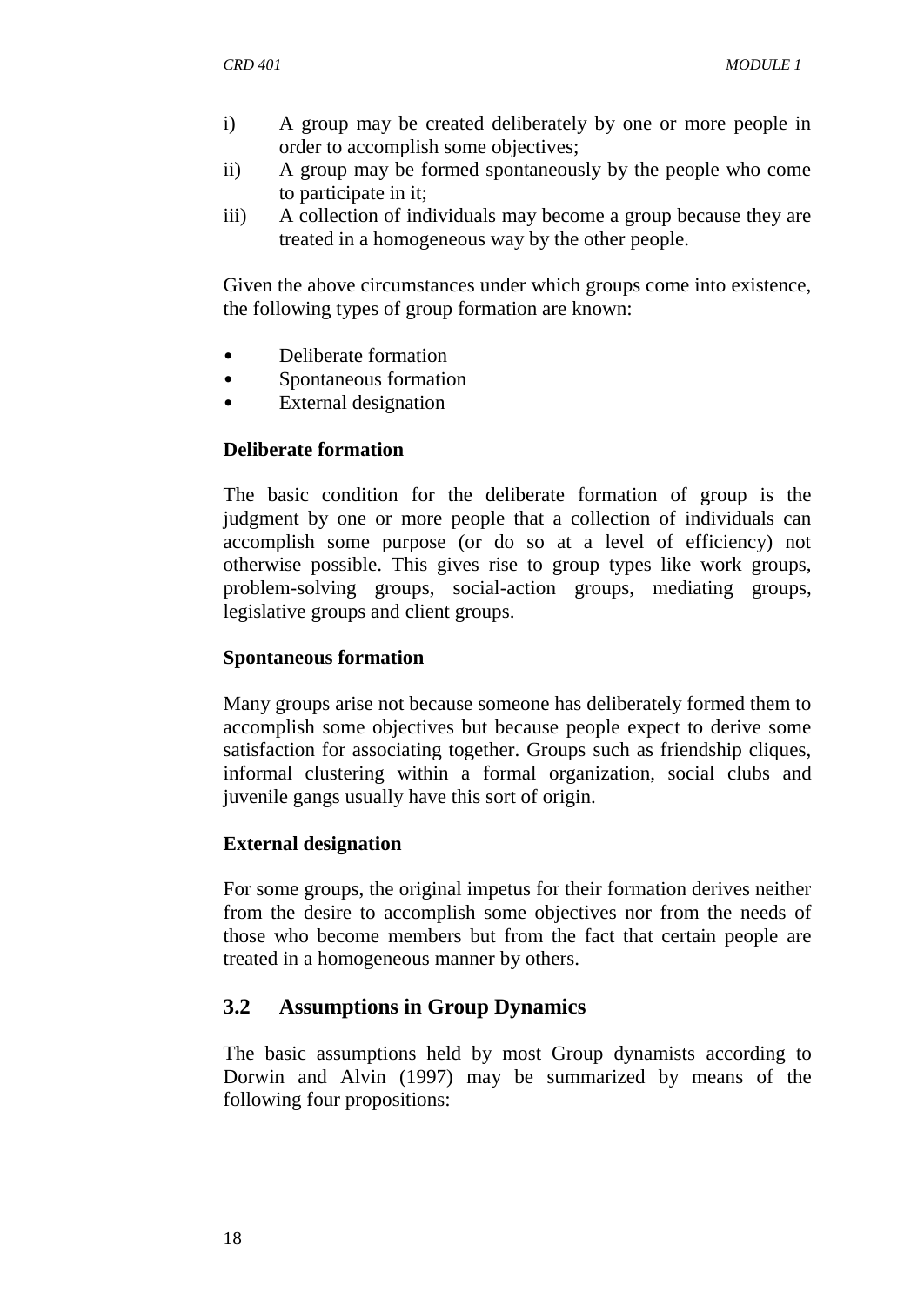#### **1. Groups are inevitable and ubiquitous**

This is not to say that groups must maintain the properties they display at any given time in a particular society nor that every group that exists should perpetuate itself, but one can hardly conceive of a collection of human beings living in geographical proximity under conditions such that it would be correct to assert that no groups exist and that there is no such thing as group membership. Even the most extreme individualists form groups that have their own language, heroes, hangouts, and distinctive dress. In fact, it is clear to social scientists that conformity is as extreme among such groups of nonconformists as anywhere in society.

#### **2. Groups mobilize powerful forces that produce effects of utmost importance to individuals**

A person"s very sense of identity is shaped by the groups of significance to him, his family, his church, his profession or occupation. A person"s position in a group, moreover, may affect the way others behave toward him and such personal qualities as his level of aspiration and selfesteem. Group membership itself may be a prized possession or an oppressive burden; tragedies of major proportions have resulted from the exclusion of individuals from groups and from enforced membership in groups.

#### **3. Groups may produce both good and bad consequences**

The view that groups are completely good or completely bad are both based on convincing evidence. The only fault with either is its onesidedness. An exclusive focus on pathologies or on constructive features leads to a seriously distorted picture of reality.

#### **4. A correct understanding of group dynamics permits the possibility that desirable consequences from groups can be deliberately enhanced**

Through the knowledge of group dynamics, groups can be made to serve better ends, for knowledge gives power to modify human behavior and social institutions. The group dynamist who starts with these assumptions agrees with the individualist that groups do exert powerful influences on people and that these influences may be harmful to individuals, to the group itself, and to society at large. But he maintains that co-operative action is essential for the attainment of important objectives and that group can be beneficial to individuals and to society. Instead of concentrating exclusively on the restrictive and inhibiting features of groups, the group dynamist advocates the scientific study of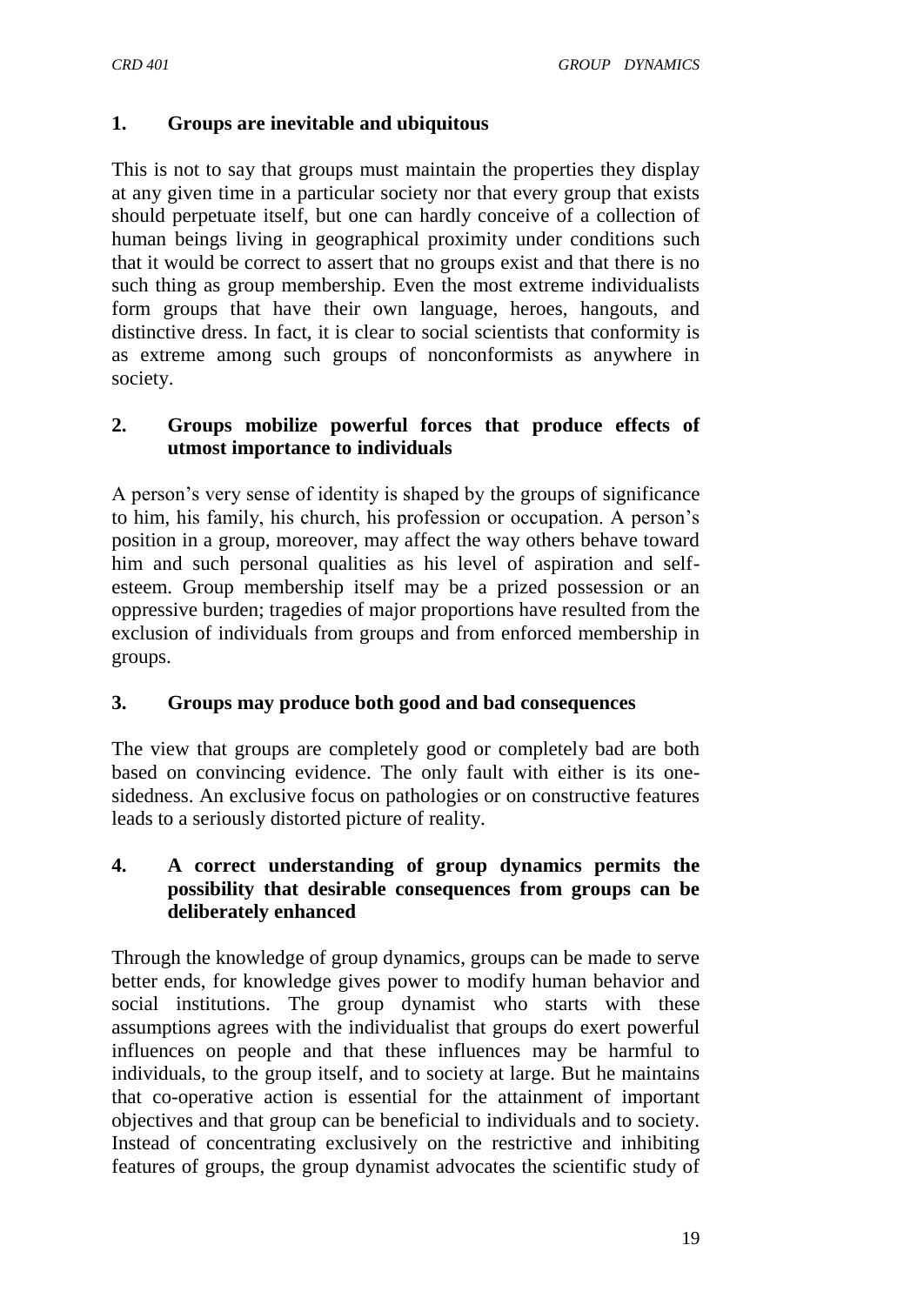groups and the individual"s relations to groups with the belief that a better understanding of the nature of these will make it possible to devise groups and procedures better able to attain the legitimate goals of groups, to enhance the best values of society, and to enrich the personal resources of individuals.

5. Another assumption of Group Dynamics has been that general laws concerning group life can be discovered that will hold for such apparently different groups as a juvenile gang, the executive board of a YMCA, a jury, and a railroad maintenance crew. The essential feature of this point of view is its insistence that the various criteria that have been used to identify types of groups should be conceived as variables that may enter into a single general theory of groups.

#### **SELF-ASSESSMENT EXERCISE**

- i. Why would people want to form or join any group?
- ii. Identify any five reasons why people may not participate in a group.

# **4.0 CONCLUSION**

The reasons for the formation of groups are varied and there are different properties of groups. Assumptions in group dynamics is crucial in order to determine the workings of any given group especially as people strive to effect changes and perform tasks that are difficult on individual basis and strive to perform them as a group. So for effective management of group life, there should be some working assumptions about the values that will be gained or lost as a result of any particular kind of group activity.

# **5.0 SUMMARY**

In this unit, the topics discussed are the formation of groups, the properties of groups and assumptions in group dynamics. The next unit will focus on cooperatives as a sociological group.

## **6.0 TUTOR-MARKED ASSIGNMENT**

- 1. Identify and discuss three different kinds of circumstances under which groups come into existence.
- 2. List and discuss the basic assumptions in group dynamics that are of relevance to the manager of any work group.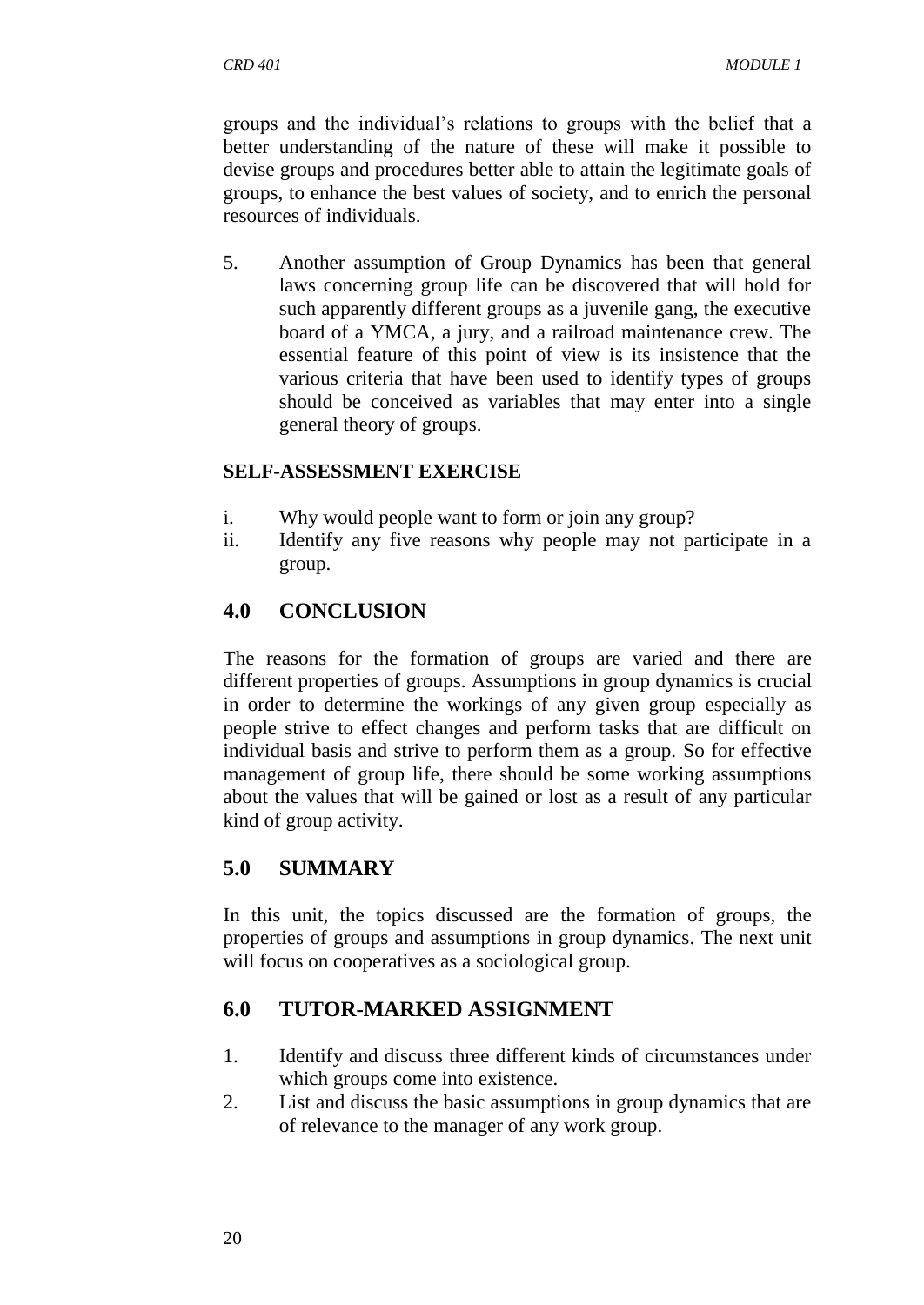## **7.0 REFERENCES/FURTHER READINGS**

Anthony, G. (1997). *Sociology*. Oxford, UK: Blackwell Publishers Ltd.

Dorwin, C. & Alvin, Z. Ed. (1997). *Group dynamics: Research and Theory*. Great Britain: Tavistock Publications.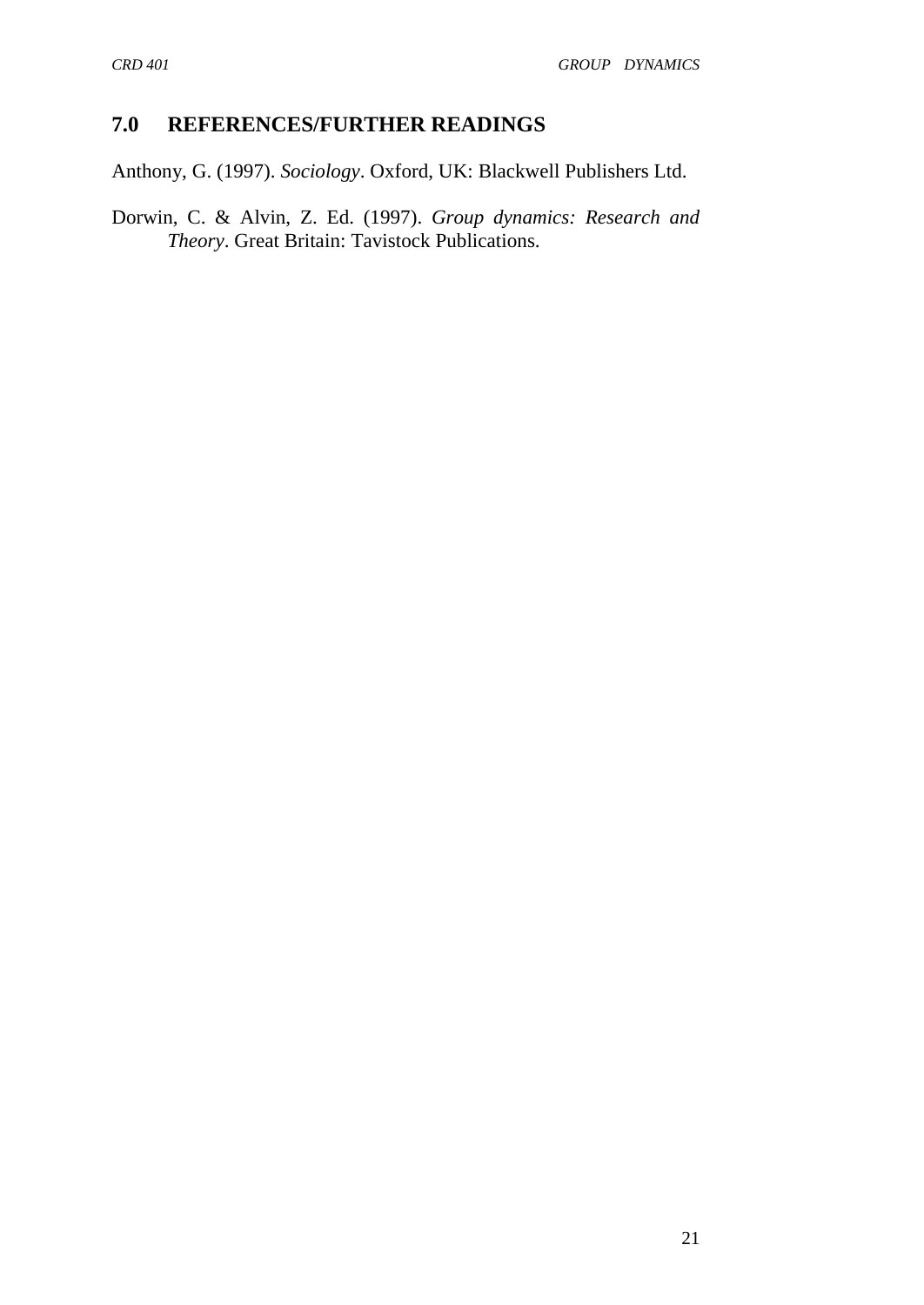# **MODULE 2**

- Unit 1 The Definition and Concept of Co-operatives
- Unit 2 The values of Co-operatives
- Unit 3 Co-operatives as a sociological group
- Unit 4 Types of Sociological Groups in Co-Operatives
- Unit 5 Sociological Motives for Forming or Joining Existing Co-**Operatives**
- Unit 6 Importance of Group Dynamics in Co-operatives

# **UNIT 1 THE DEFINITION AND CONCEPT CO-OPERATIVES**

#### **CONTENTS**

- 1.0 Introduction
- 2.0 Objectives
- 3.0 Main Content
	- 3.1 The definition of Co-operatives
	- 3.2 Types of Co-operatives
- 4.0 Conclusion
- 5.0 Summary
- 6.0 Tutor-Marked Assignment
- 7.0 References/Further Reading

## **1.0 INTRODUCTION**

This is the third unit in course CRD 401. The unit will take a cursory look at what co-operative is all about in terms of its definition and types of cooperatives commonly available.

## **2.0 OBJECTIVES**

At the end of this unit, you should be able to:

- define cooperatives according to the international cooperative alliance ICA (1995).
- identify various types of co-operatives.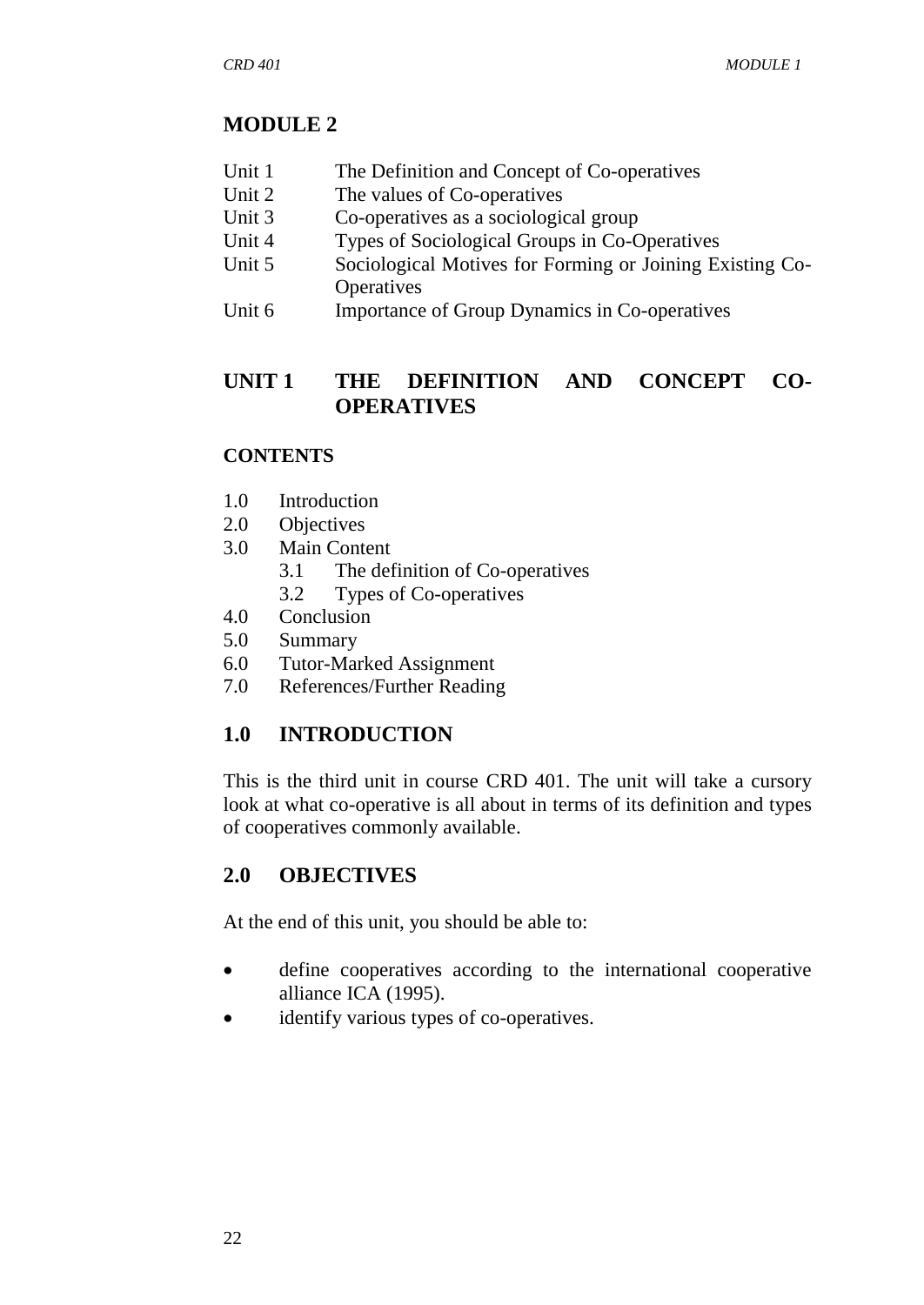# **3.0 MAIN CONTENT**

## **3.1 The Definition of Co-operatives by ICA (1995)**

There are so many definitions of cooperatives by different cooperative experts but the most widely accepted definition was given by the International Cooperative Alliance. According to the International Cooperative Alliance ICA (1995) cited in Chukwu (1990), a cooperative is "an autonomous association of persons united voluntarily for the purpose of meeting their common economic, social and cultural needs and aspirations through a jointly owned and democratically controlled enterprise".

By the definition given, the following salient points are deduced:

- i) A cooperative is an association of persons not of money like in other businesses.
- ii) The persons involved come together without being forced and they have the freedom to leave at any point in time.
- iii) They are bound together in unity.
- iv) The reason why they have come together is to find solutions to socio-economic challenges affecting them as well as to satisfy their cultural needs and individual aspirations.
- v) Their objectives are to be achieved through a business venture.
- vi) The business venture is owned by all the members and not just an individual or two.
- vii) The administration of the business will adopt democratic principles where one member has one vote and all are equal before the cooperative law.

## **3.2 Various types of Co-operatives**

The various types of cooperatives societies commonly available according to Onoh (2007) are:

- i) Consumer Co-operatives
- ii) Thrift and Credit Co-operatives
- iii) Marketing Co-operative Societies
- iv) Agricultural Co-operative Societies
- v) Multi-purpose Co-operative Societies
- vi) Building and Housing Co-operatives
- vii) Artisan Co-operative Societies.
- viii) Transport co-operative societies.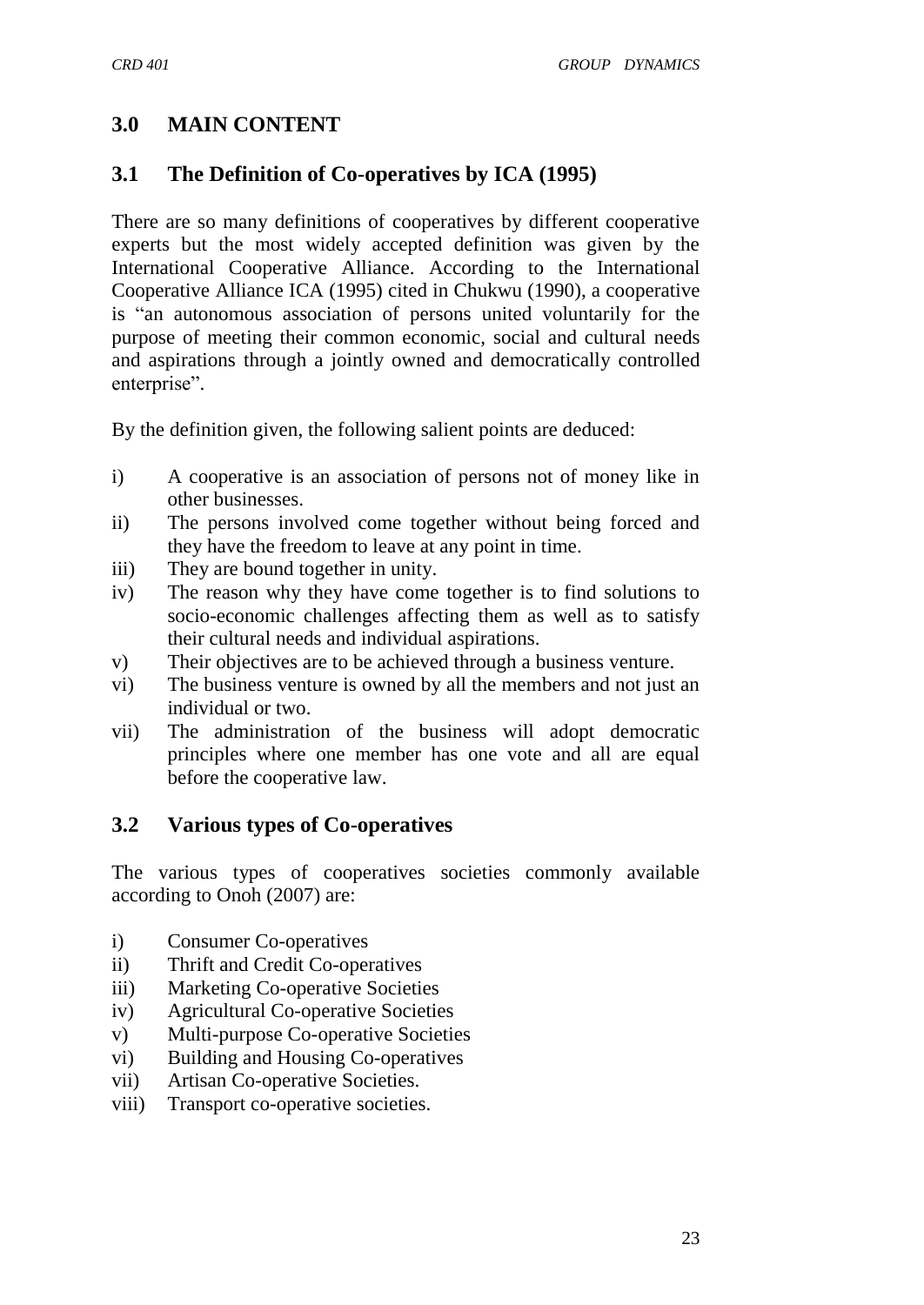#### **SELF-ASSESSMENT EXERCISE**

- i. Define co-operatives by ICA (1995) and explain the lessons learnt from the definition.
- ii. Which type of co-operative society would you want to establish for your community members and why?

#### **4.0 CONCLUSION**

A cooperative society is made up of individuals who pull their resources together to solve a common problem. To ensure that they achieve their purpose, they meet, interact, have laws that guide them and do business which binds them together as a group.

# **5.0 SUMMARY**

In this unit, we have featured the definition of co-operatives by the International Co-operative Alliance ICA (1995) which is the most widely accepted definition. We have also discussed the various types of co-operatives. In the next unit, focus will be on the values of cooperatives.

## **6.0 TUTOR-MARKED ASSIGNMENT**

- 1. With reference to the definition of co-operatives by the International Co-operative Alliance (1995), why is co-operative business distinct from other businesses?
- 2. Why can it be said that a co-operative society is not made up of a crowd of people but a group of people?

## **7.0 REFERENCES/FURTHER READINGS**

- Chukwu, S.C. (1990). *Economics of the cooperative business enterprise*. Germany: Margurg.
- Onoh, F. A. (2007). *Co-operative administration and management*. Enugu: Amazing Grace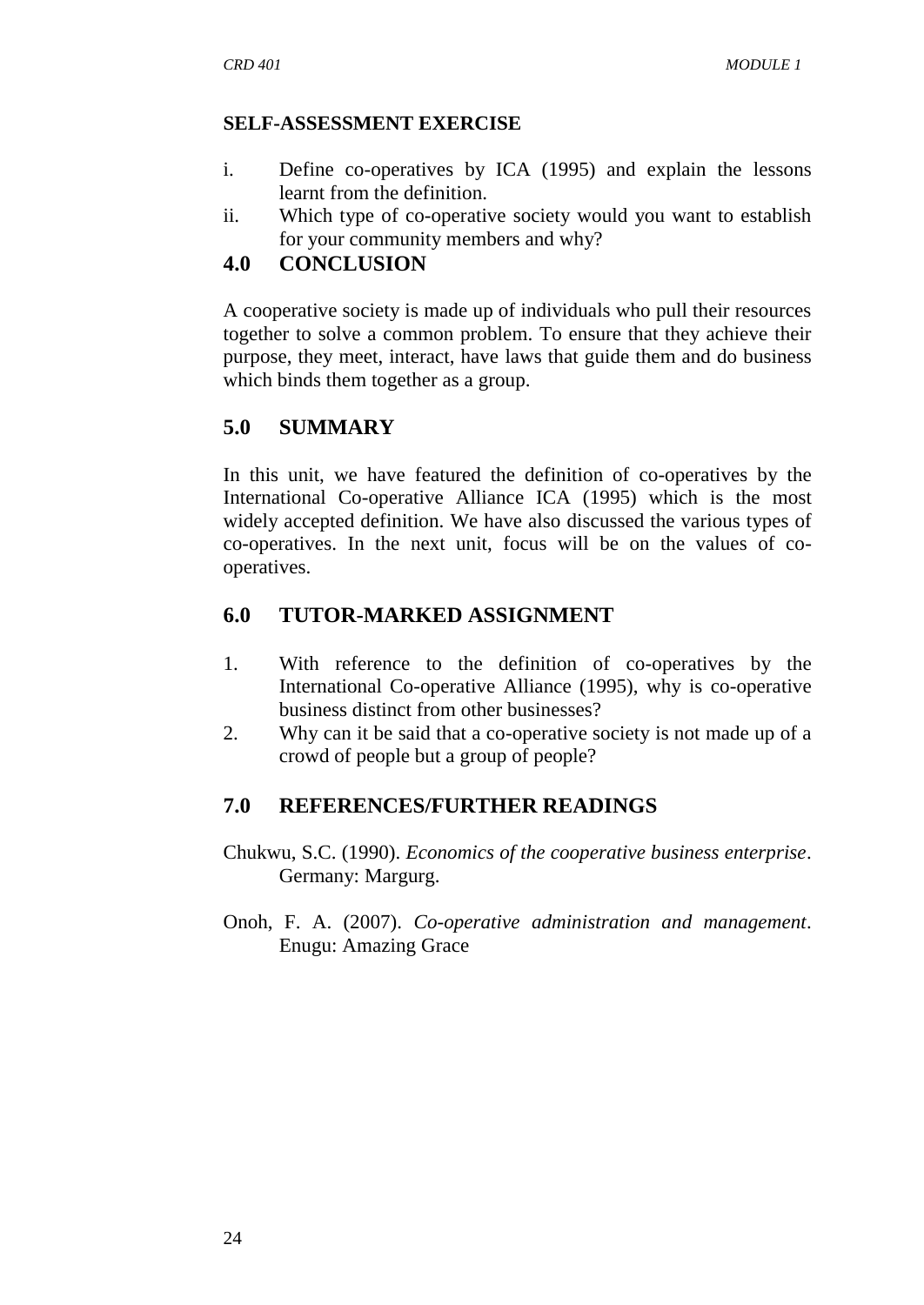# **UNIT 2 THE V**A**LUES OF CO-OPER**A**TIVES**

### **CONTENTS**

- 1.0 Introduction
- 2.0 Objectives
- 3.0 Main Content
	- 3.1 The values of Co-operatives
- 4.0 Conclusion
- 5.0 Summary
- 6.0 Tutor-Marked Assignment
- 7.0 References/Further Reading

# **1.0 INTRODUCTION**

This is the second unit in course CRD 401. The unit will take a cursory look at the values of co-operatives in order to see why it is worthwhile.

## **2.0 OBJECTIVES**

At the end of this unit, you should be able to:

• identify and explain the values of co-operatives.

# **3.0 MAIN CONTENT**

## **3.1 The Values of Cooperatives**

Co-operatives did not arise overnight, without roots, without ancestry or without historical and intellectual antecedents. The cooperative movement is deeply rooted in social ideologies and religious belief systems which have nurtured it for the past two centuries. Co-operatives have some values which make them stand out among other businesses. These values, according to Chukwu, (1990) are as follows:

### **Self-help**

Here, it is believed that one does not have to wait for government or other external bodies to solve his immediate problems. It is better for one to use one"s own power and initiatives to solve the said problems. Cooperative is organized by people so that they can solve their common problems and also that of their environment.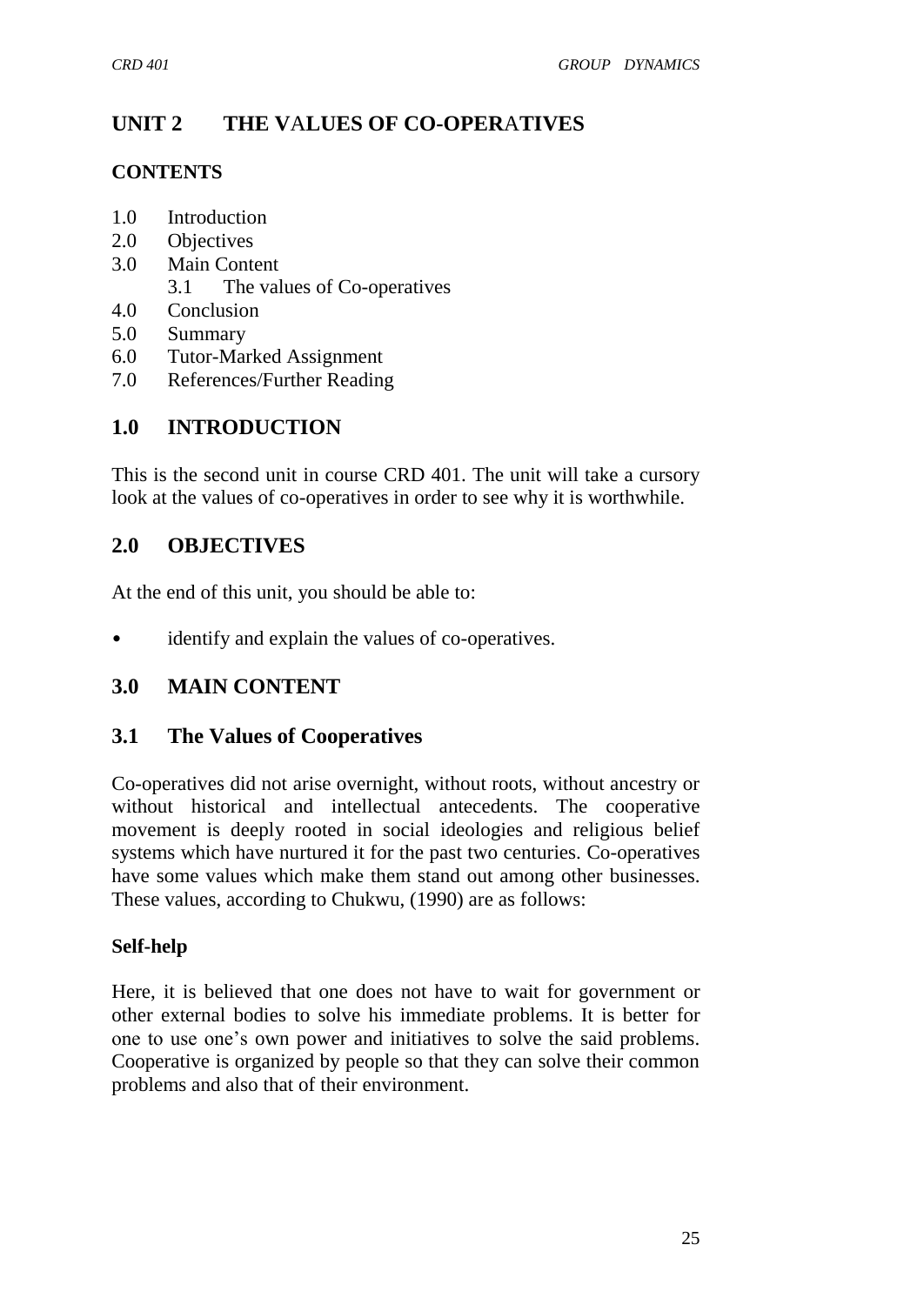### **Equality**

The value believes in human equality as the cooperative treats all members as equal in the conduct of their affairs without discrimination of; sex, race, religion, politics, class or financial position/power.

### **Equity**

This is the manner in which members are rewarded for their participation in the co-operative business. Each member benefits according to his level of contribution to the co-operative business. In other words, no one gains at the expense of another. Equity also pertains to the treatment of employees, suppliers, creditors and even nonmember, customers - each one must be given his or her due in the society.

### **Democracy**

This value is opposed to autocracy and dictatorship. The Rochdale pioneers brought the "one member, one vote" system of decisionmaking from political arena into the economic field. Co-operatives regard themselves as associations of persons, not of capitalists.

### **Solidarity**

This means unity resulting from common interests and feeling, mutuality independence, community and love. It anchored on the spirit of "All for each" and "Each for all". Co-operatives are not just a group of selfish individual or like passengers in bus. It is more than a partnership because members are collective and binded by a common purpose and possess common assets which are called "ours". Solidarity is the secret of the power and success of any co-operative organization.

### **Honesty**

Co-operatives are morally bound to avoid dishonesty, secrecy, antisocial behaviours and self-dealings. Co-operators must be straight forward in their relationship with one another and even non-members. Perhaps, that is why the Rochdale Pioneers insisted on correct /actual weight and measures, unadulterated goods and fair price.

### **Openness**

Co-operatives are public organizations which regularly reveal considerable information on their operations to their members, public and the government. There is no secrecy in a co-operative and because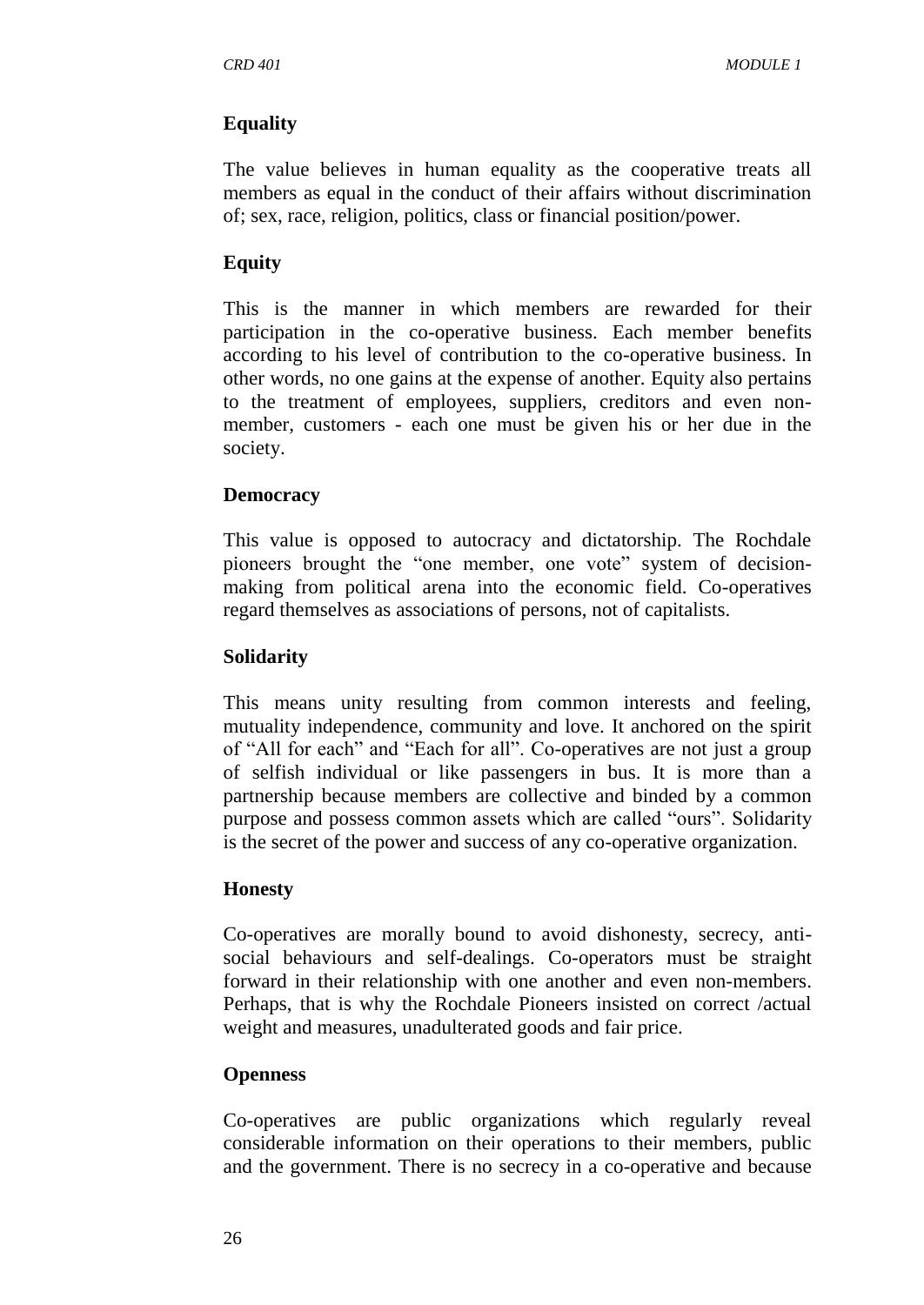of this; it retains the confidence of the members. "Wherever there is darkness, there is falsehood".

### **Caring for others**

Co-operatives assist the poor and the handicapped, but within their financial capacity. A part of net surplus is earmarked for this annually. Though they are not charitable organizations like the Red Cross, they care with compassion for the suffering humanity all over the world and also assist in the development and growth of co-operatives in other developing countries.

### **Social responsibility**

Co-operators aspire to be good corporate citizens of their countries and local communities. They protect the environment and encourage their members to make good use of the scarce human and natural resources. Co-operators are not egocentric. They willingly accept group and social obligation for the benefit of their wider population. They take action and make sacrifices in order to improve the living standard of their people. People join co-operatives in order to take responsibility for their own condition and for the community at large.

### **SELF-ASSESSMENT EXERCISE**

- i. What do you understand by co-operative values?
- ii. List and explain the values of co-operatives known to you.

# **4.0 CONCLUSION**

A cooperative society is made up of individuals who pull their resources together to solve a common problem. To ensure that the co-operative business is worthwhile, certain values stand out in the operations of the business. These values contribute in making co-operatives distinct from other businesses.

# **5.0 SUMMARY**

In this unit, we have featured the values of cooperatives. These values include self-help, equality, equity, democracy, solidarity, openness, caring for others and social responsibility. In the next unit, we will discuss co-operatives as a sociological group.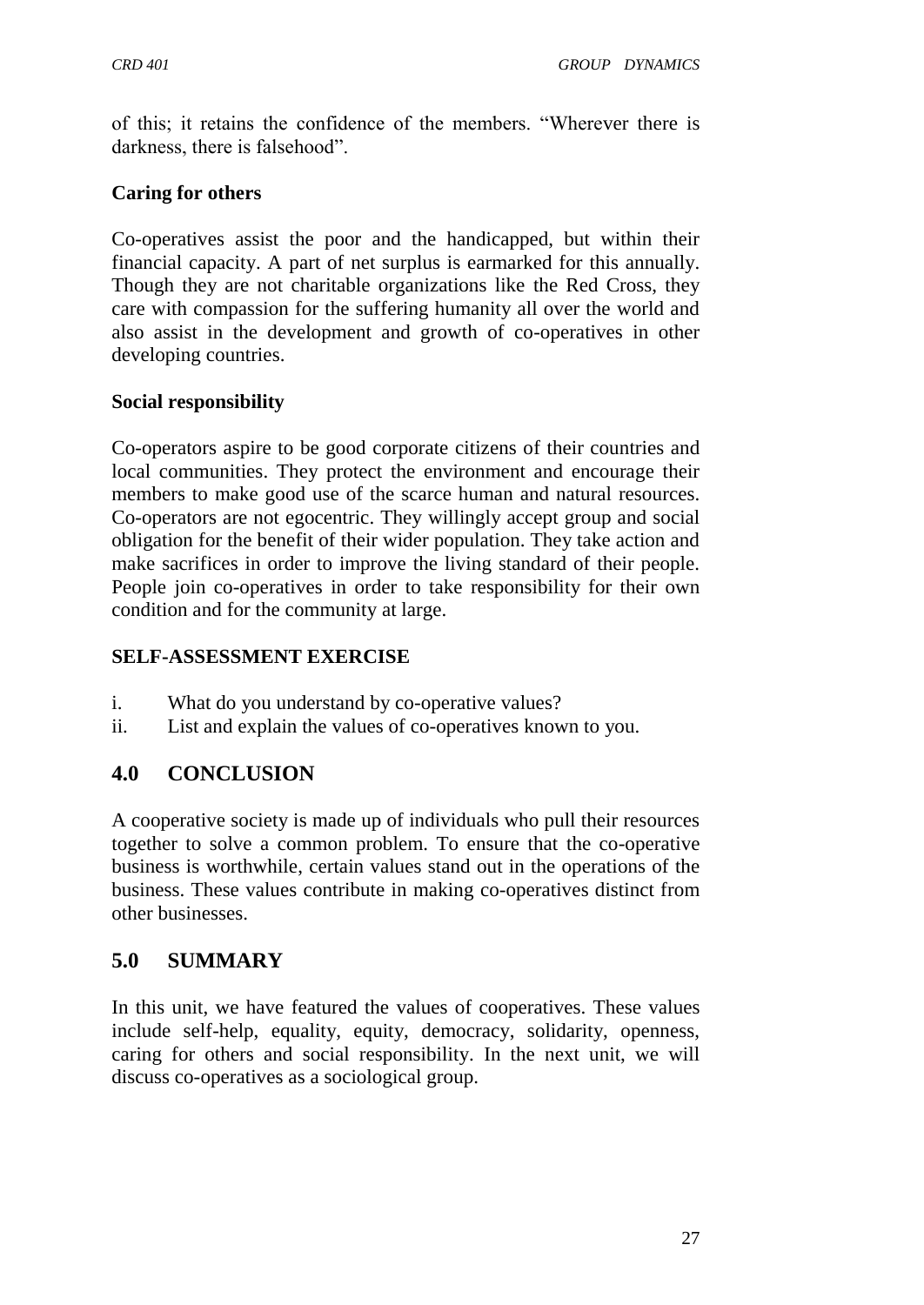### **6.0 TUTOR-MARKED ASSIGNMENT**

- 1. People join co-operatives in order to take responsibility for their own condition and for the community at large. Discuss this as a value in co-operatives.
- 2. Which co-operative value appeals to you most and why?

## **7.0 REFERENCES/FURTHER READINGS**

- Chukwu, S.C. (1990). *Economics of the cooperative business enterprise*. Germany: Margurg.
- Onoh, F. A. (2007). *Co-operative administration and management*. Enugu: Amazing Grace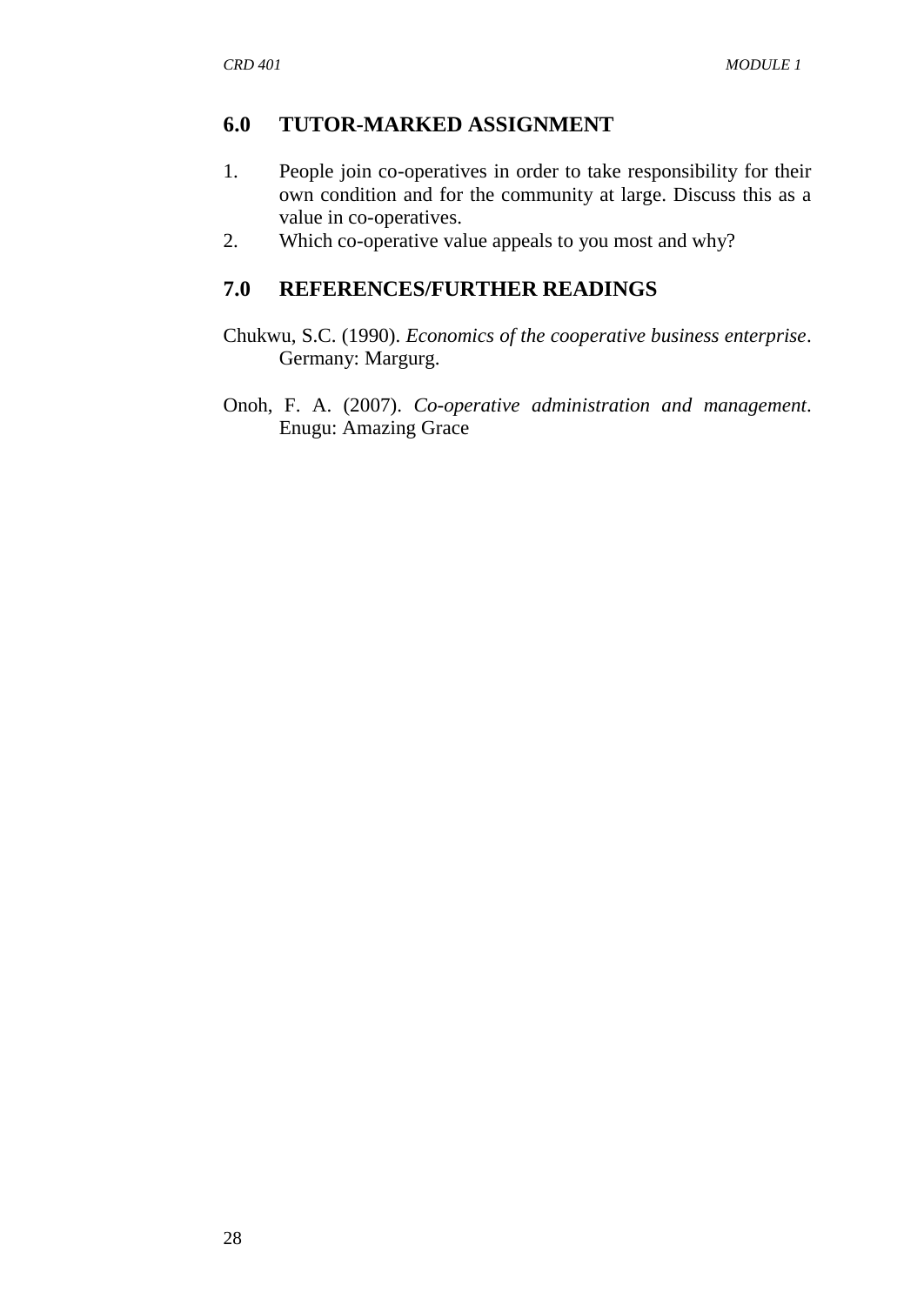# **UNIT 3 CO-OPERATIVES AS A SOCIOLOGICAL GROUP**

### **CONTENTS**

- 1.0 Introduction
- 2.0 Objectives
- 3.0 Main Content
	- 3.1 The Meaning of Group
	- 3.2 Characteristics of Co-Operatives as a Sociological Group
- 4.0 Conclusion
- 5.0 Summary
- 6.0 Tutor-Marked Assignment
- 7.0 References/Further Reading

# **1.0 INTRODUCTION**

This is the third unit in course CRD 401. The unit will take a cursory look at co-operatives as a sociological group in terms of its characteristics.

## **2.0 OBJECTIVES**

At the end of this unit, you should be able to:

- explain the meaning of group.
- analyze the characteristics of co-operatives as a sociological group.

## **3.0 MAIN CONTENT**

## **3.1 The Meaning of Group**

According to Brodheck and Lewin cited in Dorwin and Alvin (1997), a group is a collection of individuals who have relations to one another that make them interdependent to some significant degree. As so defined by the authors, the term group refers to a class of social entities having in common the property interdependence among their constituent members.

A group, according to Olanrewaju (2010), is an aggregate of individuals standing in certain descriptive (i.e. observable) relations to each other. The kinds of relations exemplified will of course, depend upon or determine the kind of group, whether it be a family, an audience, a committee, a labour union or a crowd. Certain features of this definition should be noted. The elements of a group are individuals; the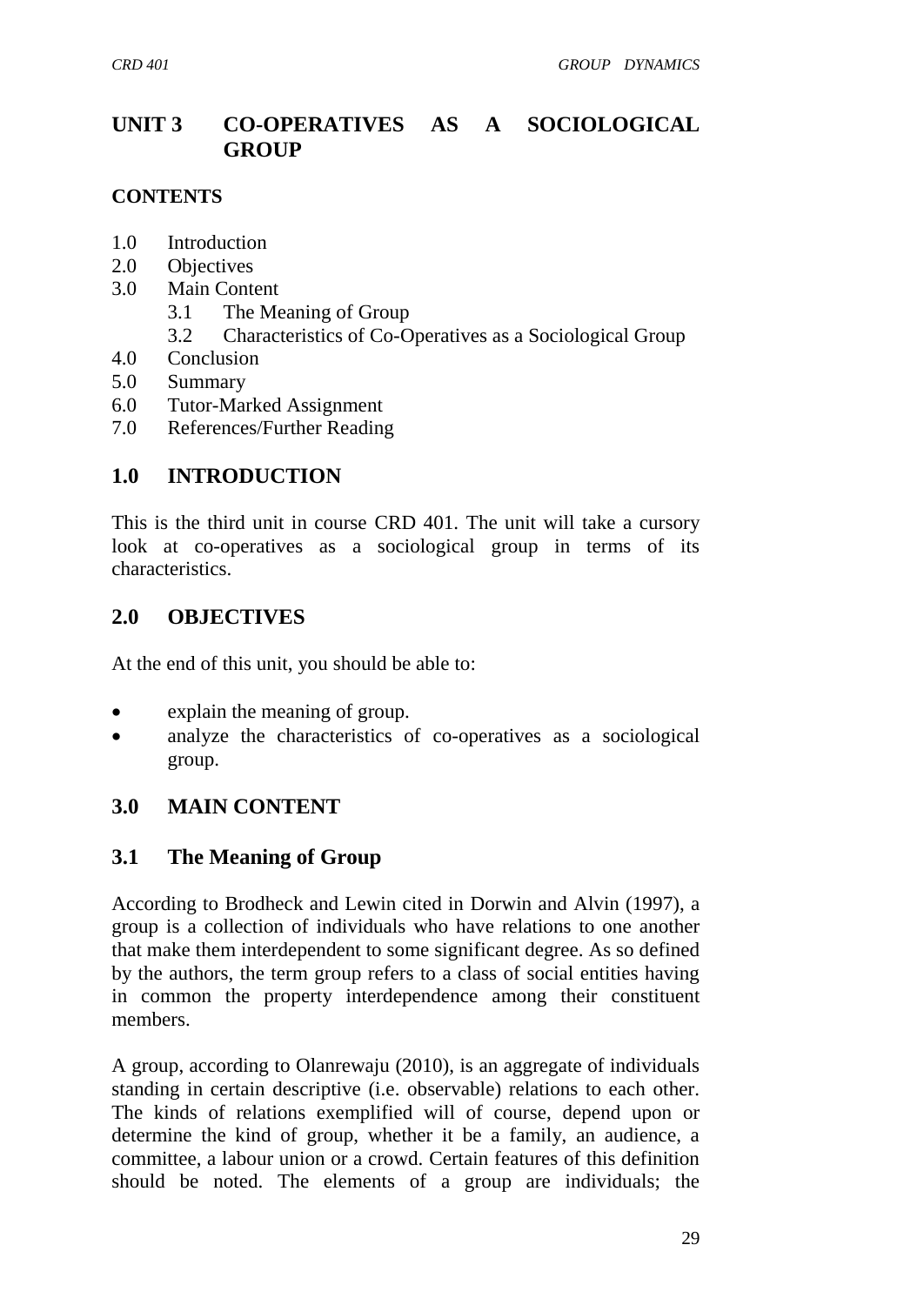membership of a group is a set of people. But it is not true that any arbitrary collection of people such as all students whose last names begin with a given letter, constitute a group. For a set of people to qualify as a group, they must be related to one another in some definite ways.

Similarly, Dorwin and Alvin, (1997), explain group to be a collection of people who are striving to achieve a common goal also constitutes a group, since goal-relevant behavior on the part of each person affects the other and likelihood of goal attainment. And if a set of people are treated in a homogeneous way by society because of race or religion or for some other reason, they may come to identify with one another and thereby become an interdependent group. Finally, the members of a family ordinarily compose an especially strong group because of their high degree of interdependence with respect to a variety of matters of great importance to them all.

New technology has broadened the definition of groups to include those who interact electronically. Not all the "people with whom we converse online are real, at some websites, chatterbots-fictitious correspondents created by artificial intelligence programs-respond to questions as if a human were replying. While answering product or service-related questions, the chatterbot may begin "chatting" with an online consumer about family or the weather. Ultimately, such conversations may develop into a chat group that includes other online correspondents, both real and artificial (Slambrouck, 1999 cited in Richards, 2006).

### **3.2 Characteristics of a Co-operative as a Sociological Group**

As itemized by Chukwu (1990), the following are the characteristics of a Co-operative as a sociological group:

- i) Members have identical purpose.
- ii) Different roles which are performed by members exist (President, Secretary, Treasurer e.t.c)
- iii) Members have common values including the DOs and DON"Ts that guide the activities of the group.
- iv) There is regular communication among the members.
- v) There is an internal structure for the administration of the cooperative society.
- vi) There is a common identity that gives the Cooperative society its recognition (name, address, line of business).
- vii) The Cooperative society is relatively operated on a permanent basis.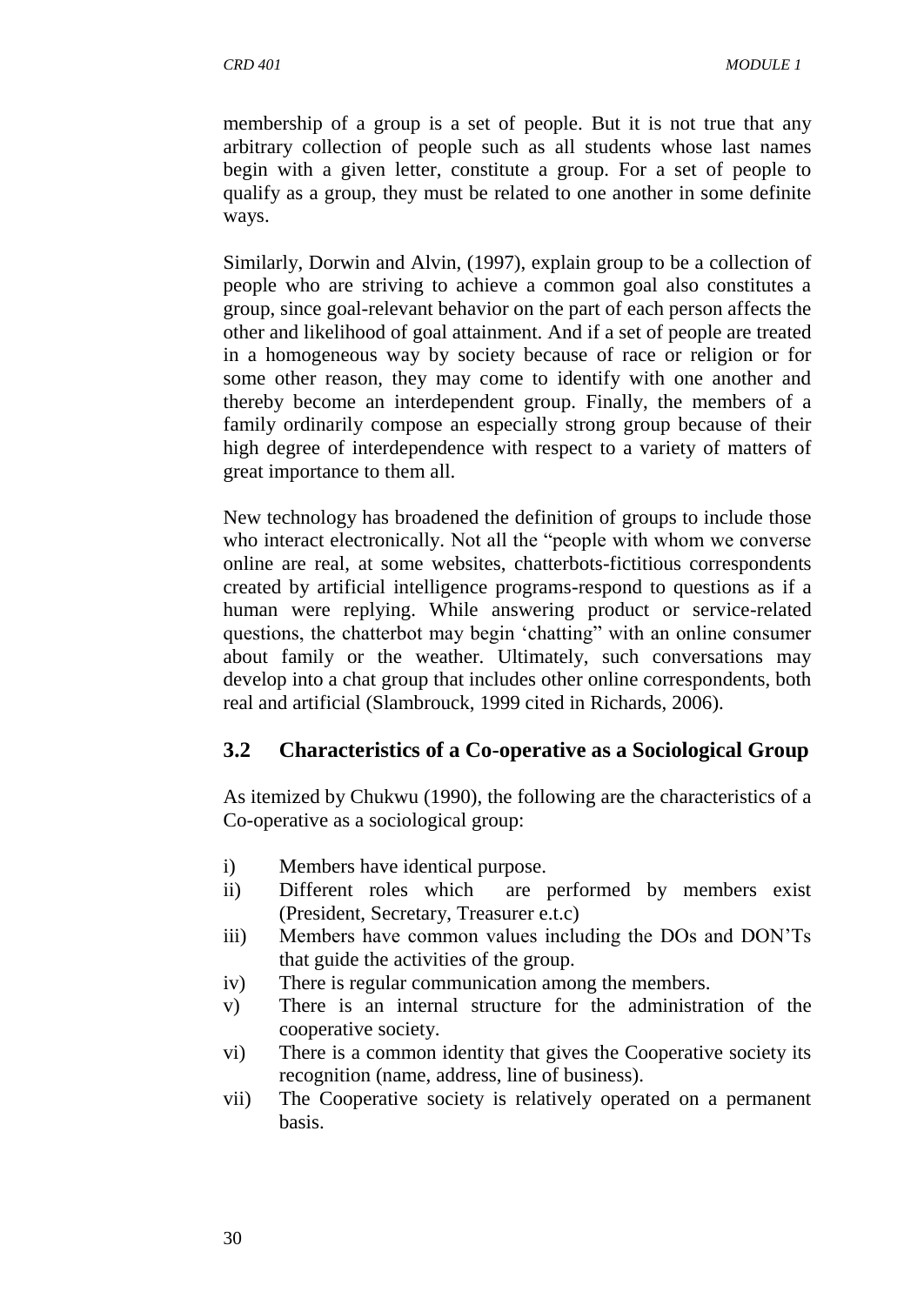### **SELF-ASSESSMENT EXERCISE**

- i. In relation to the definition of group, what properties make cooperatives a group?
- ii. List and explain the characteristics of a co-operative as a sociological group.

## **4.0 CONCLUSION**

A cooperative society is made up of individuals who pull their resources together to solve a common problem. To ensure that they achieve their purpose, they meet, interact, and have laws that guide them, do business which binds them together as a group.

# **5.0 SUMMARY**

In this unit, we have featured the definition and concept of group and the characteristics of co-operatives that make it a sociological group. In the next unit, the various types of sociological groups in cooperatives will be discussed.

### **6.0 TUTOR-MARKED ASSIGNMENT**

- 1. Differentiate group from crowd to show why co-operatives is not a crowd of people.
- 2. The dual nature of co-operatives is that it is a business enterprise and a sociological group. Discuss.

### **7.0 REFERENCES/FURTHER READINGS**

- Chukwu, S.C. (1990). *Economics of the cooperative business enterprise*. Germany: Margurg.
- Dorwin, C. & Alvin, Z. Ed. (1997). *Group dynamics: Research and Theory*. Great Britain: Tavistock Publications.
- Olanrewaju, B. (2010). *Fundamentals of management and administration*. Abuja; Sanjane Management Books.

Richard, T.S. (2006). *Sociology*. 6<sup>th</sup> Ed. New York: McGraw Hill.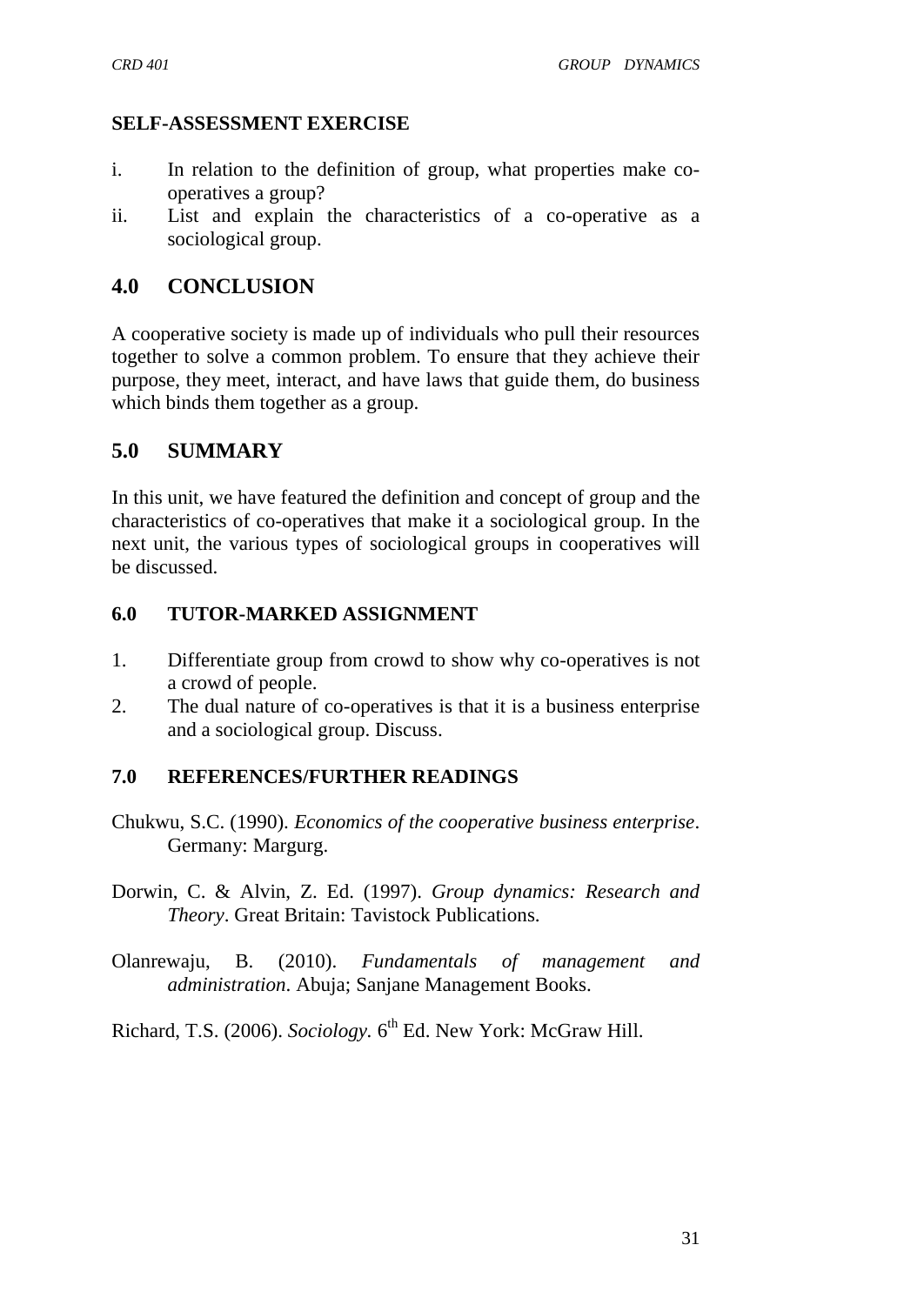# **UNIT 4 TYPES OF SOCIOLOGICAL GROUPS IN CO-OPERATIVES**

#### **CONTENTS**

- 1.0 Introduction
- 2.0 Objectives
- 3.0 Main Content
	- 3.1 Definition of a sociological group
	- 3.2 Various types of sociological groups in co-operatives
- 4.0 Conclusion
- 5.0 Summary
- 6.0 Tutor-Marked Assignment
- 7.0 References/Further Reading

# **1.0 INTRODUCTION**

This is the fourth unit in course CRD 401. The unit will provide the definition of sociological group and also discuss the various types of sociological groups in co-operatives.

## **2.0 OBJECTIVES**

At the end of this unit, you should be able to:

- define a sociological group
- explain various types of sociological groups co-operatives.

# **3.0 MAIN CONTENT**

## **3.1 The Definition of Sociological Group**

A sociological group is defined by Harambos and Holborn, (2004) as a unit consisting of a plural number of separate organisms (persons) who have a collective perception of their unity and who have the ability or tendency to act and/or are acting in a unitary manner toward their purpose.

## **3.2 Various Types of Sociological Groups in Co-operatives**

Since there are different motives for people establishing or joining Cooperatives, no doubt cooperative members exhibit different behavioural dispositions within the cooperative complex. This culminates in the existence of the following sociological groups as pointed out by Amahalu (2006):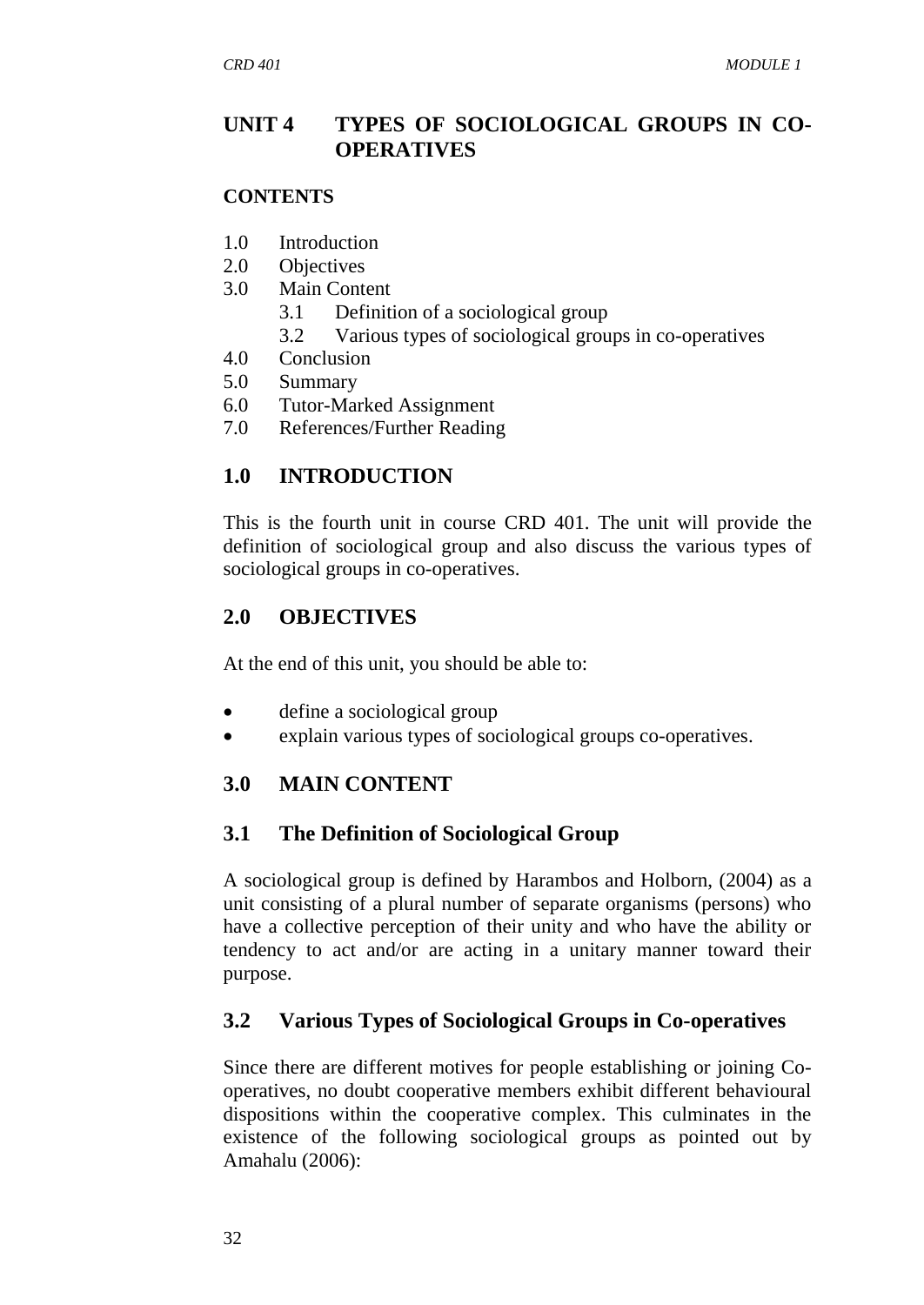- i. Active group (Builders)
- ii. Centrifugal/Indifferent group (Destroyers)
- iii. Oppositional group (Critics)
- v. Passive group (Followers)

## **3.3 Characteristics of the Various Sociological Groups Centrifugal Group (Destroyers)**

Characteristics of centrifugal group:

- i. They exhibit extreme individualism
- ii. They are difficult to please
- iii. They act on personal interest
- iv. They do not pay attention to the society
- v. They leave the society at the shortest opportunity

Roles of centrifugal group

- i. They are the destroyers of the society
- ii. They do not make any meaningful contribution in the majority
- iii. They are more interested in what they can gain
- iv. They lead to the failure of the society, if they are in the majority

### **Oppositional group (Critics)**

Characteristics of oppositional group:

- i. They act the same way as the centrifugal, but not to the Extreme
- ii. Their negative attitudes are not purely directed to cooperative but to the active group.
- iii. They believe they are better than other.
- iv. Other negative behaviors like inability to win an election in then co-operative society

Roles of oppositional group:

- i. They are the critics
- ii. The do not see anything in the initiative of others
- iii. They do not give encouragement to their leaders
- iv. The reaction of their attitude may tear the society apart by dispute
- v. They act as checks and balances to the activities of their leaders.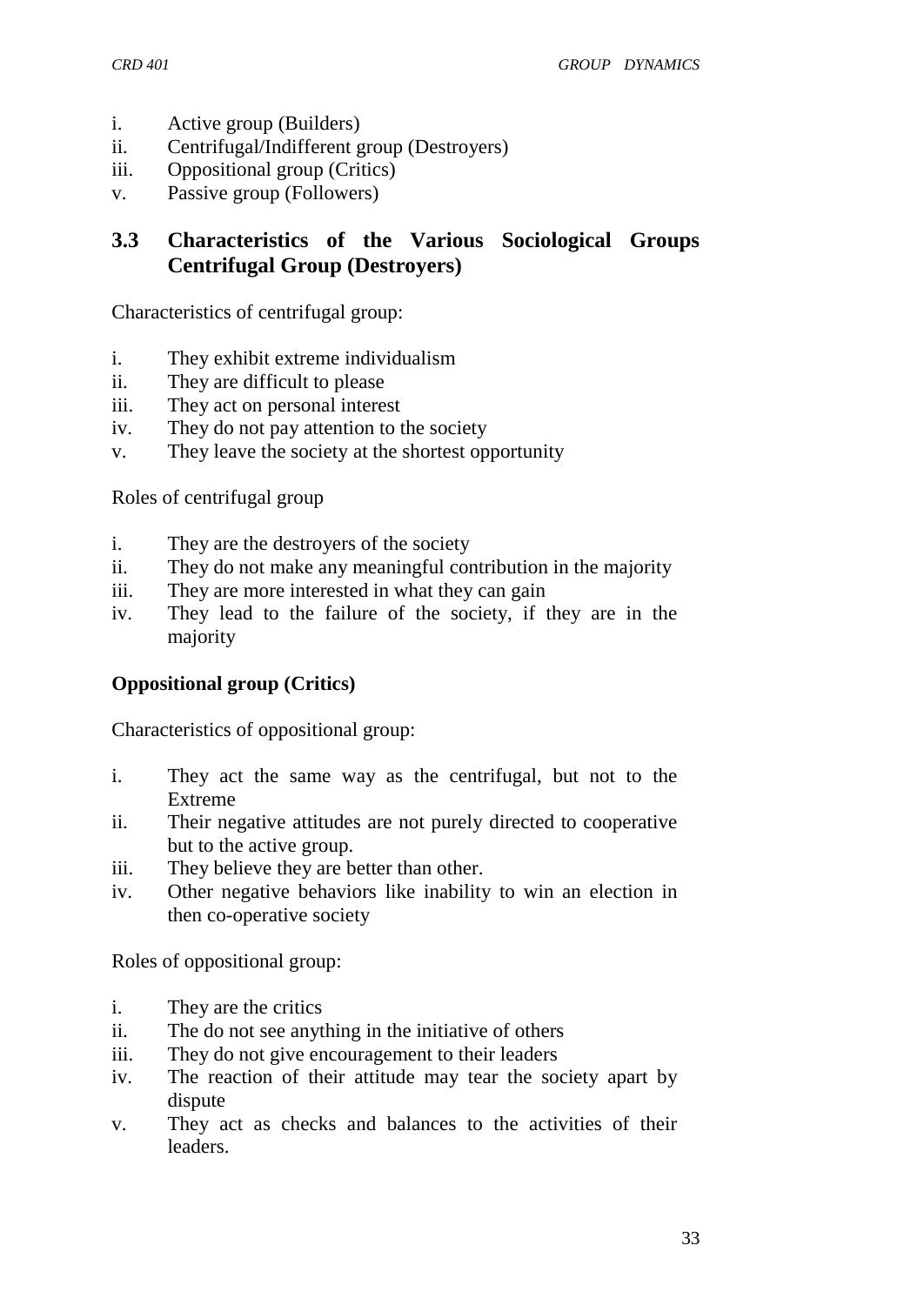vi. They make the active group to be very prudent in running the affairs of the society.

### **Passive group (Follower)**

Characteristics of passive group:

- i. They show high sense of discipline and loyalty to the society.
- ii. They always abide by the decision of the majority.
- iii. They always take co-operative as "ours" i.e. our co-operative.
- iv. They save the society from negative attitude.

Roles of passive group:

- i. They are followers/dependents
- ii. They accept any situation
- iii. They do not criticize or contribute to the affairs of the cooperative society
- iv. Their loyalty is the sources of encouragement to the leaders.

### **The active group (Builders)**

Characteristics of active group:

- i. They are strong individual personalities
- ii. They show high sense of belonging to the society i.e. loyalty
- iii. They work together with others
- iv. They bring initiatives
- v. They hold office and participate in the society"s affairs
- vi. They are described as builders
- vii. They have the enlightenment and knowledge of co-operative

Roles of Active Group:

They are builders of the society They are the backbone of every society They act as power house With this group, the sky is the limit for the society They make personal sacrifice.

### **SELF-ASSESSMENT EXERCISE**

- i. Define group and explain the definition.
- ii. List and discuss the types of sociological groups in co-operatives.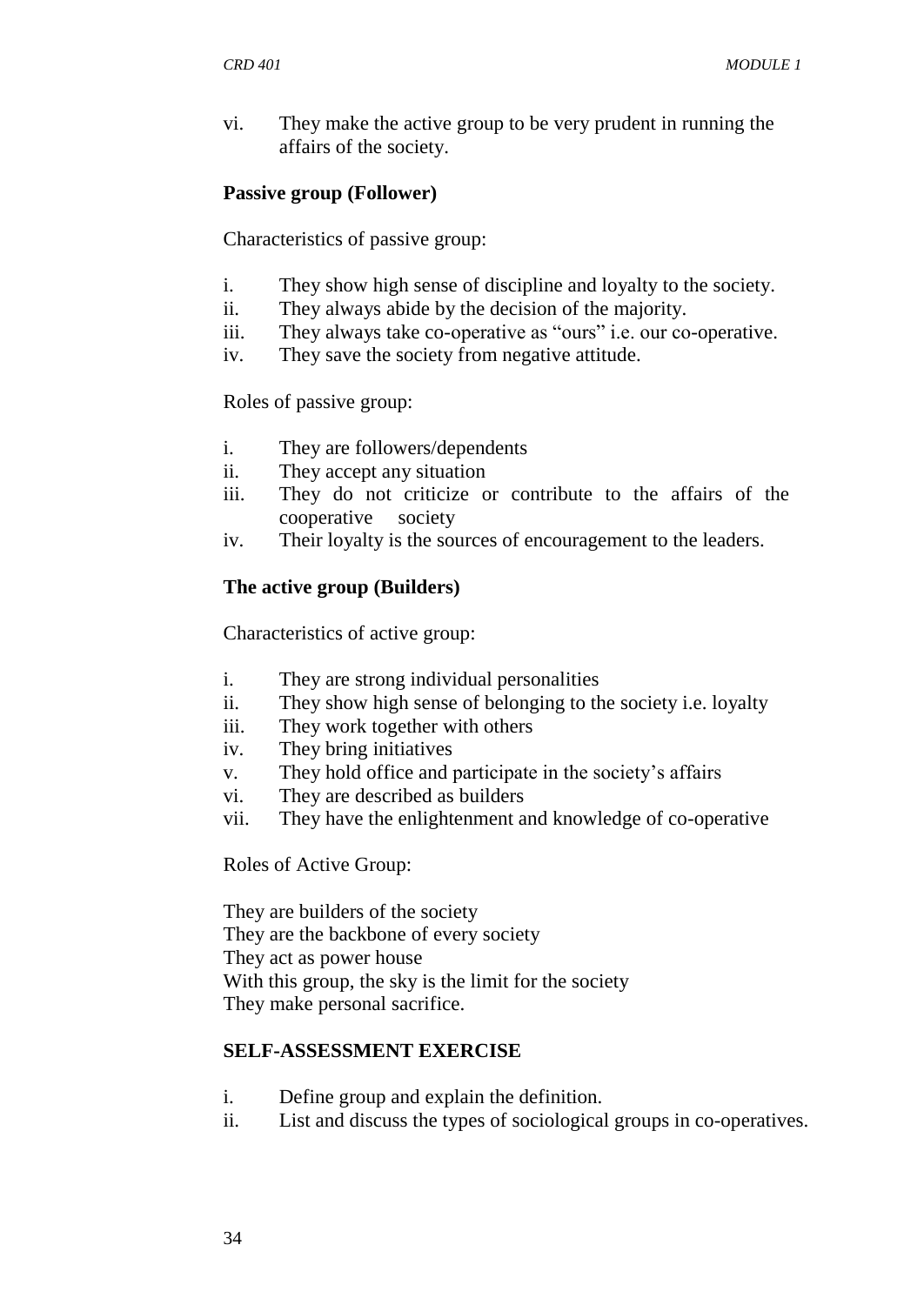# **4.0 CONCLUSION**

A cooperative society is a sociological group made up of individuals who have a collective perception of their unity geared towards achieving a common goal.

# **5.0 SUMMARY**

In this unit, we have featured the definition of sociological group and the types of sociological groups that exist in co-operatives. In the next unit, sociological motives for forming or joining existing co-operatives will be discussed.

# **6.0 TUTOR-MARKED ASSIGNMENT**

- 1. Define co-operatives according to the International Cooperative Alliance (1995) and explain from the definition that co-operatives is a sociological group.
- 2. Identify the various sociological groups in co-operatives and explain their characteristics and roles.

# **7.0 REFERENCES/FURTHER READINGS**

- Chukwu, S.C. (1990). *Economics of the cooperative business enterprise*. Germany: Margurg.
- Onoh, F. A. (2007). *Co-operative administration and management*. Enugu: Amazing Grace
- Harambos, M. & M. Holborn, (2004). *Sociology: Themes and Perspectives*. 5th Edn. London: Collins.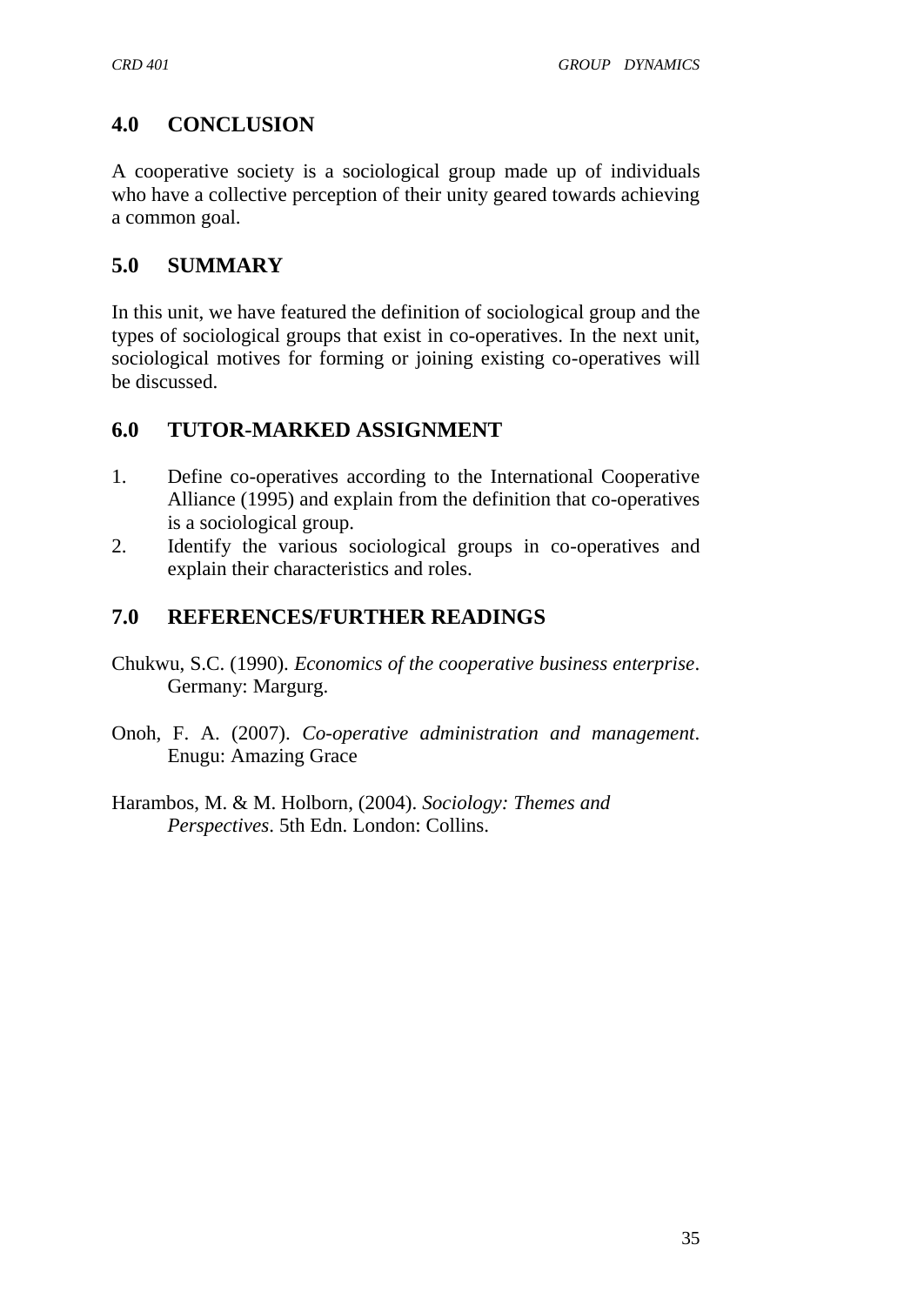## **UNIT 5 SOCIOLOGICAL MOTIVES FOR FORMING OR JOINING EXISTING CO-OPERATIVES**

#### **CONTENTS**

- 1.0 Introduction
- 2.0 Objectives
- 3.0 Main Content
	- 3.1 The meaning of Motives
	- 3.2 Sociological Motives for establishing or joining cooperatives
- 4.0 Conclusion
- 5.0 Summary
- 6.0 Tutor-Marked Assignment
- 7.0 References/Further Reading

# **1.0 INTRODUCTION**

This is the fourth unit in course CRD 401. The unit will discuss what motivates people to form or join cooperatives. The unit explains the meaning of motives and sociological motives for forming or joining cooperatives.

## **2.0 OBJECTIVES**

At the end of this unit, you should be able to:

- define motives
- discuss the sociological motives for forming or joining existing Co-operatives.

## **3.0 MAIN CONTENT**

## **3.1 The Definition of Motive**

Motive, according to Baron (1989) refers to that which activates or incites to motion or action. It is that drive which initiates, increases or reduces the vigour or the enthusiasm of an individual's level of activity. It is the push or drive that spurs one into action. Motive provides the necessary force or impetus for doing something that an individual considers worthwhile.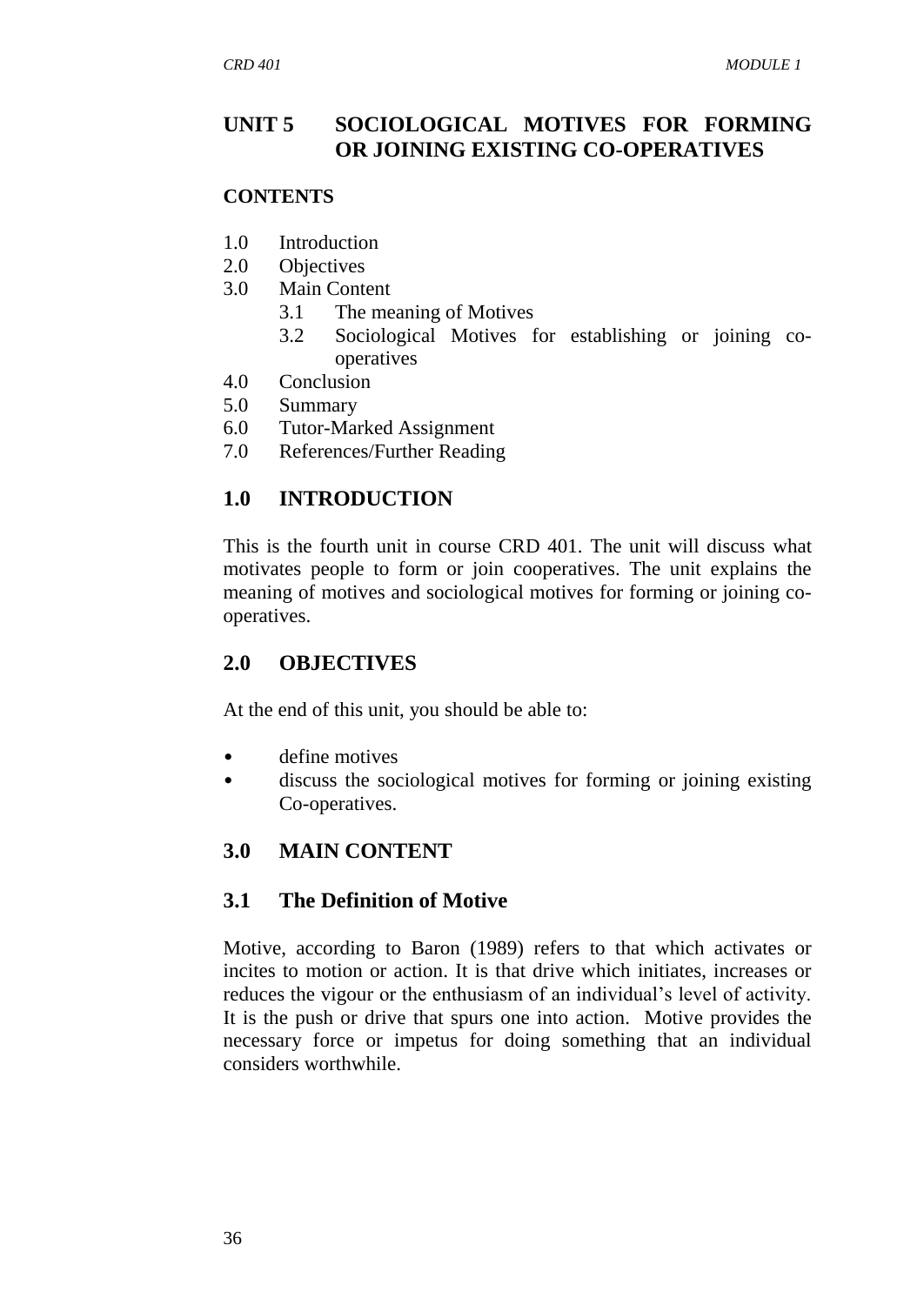# **3.2 Sociological Motives for Forming or Joining Existing Co-Operatives**

The sociological motives for forming or joining existing co-operative societies as explained by Amahalu (2006) are as follows:

- i) To avoid isolation and loneliness;
- ii) To get security during occurrence of uncertainties;
- iii) To get protection during especially in situations that need team effort;
- iv) Out of personal admiration of some persons who are already members of the Co-operative Society.
- v) The desire to belong to a particular class of people.
- vi) To avoid being the odd man out particularly when everybody in the area has already joined.
- vii) Not to miss out in any unspecified benefits accruing to members of Co-operative Societies.

# **SELF-ASSESSMENT EXERCISE**

- 1. Define motivation and explain the meaning of the definition.
- 2. Explain the sociological reasons why the people of your locality may decide to form or join cooperatives.

# **4.0 CONCLUSION**

In any activity that one engages in, there must be particular reasons that have moved one to do so. No doubt, there is no action without a cause, so in cooperatives, members have their various sociological reasons why they formed or joined cooperatives. The motivational factors could either be intrinsic or extrinsic.

# **5.0 SUMMARY**

In this unit, we have explained the meaning of motivation, types of motivation and sociological motives why people form or join existing cooperatives.

# **6.0 TUTOR-MARKED ASSIGNMENT**

- 1. Define the term motivation and explain why it could be said that everybody needs either intrinsic or extrinsic motivation in one way or the other to perform tasks.
- 2. Explain some activities of some cooperative societies that apart from economic motives, people form or join cooperatives for some sociological motives.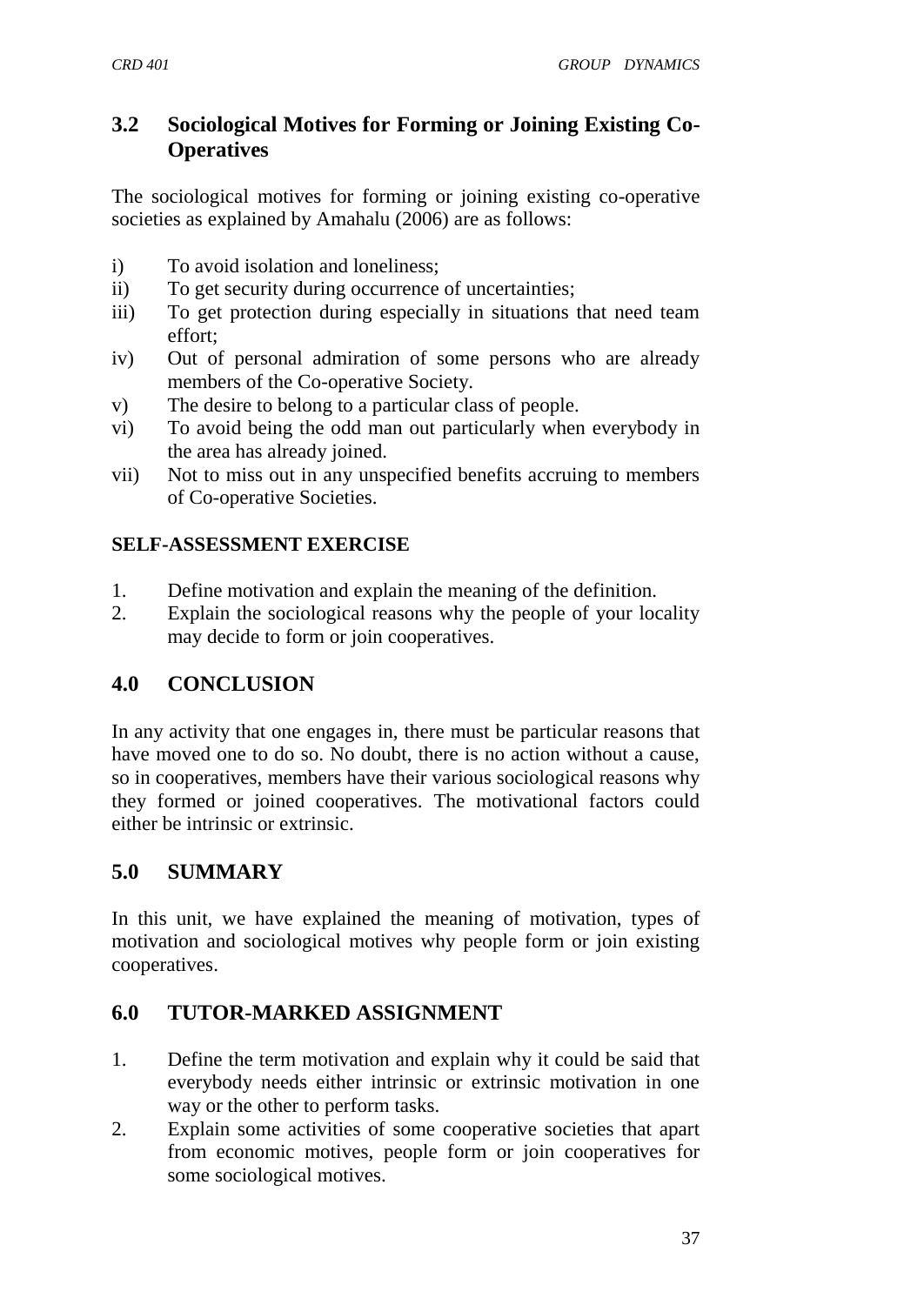## **7.0 REFERENCES/FURTHER READINGS**

Amahalu, A.C. (2006). *Understanding some aspects of cooperatives*. Enugu: Don-Ell Publishers.

Baron, R.A. (1989). *Psychology* (4<sup>th</sup> Ed). USA: Allyn and Bacon

Berlson, B. & Steiner, G.A (2004). *Human Behaviour: An Inventory of Scientific findings*. New York: Harcourt, Brace and World.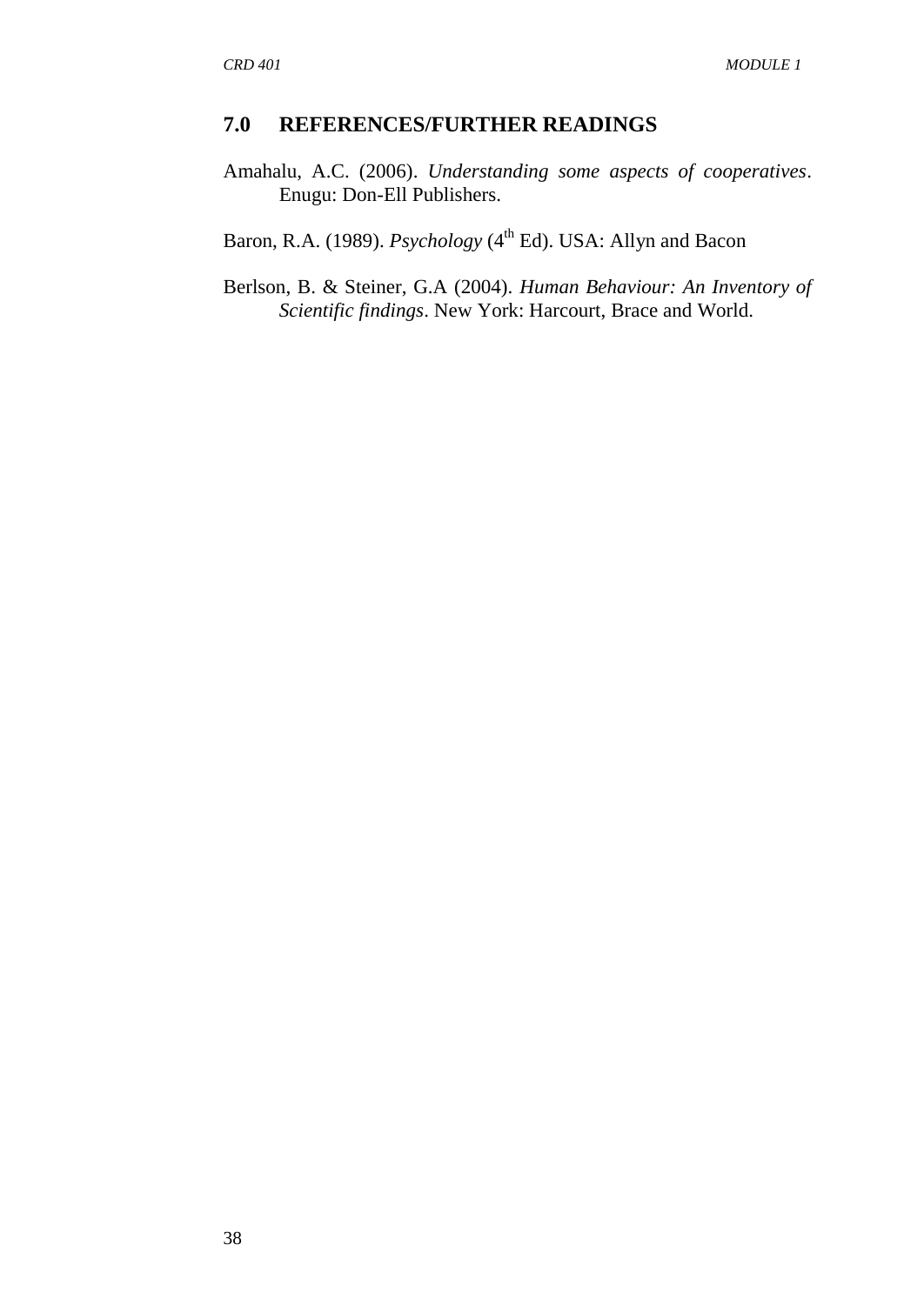# **UNIT 6 IMPORTANCE OF GROUP DYNAMICS IN CO-OPERATIVES**

### **CONTENTS**

- 1.0 Introduction
- 2.0 Objectives
- 3.0 Main Content
	- 3.1 The meaning of Group Dynamics
	- 3.2 The importance of Group Dynamics to Co-operatives
- 4.0 Conclusion
- 5.0 Summary
- 6.0 Tutor-Marked Assignment
- 7.0 References/Further Reading

# **1.0 INTRODUCTION**

This is the fifth unit in course CRD 401. The unit will first refresh our memory on the meaning of group dynamics and the importance of group dynamics to Co-operatives.

## **2.0 OBJECTIVES**

At the end of this unit, you should b able to:

- explain the meaning of group dynamics in simple terms
- vividly explain the importance of Group Dynamics to Cooperatives.

# **3.0 MAIN CONTENT**

## **3.1 The Meaning of Group Dynamics**

As defined by Malinovsky and Barry (2002), Group Dynamics is the study of human behaviour within groups and the interaction of individuals in the group. It is a field of inquiry dedicated to advancing knowledge about the nature of groups, the laws of their development, and their interrelations with individuals, other groups, and larger institutions. In other words, Group Dynamics is concerned with the nature of groups and especially about the psychological and social forces associated with groups. It explains an individual"s behavior in a group situation different from when the individual is in isolation.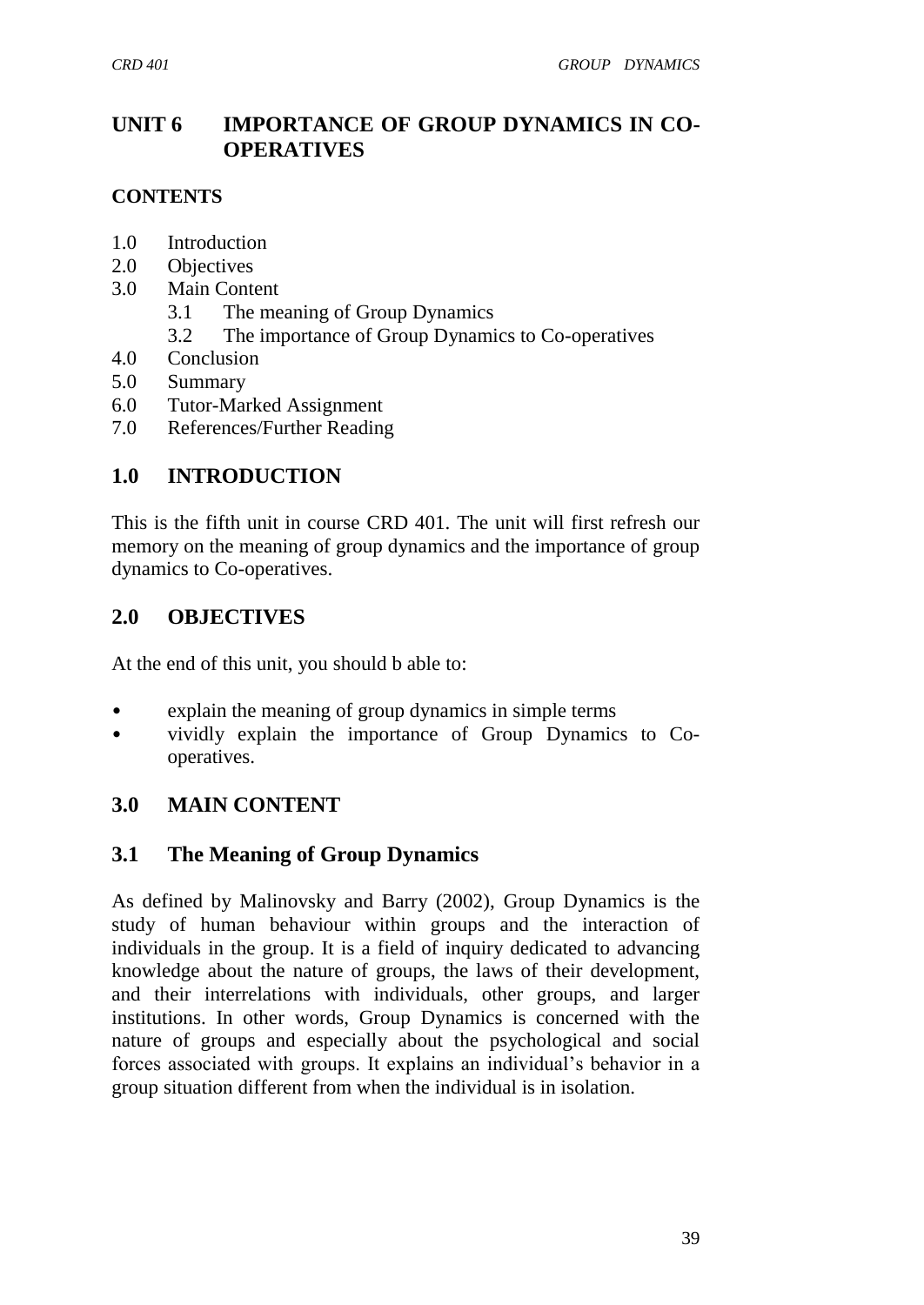### **3.2 Importance of Group Dynamics to Co-operatives**

Group Dynamics is important to Co-operatives especially for the fact that Co-operatives itself is a sociological group in nature. Given the characteristics of the various sociological groups in co-operatives, the importance of Group Dynamics is summarized as follows:

- i) Group Dynamics gives co-operative managers insight into how co-operative members are likely to behave in a group situation thereby helping them to devise adequate measures to contend with them in such a manner that the co-operative society will not be affected.
- ii) Group Dynamics instills in co-operative managers the knowledge to quickly diagnose and tackle the onset of a member"s behaviour that is likely to grow and become detrimental to the life of the cooperative society.
- iii) The discipline enlightens cooperative managers about the possible interrelationships among the various sociological groups common in cooperatives and how they could affect the cooperative business.
- iv) The discipline gives co-operative managers the understanding of the laws of the development of groups in cooperatives and how they could guide against the emergence of the destructive ones.
- v) Extensive exposure to the study of Group Dynamics will equip co-operative managers with the knowledge of efficient exercise of democratic leadership style that will accommodate all the members with varying attitude under different groups.
- vi) The co-operative members will use the knowledge of Group Dynamics to see the importance of mutual positive attitudes among themselves and form groups that will promote the development of their co-operatives.
- vii) From the study of Group Dynamics, all stakeholders in cooperatives will recognize and appreciate the fact that in any human organization including co-operatives, the existence of social groups is normal. Whether active, centrifugal, oppositional or passive, all can contribute in one way or the other to cooperative development only if they are recognized, understood and well managed in the co-operative arena.

### **SELF-ASSESSMENT EXERCISE**

- i. Define group dynamics and explain the basic concepts in the definition.
- ii. Discuss the importance of Group Dynamics to the development of primary co-operative societies in Nigeria.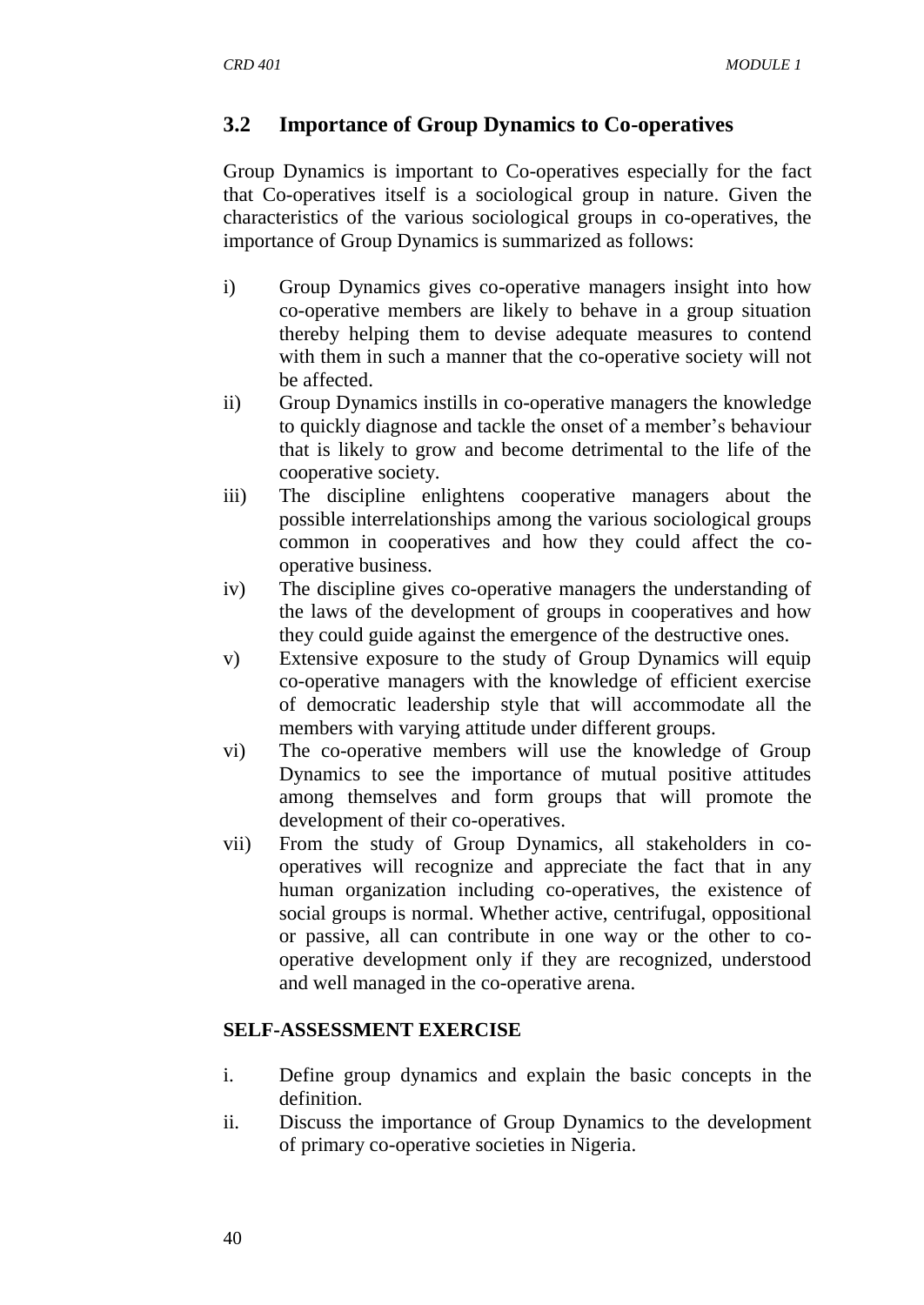# **4.0 CONCLUSION**

Group dynamics is very important in any co-operative society. Cooperative managers, members, and non-members have a lot to benefit from group dynamics.

# **5.0 SUMMARY**

In this unit, we have explained the meaning of group dynamics as well as their characteristics and the importance of Group Dynamics to cooperatives.

# **6.0 TUTOR-MARKED ASSIGNMENT**

- 1. What is the impact of group dynamics on the activities of the various sociological groups in cooperatives?
- 2. Assuming you were the Director of Cooperatives in your State, give convincing reasons why you should insist on the inclusion of the course Group Dynamics in Co-operative Education in your State**.**

# **7.0 REFERENCES/FURTHER READINGS**

- Amahalu, A.C. (2006). *Understanding some aspects of cooperatives*. Enugu: Don-Ell Publishers.
- Malinovsky, M.R. & Barry, J.R. (Dec. 2002). "Determinants of work attitude".
- *Journal of Applied Psychology*. 446-51.
- Tolman, E. (2002). *Behaviour and Psychological man*. Berkeley. California University of California Press.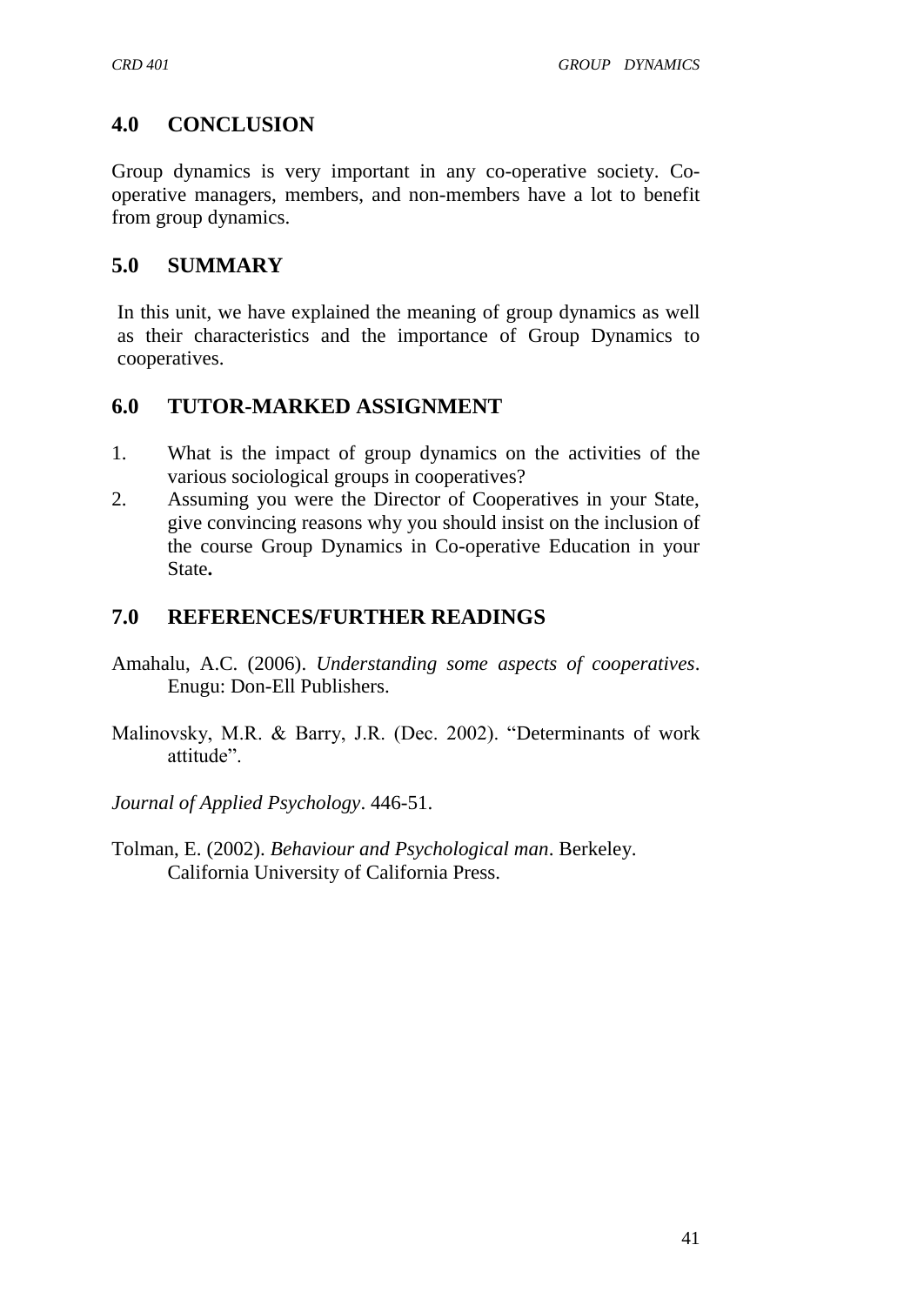# **MODULE 3**

- Unit 1 The place of the individual in the group
- Unit 2 Motivation and Blocks to Participation in Groups
- Unit 3 Adjustments to Frustrations and Blocks to Participation in Groups
- Unit 4 Group Development
- Unit 5 Phases of Group Growth

# **UNIT 1 THE PLACE OF THE INDIVIDUAL IN THE GROUP**

### **CONTENTS**

- 1.0 Introduction
- 2.0 Objectives
- 3.0 Main Content
	- 3.1 Meaning of Group
	- 3.2 Elements of Group
	- 3.3 The place of the individual in the group.
- 4.0 Conclusion
- 5.0 Summary
- 6.0 Tutor-Marked Assignment
- 7.0 References/Further Reading

## **1.0 INTRODUCTION**

This is the first unit in module 2 in course CRD 401. In any group, there are certain sociological elements that generally characterize the group. Besides, there is always a beneficial relationship between the individual and the group. In other words, there are expectations of the individual from the group and of the group from the individual. The satisfaction of these expectations binds the individual and the group together. The unit discusses such elements of group and the place of individual in the group.

## **2.0 OBJECTIVES**

At the end of this unit, you should be able to:

- define group
- explain the elements of group
- discuss the place of the individual in the group.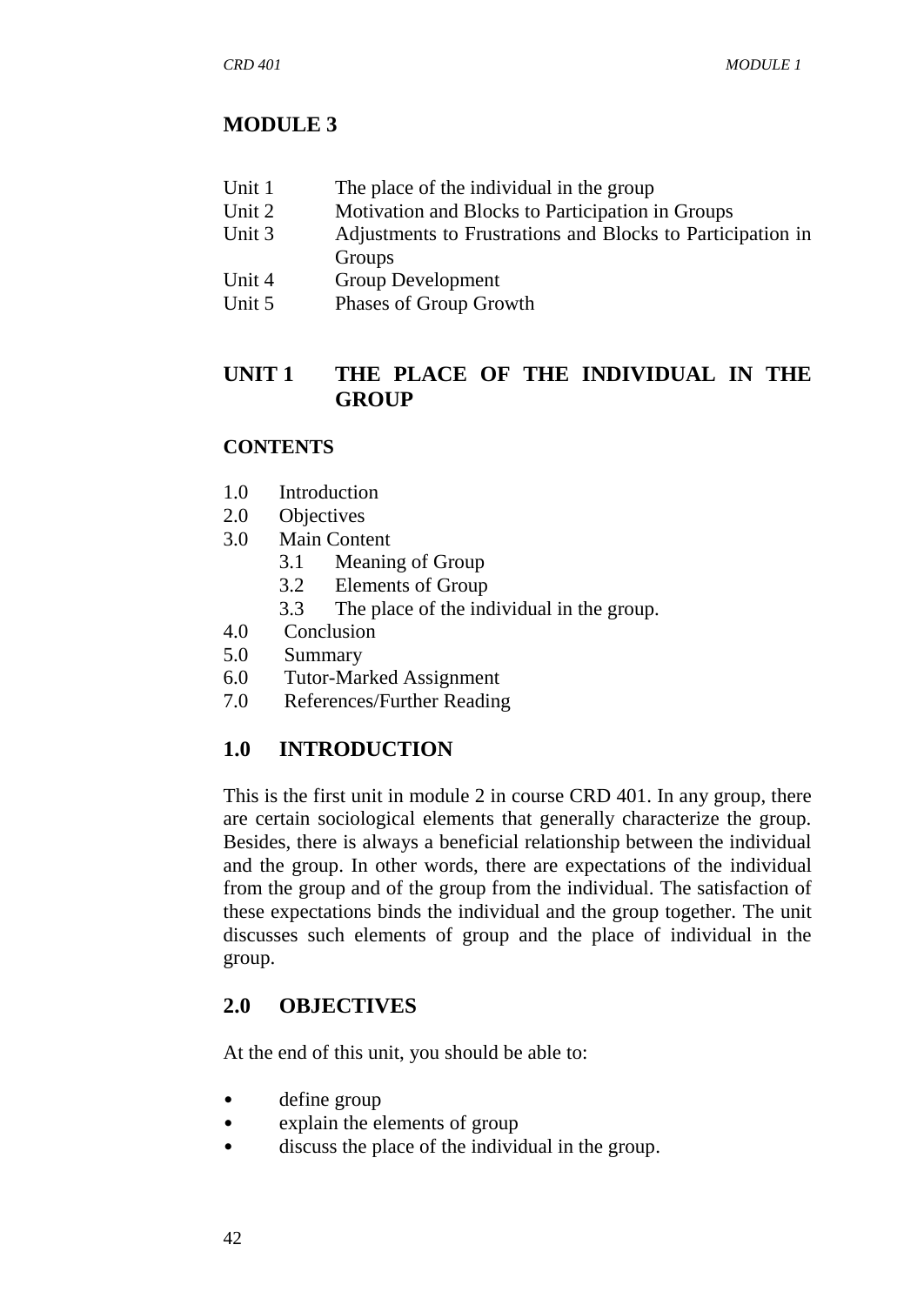# **3.0 MAIN CONTENT**

# **3.1 Meaning of Group**

There are different definitions of group. Whatever the definition, one essential element of group is that its members identify and accept themselves as belonging to the group. Allcorn, (1989) defined group as any number of people who interact with one another and are psychologically aware of one another and perceive themselves to be a group. Adair (1986) cited in Mullins (2000) defined group as a collection of people who share most, if not all, of the characteristics such as a definable membership, group consciousness, a sense of shared purpose, independence, interaction and ability to act in a unitary manner.

# **3.2 Elements of Group**

The following are the elements of group according to Allcorn, (1989):

- i) Trust
- ii) Information sharing
- iii) Training
- iv) Union Involvement
- v) Management Commitment.

### **Trust**

To build an effective group, the management must trust the members chosen. Where there is mutual trust between the management and the members, there is a psychological motivation to work as expected. Also, between the members of the group, there must be firm trust. Where suspicion is the order of the day, the group is likely to fail.

### **Information sharing**

Information is the life wire of a group. It is the bond between them. Whenever members gather together, the only thing they share and deliberate on is information. Members therefore must be willing to disclose important information and tips to each other.

### **Training**

The kind of training required in a group may not necessary be a formal training. It could just be something organized among the members themselves, so that, they can develop new habits, rapport well with each other, gather data more easily, communicate better with each other, etc.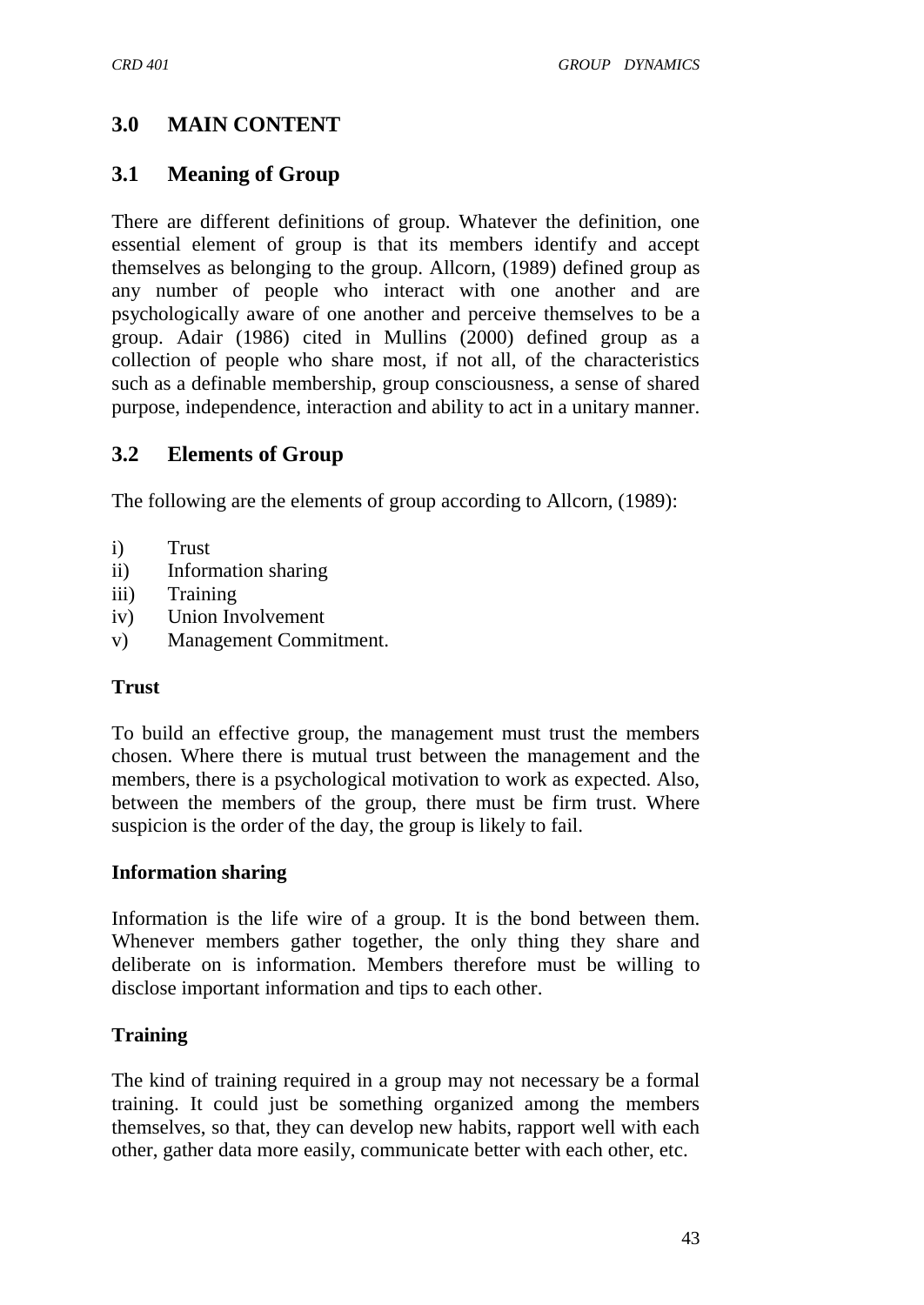### **Union involvement**

A powerful force in any organization of people is the union. The union of employees is influential on matters that affect the welfare of the general workforce. The management must be able to integrate the union members/leaders in the group formation. This will help to stem the tide of troubled waters in the organization and enhance co-operation and smooth operation.

### **Management commitment**

Management role in the group building does not end at members' selection. They should be committed to making the group work. They must help the group to understand and adapt to the needs of the assignment given to them. They must assist in the transition stage of the group. They also motivate the group so that effective performance of duties is ensured.

### **3.3 The Place of the Individual in the Group**

Although such factors as physical environment, population, technology, and social inequality serve as forces of change, it is the collective effort of each individual organized in social movements that ultimately leads to the functioning of the group. In considering any given individual and a particular group, it is evident that there are many possible relationships between them. The individual may be a member or not.

The following explains the place of each individual in a group as pointed out by Mullins, (2000):

- i) He may depend on the group the group to some degree to provide the things he values.
- ii) He may find the prospect of membership attractive or repulsive and the group in turn, may accept or reject him.
- iii) His membership or non-membership may be voluntary or involuntary.
- iv) He may belong simultaneously to several groups and this membership may be more or less compatible with one another.
- v) He may use the group as a reference in forming his beliefs or attitudes, in steering his behavior and in evaluating himself, the treatment he receives and other people.
- vi) The particular parts of a person that are engaged by membership may affect both the function of the group and its significance for members.
- vii) A person who is a member of a group is said to be "in" the group, to be located within its boundaries, communicating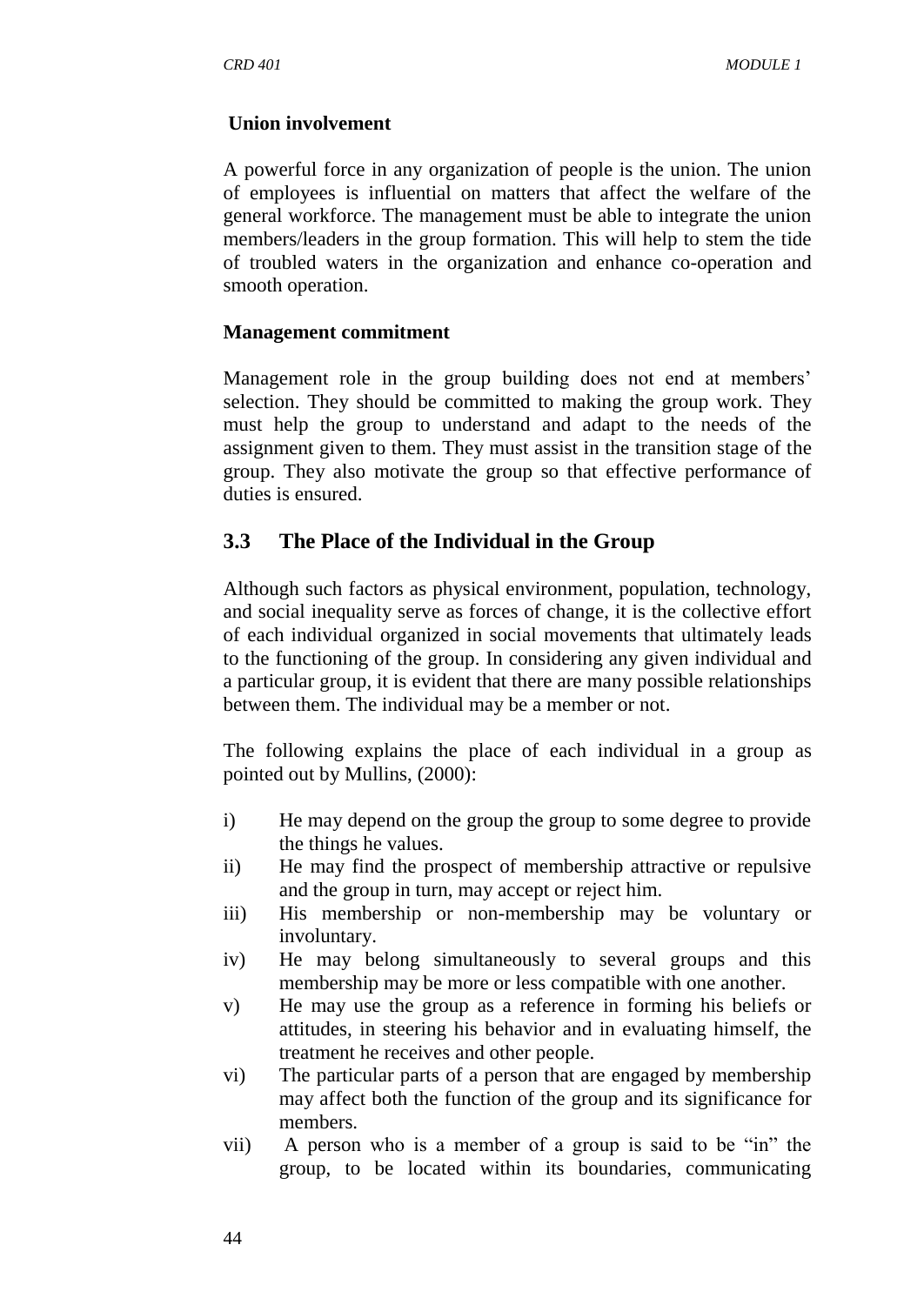effectively with other members and keeping confidential matters of the group.

- viii) The individual contributes his quota towards achieving the goals of the group. This he does either willingly or unwillingly performing his assigned roles.
- ix) An individual"s membership in a group may have a profound significance for him. The groups to which an individual belongs a fraternity, a work group, a recreation club, a religious body, an ethnic group, a political party, or even a therapy group basically affect the kind of person he is.
- x) Membership of a group sometimes, does not necessarily engage the entire person. It may have significance for only certain segments of his life.

## **SELF-ASSESSMENT EXERCISE**

- i. Define group and explain the elements of group.
- ii. Identify the place of the individual in the group.

# **4.0 CONCLUSION**

In any given group, each member has a place in the group. There is a symbiotic relationship between each individual and the group. The individual benefits from the group and the group benefits from the individual. It is the combined activities of each member of the group that produces results. Certain actions or inactions of the individual can make or mar the cohesiveness of the group.

## **5.0 SUMMARY**

In this unit, topics covered include the definition of group, elements of group and the place of the individual in the group. In the next unit, the discussion will center on motivation and blocks to participation in group.

## **6.0 TUTOR-MARKED ASSIGNMENT**

- 1. Revisit any broad definition of group and explain the salient features of the definition.
- 2. Discuss the symbiotic relationship between the individual and the group and justify that each individual member of a group is relevant.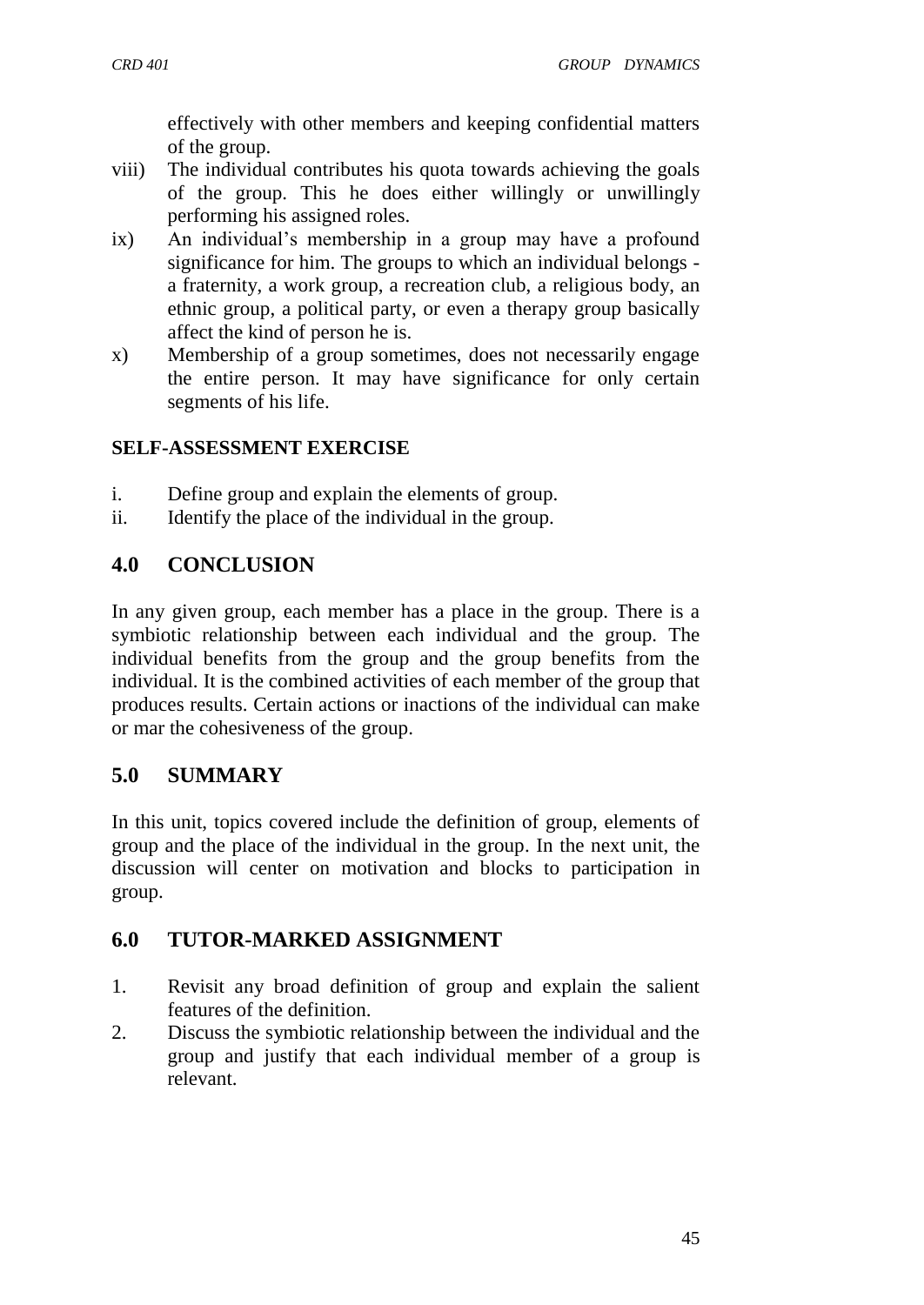### **7.0 REFERENCES/FURTHER READINGS**

- Allcorn, S. (1989). "Understanding groups at work". *Personnel*. Vol. 66, No. 8 August.
- Argyle, M. (1989). *The social psychology of work*. 2<sup>nd</sup> Ed., London: Pnguin.
- Mullins, L. J. (2000). *Management and organizational behavior*. 4<sup>th</sup> Ed. London: Pitman Publishing.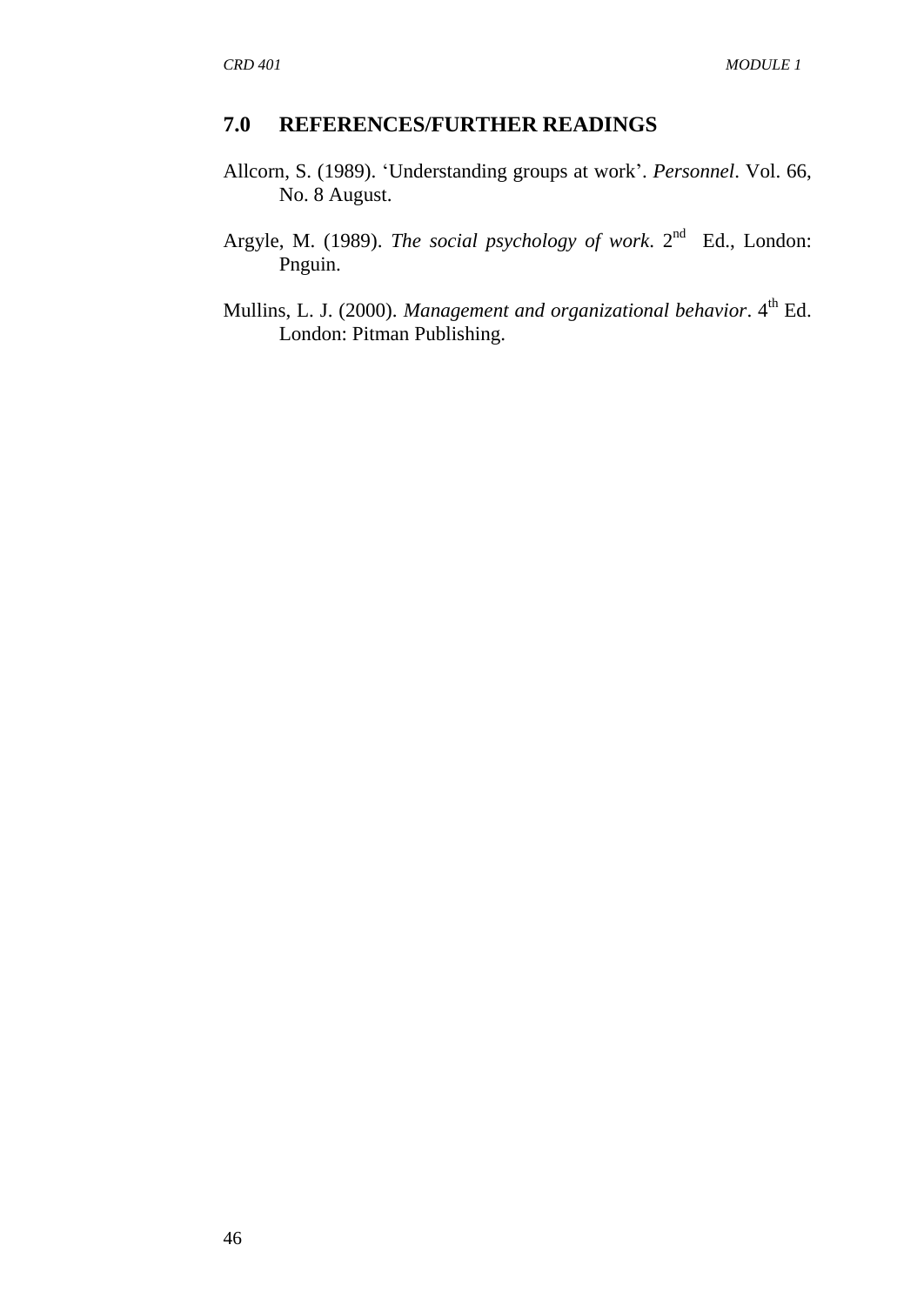# **UNIT 2 MOTIVATION AND BLOCKS TO PARTICIPATION IN GROUPS**

### **CONTENTS**

- 1.0 Introduction
- 2.0 Objectives
- 3.0 Main Content
	- 3.1 Characteristics underlying Motivation
	- 3.2 Psychological Contract of Motivation
	- 3.3 Motivational factors to participation in groups.
	- 3.4 Identify the blocks to participation in groups
- 4.0 Conclusion
- 5.0 Summary
- 6.0 Tutor-Marked Assignment
- 7.0 References/Further Reading

## **1.0 INTRODUCTION**

This is the second unit in module 2 in course CRD 401. The unit discusses motivation and blocks to participation in group. The premise of motivation has to do with the description of the direction and persistence of action by individuals. It determines why people behave the way they do and how they are likely to behave under certain conditions. The unit explains why people are moved to become members of a given group and what factors could prevent them from doing so.

### **2.0 OBJECTIVES**

At the end of this unit, you should be able to:

- explain the characteristics underlying motivation
- discuss the psychological contract of motivation
- explain the motivational factors to participation in groups
- identify the blocks to participation in groups.

## **3.0 MAIN CONTENT**

## **3.1 Characteristics Underlying Motivation**

According to Richard (2006), the following are the common characteristics which underlie the nature of motivation: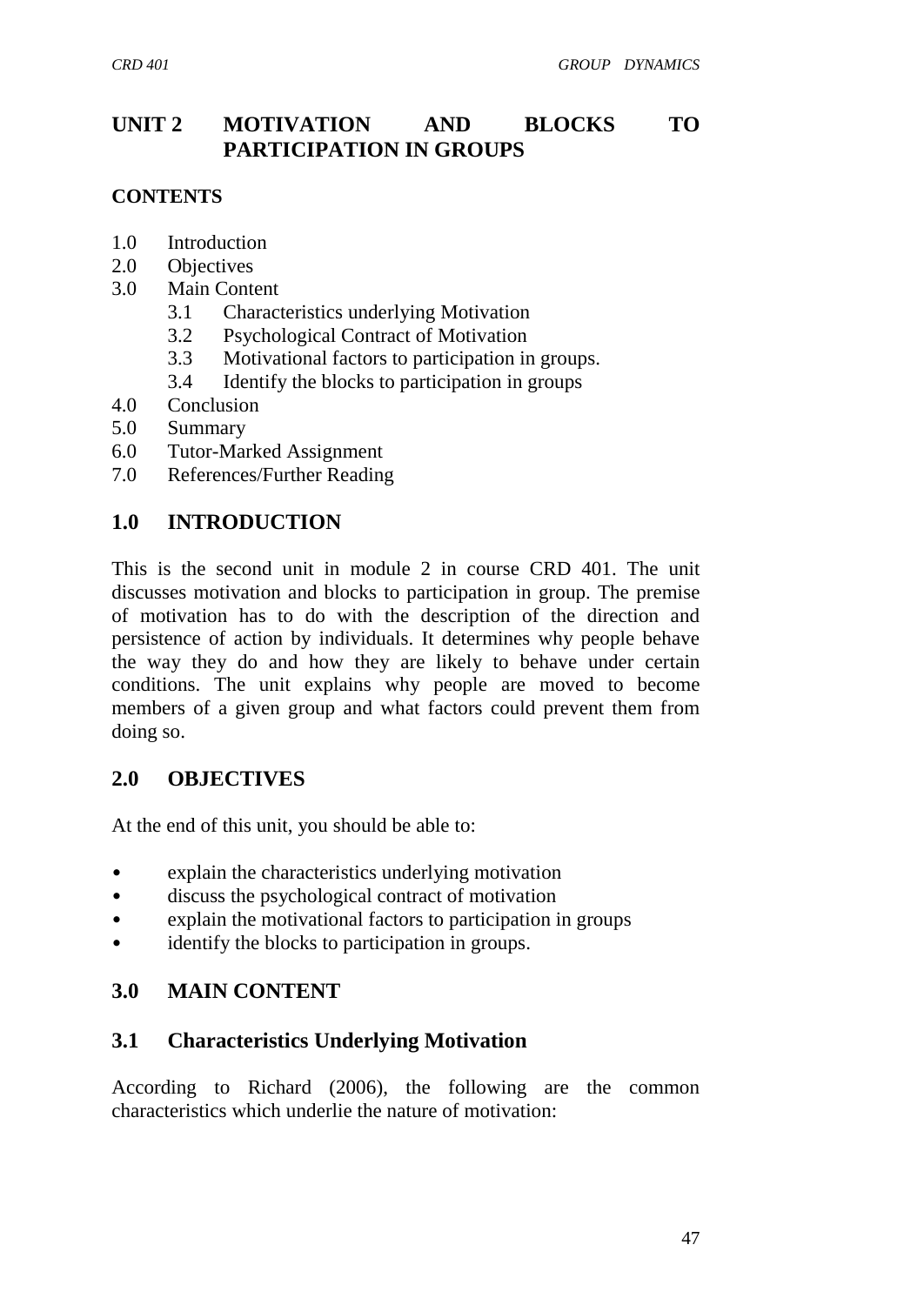#### **Motivation is an individual phenomenon**

Every person is unique and all the major theories of motivation allow for this uniqueness to be demonstrated in one way or the other.

#### **Motivation is intentional**

Motivation is assumed to be under the control of the individual and behaviours resulting from motivation are seen as choices of action.

#### **Motivation is multifaceted**

Motivational techniques are hinged on two questions: what gets people activated for task performance (arousal)? What is the force of action of an individual to engage in a desired behaviour (direction of choice of behaviour)?

#### **Motivation is action directed**

Motivation is not the behaviour itself and it is not the performance. Motivation concerns action, and the internal and external forces which influence a person"s choice of action.

### **3.2 Psychological Contract of Motivation**

Motivation to work or behave in a particular way is influenced by the concept of "psychological contract". As explained by schein (1988), the psychological contract involves a series of between the individual member and the organization or group. Although the individual member and the organization may not be conscious of the expectations since such expectations are not defined formally, their relationship is still affected by these expectations. These expectations, according to Schein include:

- i) Provision of safe and hygienic working conditions;
- ii) Provision of job security;
- iii) Reduction of alienating aspect of work;
- iv) Adopting equitable personnel policies;
- v) Allowing staff genuine participation in decision making;
- vi) Implementing reasonable equal opportunities for personnel development;
- vii) Treat members of staff with respect;
- viii) Considerate attitude towards personnel problems.

According to Schein, the expectations of the organization or group from the workers or members include: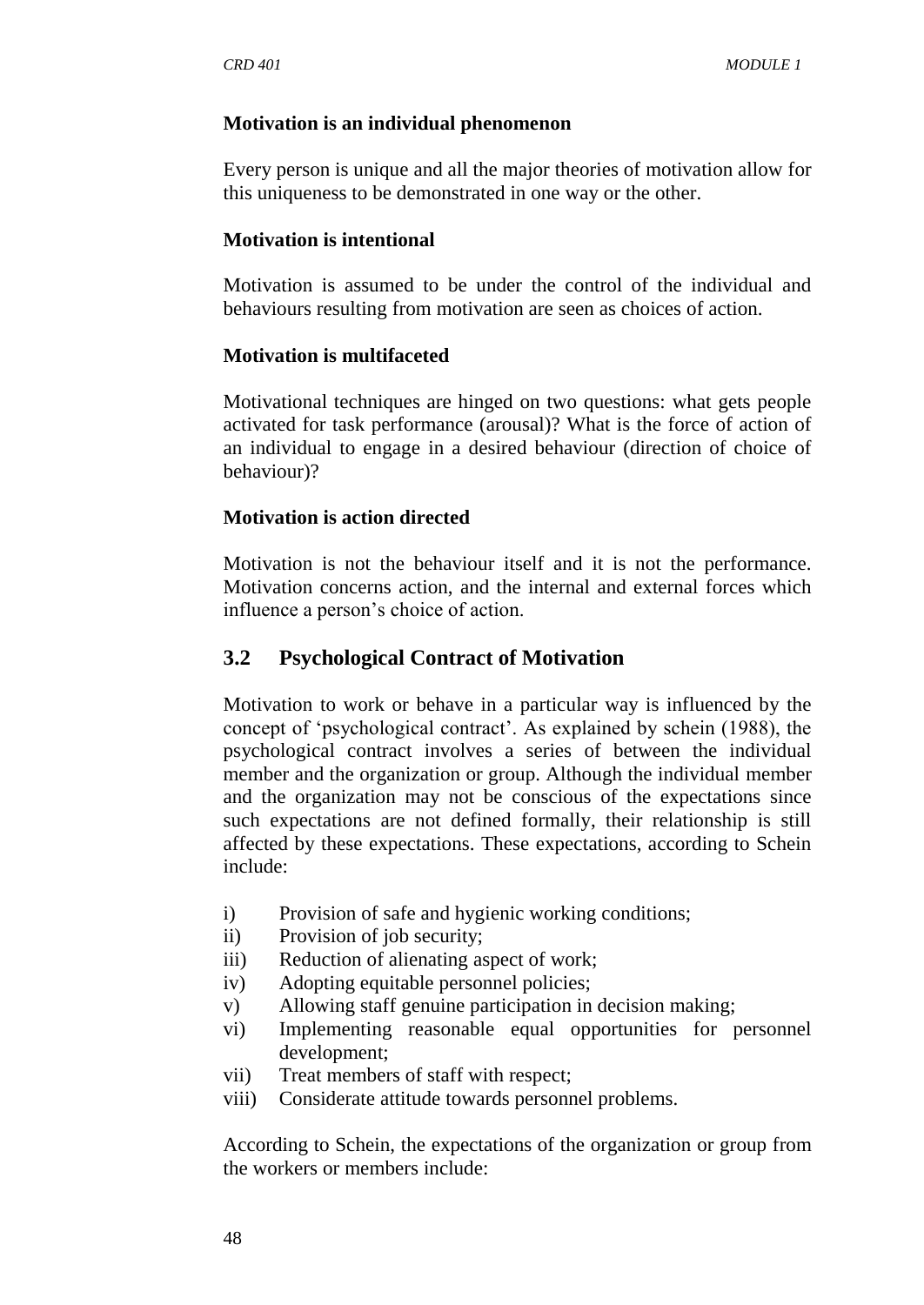- i) Acceptance of the culture and ideology of the organization or group;
- ii) Working diligently in pursuit of the organizational or group objectives;
- iii) Avoidance of abusing the goodwill shown by the organization or group;
- iv) Showing loyalty at all times;
- v) Not betraying position of trust;
- vi) Observing reasonable and acceptable standards of dress and appearance.

# **3.3 Motivational Factors to Participation in Groups**

Why do certain individuals join a social movement while others who are in similar situations don"t? Motivational factors to participation in groups according to Mullins (2000) include:

- i) Feeling of security and protection by belonging to a group is a motivational factor.
- ii) Feeling of relative deprivation which could be tackled only by belonging to a relevant group is a motivational factor.
- iii) Feelings of right to one's goal. For example, the struggle against European colonialism in Africa intensified when growing numbers of Africans decided that it was legitimate for them to have political and economic independence.
- iv) Awareness that one"s goals cannot be achieved through conventional means/alone without joining a group. The disadvantaged group must perceive that it cannot attain its goals through conventional means. This belief may or may not be correct.
- v) Perceived successful performance of a given group over time is a motivational factor.
- vi) Attraction to certain members of a group and the desire to identify with them is a motivational factor.
- vii) Expected gratification such as money, political influence, access to the media, and personnel from belonging to a group is a motivational factor.
- viii) Popularity of a certain group in certain matters is a motivational factor.

# **3.4 Blocks to Participation in Groups**

Blocks to participation in groups as argued by Mullins (2000) could be as a result of the following factors: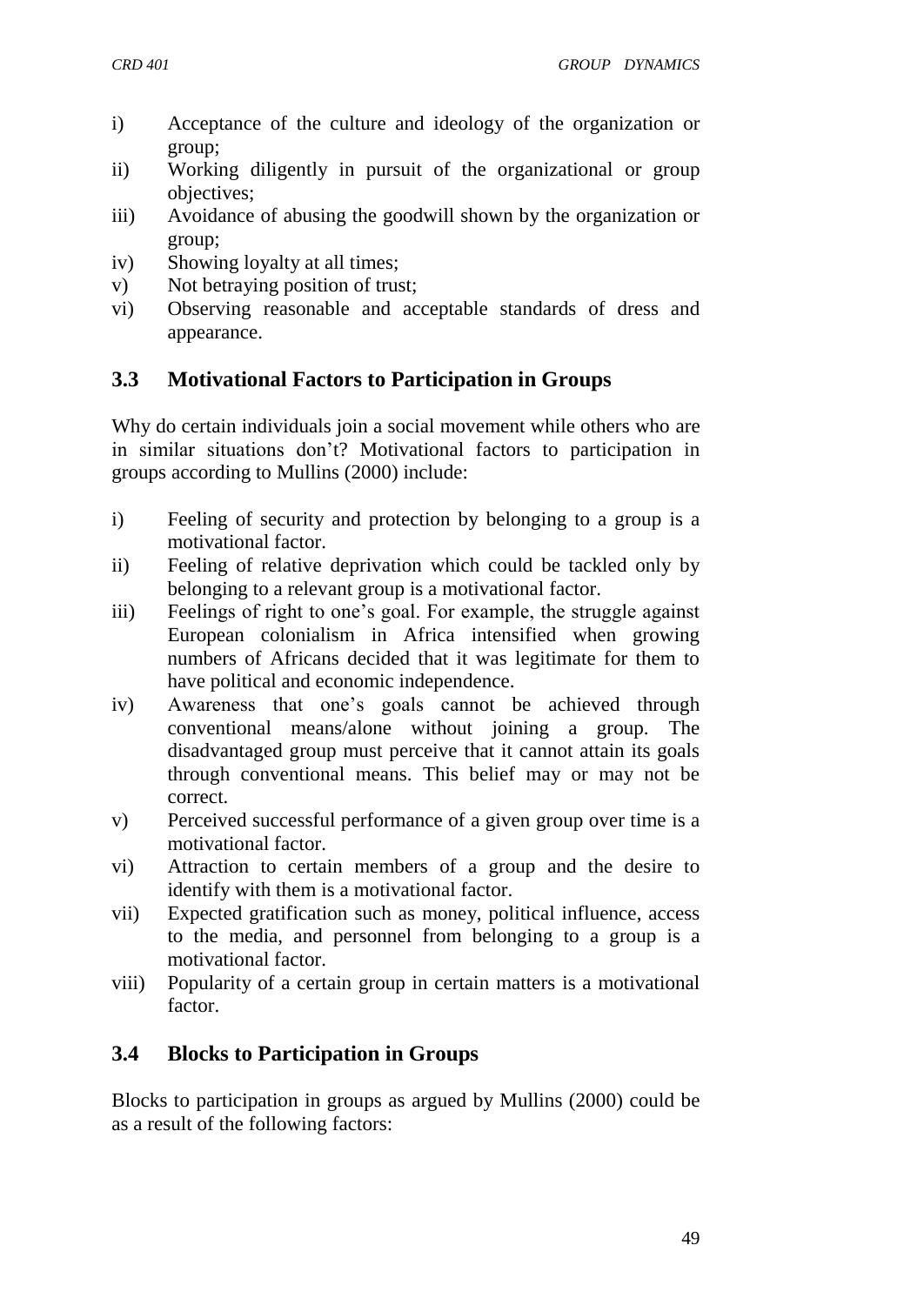- i) Poor and unsatisfactory verifiable records of an individual over time which are not in congruence with the ethics and values of a group could be a block to his participation.
- ii) Record of dismal task performance of a group over time is a block to participation by others.
- iii) Derogatory statements or public apathy against a group could also be a block to participation in the group by others.
- iv) Stated objectives of a group which are against ones" ethics of conduct could be a block to ones" participation in the group.
- v) Expensive, complicated and/or questionable membership requirements of a group could be a block to participation.

### **SELF-ASSESSMENT EXERCISE**

- i. Why would people want to form or join any group?
- ii. Identify any five reasons why people may not participate in a group.

# **4.0 CONCLUSION**

In any given situation, the action or inaction of people is a function of motivation. In participation in any group, the individual must have motivational drives to do so. There must be reasons for developing the desire to be a member of a group. each member has a place in the group. There are usually individual expectations of what the group could offer him or her by being a member of the group, so he/she is motivated to join. In most cases, even if a group is in existence, there could be some blocks that could hinder potential individuals from participating in the group. These blocks could be outside the control of the individual.

## **5.0 SUMMARY**

In this unit, topics discussed include characteristics underlying motivation, the psychological contract of motivation, motivational factors of participation in groups as well as blocks to participation in groups. In the next unit, the discussion will center on adjustments to frustrations and blocks to participation in group.

## **6.0 TUTOR-MARKED ASSIGNMENT**

- 1. Discuss the factors that could motivate people to become members of a group.
- 2. Identify any group of your choice and discuss with relevant examples, possible factors that could thwart the membership of people in the group.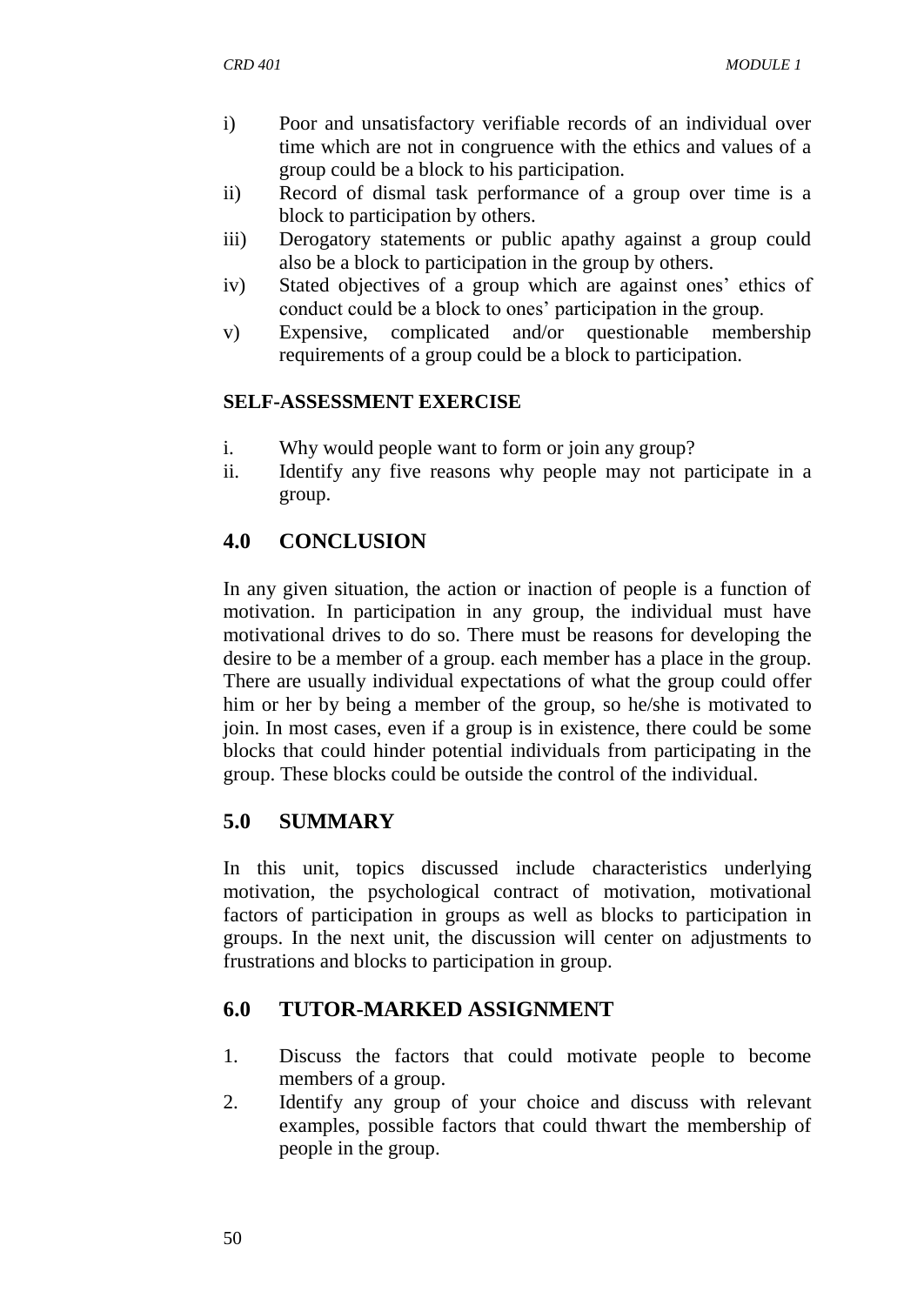#### **7.0 REFERENCES/FURTHER READINGS**

Mullins, L. J. (2000). *Management and organizational behaviour*. 4<sup>th</sup> Ed. London: Pitman Publishing.

Olanrewaju, B. (2010). *Fundamentals of management and administration*. Abuja; Sanjane Management Books.

Richard, T.S. (2006). *Sociology*. 6<sup>th</sup> Ed. New York: McGraw Hill.

Schein, E. H. (1988). *Organizational psychology*. 3<sup>rd</sup> Ed. New Jersey: Prentice-Hall.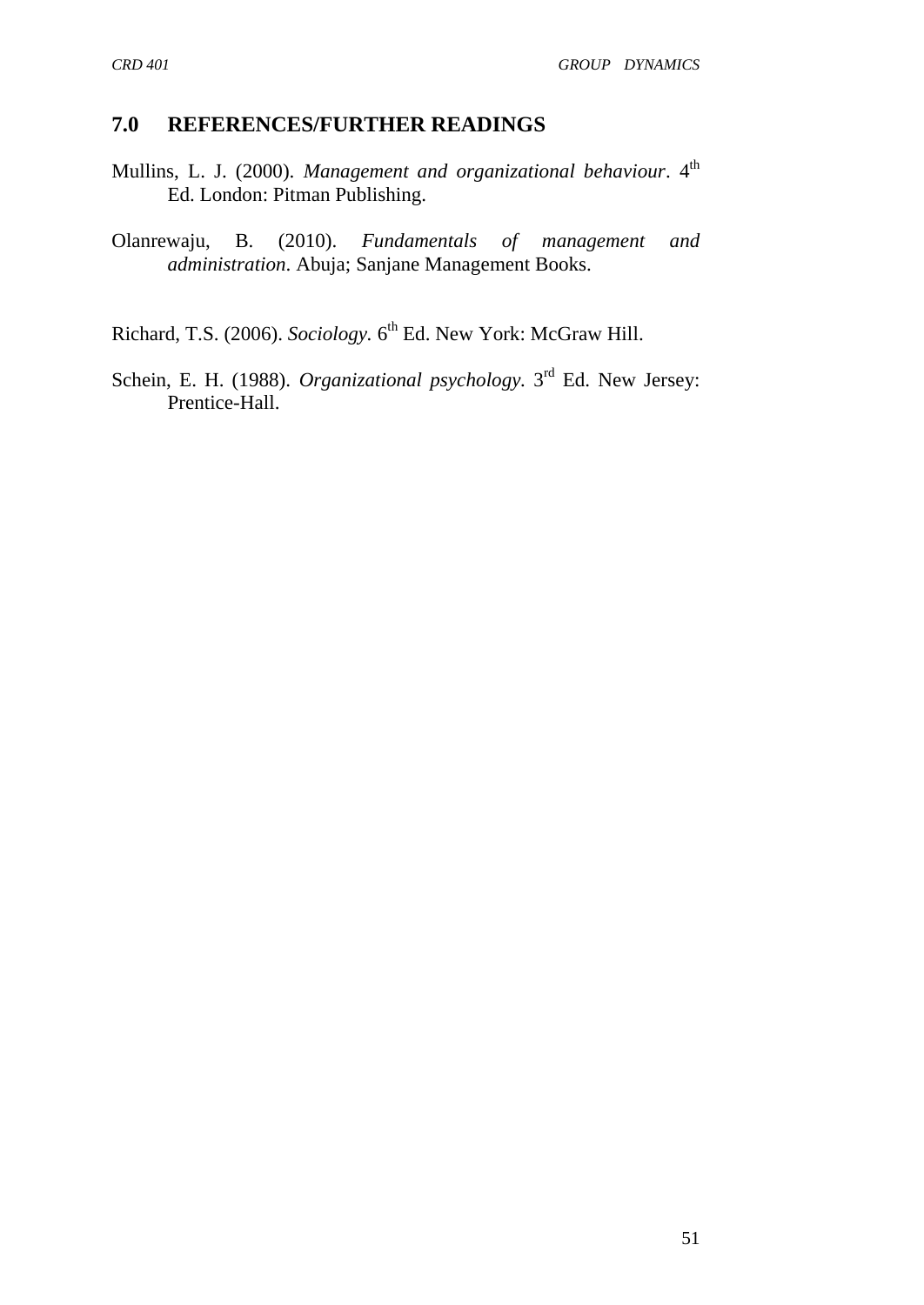# **UNIT 3 ADJUSTMENTS TO FRUSTRATIONS AND BLOCKS TO PARTICIPATION IN GROUPS**

#### **CONTENTS**

- 1.0 Introduction
- 2.0 Objectives
- 3.0 Main Content
	- 3.1 The meaning of frustration
	- 3.2 Frustration-induced behaviour
	- 3.3 The meaning of adjustment
	- 3.4 Adjustment methods to frustrations and blocks to participation in groups
- 4.0 Conclusion
- 5.0 Summary
- 6.0 Tutor-Marked Assignment
- 7.0 References/Further Reading

# **1.0 INTRODUCTION**

It is normal for an individual to make efforts to adjust to frustrating situations. After failing to achieve an objective, one gets frustrated and dejected. However, this state of mind does not, or is not expected to continue endlessly. The individual tries to adjust to the situation after a while. How this is done varies from person to person and depends on the problem. The previous unit discussed the blocks to participation in groups. Such blocks could result to frustrations. Consequently, this unit discusses how individuals who have been blocked to participation adjust to their frustrations.

## **2.0 OBJECTIVES**

At the end of this unit, you should b able to:

- explain the meaning of frustration.
- discuss frustration-induced behaviour
- explain the meaning of adjustment.
- identify adjustment methods to frustrations and blocks to participation in groups.

# **3.0 MAIN CONTENT**

## **3.1 The Meaning of Frustration**

Frustration according to Lazarus and Folkman (1984) is a feeling of anguish or emotional imbalance resulting from a situation that is beyond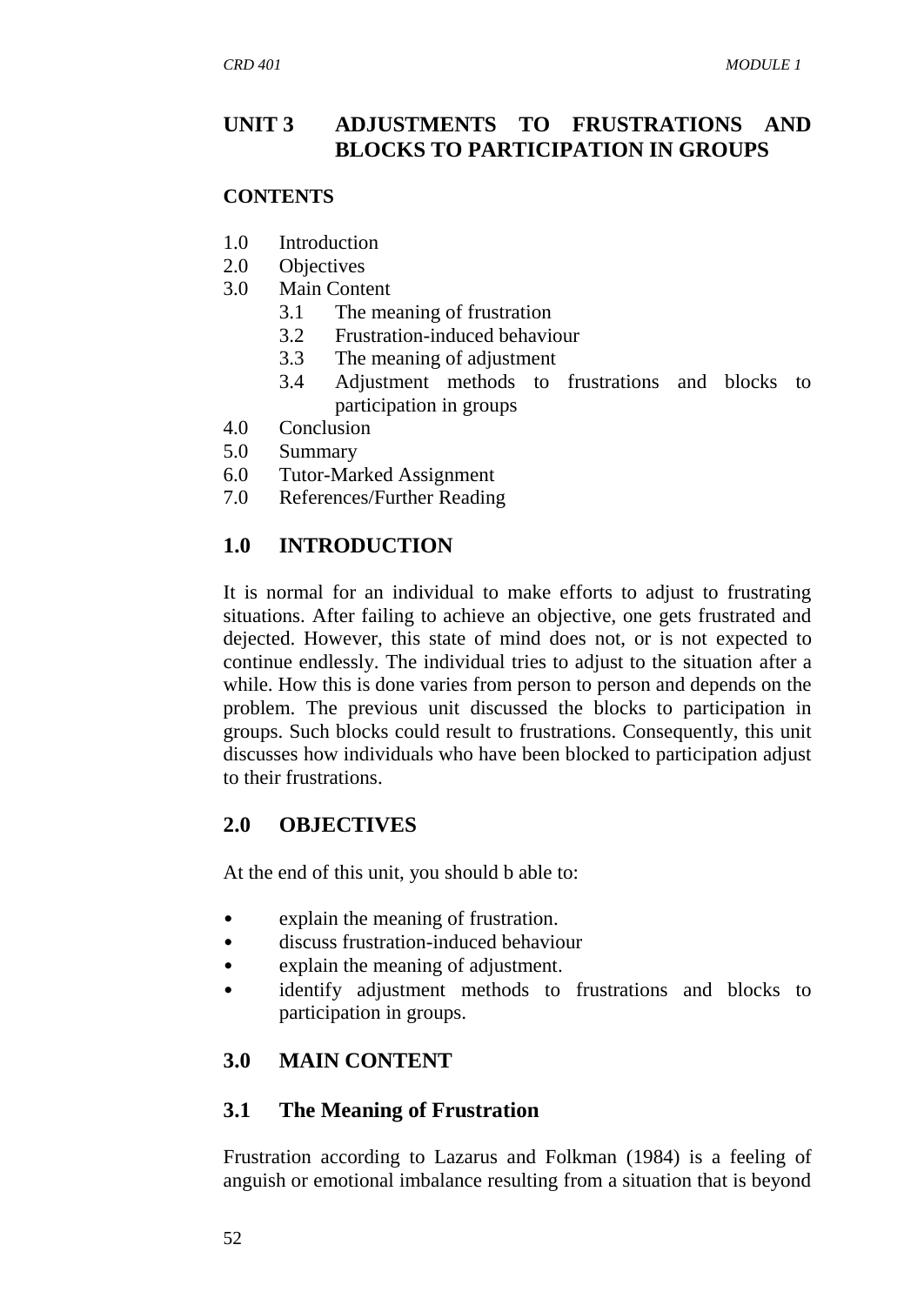the control of an individual. In other words, it is an emotionally disturbing feeling occasioned by a helpless, unrewarding situation. It could be as a result of inability to attain desired goals, financial poverty, disappointments, sickness, lack or loss of job, deprivations e.t.c.

# **3.2 Frustration-induced Behaviour**

According to Mullins (2000), there are two possible outcomes in a situation where a person"s motivational driving force is blocked. This includes constructive behaviour or frustration. The constructive behaviour is a positive reaction to the blockage and can be in form of problem-solving or restructuring. Problem-solving is the process of removing the blockage while restructuring is the substitution of an alternative goal even though such a goal may be of a lower cadre.

Frustration according to Mullins is a negative response to the blockage of the individual"s desired goal. This results in a negative defensive form of behaviour which could be destructive.

# **3.3 The Meaning of Adjustment**

According to Ali (2009), adjustment is the process of managing external or internal demands that are perceived as tasking and exceeding a person"s resources. This definition suggests that a frustrating experience is moderated by two basic appraisals. The first is an appraisal of the level of frustration and the second is an appraisal of the person's own resources for dealing with it.

Olanrewaju (2010) explains that adjustment to frustrations and participation in groups relates to how individuals tend to react when for any reason, they are disallowed from becoming members of a group. It relates to how an individual overtly or covertly adapts in behavior and activities.

## **3.4 Adjustment Methods to Frustrations and Blocks to Participation in Groups**

According to Lazarus and Folkman (1984), adjustments could be peaceful or destructive. It could include:

- i) Looking for and joining an alternative group with even stronger and more powerful motives.
- ii) Forming a similar group with more influential people in society and setting more superior aims and objectives that supercedes the other group.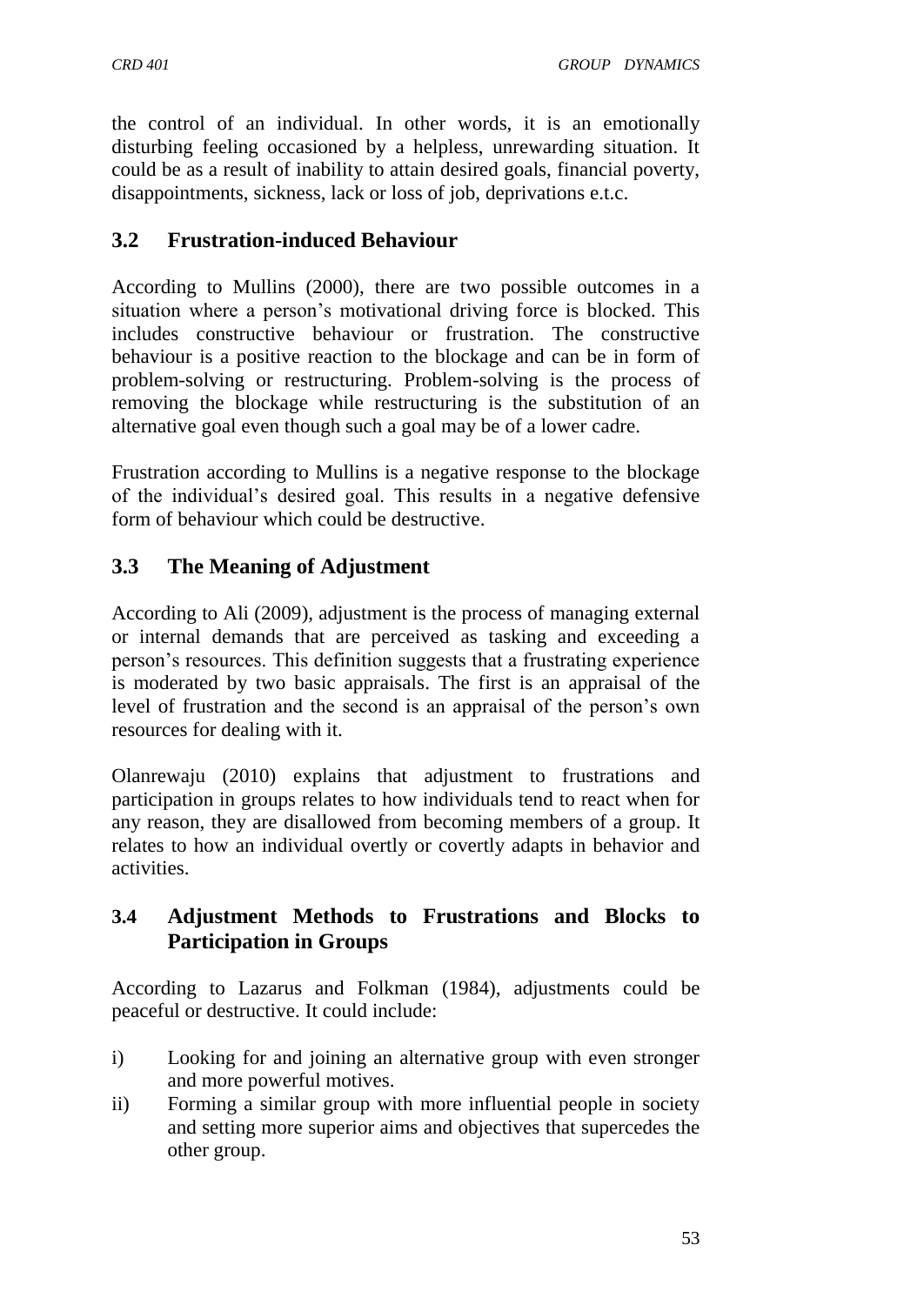- iii) Joining forces and spreading outright negative propaganda against the group that blocked the individual"s membership.
- iv) Total withdrawal from participating in any similar group.
- v) They may seek to reduce the frustration in a very constructive manner, for example, a lecturer who has not been successful in his attempt to become a Head of Department in a University may seek a leader"s position in a Senior Staff Club.
- vi) The goal-frustrated individual may evoke one or more defense mechanisms instead of adopting constructive behavior to solve the problem.

In his contribution, Mullins (2000) adjustments to frustrations could be in the following ways:

- i) Aggression which is a physical or verbal attack on some persons or objects considered to be the cause of the frustration. This aggression could be transferred on innocent persons or objects.
- ii) Regression which is reverting to a childish or more primitive form of behaviour such as sulking, crying e.t.c.
- iii) Fixation which is persisting in a form of behaviour that has no adaptive value and continuing to repeat actions which have no positive results, for example refusing to accept good suggestions, insisting on a solution that cannot work, trying making phone calls when there is no network.

## **SELF-ASSESSMENT EXERCISE**

- i. Differentiate between frustration and adjustment.
- ii. Differentiate between peaceful adjustment and destructive adjustment to frustration.

# **4.0 CONCLUSION**

Since individuals and situations vary, adjustments to frustrations and blocks to groups also vary. While some persons have the ability to adjust in a mild, peaceful and friendly manner, others adopt violent and destructive methods of adjustments to frustrations and blocks. This is a functioning of individual psychological differences.

# **5.0 SUMMARY**

This unit has discussed the meaning of frustration, frustration-induced behaviour, the meaning of adjustment and methods of adjustments to frustrations and blocks to participation in groups. The next unit will focus on group development.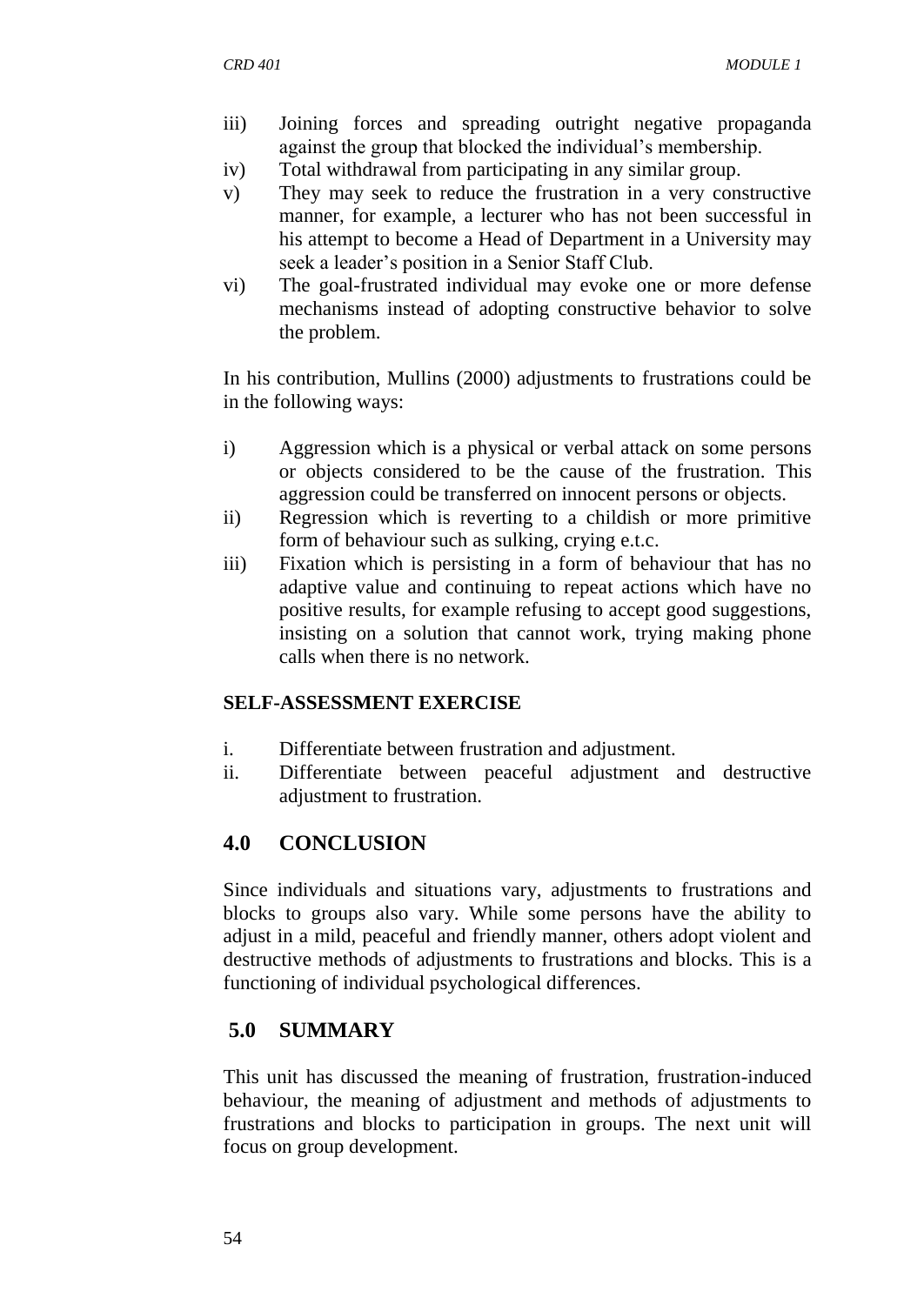# **6.0 TUTOR-MARKED ASSIGNMENT**

- 1. Explain the meaning of adjustment and justify why it is necessary to adjust to situations in life.
- 2. Discuss different methods of adjustments. Why are there varying methods adopted by individuals?

## **7.0 REFERENCES/FURTHER READINGS**

- Ali, O.O. (2009). *Psychology of adjustment and career development for all educational levels*. Zaria: The Ahmadu Bello University Press Ltd
- Lazarus, R. & Folkman, S. (1984). *The concept of coping*. Oxford: Colombia University Press.
- Mullins, L. J. (2000). *Management and organizational behaviour*. 4<sup>th</sup> Ed. London: Pitman Publishing.
- Olanrewaju, B. (2010). *Fundamentals of management and administration*. Abuja; Sanjane Management Books.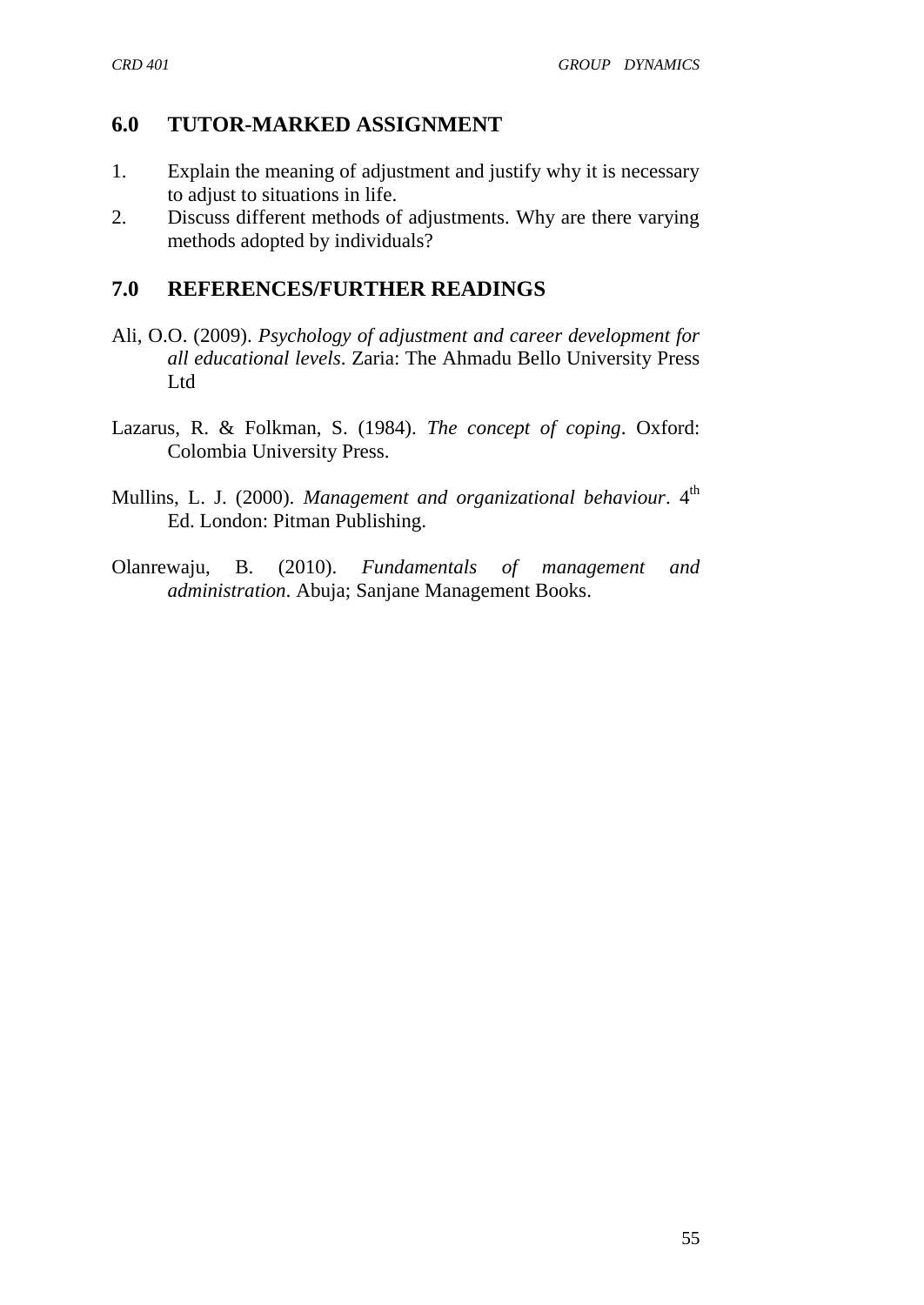# **UNIT 4 GROUP DEVELOPMENT**

#### **CONTENTS**

- 1.0 Introduction
- 2.0 Objectives
- 3.0 Main Content
	- 3.1 The meaning of group
	- 3.2 Types of work group
	- 3.3 Reasons for the formation of groups
	- 3.4 Group cohesiveness and group performance.
	- 3.5 Steps in Group development.
- 4.0 Conclusion
- 5.0 Summary
- 6.0 Tutor-Marked Assignment
- 7.0 References/Further Reading

# **1.0 INTRODUCTION**

In human society, work organizations inevitably exist. Individuals work in such organizations and they must work together with others to achieve organizational objectives. This gives rise to group which is a deliberate structural design. Workers are organized into groups in form of departments, units or divisions. Every member of the organization, by design, is a member of one group or the other who work in unity, following organizational rules and regulations that bring them together as one group.

## **2.0 OBJECTIVES**

At the end of this unit, you should b able to:

- explain the meaning of group.
- discuss types of work group
- explain the reasons for the formation of groups.
- discuss group cohesiveness and group performance.
- steps in group development.

# **3.0 MAIN CONTENT**

## **3.1 The Meaning of Group**

There are different definitions of group. Whatever the definition, one essential element of group is that its members identify and accept themselves as belonging to the group. Schein (1988) defined group as any number of people who interact with one another and are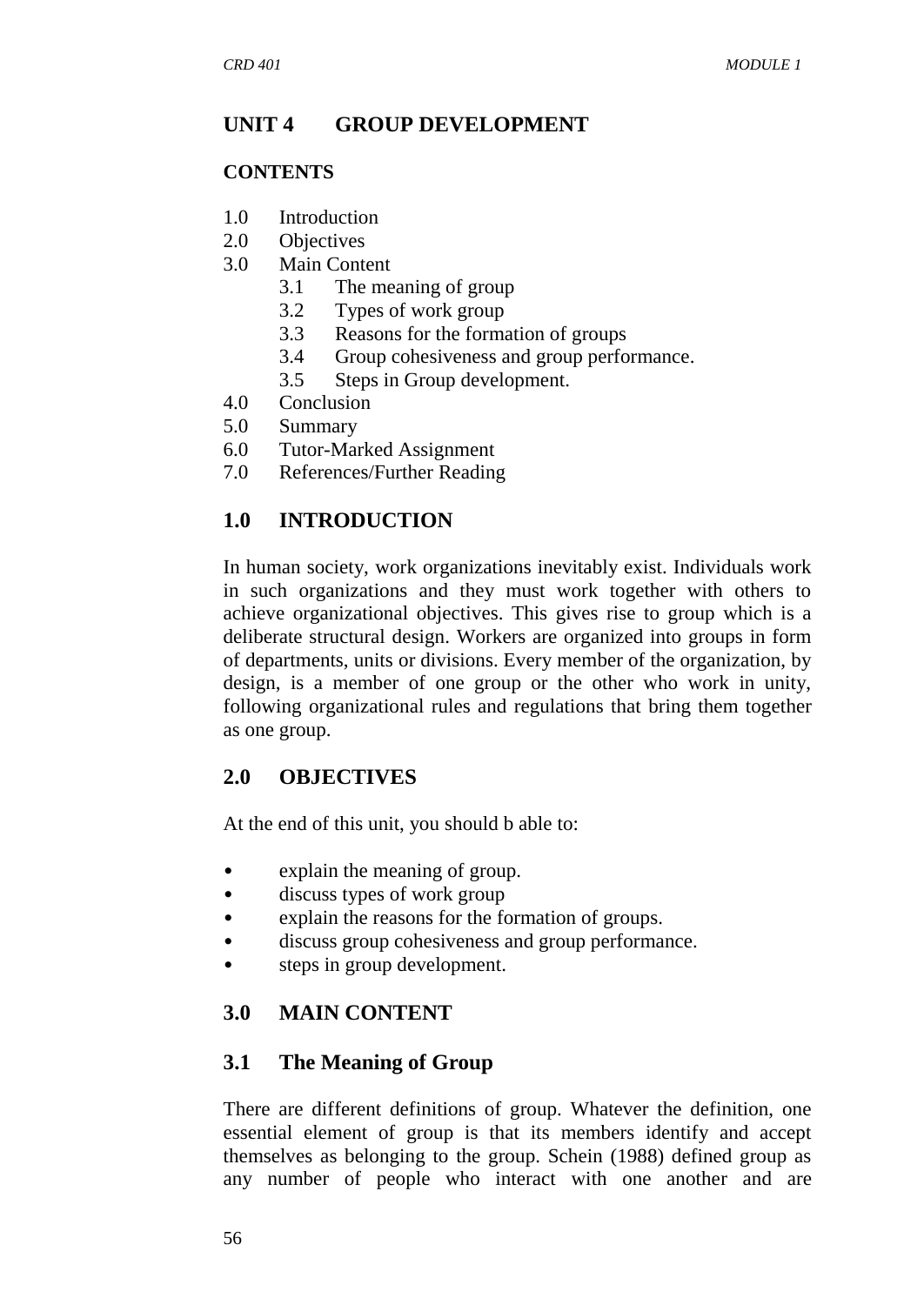psychologically aware of one another and perceive themselves to be a group. Adair (1986) cited in Mullins (2000) defined group as a collection of people who share most, if not all, of the characteristics such as a definable membership, group consciousness, a sense of shared purpose, independence, interaction and ability to act in a unitary manner.

# **3.2 Types of Work Group**

The type of production system determines what type of work group that could exist and the manner in which they conduct themselves in the organization. According to Mullins (2000), the following work groups are obtainable in an organization:

- i) Apathetic group
- ii) Erratic group
- iii) Strategic group and
- iv) Conservative group

### **Apathetic groups**

This group tends to be relatively low skilled and poorly paid. Members of this group perform a range of functions with little task interdependence. There is lack of enthusiasm among members and they have little sense of internal unity. They have no clearly defined leader and have individual rather than group problems.

### **Erratic group**

This group also tends to be low skilled and low statuses. Members perform identical or similar tasks that require frequent interactions among themselves. Job tasks here are physically demanding and unpredictable. Members have mixed relationship with management but are easily inflamed in handling grievances. Members have leadership that is authoritarian.

### **Strategic group**

This group in the work organization is made up of relatively skilled members with a good production records. Members perform individual jobs but with a high degree of interactions among themselves with internal group unity. They are active and influential with continual union participation and pressure on management.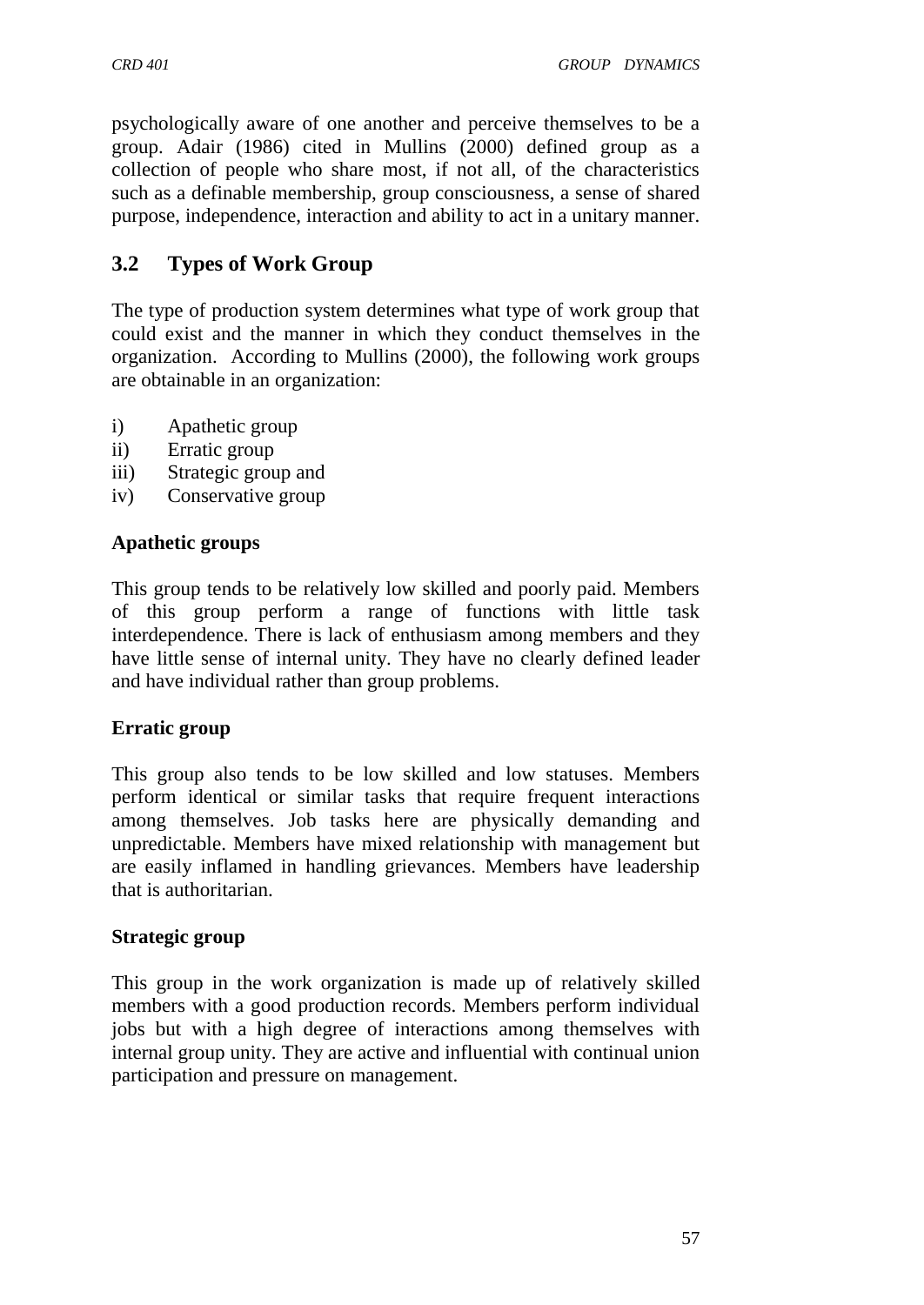#### **Conservative group**

The members of this group are skilled workers with high statuses and mainly on individual operations. There is a wide dispersion among members and low level of interaction but strong sense of identity and a reasonable degree of internal unity. The group is conservative in negotiations but exert strong pressure for specific objectives. It is often associated with professional bodies.

### **3.3 The Reasons for the Formation of Groups**

In any society, whether developed or underdeveloped, whether democratic or not, either formal or informal groups develop. Some groups develop in reaction to exploitation, dissatisfaction with leaders or managers. Others groups develop to pursue a common goal, to checkmate, to protect members, to support or to deliberately disrupt. Richard (2006) gives the following reasons why individuals form groups both formal and informal, for both work performance and social processes:

- i) Certain tasks can only be performed through the combined efforts of a number of individuals working together who bring their different experiences and, in most cases, physical strength to tackle the problem.
- ii) Groups may encourage collusion among members by sharing and rotating unpopular tasks among themselves where each member contributes his initiatives and creativity.
- iii) Groups provide companionship and a source of mutual understanding and support from colleagues. This enhances effective solutions to work problems and eases stressful or demanding job tasks.
- iv) Membership of the group provides the individual with a sense of belonging, having a feeling of identity and the chance to acquire role recognition and status.
- v) The group provides guidelines on generally acceptable behaviour. For example, it helps to clarify ambiguous situations such as the extent to which official rules and regulations are expected to be adhered to in practice, the rules of the game and what is seen as the correct actual behaviour.
- vi) The group may provide protection for its members, perhaps from outside pressure or threats. This is especially so when some workers work under harsh and poor conditions. This was what triggered the emergence of modern cooperatives in Europe in 1844.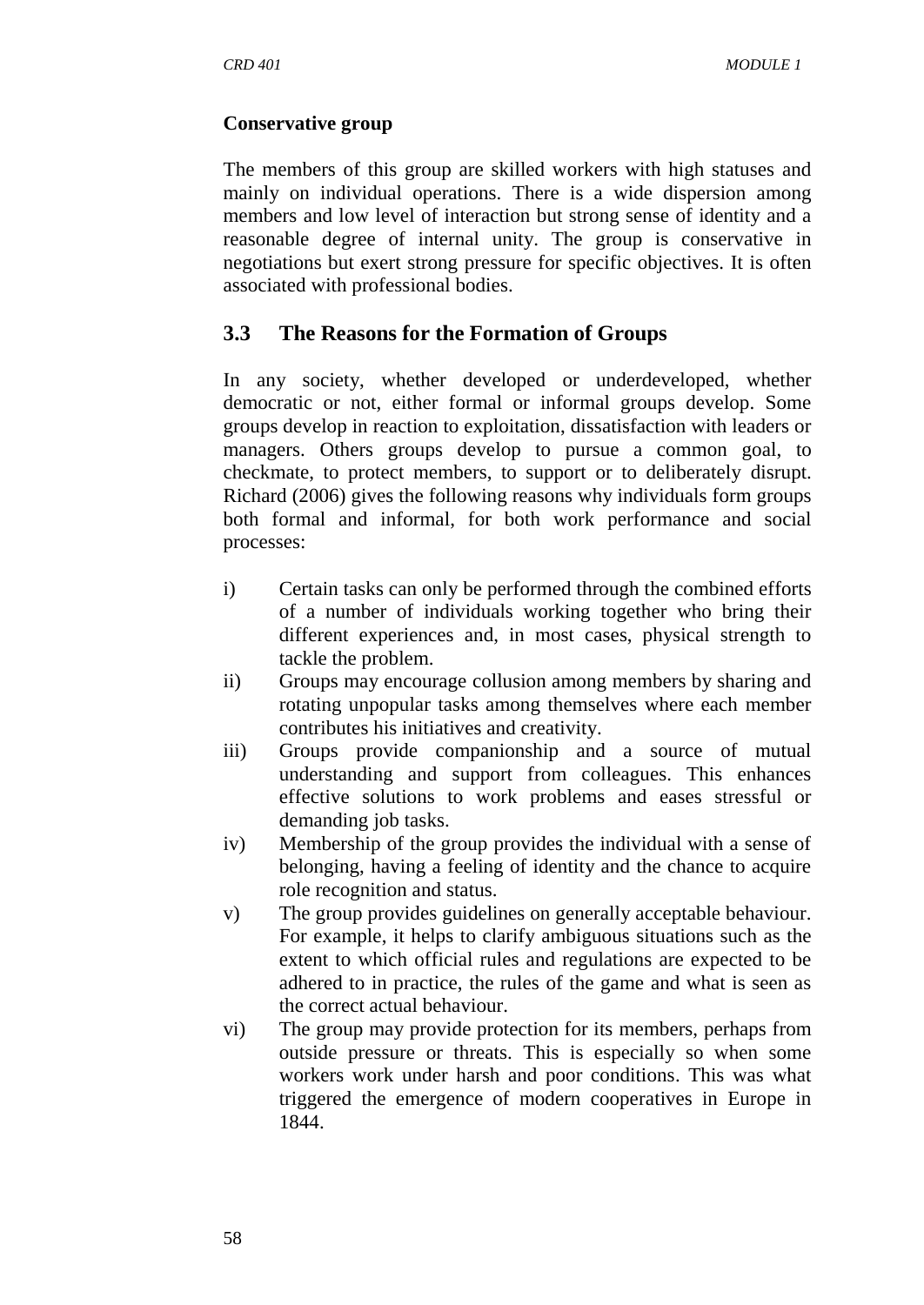vii) Source of motivation to members to work harder. Working with others is really motivating and having a feeling of job satisfaction than working all alone. This enhances efficient job performance.

### **3.4 Group Cohesiveness and Group Performance**

A cohesive group can among others attain the following according to Argyle (1989):

- i) Greater interaction between members;
- ii) Mutual help and social satisfaction;
- iii) Lower absenteeism;
- iv) Higher level of production and
- v) Greater co-operation among members.

According to Mullins (2000), the factors that affect group cohesiveness and performance are as follows:

- i. Membership
- Size
- Compatibility
- Permanence.
- ii. Work environment
- Nature of task
- Physical setting
- Communication
- Technology.
- iii. Organizational profile
- Management and leadership
- Personnel policies and procedures
- Success
- External threat.
- iv. Group development and maturity
- Forming
- Storming
- Norming
- Performing.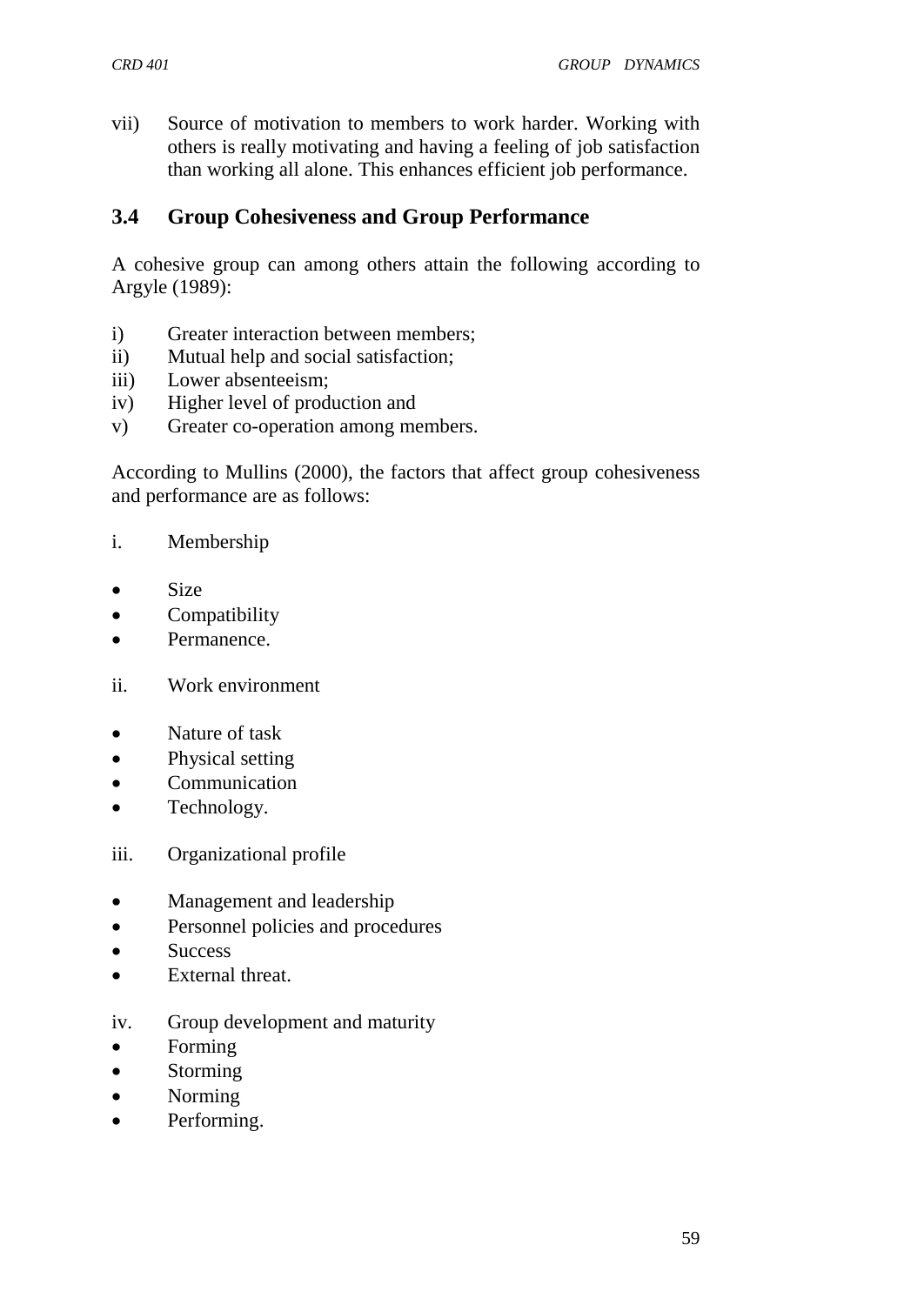# **3.5 Steps in Group Development**

Richard (2006) itemized four basic stages in group development namely:

- i) Mutual acceptance and membership;
- ii) Communication and decision making;
- iii) Motivation and productivity and
- iv) Control and organization.

#### **Mutual acceptance and membership**

At the initial stage, members have mistrust of one another and a feeling of inadequacies which makes them to remain defensive and limiting their behavior through conformity and ritual. Interpersonal affection among members is limited at this stage.

#### **Communication and decision making**

At this stage, the group members have started having a feeling of oneness, acceptance and freedom where they freely express their feelings and anger. Rules and regulations governing the group are established and accepted by the members of the group.

### **Motivation and productivity**

At this stage, the group members have developed some feelings of motivation in relation to expected rewards from the group. They have accepted the worth and potentials of the group. They exhibit the spirit of cooperation with other members of the group to support the group in its drives.

### **Control and organization**

This is the last stage of group development where there is allocation of responsibilities based on mutual agreement and abilities of the members. Performance of responsibilities is carried out willingly towards achievement of the objectives of the group.

### **SELF-ASSESSMENT EXERCISE**

- i. identify and explain any three types of work group.
- ii. explain any four stages of group development.

## **4.0 CONCLUSION**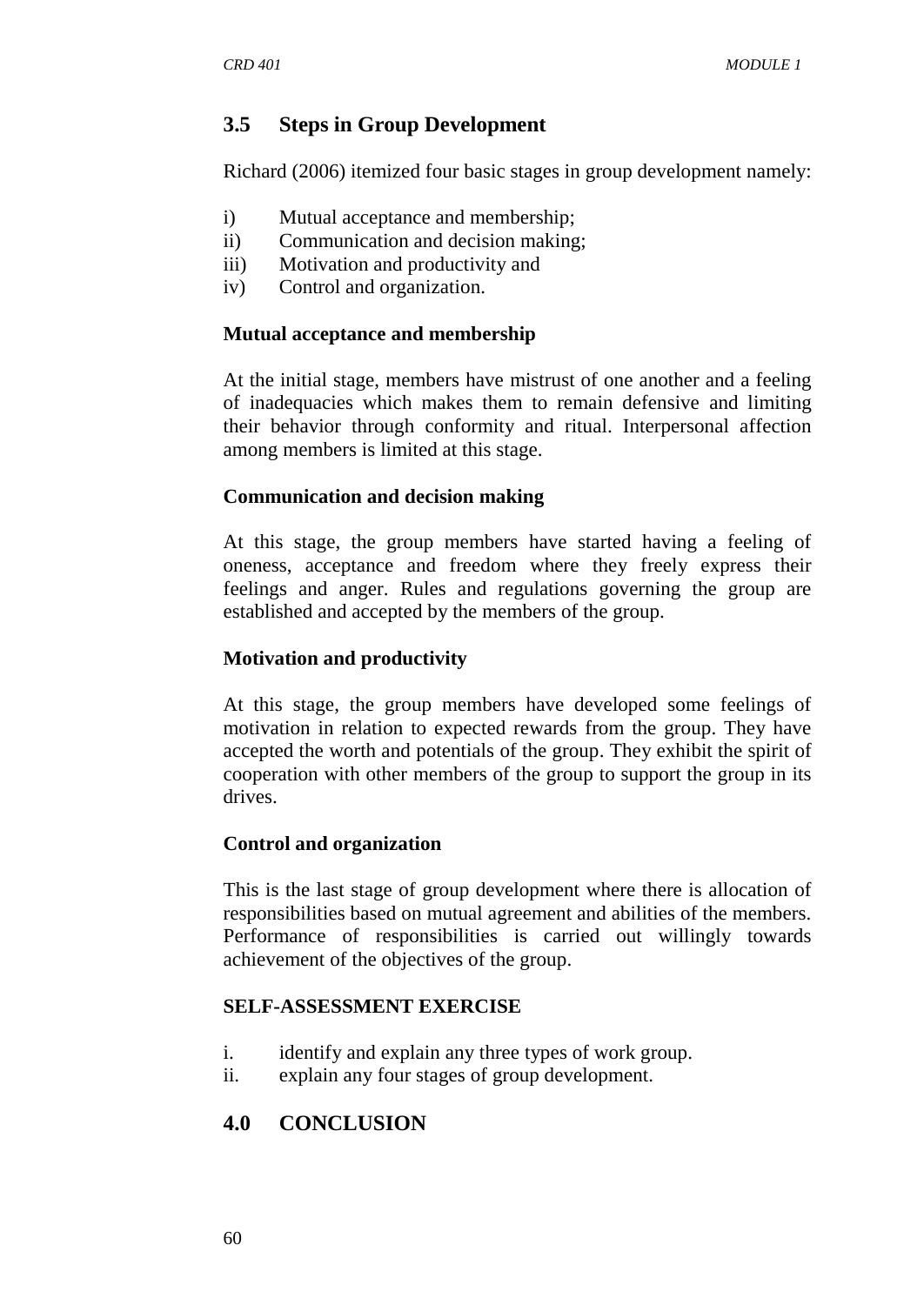In the quest to achieve organizational objectives, individuals come together to work in the organization. As they work, they interact and interrelate with one another based on the demands of the job tasks. This leads to group formation which passes through some stages of development. The group could come in different types. There are several reasons why such groups are formed. All this have been discussed in this unit.

# **5.0 SUMMARY**

In this unit, the topics that have been discussed include; the meaning of group, types of work group and the reasons for the formation of groups. Other topics discussed include group cohesiveness and group performance as well as steps in group development.

## **6.0 TUTOR-MARKED ASSIGNMENT**

- 1. Identify types of groups known to you. Explain why the emergence of various groups is inevitable in any human organization.
- 2. If you are to establish a pressure group, identify and explain the stages your group is likely to pass through in its developmental process and how you could manage each of these stages.

# **7.0 REFERENCES/FURTHER READINGS**

- Argyle, M. (1989). *The social psychology of work*. 2<sup>nd</sup> Ed. London: Penguin.
- Mullins, L. J. (2000). *Management and organizational behaviour*. 4<sup>th</sup> Ed. London: Pitman Publishing.
- Olanrewaju, B. (2010). *Fundamentals of management and administration*. Abuja; Sanjane Management Books.
- Richard, T.S. (2006). *Sociology*. 6<sup>th</sup> Ed. New York: McGraw Hill.
- Schein, E. H. (1988). *Organizational psychology*. 3<sup>rd</sup> Ed. New Jersey: Prentice-Hall.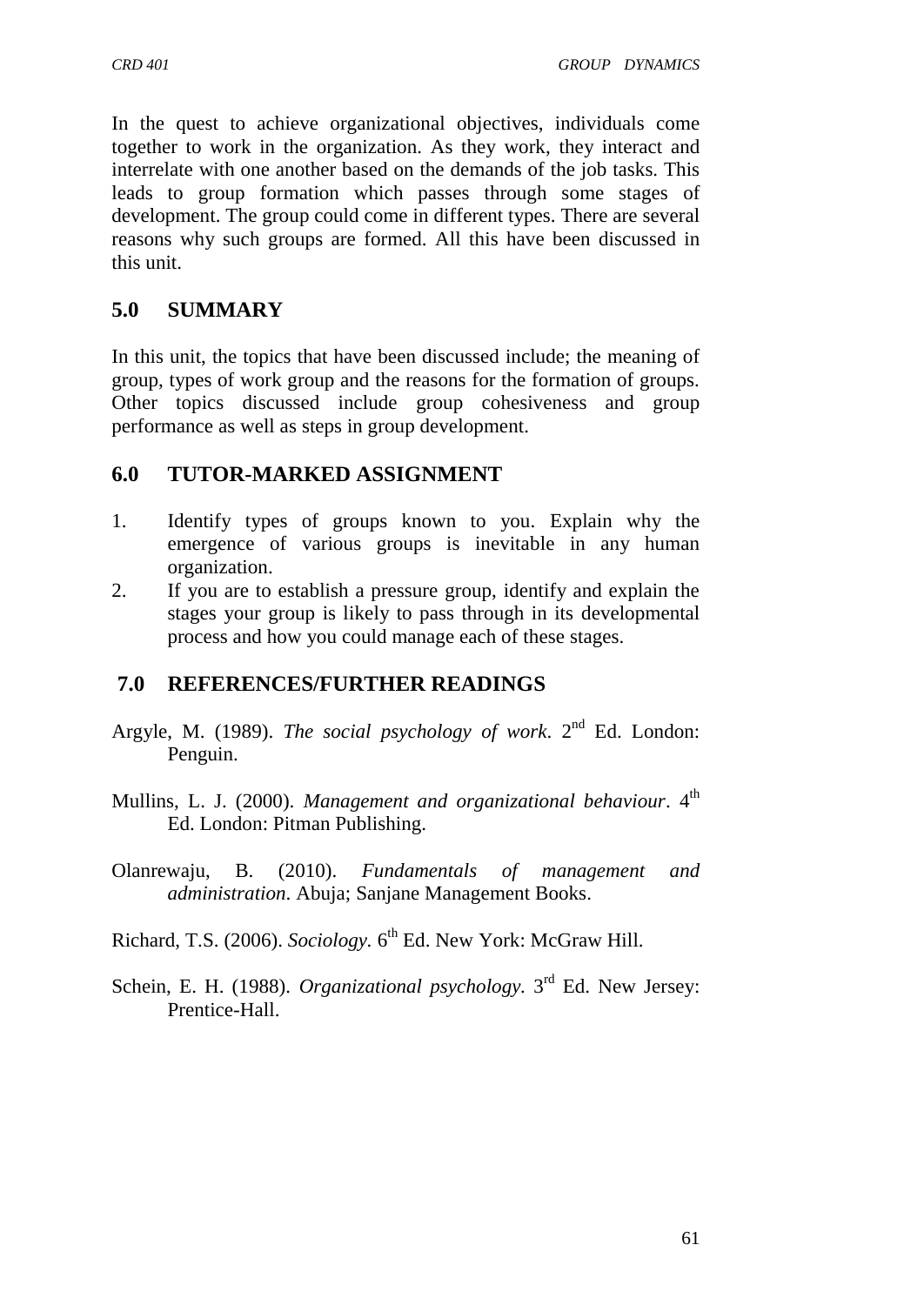## **UNIT 5 PHASES OF GROUP GROWTH**

#### **CONTENTS**

- 1.0 Introduction
- 2.0 Objectives
- 3.0 Main Content
	- 3.1 The meaning of phases of group growth
	- 3.2 Group values and norms.
	- 3.3 Factors that affect group growth.
	- 3.4 Phases of Group growth.
- 4.0 Conclusion
- 5.0 Summary
- 6.0 Tutor-Marked Assignment
- 7.0 References/Further Reading

## **1.0 INTRODUCTION**

As human organizations thrive, groups are formed, goals and objectives are set, and growth is expected in order to keep the group alive and result-oriented. This quest sees the group passing through a number of phases. Each phase has its challenges and demands which the group has to contend with in order to grow. This is the focus of this unit.

## **2.0 OBJECTIVES**

At the end of this unit, you should b able to:

- explain the meaning of phases of group growth.
- group values and norms
- factors that affect group growth.
- phases of group growth.

## **3.0 MAIN CONTENT**

#### **3.1 The Meaning of Phases of Group Growth**

It is expected that when a group is formed, it strives to grow from strength to strength and achieve its stated objectives. This is not a day"s job. Thus, the group will pass through different phases. These phases of growth entail the thick and thin, the experiences, the occurrences or the stages that the group will unavoidably pass through in its growth process.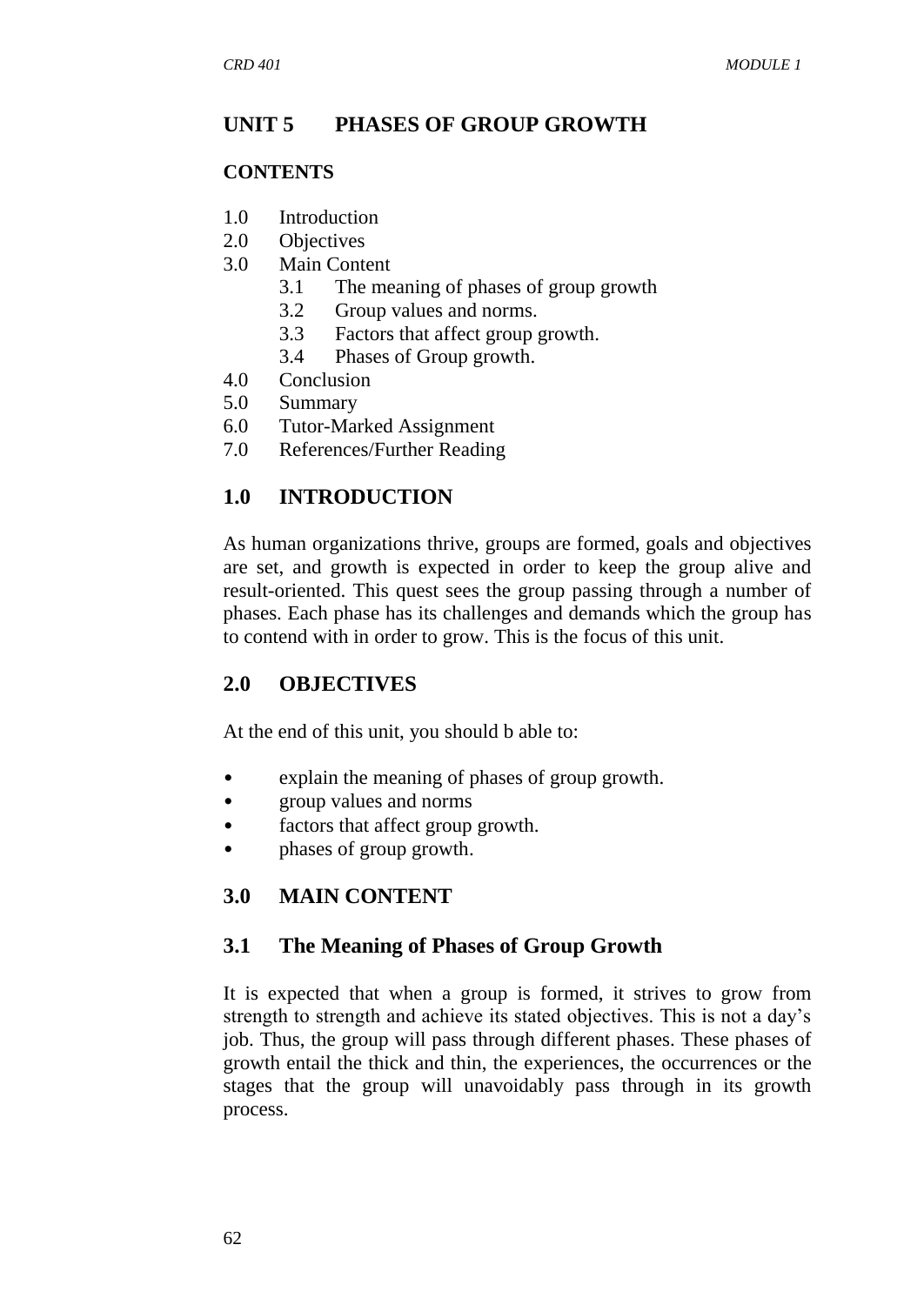## **3.2 Group Values and Norms**

Any group develops its pattern of informal social relations, codes of conduct and practices which are called "norms" which regulate group behavior. Such norms, in most cases, constitute sanctions against violators. The group values and norms according to Roethlisberger (1939) cited in Mullins (2000) are as follows:

- i) Not to be a 'rate buster'. This means not to produce at too high a rate of output compared with other members or to exceed the production restriction of the group.
- ii) Not to be a "chiseller". This means not to produce at a low rate of output compared with other members of the group.
- iii) Not to be a 'squealer' meaning not to say anything to the supervisor or management that can injure the consciences of other members or influence their actions negatively against the group.
- iv) Not to be "officious" meaning that members with authority over the other members of the group should not take advantage of them for their own selfish interest or keep distance from them.

## **3.2 Factors that Affect Group Growth**

According to Mullins (2000), factors that affect group growth include the following:

#### **i) Increase in the size of the group.**

This means that problems arise with communication and coordination as the increases in size. Large groups are more difficult to control and require a higher level of supervision. This affects further group growth.

#### **ii) Duration of formation of the group**

Group spirit and membership take time to develop. Growth becomes easier when the members of the group have been together for a considerable length of time. A frequent change of members can adversely affect the group growth.

#### **iii) Compatibility of the members**

This entails that the more homogeneous the group in terms of shared backgrounds, interests, attitudes and values, the easier it is to promote growth and inversely, the more heterogeneous the group, the more difficult it is to promote group growth.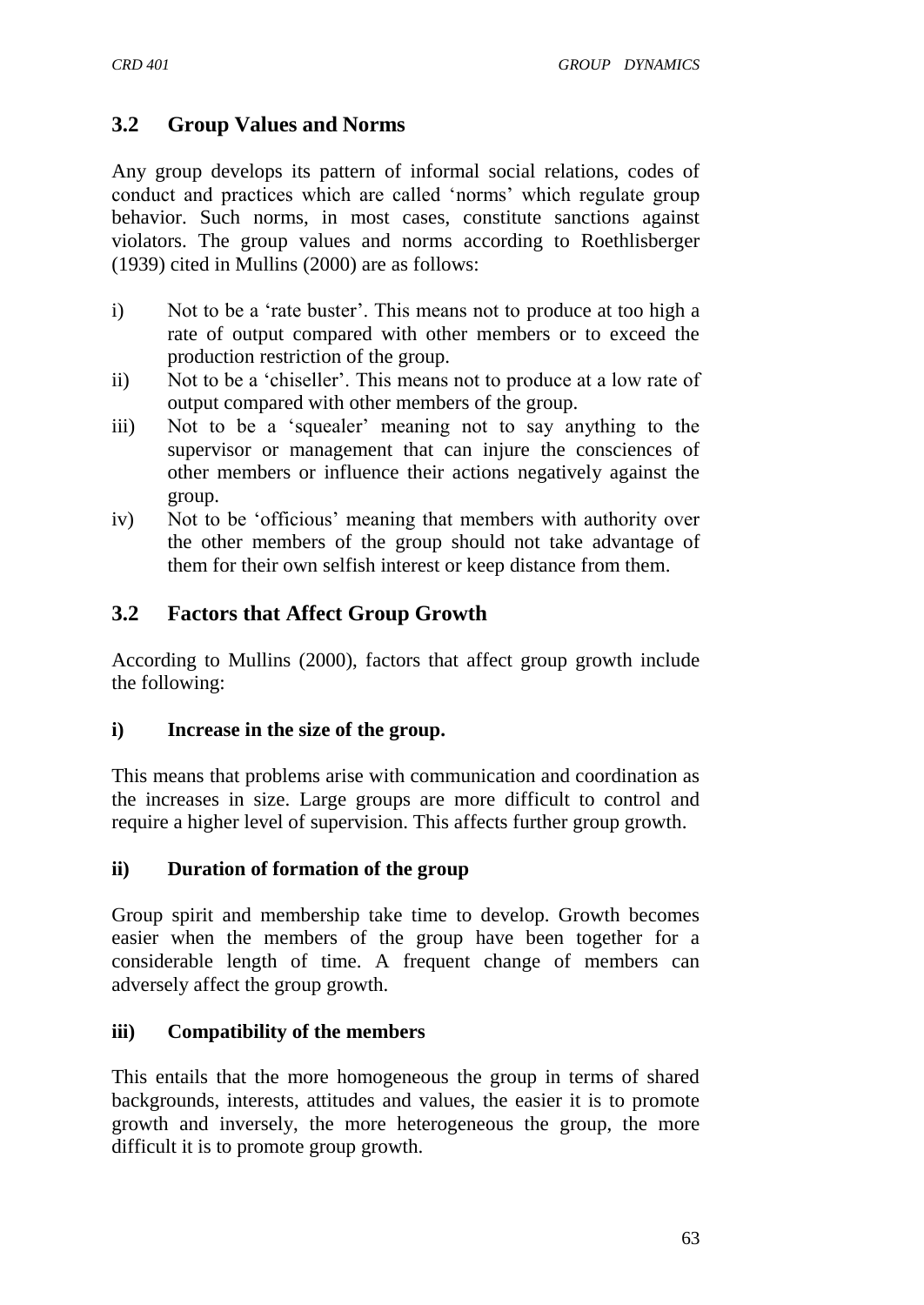#### **iv) The Nature of the Task**

When members of a group are involved in a similar focus, share a common task or face the same problems, this could enhance group growth since all the members make combined efforts to attain heights in the group.

#### **v) Technology**

The nature of technology and its effective usage in any group will promote group development. When members perform their assigned tasks with the use of technological innovations, growth is faster.

#### **vi) Management and Leadership.**

The form of management and leadership style adopted could make or mar the growth of the group. The relationship between the management and the members will be cordial, friendly and growth-supportive based on the nature and style of leadership.

#### **vii) Personnel Policies and procedures**

The group is more likely to grow if personnel policies and procedures are well developed and perceived to be equitable with fair treatment for all members. Appraisal systems, discipline, promotion, rewards and opportunities for staff development can affect group growth.

#### **viii) External threat**

Group growth is possible if members cope and co-operate among themselves with common threats such as changes in methods of work, appointment of a new manager, sudden removal of some benefits, deteriorating job conditions and the likes.

#### **ix) Level of achievement motivation**

The level and strength of achievement motivation of the management and members of the group will, to a large extent, determine the rate of growth change.

## **3.4 Phases of Group Growth**

The formation and growth of a group will depend on the assignment to be performed. A group constituted to investigate a fraud clearly will operate and grow differently from that which is to fight social inequality. No matter the assignment however, experts have postulated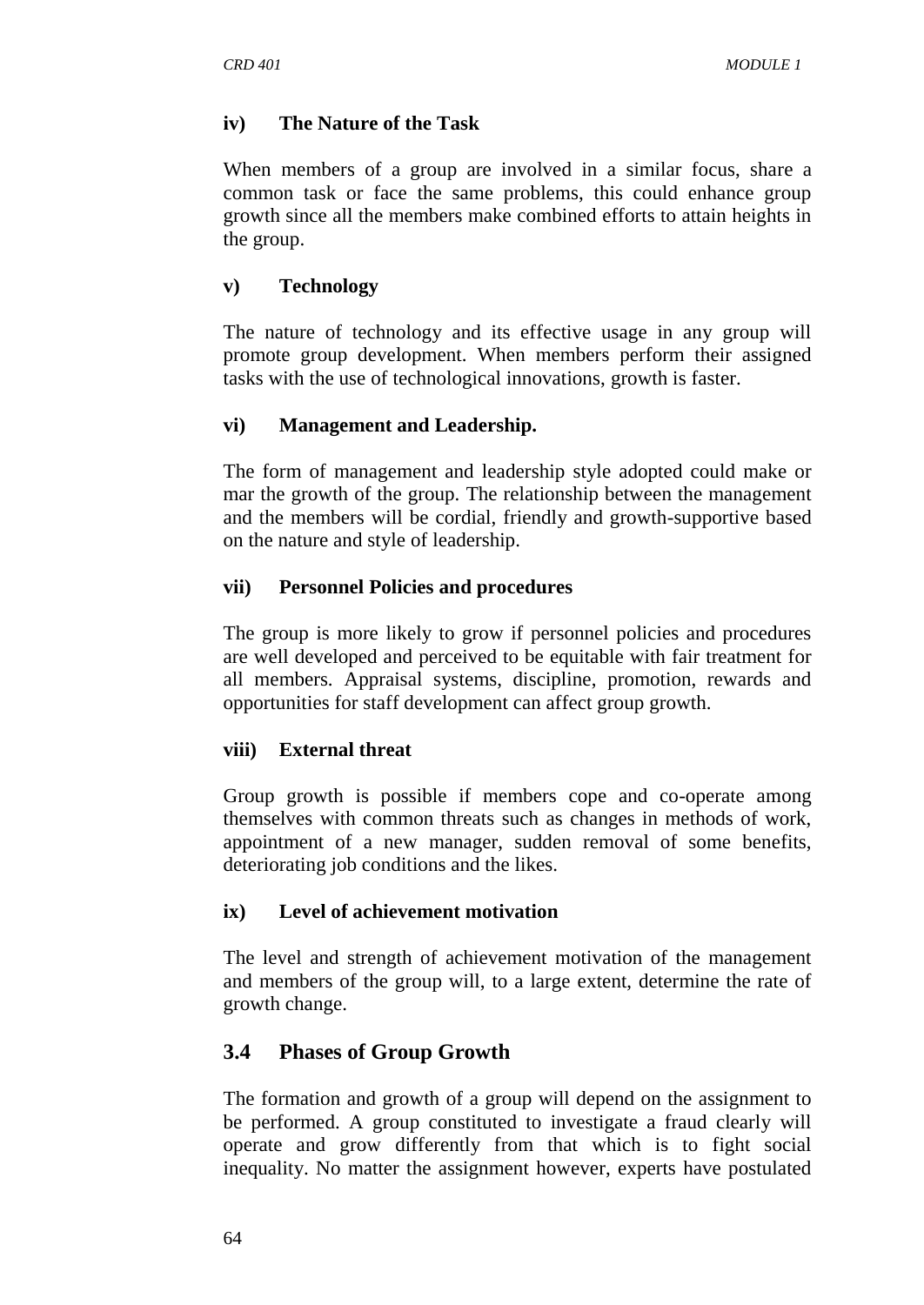that there are five phases involved in group growth. Olanrewaju (2010) identified the following five phases:

#### **i. Forming**

The first phase is a familiarization stage where members get to know each other, understand each others" background and attitude, and establish informal relationships.

#### **ii. Storming**

This phase requires brainstorming and reasoning together. This could be a very difficult stage and conflicts could erupt because of the different perspectives from which individuals see things and the different approaches by which they hope to solve the same problem. However, the group focus and assignment could help in shaping reasoning and to achieve cohesion.

#### **iii. Norming**

A norm is necessary in a group because it will define the behavior, beliefs, policies, rules and regulations of the group. When a group norm is created, quite a number of questions would have been answered without asking. The leaders would have been chosen and each participant"s task defined.

#### **iv. Performing**

When a group has been successfully formed, nothing should stop them from achieving the purpose for their formation. This stage is that at which, the basic assignment is carried out and the purpose for formation accomplished.

#### **v. Adjourning**

In our earlier discussion on committee, we had established that, a committee could either be a standing or Ad-hoc committee. When an assignment is completed, an Ad-hoc group is disbanded, but a standing group will take time to reflect on the task and get ready for the next one.

#### **SELF-ASSESSMENT EXERCISE**

- i. Identify and explain any four group values and norms.
- ii. Explain the factors that could make or mar group growth.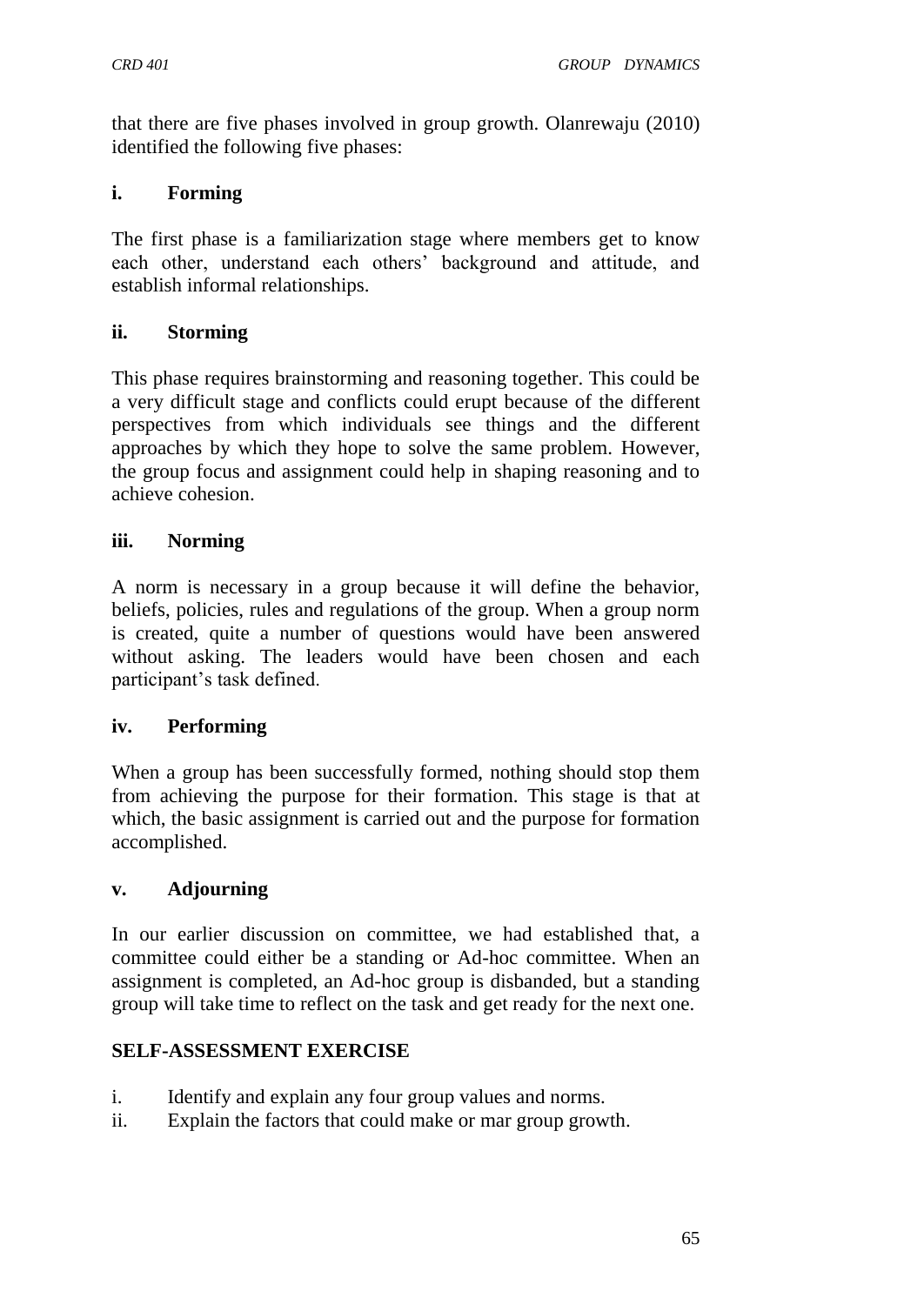## **4.0 CONCLUSION**

Groups whether formal or informal desire to grow and attain heights especially formal groups. In the growth process, different phases come into play with different demands and challenges for the leaders and members of the group. This culminates in group values and norms. Different factors affect the rate of any group growth. All this are the premise of this unit.

#### **5.0 SUMMARY**

This unit has discussed the meaning of phases of group growth, group values and norms, factors that affect group growth and phases of group growth.

#### **6.0 TUTOR-MARKED ASSIGNMENT**

- 1. Differentiate between group development and group growth.
- 2. Discuss different phases of group growth and explain how you intend to manage and control the challenges inherent in each phase.

#### **7.0 REFERENCES/FURTHER READINGS**

- Chukuma, G. (2011). *Treatment of behaviour problems in schools: The teacher –parent cooperation approach*. Kaduna: Raph Printing Productions.
- Mullins, L. J. (2000). *Management and organizational behaviour*. 4<sup>th</sup> Ed. London: Pitman Publishing.
- Olanrewaju, B. (2010). *Fundamentals of management and administration*. Abuja; Sanjane Management Books.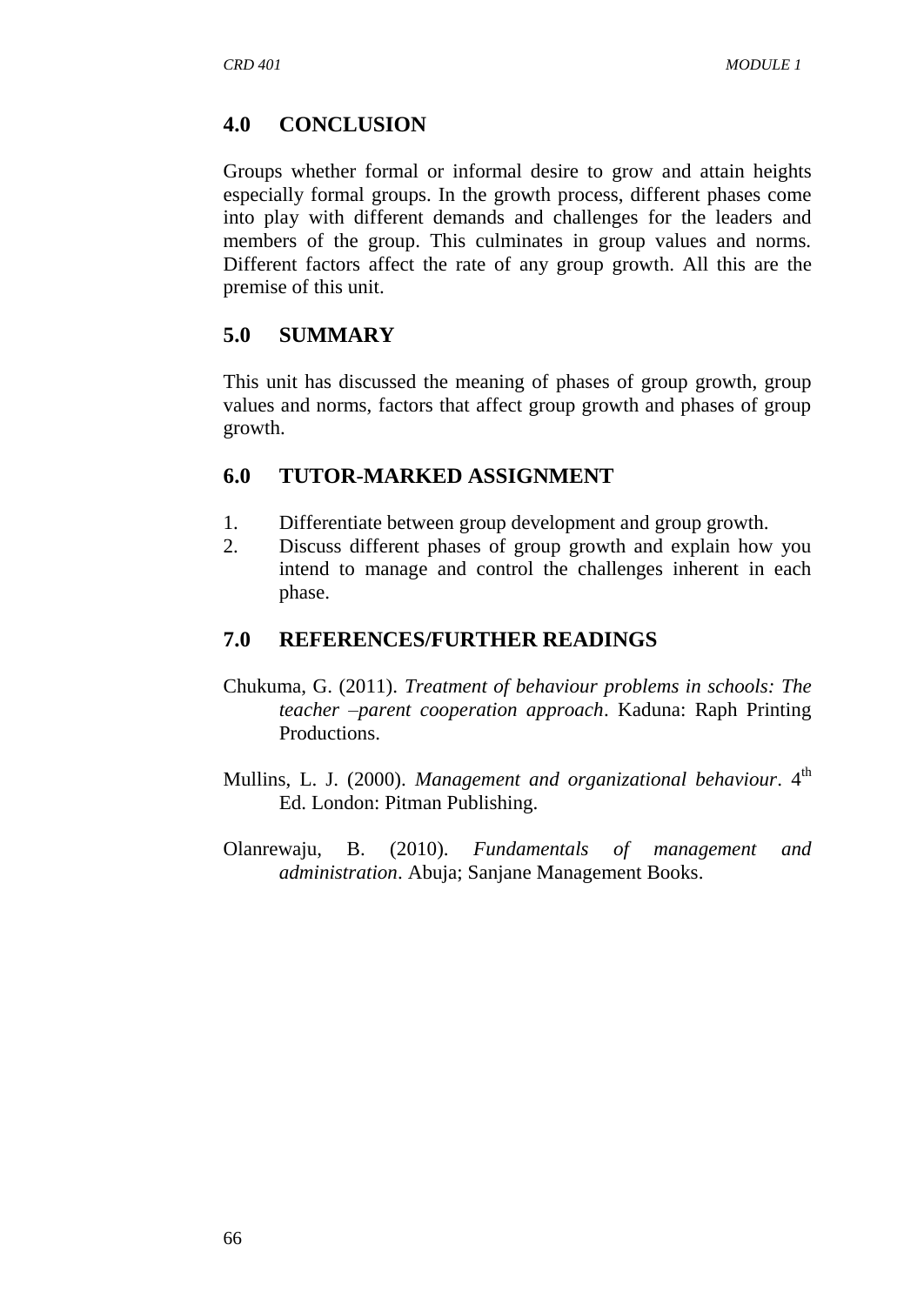# **MODULE 4**

- Unit 1 Internal and external dynamics of group
- Unit 2 Selection features and uses of some group techniques
- Unit 3 Group evaluation
- Unit 4 Empirical studies in Group Dynamics Empirical Study 1
- Unit 5 Empirical Study 2
- Unit 6 Empirical Study 3
- Unit 7 Empirical Study 4
- Unit 8 Analysis of Group Characteristics Relevant to Co-**Operatives**

## **UNIT 1 INTERNAL AND EXTERNAL DYNAMICS OF GROUP**

## **CONTENTS**

- 1.0 Introduction
- 2.0 Objectives
- 3.0 Main Content
	- 3.1 Internal dynamics of group.
	- 3.2 External dynamics of group.
- 4.0 Conclusion
- 5.0 Summary
- 6.0 Tutor-Marked Assignment
- 7.0 References/Further Reading

# **1.0 INTRODUCTION**

As groups are inevitable to be formed, the nature of the goals and objectives of a particular group determine selection features of the group as well as the group techniques to achieve results. These aspects of group are discussed in this unit.

# **2.0 OBJECTIVES**

At the end of this unit, you should be able to:

- discuss internal dynamics of group
- discuss external dynamics of group.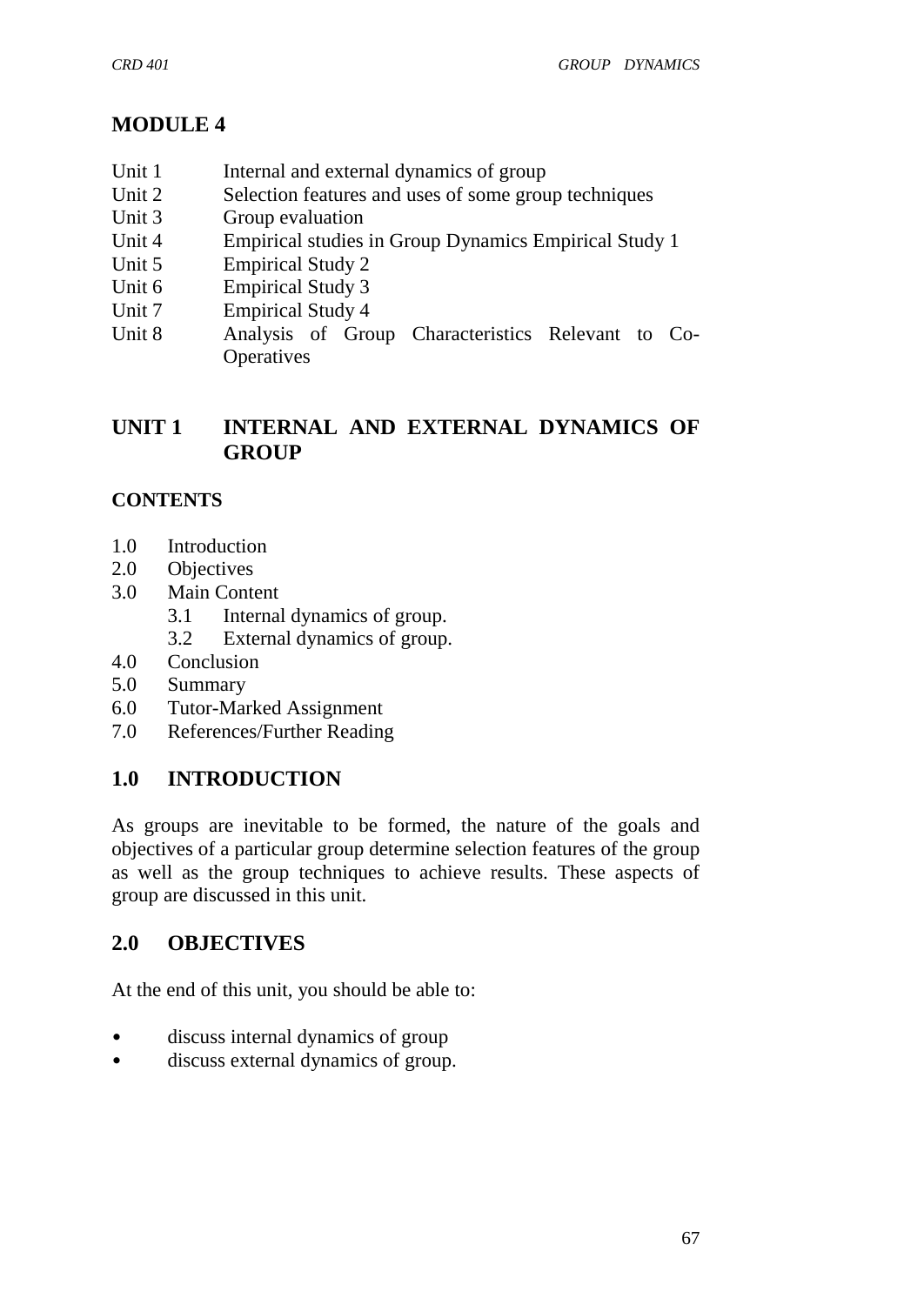## **3.0 MAIN CONTENT**

#### **3.1 External Dynamics of Group**

There are a number of factors both internal and external which affect group functioning. Any change in these factors necessitates change in a group or organization. The most important factors are as follows:

#### **Internal factors**

Internal forces are too many and it is very difficult to list them comprehensively. However, major internal causes are explained as follows:

#### **1. Nature of the Group Members or Work Force**

The nature of the group members or work force could change over the passage of time. In organizations, different work values have been expressed by different generations. For instance, workers who are in the age group of 50 plus value loyalty to their employers. Workers in their mid-thirties to mid-forties are loyal to themselves only. The youngest generation of workers is loyal to their careers. This could affect dynamism of group.

The profile of the workforce is also changing fast. The new generation of workers has better educational qualifications. They place greater emphasis on human values and question authority of managers. Their behaviour has also become very complex and leading them towards organizational goals is a challenge for the managers. The employee turnover is also very high which again puts strain on the management. The work force is changing, with a rapid increase in the percentage of women employees, which in turn means more dual career couples. Organizations have to modify transfer and promotion policies as well as make child care and elder care available in order to respond to the needs of two career couple.

#### **2. Change in Managerial Personnel**

Change in managerial personnel is another force which brings about change in organization. Old managers are replaced by new managers which are necessitated because of promotion, retirement, transfer or dismissal. Each manager brings his own ideas and way of working in the organization. The informal relationships change because of changes in managerial personnel. Sometimes, even though there is no change in personnel, but their attitudes change. As a result, the organization has to change accordingly.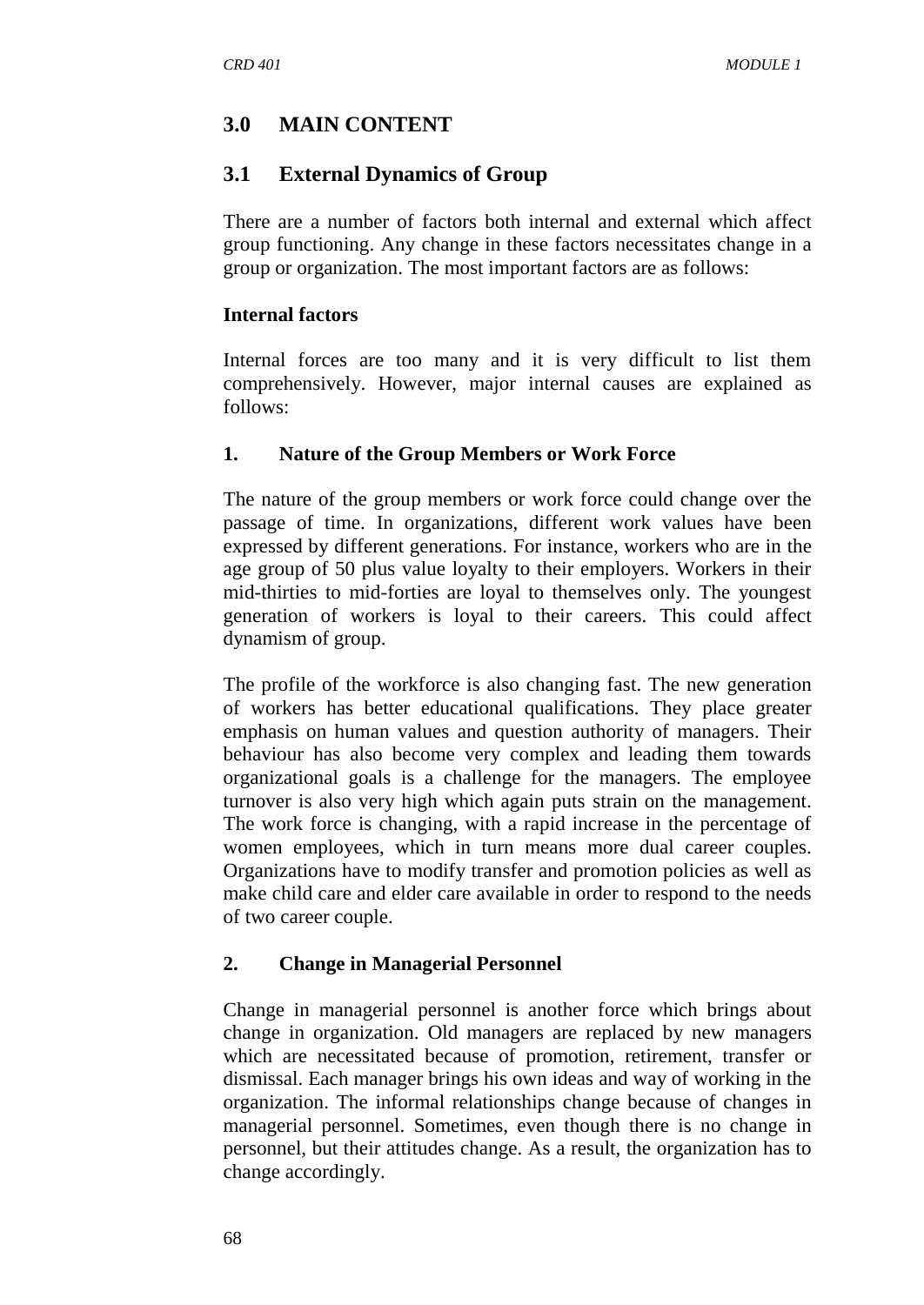#### **3. Deficiencies in Existing Management Structure**

Sometimes change is necessary because of some deficiencies in the existing organizational structure, arrangement and processes. These deficiencies may be in the form of unmanageable span of management, larger number of managerial levels, lack of co-ordination among various departments, obstacles in communication, multiplicity of committees, lack of uniformity in policy decisions, lack of cooperation between line and staff and so on. However, the need for change in such cases goes unrecognized until some major crisis occurs.

#### **4. To Avoid Developing Inertia**

In many cases, organizational changes take place just to avoid developing inertia or inflexibility. Conscious managers take into account this view that organization should be dynamic because any single method is not the best tool of management every time. Thus, changes are incorporated so that the personnel develops liking for change and there is no unnecessary resistance when major changes in the organization are brought about.

## **3.2 External Factors**

External environment affects a group dynamics both directly or indirectly especially work group in an organization. The organizations do not have any control over the variables in such an environment. Accordingly, the organization cannot change the environment but must change themselves to align with the environment. A few of these factors are:

#### **1. Technology**

Technology is the major external force which calls for change. The adoption of a new technology such as computers, telecommunication systems and flexible manufacturing operations have profound impact on the organizations that adopt them.

The substitution of computer control for direct supervision is resulting in wider spans of control for managers and flatter organizations. Sophisticated information technology is also making organizations more responsive. Both the organizations and their employees will have to become more adaptable. Many jobs will be reshaped. Individuals who do routine, specialized and narrow jobs will be replaced by workers who can perform multiple tasks and actively participate in decision making. Managements will have to increase their investment in training and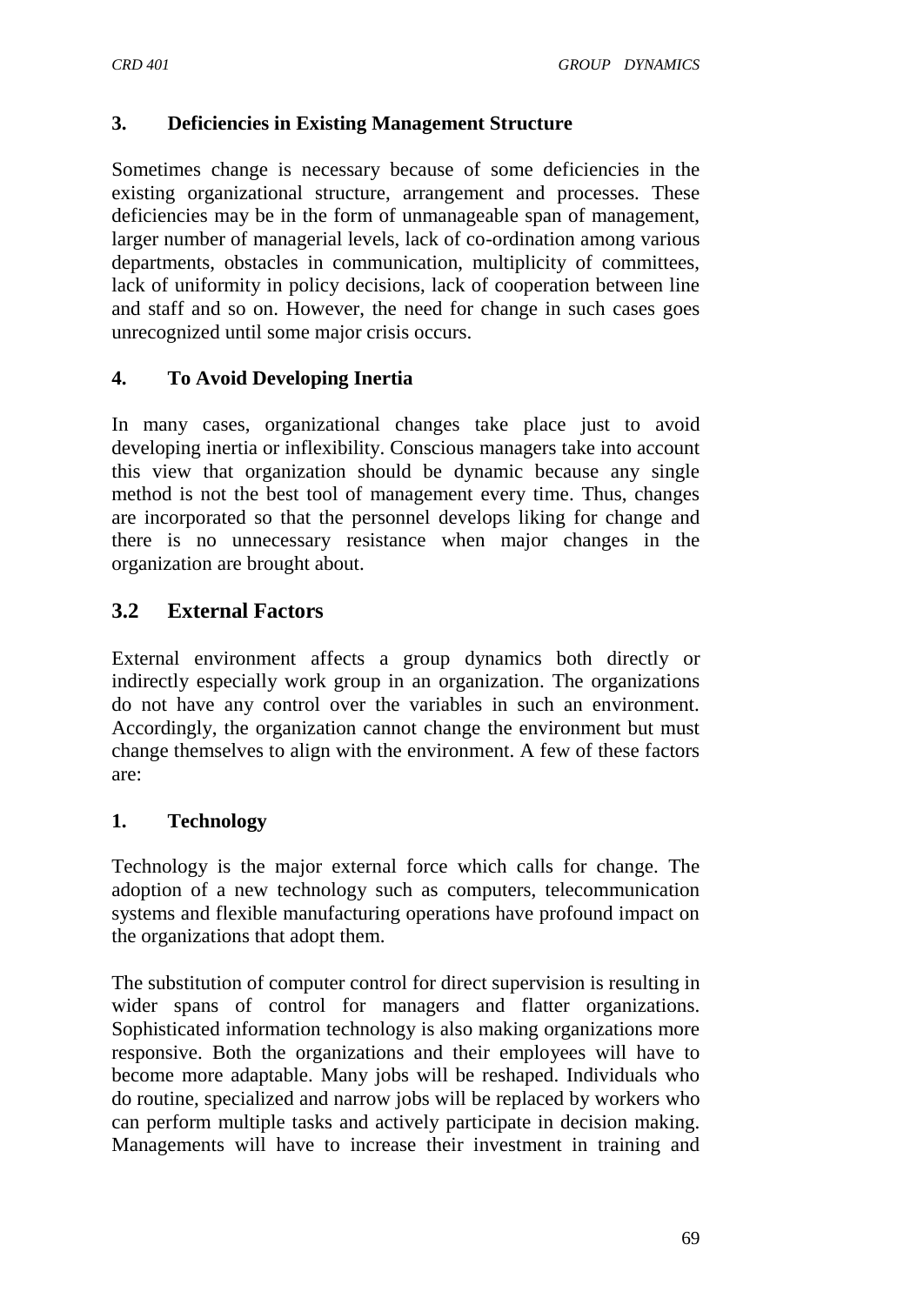education of the employees because employees' skills are becoming obsolete more quickly.

## **2. Marketing Conditions**

Marketing conditions are no more static. They are in the process of rapid change as the needs, desires and expectations of the customers change rapidly and frequently. Moreover, there is tough competition in the market as the market is flooded with new products and innovations every day. New methods of advertising are used to influence the customers. Today the concept of consumerism has gained considerable importance and thus, the consumers are treated as the kings.

## **3. Social Changes**

Social and cultural environment also suggest some changes that the organizations have to adjust for. There are a lot of social changes due to spread of education, knowledge and a lot of government efforts. Social equality, e.g. equal opportunities to women, equal pay for equal work has posed new challenges for the management. The management has to follow certain social norms in shaping its employment, marketing and other policies.

## **4. Political Forces**

Political environment within and outside the country have an important impact on organizations especially the transnational corporations. The interference of the government in business has increased tremendously in most of the countries. The corporate sector is regulated by a lot of laws and regulations. The organizations do not have any control over the political and legal forces, but they have to adapt to meet the pressure of these forces. An organizations is also affected by the world politics. Some of the changes in the world politics which have affected business all over the world include the reunification of Germany, Iraq's invasion of Kuwait and the break of Soviet Union.

#### **SELF-ASSESSMENT EXERCISE**

- i. List and discuss five internal factors that could affect group functioning.
- 2. List and discuss five external factors that could affect group functioning.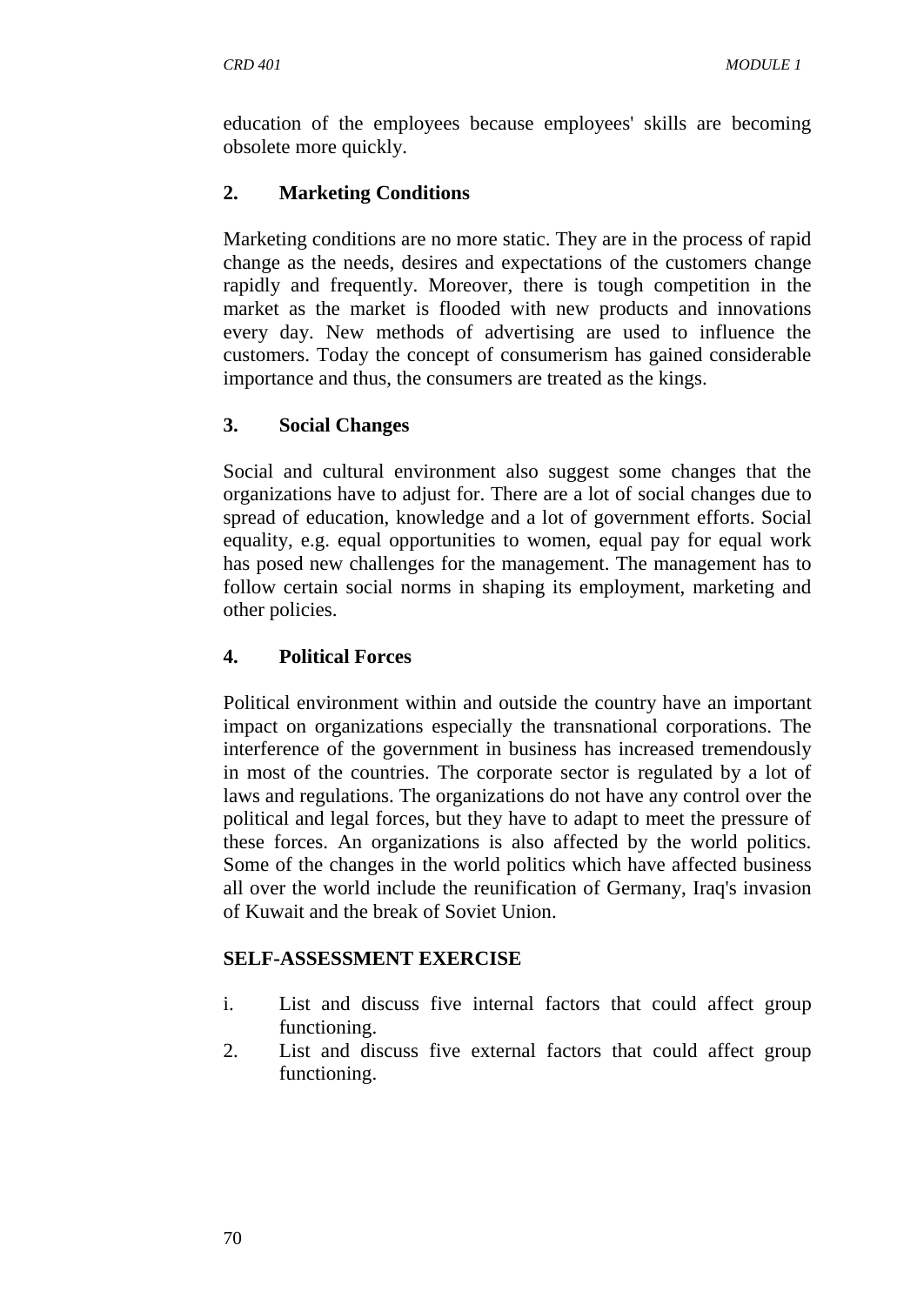## **4.0 CONCLUSION**

Both internal and external factors could affect the performance of any group. In this unit, reference is made to internal and external dynamics of work organization in relation to internal and external factors that could influence the operational activities of organizations.

#### **5.0 SUMMARY**

This unit has discussed internal dynamics of group and external dynamics of group so that group managers/leaders would take cognizance of both internal and external factors that could affect operational activities of their organizations.

#### **6.0 TUTOR-MARKED ASSIGNMENT**

- 1. Identify five internal factors that affect group functioning and suggest measures to control them.
- 2. Identify five external factors that affect group functioning and suggest measures to control them.

## **7.0 REFERENCES/FURTHER READINGS**

- Mullins, L. J. (2000). *Management and organizational behaviour*. 4<sup>th</sup> Ed. London: Pitman Publishing.
- Olanrewaju, B. (2010). *Fundamentals of management and administration*. Abuja; Sanjane Management Books
- Schein, E. H. (1988). *Organizational psychology*. 3<sup>rd</sup> Ed. New Jersey: Prentice-Hall.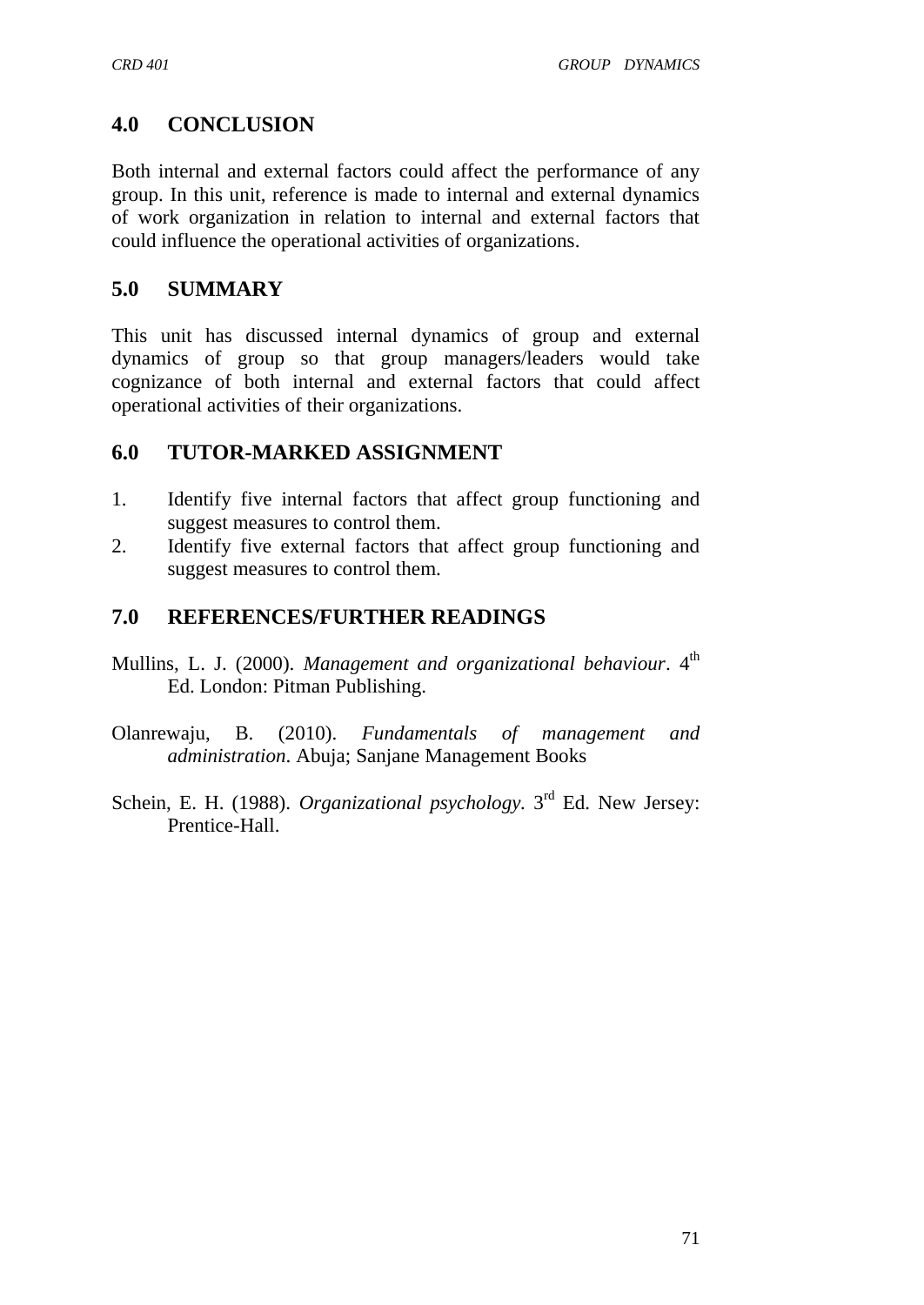### **UNIT 2 SELECTION FEATURES AND USES OF SOME GROUP TECHNIQUES**

#### **CONTENTS**

- 1.0 Introduction
- 2.0 Objectives
- 3.0 Main Content
	- 3.1 Selection features of group.
	- 3.2 Some group techniques.
- 4.0 Conclusion
- 5.0 Summary
- 6.0 Tutor-Marked Assignment
- 7.0 References/Further Readings

## **1.0 INTRODUCTION**

As groups are inevitable to be formed, the nature of the goals and objectives of a particular group determine selection features of the group as well as the group techniques to achieve results. These aspects of group are discussed in this unit.

#### **2.0 OBJECTIVES**

At the end of this unit, you should be able to:

- identify and discuss selection features of group
- explain some group techniques.

#### **3.0 MAIN CONTENT**

#### **3.1 Selection Features of a Group**

The need for group cannot be over emphasized. This however does not imply that the use of team is always preferable to the use of individuals on assignments or tasks. As mentioned by Chukuma (2011), some assignment would be better preformed by individuals while some others by a group. Schein (1988) emphasized that where a group is necessarily used therefore, the following hints or guidelines will be useful:

**First,** it is important to select members whose records show that they are responsible or capable enough to undertake the tasks of the team. This recruitment may place the recruiter and the members of the organization at loggerheads, but, what else does he expect? It will not be a smooth sail or easy task, but it has to be done.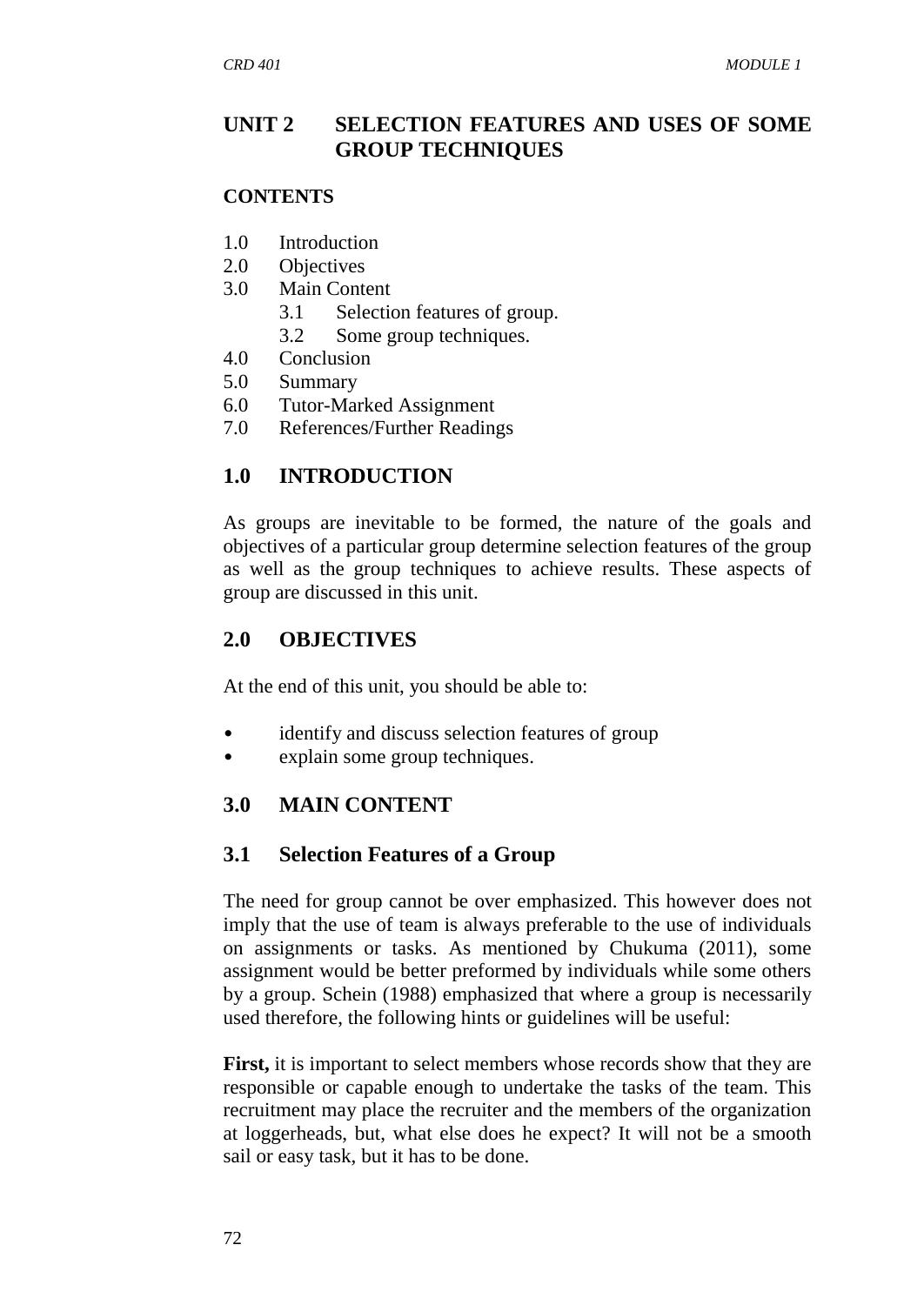**Second,** the responsibilities of the members of the team must be spelt out and authority given to them to accomplish those responsibilities. The authority must include financial empowerment. Where there is role ambiguity or role conflict, it is pragmatically difficult to achieve the desired results and where one is assigned a task without commensurate authority, suffice to say that one is like a dumb dog. How will it bark?

**Third,** the membership and size of the team is important. Where a team is too large, there will be complexity of interrelationship and of course, this greatly increases with the size of the group. Also, the members of the team must be compatible. It must be easy to integrate their efforts. If members are not compatible, frustration instead of achievement of results will be the outcome of the process.

**Fourth,** when the team is selected and the terms of reference is made available to them, they should be left to do the job without undue interference from any quarters except it is inevitable. A team enjoys it more when they are left to use their initiative on the assignment given to them. Of course they were considered capable before being selected.

**Fifth,** Leadership. Some people believe that it is better that the chairperson of the team is selected by the organization management, while some others believe that the team members should choose their leaders themselves. Whichever way, the leaders must be carefully selected, they must be people who can attract followership and command the attention of their members. The duties of the leaders too must be guided by the terms of reference so that, abuse of position and authority can be checked before it commences.

**Sixth,** the terms of reference should place time limits on when the job is expected to have been completed and recommendations submitted,

Lastly, the members of the team should not just be given an empty hand shake (presidential handshake). A wise saying is that, "thank you" must be tangible, not just words of mouth. They should be appreciated, promoted, etc. as the most appropriate requirement will be.

# **3.2 Some Group Techniques**

The following are some group techniques according to Schein (1988):

- i) Violence
- ii) Peaceful Demonstrations
- iii) Negative Propaganda
- iv) Intimidation
- v) Threats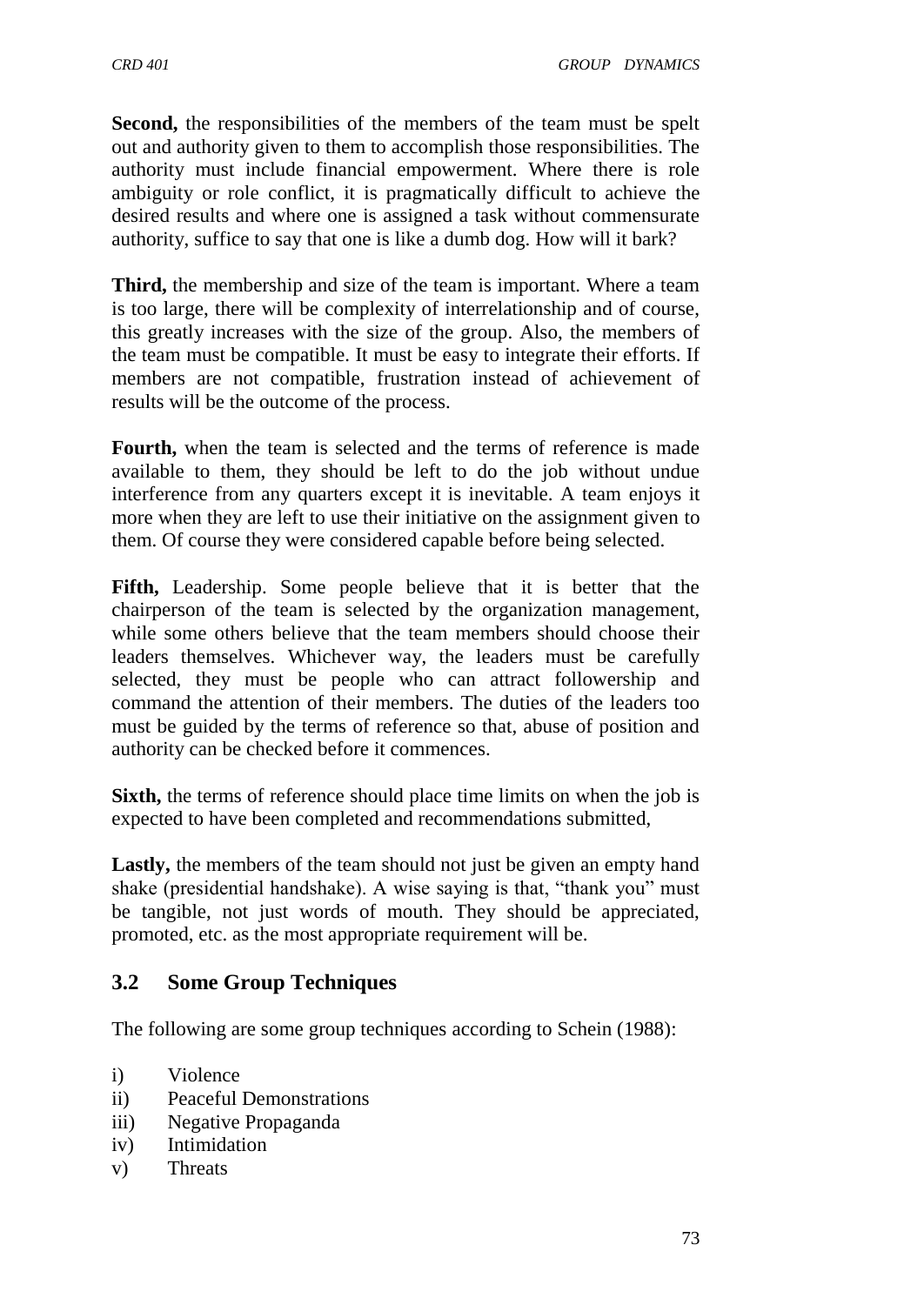vi) Affiliation with stronger groups.

#### **SELF-ASSESSMENT EXERCISE**

- i. Discuss five selection features of group
- ii. What is the relevance of seeking for some features in selecting members of a group?

#### **4.0 CONCLUSION**

Different individuals fit into different groups depending on the goals and objectives of the group, its mode of operation and job tasks. As a result of this selection features and group techniques differ. This is what this unit discusses.

#### **5.0 SUMMARY**

This unit has discussed the selection features of group and some group techniques.

#### **6.0 TUTOR-MARKED ASSIGNMENT**

- 1. Enumerate and critically discuss the selection features of a group.
- 2. List different group techniques known to you and explain how you can utilize those techniques to manage any group of your choice.

#### **7.0 REFERENCES/FURTHER READINGS**

- Chukuma, G. (2011). *Treatment of behaviour problems in schools: The teacher –parent cooperation approach*. Kaduna: Raph Printing Productions.
- Mullins, L. J. (2000). *Management and organizational behaviour*. 4<sup>th</sup> Ed. London: Pitman Publishing.
- Olanrewaju, B. (2010). *Fundamentals of management and administration*. Abuja; Sanjane Management Books
- Schein, E. H. (1988). *Organizational psychology*. 3<sup>rd</sup> Ed. New Jersey: Prentice-Hall.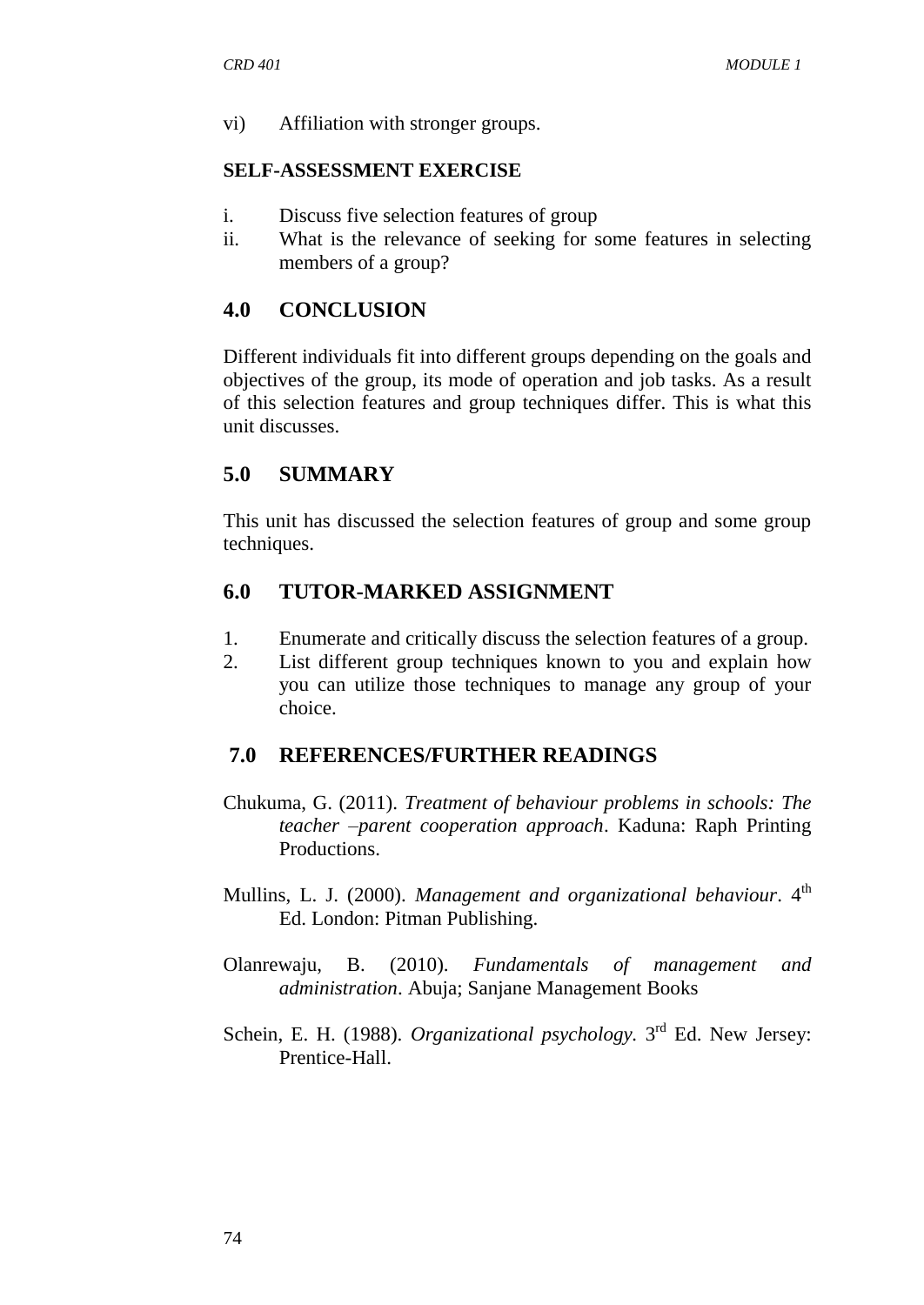# **UNIT 3 GROUP EVALUATION**

#### **CONTENTS**

- 1.0 Introduction
- 2.0 Objectives
- 3.0 Main Content
	- 3.1 The meaning of evaluation.
	- 3.2 Types of evaluation.
	- 3.3 Importance of group evaluation.
	- 3.4 Checklist of group evaluation
- 4.0 Conclusion
- 5.0 Summary
- 6.0 Tutor-Marked Assignment
- 7.0 References/Further Reading

# **1.0 INTRODUCTION**

At every stage of every activity, a group assesses the job performance to determine if all is going well. At the end of the entire exercise, a general assessment is made to determine if the stated objectives have been achieved or not. This helps the group in deciding the next line of action to be taken.

# **2.0 OBJECTIVES**

At the end of this unit, you should b able to:

- explain the meaning of evaluation.
- identify types of evaluation.
- explain the importance of group evaluation.
- provide a checklist of group evaluation.

# **3.0 MAIN CONTENT**

## **3.1 The Meaning of Evaluation**

According to Brown (2005), evaluation is the process of determining the extent to which the goals of the group have been achieved. In other words, it is the process of taking stock to determine whether stated objectives of the groups have been achieved and how well or not. In other words, it is a periodic process of gathering data and then analyzing the data or ordering it in such a way that the resulting information can be used to determine whether an organization or programme is effectively carrying out planned activities and the extent to which it is achieving stated objectives.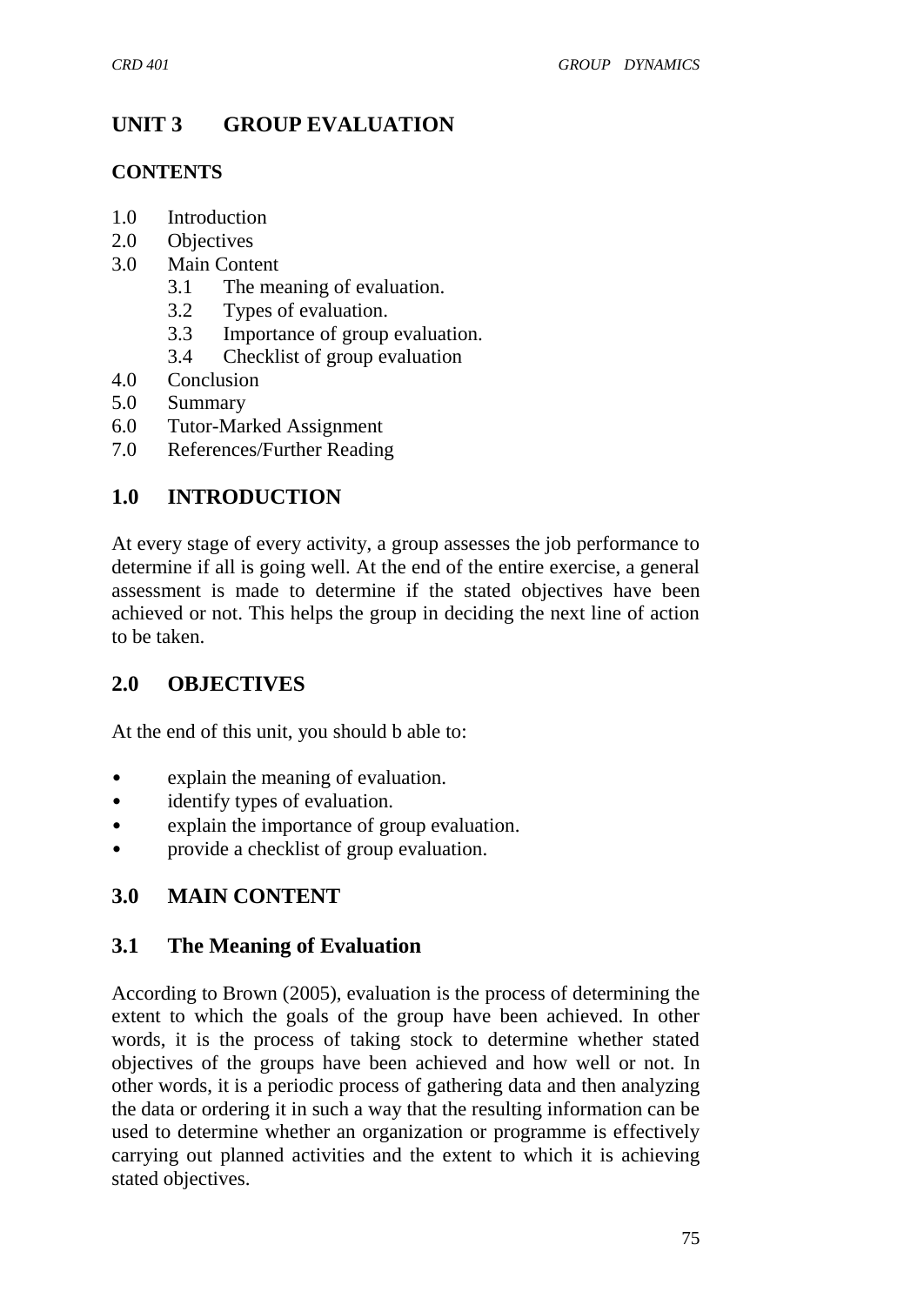## **3.2 Types of Evaluation**

There are different types of evaluation but for the purpose of this course, two types of group evaluation will be discussed namely:

- i) Formative evaluation:
- ii) Summative evaluation.

Formative evaluation of group, according to Brown (2005), is an ongoing evaluation as the group performs its functions or carries out its activities. Regularly, members check to see if their day to day activities are done well. As planned activities are being implemented, routine checks equally go on.

Summative evaluation is end-of-programme evaluation. It is a final evaluation carried out at the end of it all to determine whether overall goals have been achieved or not. If the result of summative evaluation shows that the overall goals of the group have not been achieved, the members revisit the stages of their action plan. Depending on the nature of the result of the evaluation, the members may decide to revisit the entire stages one or any of the stages as the case may be.

## **3.3 Importance of Group Evaluation**

According to Brown (2005), the following are the basic importance of group evaluation:

- i) Results are derived from good management, good management is based on good decision-making, good decision-making depends on good information, good information requires good data and careful analysis of data. These are critical elements of evaluation.
- ii) Regular evaluation can greatly improve the management and effectiveness of the organization and its programme.
- iii) A programme's long-term impact can only be determined through evaluation.
- iv) Results of evaluation are used for making critical programme improvement.
- v) Evaluation helps to determine the next line of action.

## **3.4 Checklist of Group Evaluation**

In group evaluation, the followings are considered as identified by Davidson (2001):

- i) What are the group goals?
- ii) Which goals have been achieved and how well?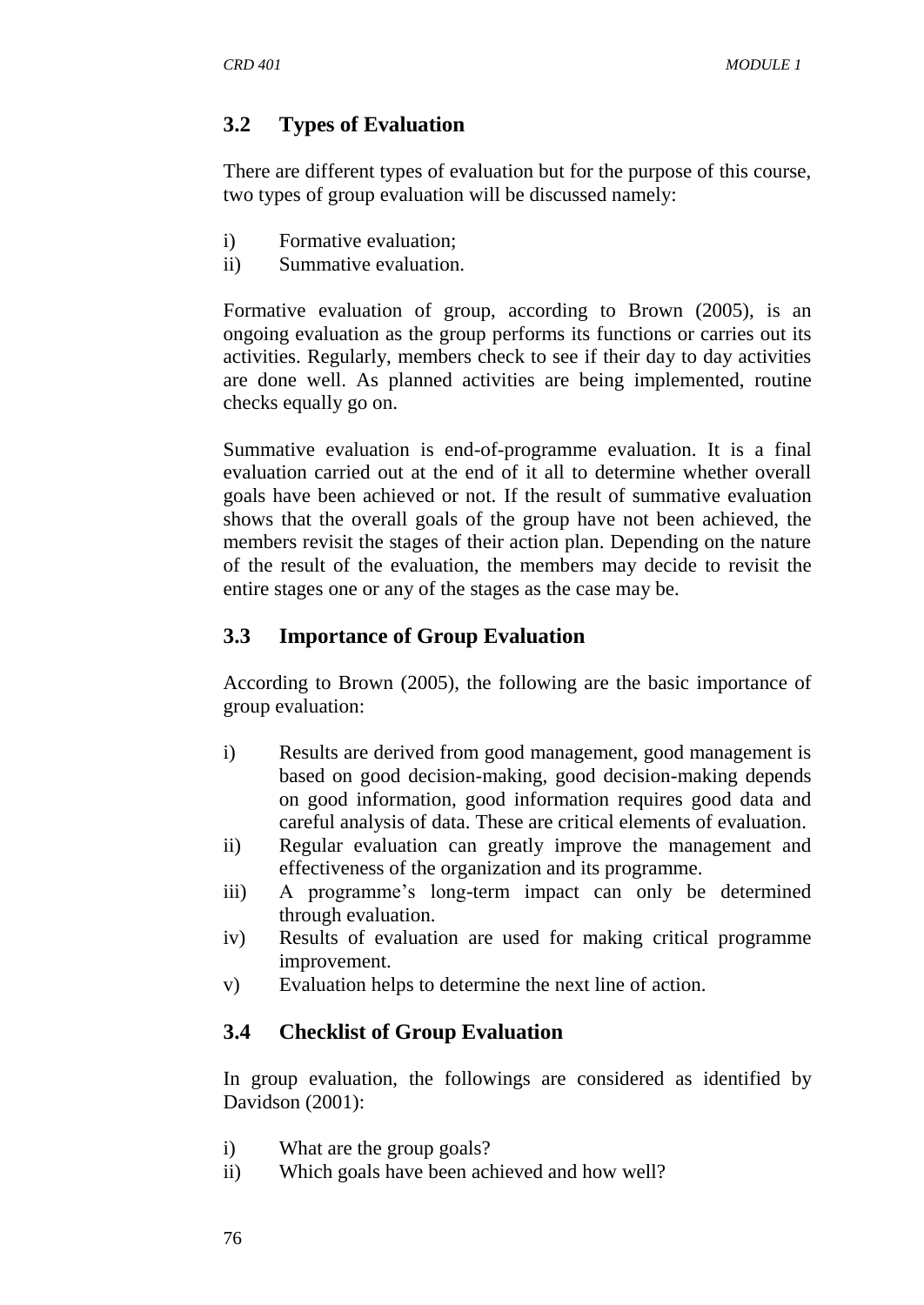- iii) What could possibly be done to heighten and sustain the achieved goals?
- iv) Which goals have not been achieved and to what extent?
- v) What possible factors militated against the achievement of the goals?
- vi) What could possibly be done to achieve the unachieved goals?
- vii) What quality and quantity of human and material resources are required at this point?
- viii) Are there internal or external factors to be considered?

#### **SELF-ASSESSMENT EXERCISE**

- i. Define evaluation.
- ii. Why should groups be evaluated?

## **4.0 CONCLUSION**

Evaluation is quite necessary to assess the extent of achievement of stated objectives. It helps the group in deciding what should be done next and how it should be done.

## **5.0 SUMMARY**

This unit has discussed the meaning of evaluation, types of evaluation and checklist of group evaluation.

## **6.0 TUTOR-MARKED ASSIGNMENT**

- 1. Explain the meaning of evaluation and justify its relevance in group development.
- 2. What questions will help you in effectively evaluating a cooperative society?

# **7.0 REFERENCES/FURTHER READINGS**

- Brown, F. (2005). *Principles of Educational measurement and psychological testing*. New York: Holt, Reinhart & Winston.
- Davidson, D. (2001). *Organizational evaluation.* London: Pitman Publishing.
- Olanrewaju, B. (2010). *Fundamentals of management and administration*. Abuja; Sanjane Management Books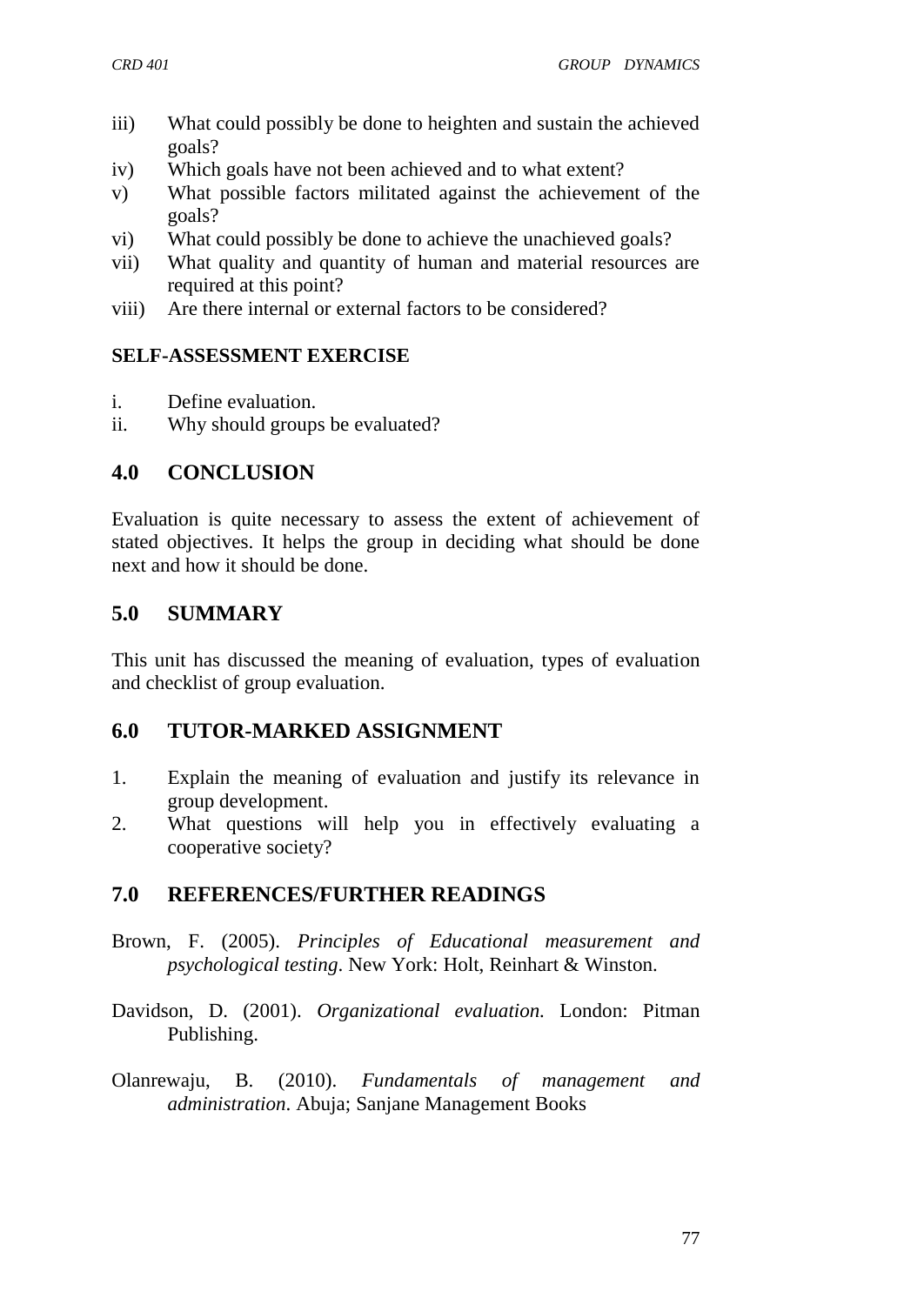## **UNIT 4 EMPIRICAL STUDIES IN GROUP DYNAMICS EMPIRICAL STUDY 1**

#### **CONTENTS**

- 1.0 Introduction
- 2.0 Objectives
- 3.0 Main Content
	- 3.1 Empirical study1in Group Dynamics
- 4.0 Conclusion
- 5.0 Summary
- 6.0 Tutor-Marked Assignment
- 7.0 References/Further Readings

## **1.0 INTRODUCTION**

Different empirical studies have been conducted in the area of Group Dynamics. Although foreign, the results of the study reviewed here will be of relevance to organizations where groups exist, whether public or private and of course other researchers interested in the study of group dynamics. The study gives a direction to researchers who may want to replicate the study locally.

## **2.0 OBJECTIVES**

At the end of this unit, you should be able to:

- identify the problem of the study
- explain the methodology of the study.
- discuss the results of the study
- explain the relevance of the study to human development.
- suggest further studies in the area.

## **3.0 MAIN CONTENT**

In his study, Newcomb (1953) examined the operation of social norms and social influence processes. He selected a "natural" rather than a "laboratory" setting in which to study and he relied primarily upon techniques of attitude measurement, sociometry, and interviewing to obtain his data. Bennington College was the site of his study. The entire student bodies were his subjects and attitudes toward political affairs provided the content of the social norms.

It was first established that the prevailing political atmosphere of the campus was "liberal" and that entering students, who came predominantly from "conservative" homes, brought with them attitudes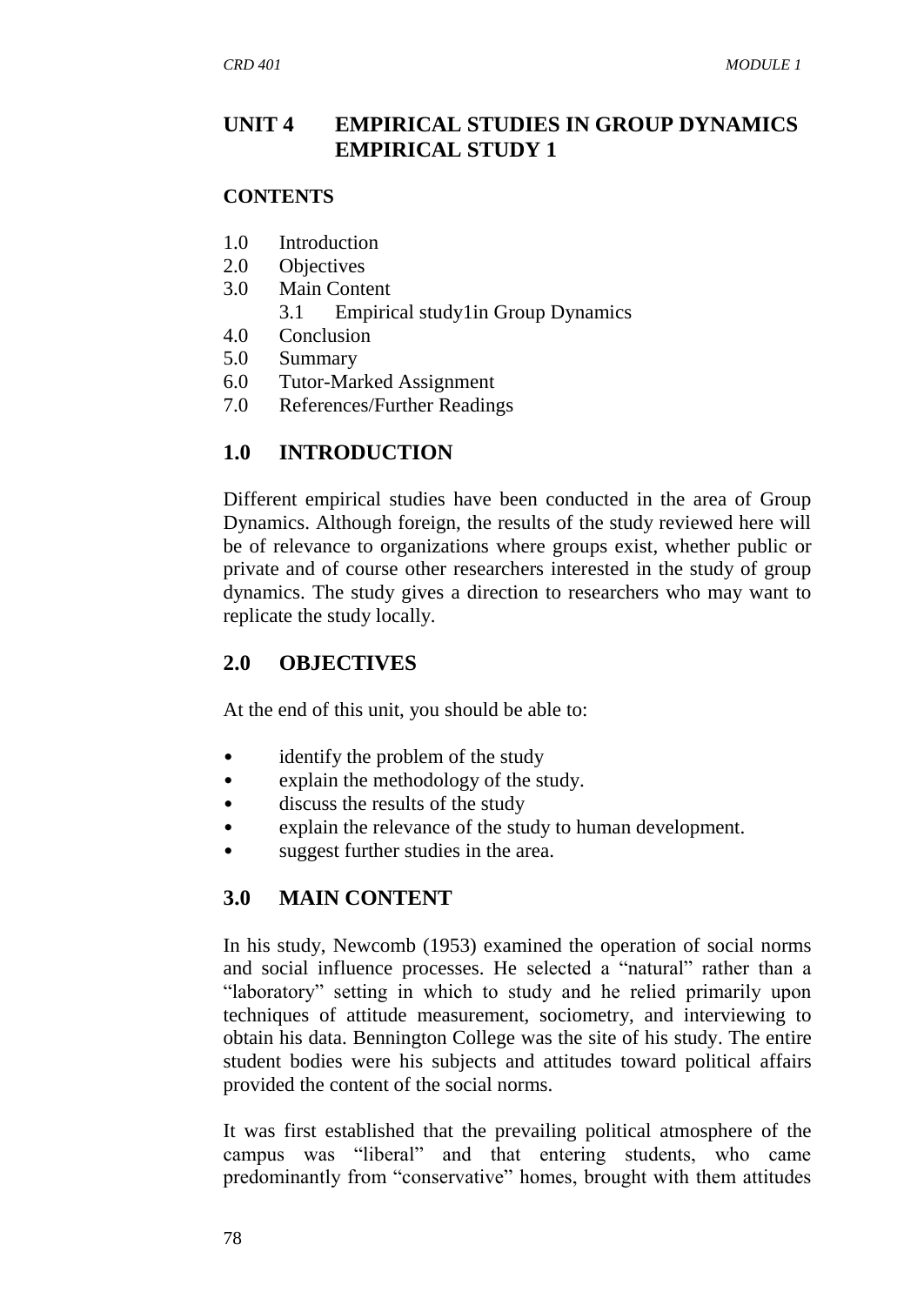that deviated from the college culture. The power of the college community to change attitudes of students was demonstrated by the fact that each year, senior students were more liberal than fresh students. The most significant feature of this study, however, was its careful documentation of the ways in which these influences operated. Newcomb showed, for example, how the community "rewarded" students for adopting the approved attitudes. Thus, a sociometric like test in which students chose those "most worthy to represent the College at an intercollegiate gathering," revealed that the students thus chosen in each class were distinctly less conservative than those not so chosen. And, those students enjoying a reputation or having a close identification with the college, for being "good citizens," were also relatively more liberal in their political attitudes. By means of several ingenious devices, Newcomb was able to discover the student"s "subjective role," or self-view of his own relationship to the student community. Analysis of these data revealed several different ways in which students accommodated to the social pressures of the community. Of particular interest in this analysis was the evidence of conflicting group loyalties between membership in the college community and membership in the family group and some of the conditions determining the relative influence of each of the aforementioned.

Newcomb's study show that the attitudes of individuals are strongly rooted in the groups to which people belong, that the influence of a group upon an individual"s attitudes depends upon the nature of the relationship between the individual and the group and that groups evaluate members, partially at least, on the basis of their conformity to group norms. Although most of these points had been made in one form or another by writers in the speculative era of social science, this study was especially significant because it provided detailed, objective, and quantitative evidence.

# **4.0 CONCLUSION**

The result of this experiment shows that an individual's attitude is shaped by the group to which he belongs, that the influence such group exert on an individual's attitude depends on the nature of relationship between the individual and the group and that groups evaluate members, partially at least, on the basis of their conformity to group norms.

# **5.0 SUMMARY**

This unit has analyzed the study of Newcomb (1953) who examined the operation of social norms and social influence processes.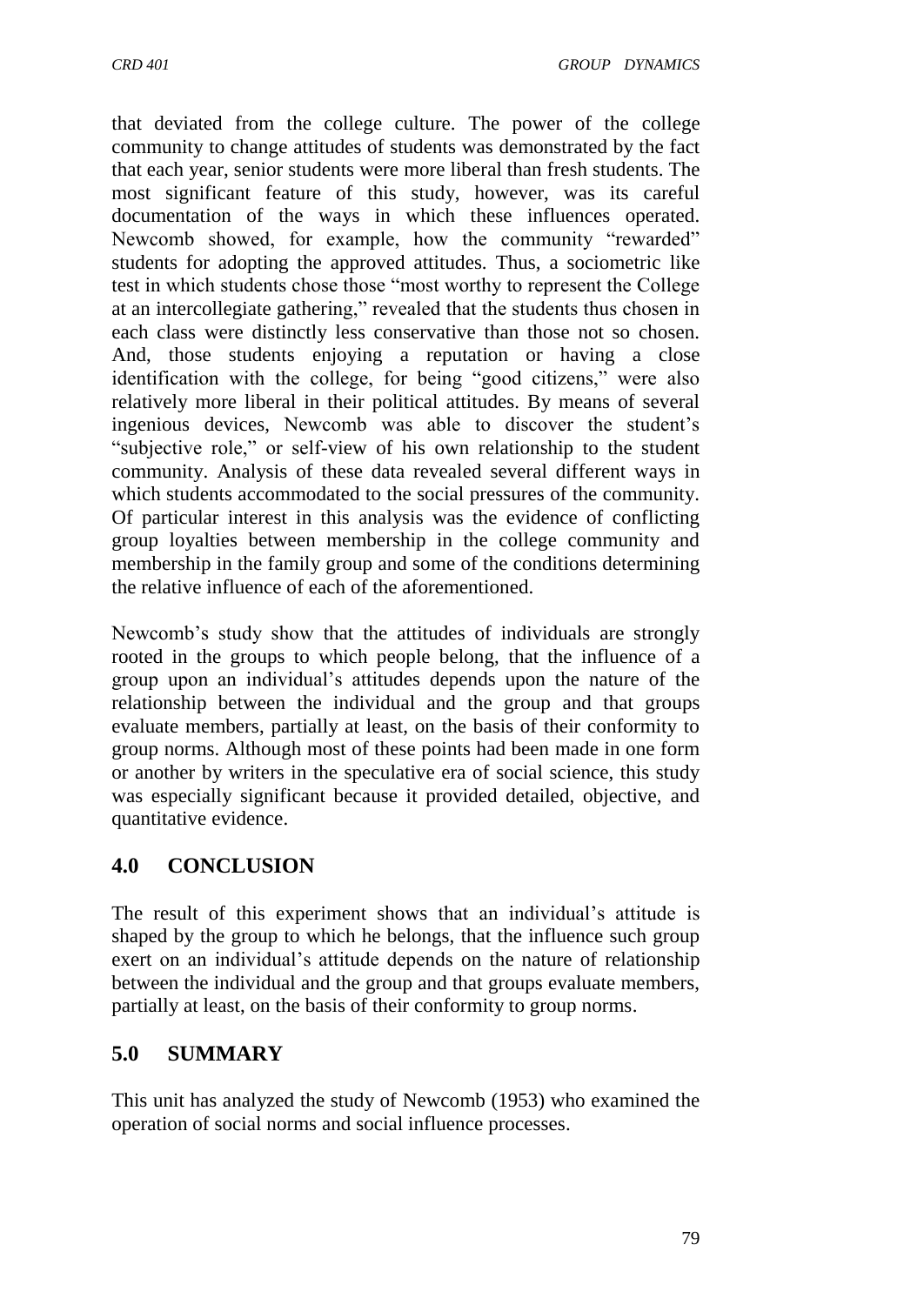#### **6.0 TUTOR-MARKED ASSIGNMENT**

- 1. What practical lessons have you learnt in the study conducted by Newcomb on the operation of social norms and social influence processes?
- 2. Identify and explain the gaps inherent in the study of Newcomb which you would fill if you were to replicate his study locally.

## **7.0 REFERENCE/FURTHER READING**

Dorwin, C. & Alvin, Z. Ed. (1968). *Group dynamics: Research and Theory*. Great Britain: Tavistock Publications.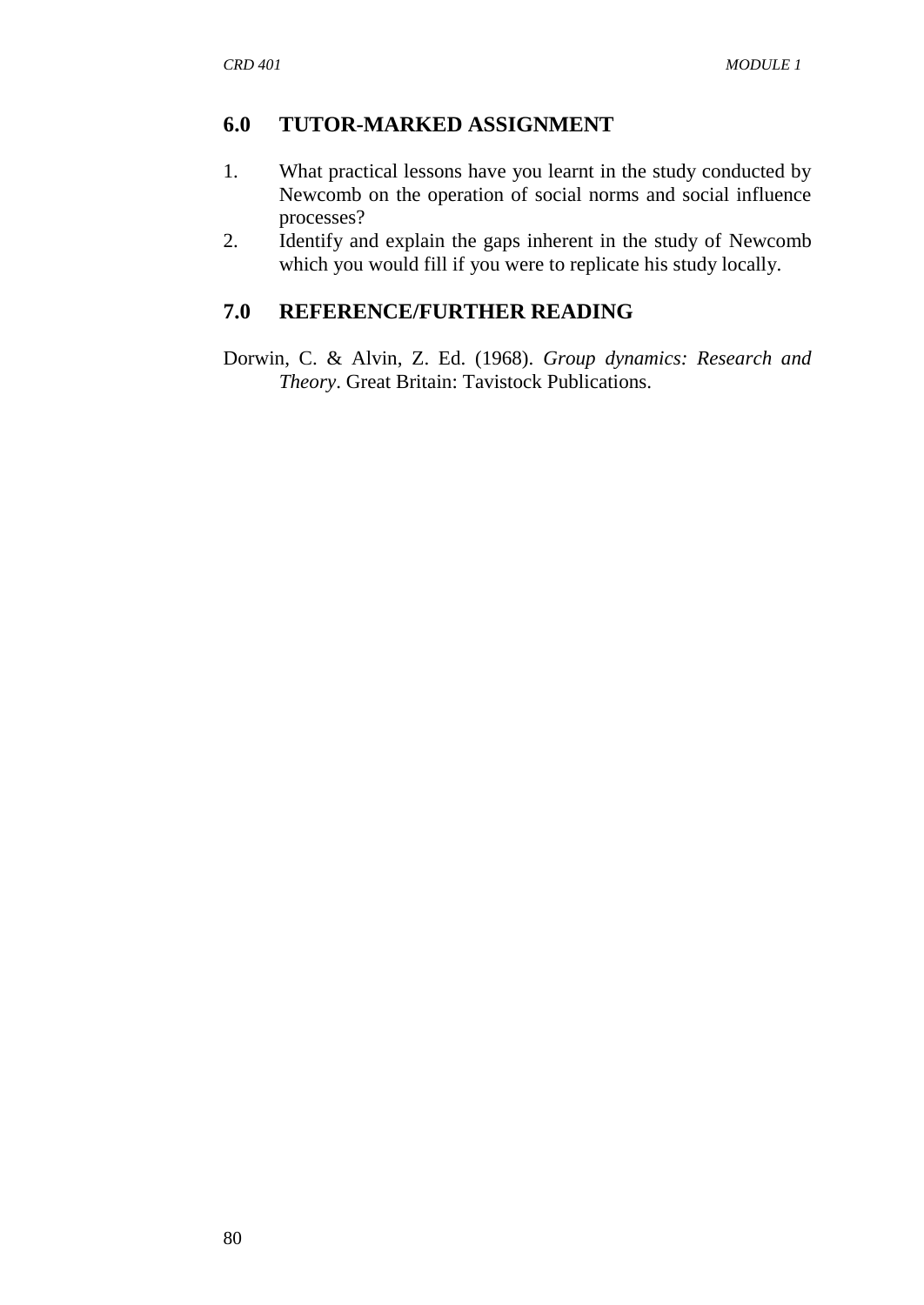# **UNIT 5 EMPIRICAL STUDY 2**

#### **CONTENTS**

- 1.0 Introduction
- 2.0 Objectives
- 3.0 Main Content
	- 3.1 Empirical study2 in Group Dynamics
- 4.0 Conclusion
- 5.0 Summary
- 6.0 Tutor-Marked Assignment
- 7.0 References/Further Reading

# **1.0 INTRODUCTION**

Different empirical studies have been conducted in the area of Group Dynamics. Although foreign, the results of the study reviewed here will be of relevance to organizations where groups exist, whether public or private and of course other researchers interested in the study of group dynamics. The study gives a direction to researchers who may want to replicate the study locally.

## **2.0 OBJECTIVES**

At the end of this unit, you should b able to:

- identify the problem of the study
- explain the methodology of the study.
- discuss the results of the study
- explain the relevance of the study to human development.
- suggest further studies in the area.

## **3.0 MAIN CONTENT**

In his own study in Group Dynamics, Whyte (1937) studied the influences upon the group as a whole and upon individual members of certain experimentally induced "group atmospheres" or "styles of leadership." To do this, Whyte moved into one of the slums of Boston and began a three and one-half year study of social clubs, political organizations, and racketeering. His method was that of "the participant observer," which had been most highly developed in anthropological research. In various ways he gained admittance to the social and political life of the community and faithfully kept notes of the various happenings that he observed or heard about. In setting up his theoretical problem, he drew explicitly on the previous work in social, clinical, and child psychology, sociology, cultural anthropology, and political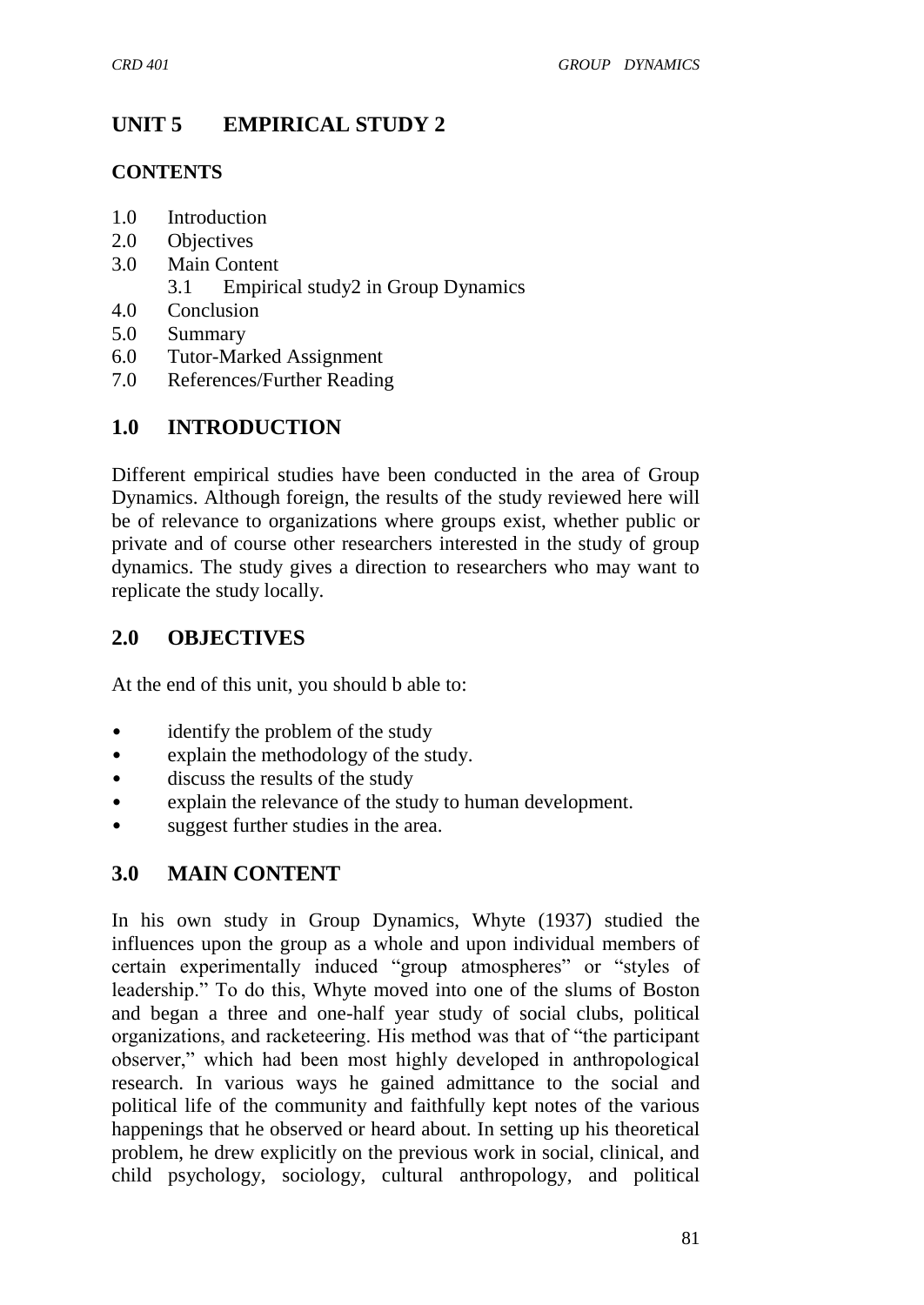science. And in designing his research, he made use, with important modifications, of the available techniques of experimental psychology, controlled observation, and sociometry. This work, then, relied heavily upon previous advances in social science and the professions, but it had an originality and significance which immediately produced a marked impact on all these fields.

In the interpretation and systematization of his findings, Whyte was greatly influenced by the "interactionist" point of view that was then being developed by prolific writers like Arensberg and Chapple. Although he made no effort to quantify the interactions he observed, Whyte's great care for details lent a strong flavor of objectivity to his account of the interactions among the people he observed. His "higher order" concepts, like social structure, cohesion, leadership, and status, were clearly related to the more directly observable interactions among people, thus giving them a close tie with empirical reality.

The major importance of this study for subsequent work in Group Dynamics was threefold:

- a) It dramatized and described in painstaking details, the significance of group in the lives of individuals and in the functioning of larger social systems.
- b) It gave impetus to the interpretation of group properties and processes in terms of interactions among individuals.
- c) It generated a number of hypotheses concerning the relations among such variables as initiation of interaction, leadership, status, mutual obligations, and group cohesion.

## **4.0 CONCLUSION**

The result of this experiment shows how significant groups are in the lives of individuals and in the functioning of larger social systems. It also lends credence to the interpretation of group properties and processes in terms of interactions among individuals.

## **5.0 SUMMARY**

This unit has analyzed the study of Whyte (1937) who studied the influences upon the group as a whole and upon individual members of certain experimentally induced "group atmospheres" or "styles of leadership.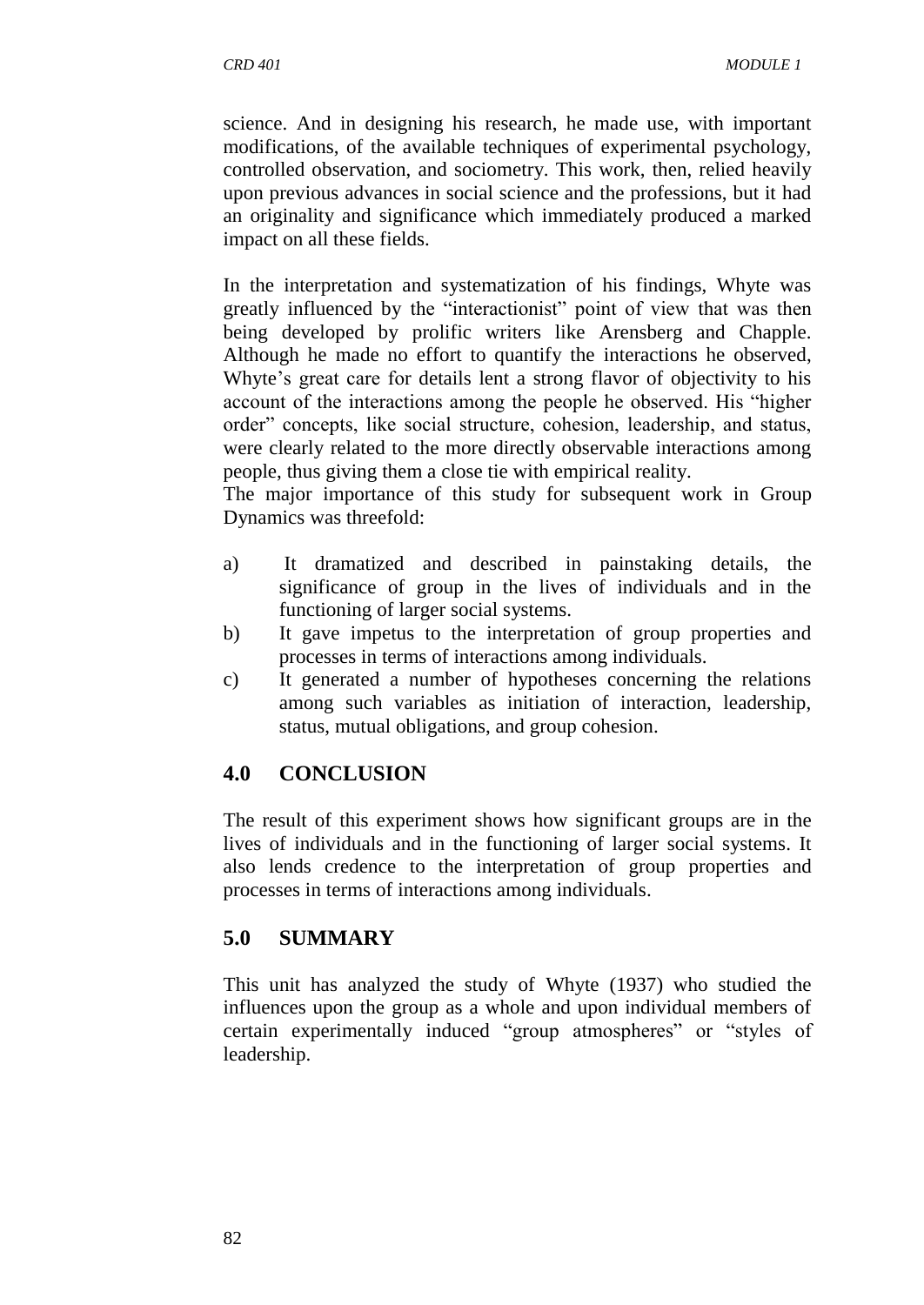## **6.0 TUTOR-MARKED ASSIGNMENT**

- 1. What practical lessons have you learnt in the study conducted by Whyte on the significance of groups in the lives of individuals and in the functioning of larger social systems?
- 2. Identify and explain the gaps inherent in the study of Whyte which you would fill if you were to replicate his study locally.

#### **7.0 REFERENCE/FURTHER READING**

Dorwin, C. & Alvin, Z. Ed. (1968). *Group dynamics: Research and Theory*. Great Britain: Tavistock Publicati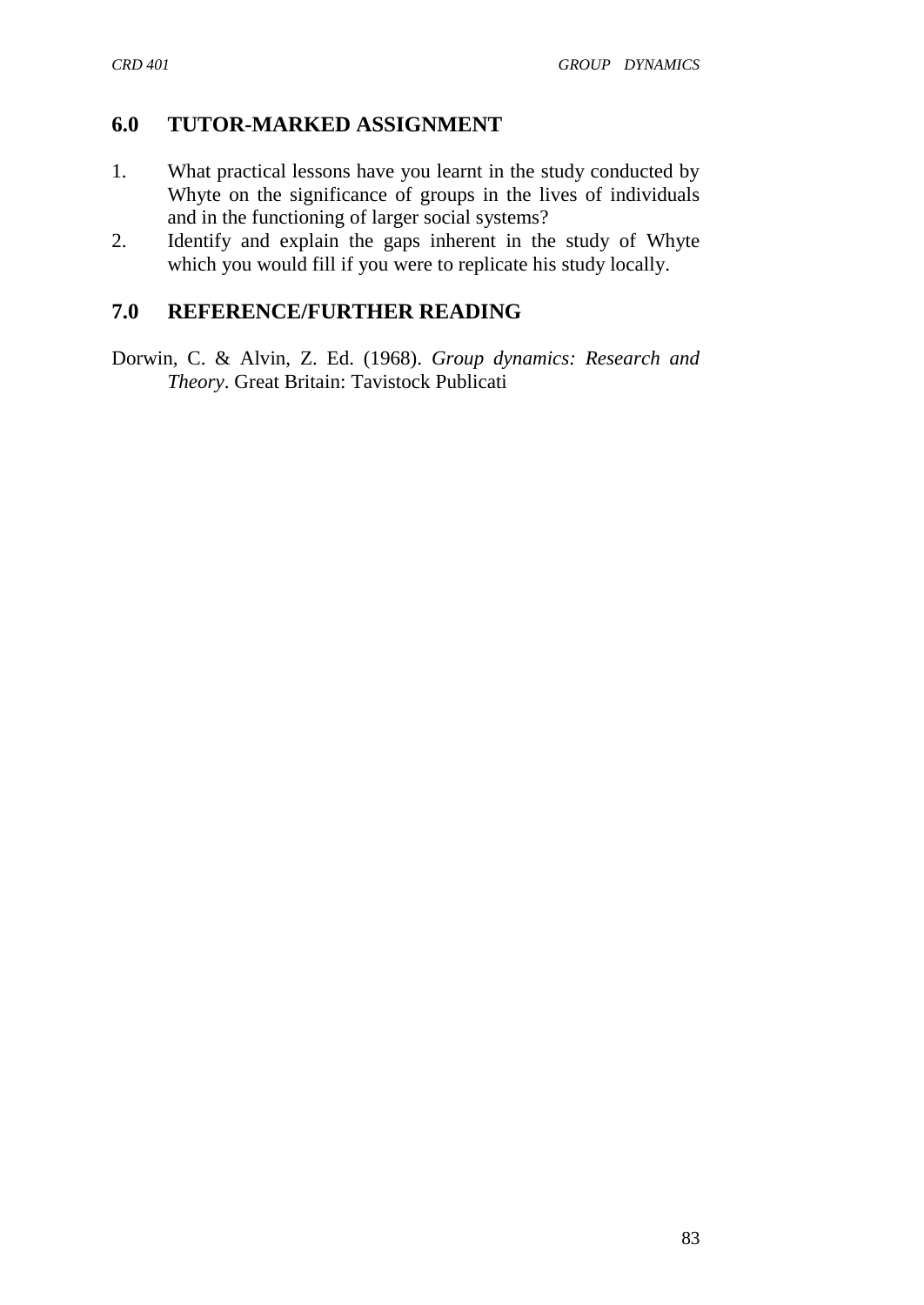# **UNIT 6 EMPIRICAL STUDY 3**

#### **CONTENTS**

- 1.0 Introduction
- 2.0 Objectives
- 3.0 Main Content
	- 3.1 Empirical study3 in Group Dynamics
- 4.0 Conclusion
- 5.0 Summary
- 6.0 Tutor-Marked Assignment
- 7.0 References/Further Reading

# **1.0 INTRODUCTION**

Different empirical studies have been conducted in the area of Group Dynamics. Although foreign, the results of the study reviewed here will be of relevance to organizations where group exist, whether public or private and of course other researchers interested in the study of group dynamics. The study gives a direction to researchers who may want to replicate the study locally.

# **2.0 OBJECTIVES**

At the end of this unit, you should be able to:

- identify the problem of the study
- explain the methodology of the study.
- discuss the results of the study
- explain the relevance of the study to human development.
- suggest further studies in the area.

# **3.0 MAIN CONTENT**

The experiment reported by Coch and French (1960) is another example of a notable research work in Group Dynamics. The research problem was stimulated by difficulties experienced rather commonly in industry when technical changes are introduced. The practice usually followed in the clothing factory where this experiment was done had been to introduce the new technical procedure, explain it to the employees, provide a "retraining allowance" on the piece rate, and train employees in the new method. The usual response from employees was one of suspicion, resistance, and hostility.

The researchers developed the hypothesis that introduction of new methods made the employees feel insecure, worry about whether the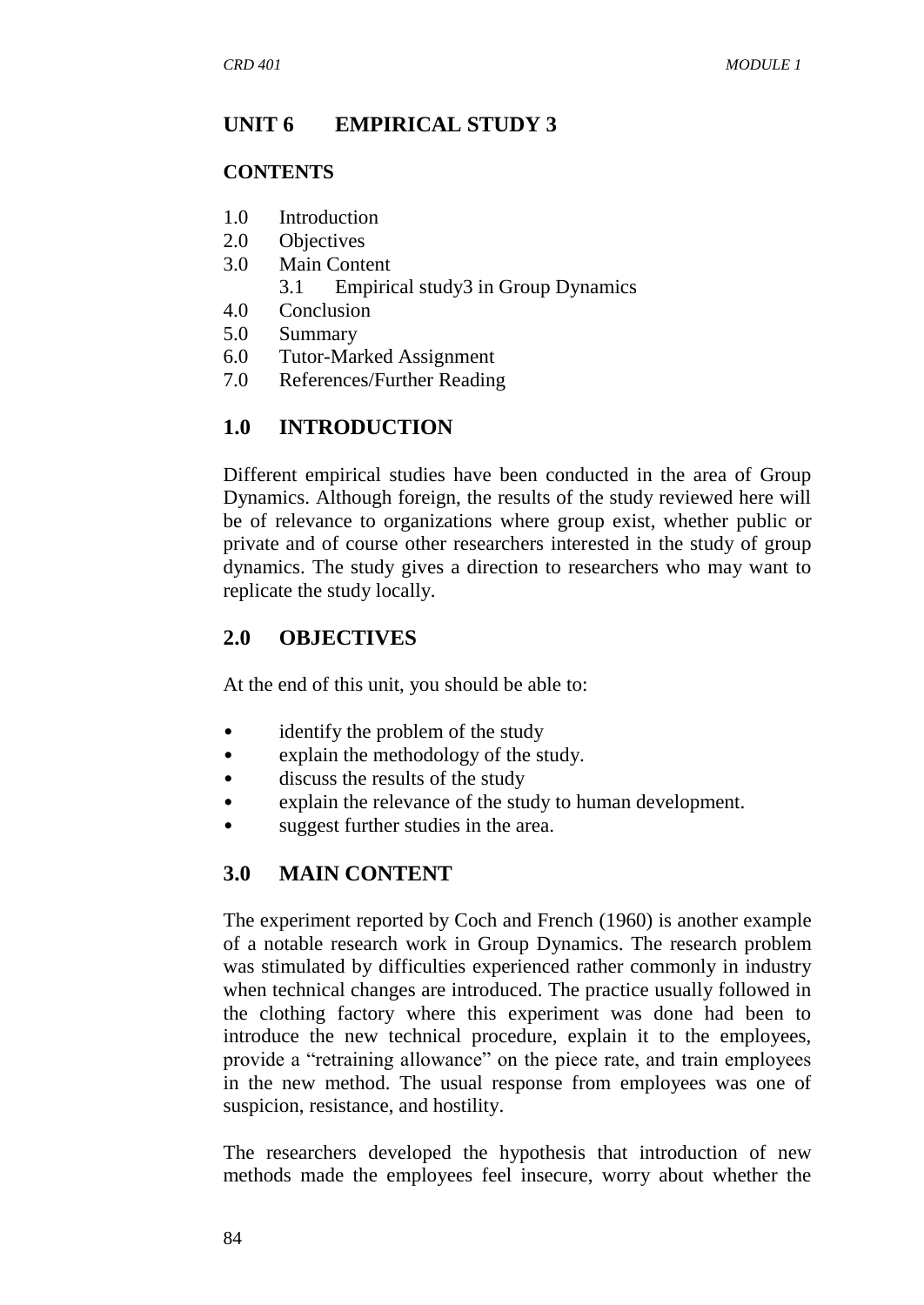*CRD 401 GROUP DYNAMICS*

new piece rates would be fair, and resent the interference by management. These, in turn, resulted in the establishment of informal group standards to restrict production. The researchers reasoned further that if workers were allowed to participate in the design of new methods, they would resist less these new methods when introduced.

Several groups were selected to participate in the experiment. These groups were matched on the level of performance they had prior to the experiment and on the magnitude of change in the job that would be introduced. Three experimental conditions were established. The first, no participation, consisted of the usual procedure employed by the company. In the second, participation by representation, the employees were called together, told about the need for the change, and asked to select representatives from their group to work with the engineer in designing the new procedures. In the third, full participation, all members of the group were asked to work with the engineer in designing the new procedure.

Before the experimental treatment, all groups displayed an average rate of production that fluctuated slightly around 60 units per hour. After the new procedure was introduced, the no-participation group dropped in productivity to slightly less than 50 units and remained at this level for six weeks without any significant improvement. The group that experienced participation by representation dropped to about 45 units but returned to 60 units by the end of three weeks and leveled off at around 65 units thereafter. The group with full participation showed an initial drop to about 55 units and by the end of three weeks achieved a level slightly above 70 units, which it maintained indefinitely. At a later time, the people who had been in the no-participation group were changed to another new method by means of the full-participation procedure. These people showed this time the rapid increase in production displayed by those in the full-participation group initially. Since the experimental manipulations were designed to test the hypothesis about participation and since it was administered so as to rule out spurious influences, it was concluded with reasonable confidence that the experimental treatments were in fact determinants of the observed changes in production.

#### **4.0 CONCLUSION**

The results of this experiment showed that there was a significant difference in the units of production of textile materials between the treatment group and the control group. The treatment group where the new technical procedure of production was introduced to and explained maintained higher units of production than the controlled group that it was not introduced to and explained.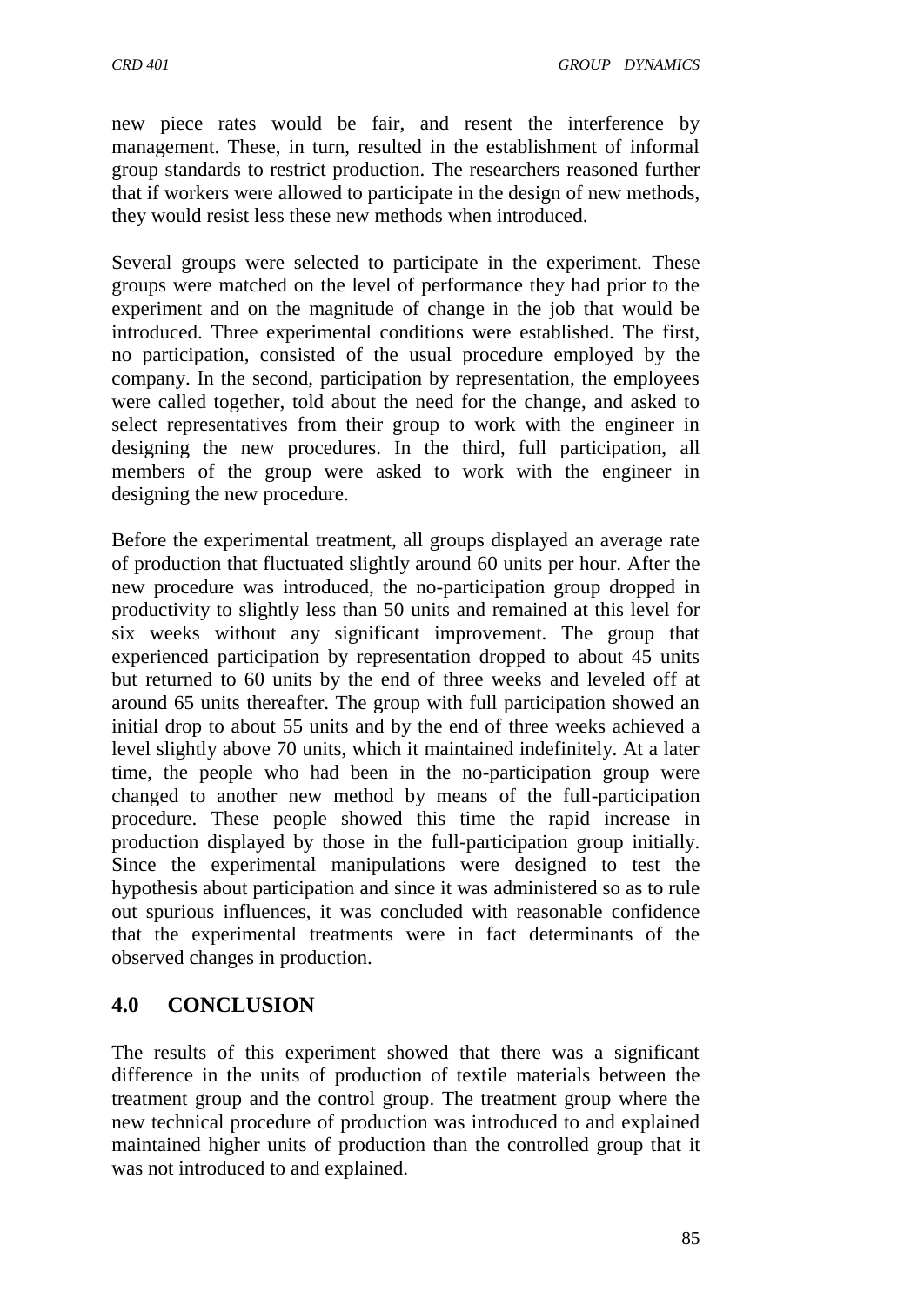## **5.0 SUMMARY**

This unit has analyzed the study of Coch and French which hypothesized that the introduction of new methods made the employees feel insecure, worry about whether the new piece rates would be fair, and resent the interference by management. These, in turn, resulted in the establishment of informal group standards to restrict production.

## **6.0 TUTOR-MARKED ASSIGNMENT**

- 1. What practical lessons have you learnt in the study conducted by Coch and French on the attitude of employees towards the introduction of new methods of production in work organization?
- 2. Identify and explain the gaps inherent in the study of Coch and French which you would fill if you were to replicate their study locally.

## **7.0 REFERENCE/FURTHER READING**

Dorwin, C. & Alvin, Z. Ed. (1968). *Group dynamics: Research and Theory*. Great Britain: Tavistock Publications.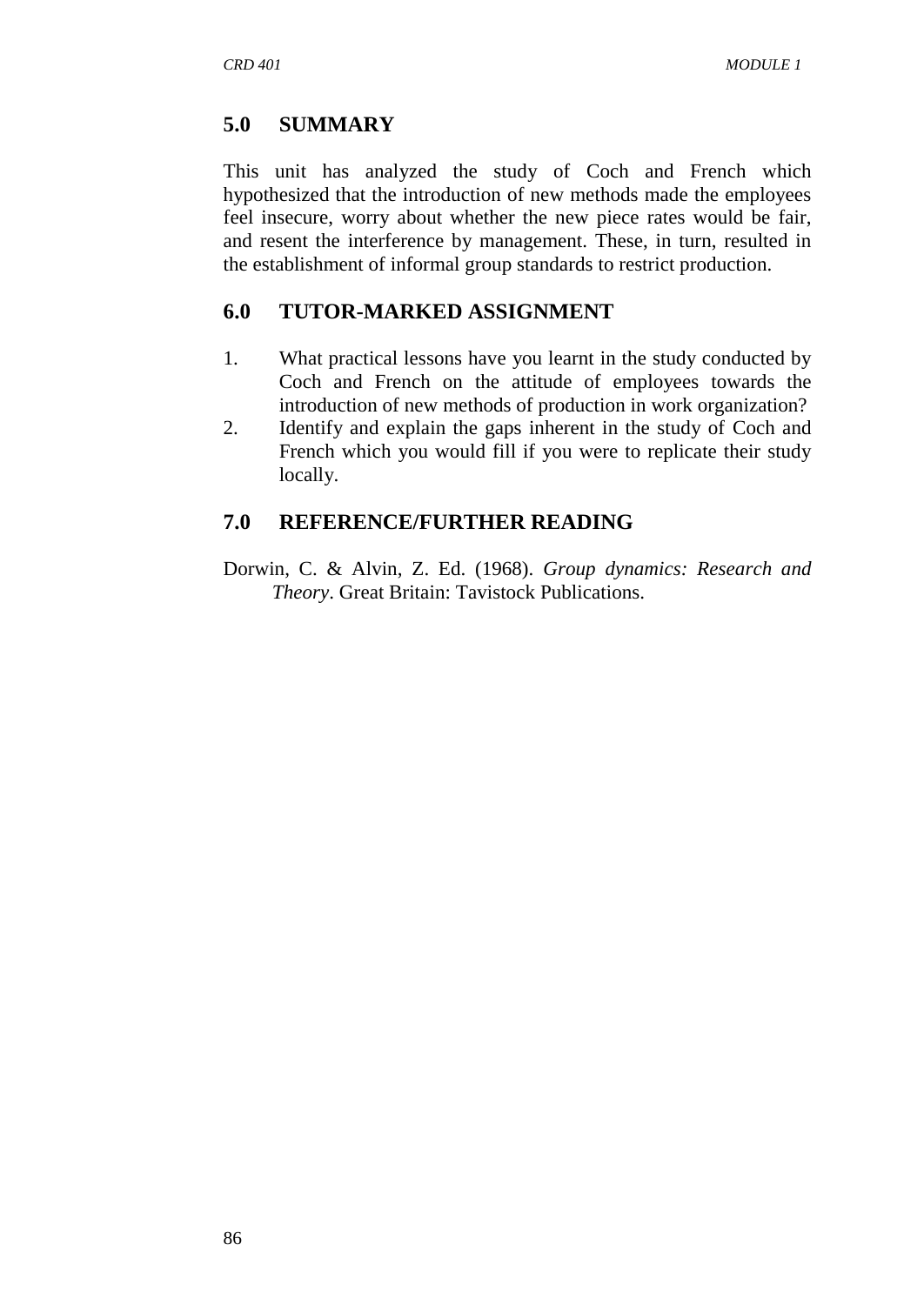# **UNIT 7 EMPIRICAL STUDY 4**

#### **CONTENTS**

- 1.0 Introduction
- 2.0 Objectives
- 3.0 Main Content
	- 3.1 Empirical studyin Group Dynamics
- 4.0 Conclusion
- 5.0 Summary
- 6.0 Tutor-Marked Assignment
- 7.0 References/Further Reading

# **1.0 INTRODUCTION**

Different empirical studies have been conducted in the area of Group Dynamics. Although foreign, the results of the study reviewed here will be of relevance to organizations, whether public or private and of course other researchers interested in the study of group dynamics. The study gives a direction to researchers who may want to replicate the study locally.

## **2.0 OBJECTIVES**

At the end of this unit, you should be able to:

- identify the problem of the study
- explain the methodology of the study.
- discuss the results of the study
- explain the relevance of the study to human development.
- suggest further studies in the area.

# **3.0 MAIN CONTENT**

A study conducted by French and Snyder (1959) focused on maintenance crews in the Air Force. The broad objective of the study was to determine some of the factors that affect how much influence a noncommissioned officer actually has on the performance of his men. The factor of concern here was the degree to which the officer was liked by his men. The members of several crews at an Air Force base were administered questionnaires on which they were asked to indicate their personal feelings toward their officers. These replies provided information about the degree of liking for his officer that each man had developed in the normal course of living at the base. Somewhat later, each officer and three of his subordinates participated in an experiment in which they worked together on two tasks under controlled conditions.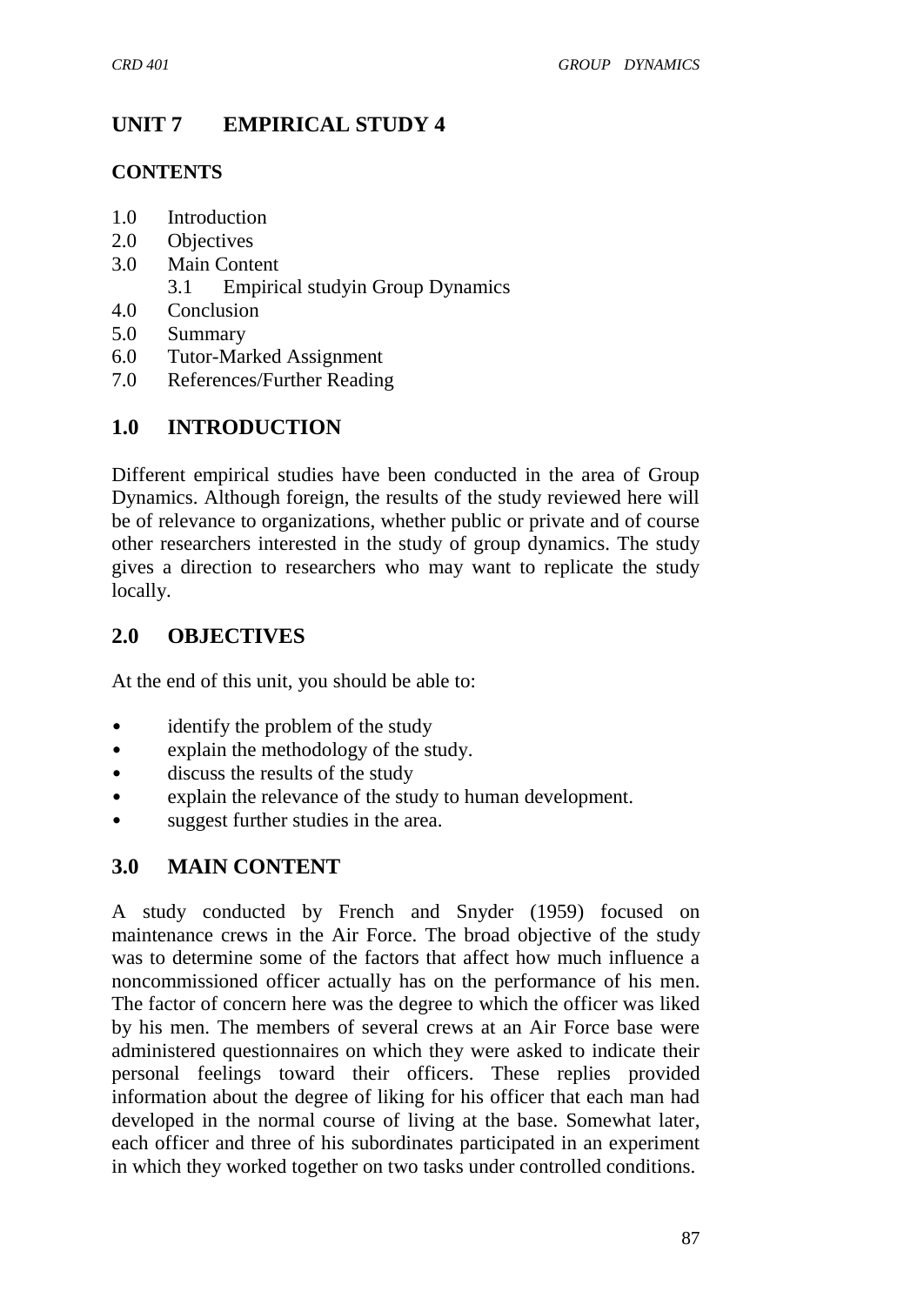The first task was designed so that the noncommissioned officer would initially disagree with his men concerning the solution that the group should give to a problem. By carefully recording the interactions in the discussion and by measuring the changes brought about by the discussion, it was possible to determine how much influence the noncommissioned officer attempted and how successful he was in influencing his men. The results showed that well-liked officers, in comparison to those less well liked attempted more to influence their men and succeeded more in doing so.

The second task was fashioned so that it would be possible to hold constant from group to group the amount of influence attempted by the noncommissioned officer. Would the better- liked officer be more successful in his influence even if he made precisely the same number and kind of influence attempts as the less well- liked officer? In order to answer this question, every officer left the room but communicated to his men through written notes asking his men to modify their behavior in certain ways. Although his men were not aware of it, the notes sent by the officer were identical in all groups. The results of this portion of the experiment revealed that a standard influence attempt coming from a better-liked officer resulted in greater actual influence than the same one coming from a less-liked officer.

This expectation has been confirmed by the results of a laboratory experiment conducted by Zander, Scotland, and Wolfe (1949). These investigators created two kinds of groups differing in their degree of unity, each group being composed of female college students who were unacquainted with one another prior to the experimental session, In one kind of group, to generate high unity, the subjects were seated facing one another around a small circular table so that the configuration of the group was clear. The experimenter gave a short speech on the importance of group in daily living and on the properties usually required for a collection of persons to be considered a group. He informed the participants that they would be competing against other groups and asked them to select a name for their group. In the other kind of group, in the low-unity condition, the subjects were asked to sit "just anywhere," the chairs and tables being scattered around the room in a haphazard fashion. The experimenter did not use the word "group" but referred to the subjects simply as "you girls." He made no mention of the importance of group or of the properties which group may have. He gave the assemblage a number instead of asking them to choose a group name, and he told them that they would be competing with persons in other experimental sessions.

All groups were given the same task, which was concerned with good taste in dressing. The girls were to select color schemes for a number of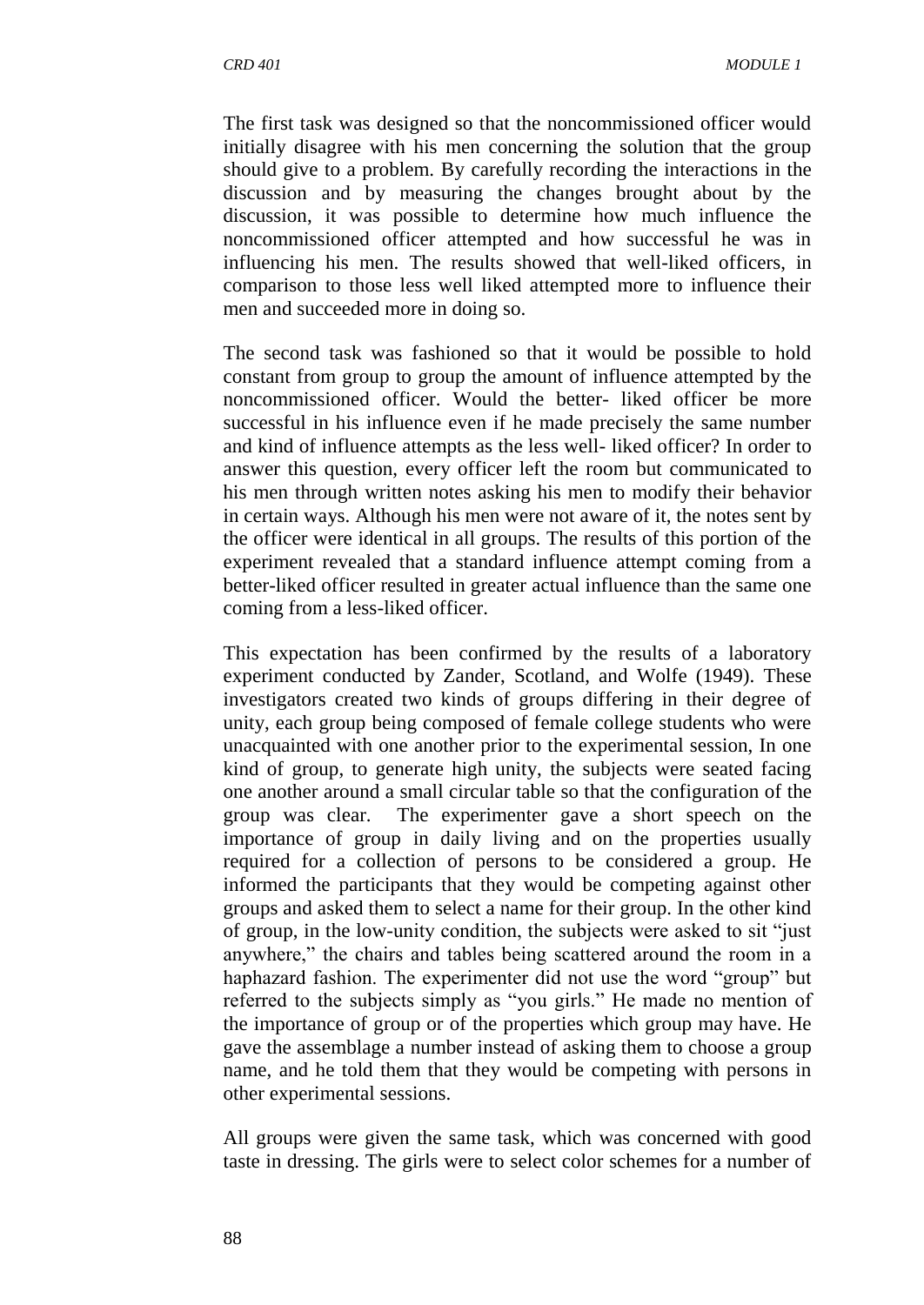complete outfits appropriate to various occasions and to assign specific colors to the various items of clothing making up each outfit. Each girl worked on the task alone in a separate cubicle. After the task was completed the experimenter scored the products and combined the scores to yield a single group \$core. Half of the group were told that they had succeeded, that their score was "second from the top so far," The other half of the group were informed that they "didn"t do too well, since they were third from the bottom." A questionnaire was then distributed to each member asking, among other things, that she rate herself on a number of characteristics or abilities.

The results of this experiment show clearly that the degree of group unity affects members' reactions to group success or failure. In the highunity group, members of group that failed rated themselves significantly lower than members of groups that succeeded, while in the low-unity group, members of group that failed and members of group that succeeded were not significantly different in their self- evaluations. It is interesting to note further that the number of self-ratings affected by group failure was greater for subjects in the high-unity group.

# **4.0 CONCLUSION**

The results of this experiment showed that the degree of group unity affects members" reactions to group success or failure. In the high-unity group, members of group that failed rated themselves significantly lower than members of the group that succeeded, while in the low-unity groups, members of groups that failed and members of the group that succeeded were not significantly different in their self- evaluations.

# **5.0 SUMMARY**

This unit has analyzed the study of French and Snyder (1959) which focused on maintenance crews in the Air Force. The broad objective of the study was to determine some of the factors that affect how much influence a noncommissioned officer actually has on the performance of his men.

# **6.0 TUTOR-MARKED ASSIGNMENT**

- 1. What practical lessons have you learnt in the study conducted by French and Snyder on the factors that affect how much influence a noncommissioned officer actually has on the performance of his men?
- 2. Identify and explain the gaps inherent in the study of French and Snyder which you would fill if you were to replicate their study locally.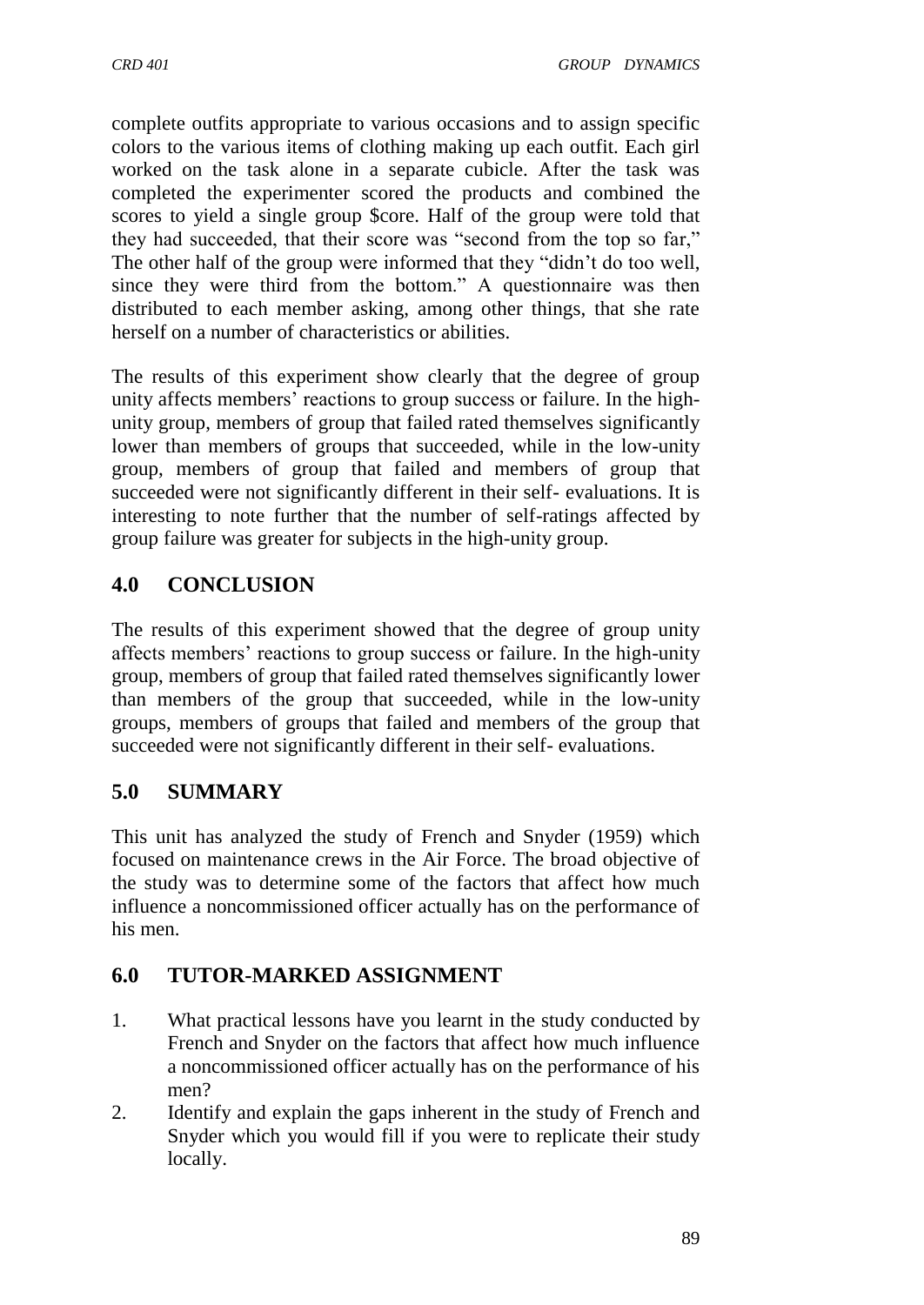## **7.0 REFERENCES/FURTHER READING**

Dorwin, C. & Alvin, Z. Ed. (1968). *Group dynamics: Research and Theory*. Great Britain: Tavistock Publications.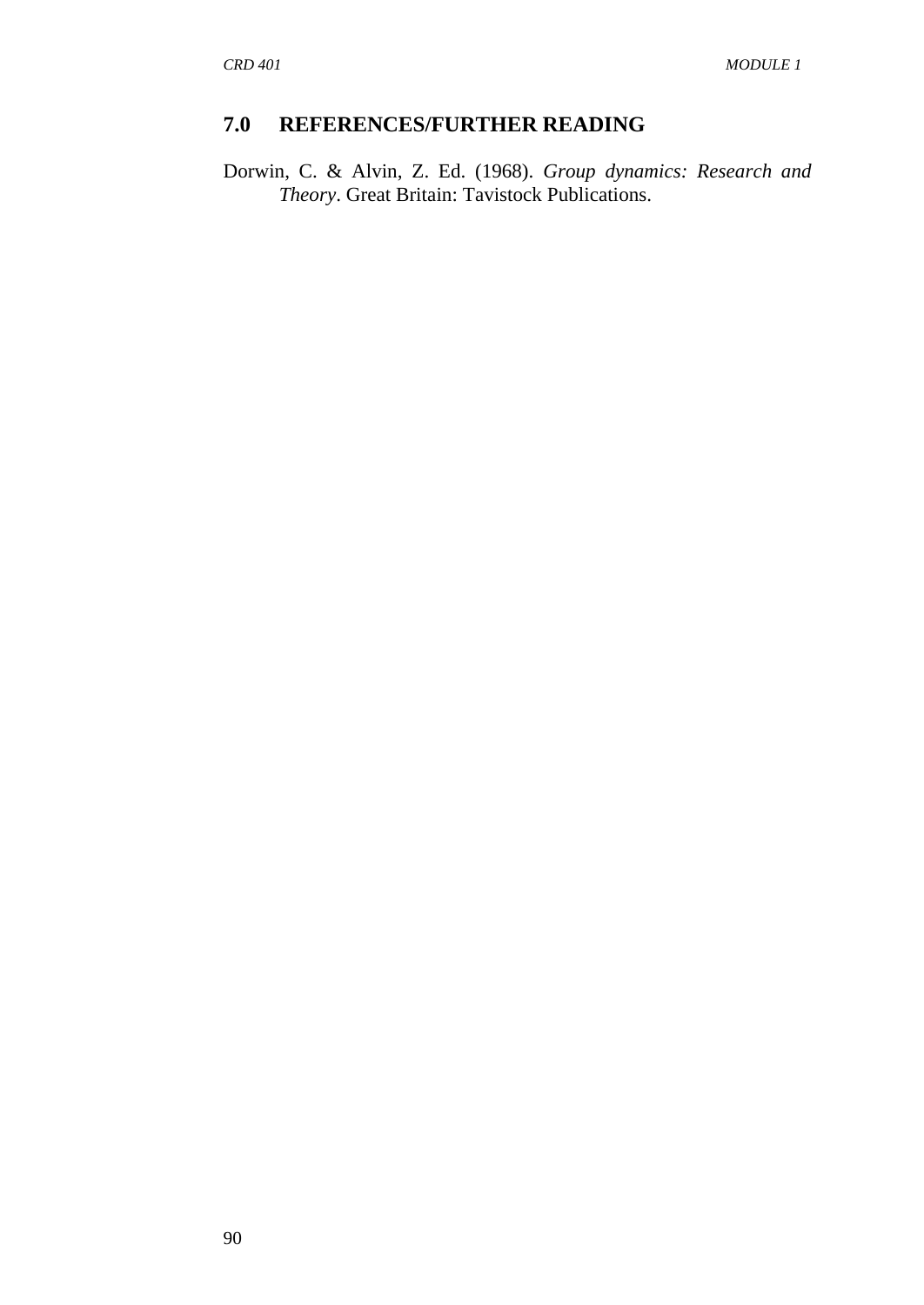# **UNIT 8 ANALYSIS OF GROUP CHARACTERISTICS RELEVANT TO CO-OPERATIVES**

## **CONTENTS**

- 1.0 Introduction
- 2.0 Objectives
- 3.0 Main Content
	- 3.1 Group characteristics
	- 3.2 The meaning of cooperatives
	- 3.3 Relevance of group characteristics to cooperatives
- 4.0 Conclusion
- 5.0 Summary
- 6.0 Tutor-Marked Assignment
- 7.0 References/Further Reading

# **1.0 INTRODUCTION**

Since a co-operative venture is a sociological group, it then holds that there are group characteristics that are relevant to the management and administration of co-operative societies. So it is important that these group characteristics are identified in order to establish the relevance of such characteristics to co-operatives. This is necessary because if such group characteristics are lacking among the members of co-operatives who constitute the group, it may be difficult for co-operatives to achieve desired objectives and attain growth.

# **2.0 OBJECTIVES**

At the end of this unit, you should be able to:

- identify group characteristics
- explain the meaning of cooperatives
- discuss the relevance of group characteristics to cooperatives

# **3.0 MAIN CONTENT**

# **3.1 Characteristics of a Group**

According to Berkowitz (1998), the following are characteristics of a group:

- i) The members engage in frequent interaction.
- ii) The members define themselves as members.
- iii) The members of the group are defined by others as belonging to the group.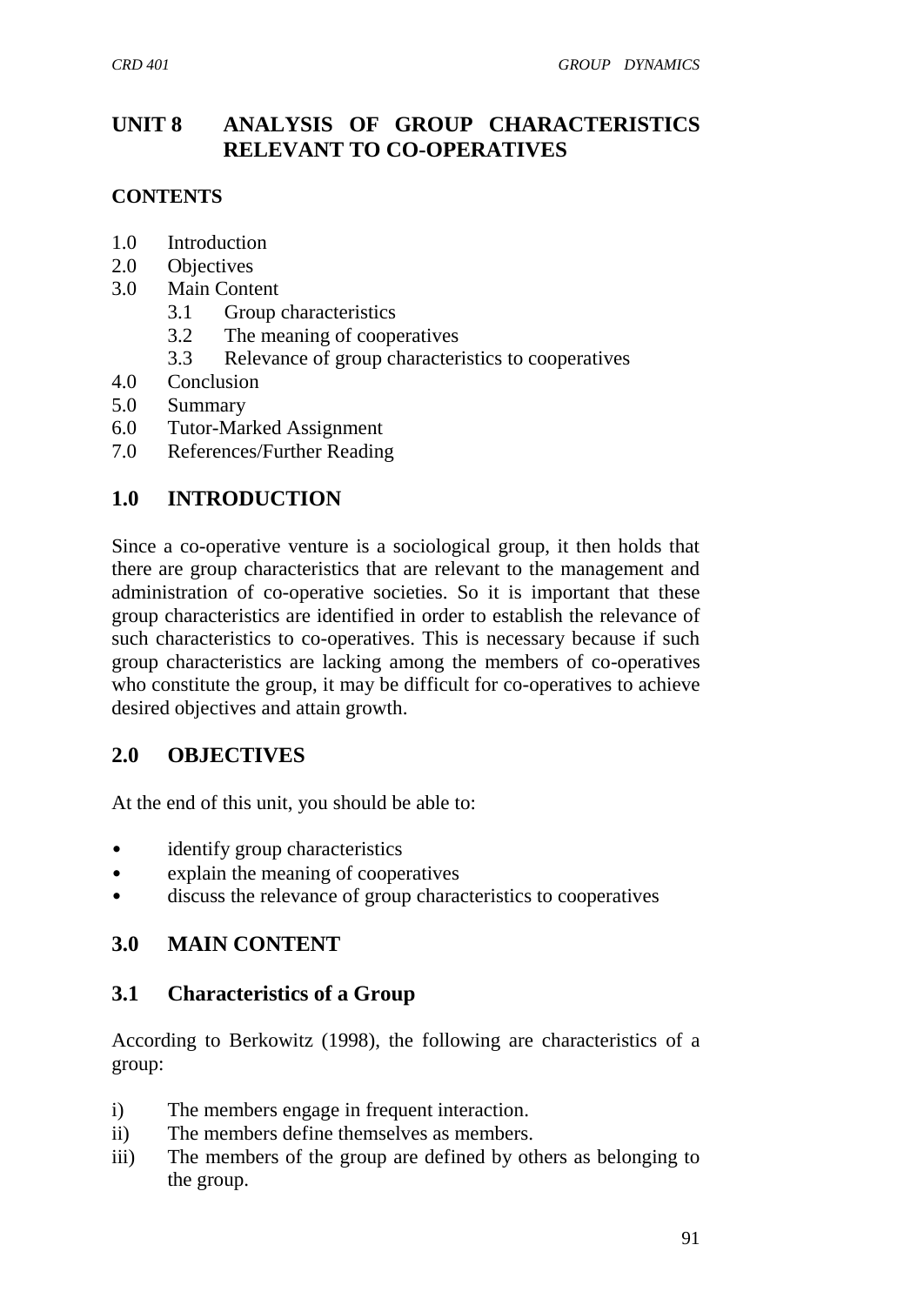- iv) The members share norms concerning matters of common interest.
- v) The members participate in a system of interlocking roles.
- vi) The members identify with one another as a result of having set up the same model-object or ideals in their superego.
- vii) The members see the group to be rewarding.
- viii) The members pursue interdependent goals and promote such goals.
- ix) The members have a collective perception of their unity and do their best to promote the unity.
- x) The members tend to act in a unitary manner toward the environment in which the group is located.

## **3.2 The Meaning of Co-operatives**

According to Chukwu (1990) Co-operation is a very generic term. It means any form of two or more persons working together to achieve some aims. He said that such working together may be on a formal or informal basis, economic and non-economic in nature. Management making approximately equal or proportional contribution to capital, driving proportionate services and benefiting from it.

According to Okonkwo (2001), a Co-operative society is an association of individuals who have willingly come together for the purpose of working together toward achieving a common goal and the association is voluntary and not by compulsion.

The International Cooperative Alliance I.C.A (1995) cited in Onoh (2007) defined a cooperative as an autonomous association of persons united voluntarily to meet their common economic, social and cultural needs and aspirations through a jointly owned and democratically controlled enterprise. Cooperative is a group-based and member- owned business that can be formed for economic and social development in any sector. By the I.C.A. definition, Cooperative has four main characteristics: First, they are formed by groups of people who have a specified need or problems. Secondly, the organization is formed freely by members after contributing to its assets. Thirdly, the organization is formed, governed democratically in order to achieve desired objectives on equitable norms, and lastly, it is an independent enterprise promoted, owned and controlled by people who are members to meet their needs.

## **3.3 The Relevance of Group Characteristics to Co-operatives**

Different group characteristics have been identified in 3.1 of this unit. A critical view of the characteristics of group shows that such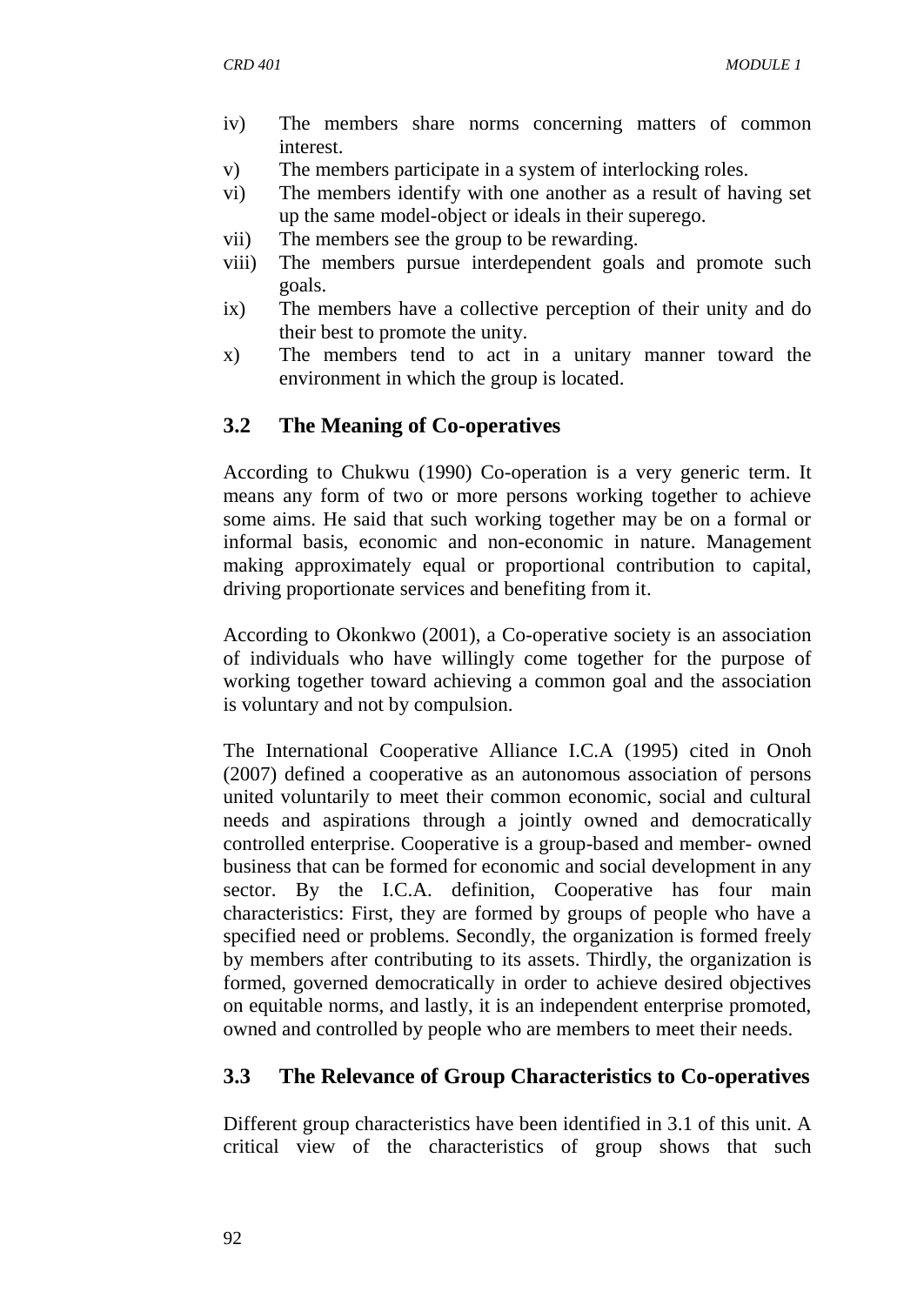characteristics could be relevant to co-operatives. If applied, group characteristics are relevant to co-operatives in the following ways:

- i) If group characteristics are applied in cooperatives, the members will be helped to improve in their interaction among themselves which is important in group development.
- ii) If group characteristics are inherent in co-operatives, the members will be helped to see themselves as belonging to one group and treat each other as one big family. This will enhance cohesiveness.
- iii) Knowledge and application of group characteristics will position the co-operative members to be seen by outsiders as belonging to the co-operative society and be treated as such which promotes dignity and security of members.
- iv) If group characteristics are applied in co-operatives, the members will learn to share norms concerning matters of common interest which helps to achieve stated objectives at the end.
- v) Effective application of group characteristics in cooperatives will help members to effectively participate in a system of interlocking roles which will enhance cooperative growth.
- vi) Knowledge and application of group characteristics to cooperatives will help the members to identify with one another as a result of having set up the same model-object or ideals in their superego. This is quite important in the cohesiveness of the cooperative enterprise. .
- vii) Effective application of group characteristics in cooperatives will help members to pursue interdependent goals and promote such goals. This is indispensable in the success of any cooperative society.
- viii) The cooperative members will have a collective perception of their unity and do their best to promote the unity if group characteristics are applied in co-operatives.
- ix) The members will act in a unitary manner toward the environment in which the group is located if group characteristics are applied in cooperatives. This is necessary in order to create a favourable public opinion about co-operatives.

## **SELF-ASSESSMENT EXERCISE**

Is co-operatives a crowd of persons who have come together to pull their resources together to solve a common problem? Discuss.

# **4.0 CONCLUSION**

For any group to actually be termed group, it must possess definite characteristics which distinguish it from a crowd. A cooperative society